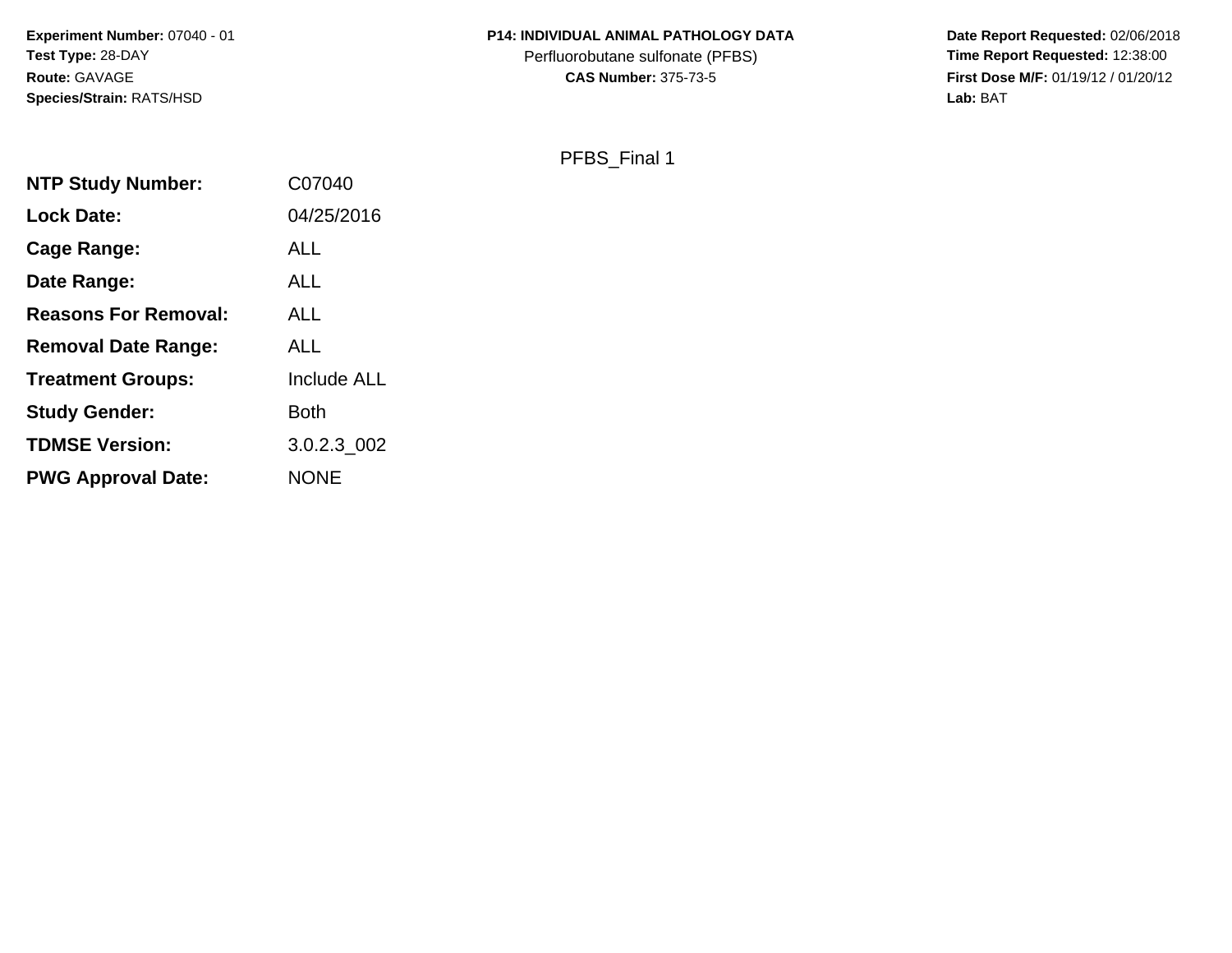**Experiment Number:** 07040 - 01**Test Type:** 28-DAY

**Route:** GAVAGE

**Species/Strain:** RATS/HSD

## **P14: INDIVIDUAL ANIMAL PATHOLOGY DATA**

Perfluorobutane sulfonate (PFBS)<br>**CAS Number:** 375-73-5

| <b>ANIMAL ID: 151</b>      | <b>TRT#: 1</b>            | <b>SEX: Male</b>                  | DAY ON TEST: 29          |
|----------------------------|---------------------------|-----------------------------------|--------------------------|
|                            | DOSE: 0mg/kg/d M          | <b>DISP: Terminal Sacrifice</b>   | HISTO: 1204385           |
|                            |                           | ORGAN AND ACCOUNTABLE SITE STATUS |                          |
| <b>NORMAL</b>              |                           |                                   |                          |
| * Adrenal Cortex           | * Adrenal Medulla         | * Blood Vessel                    | * Bone                   |
| * Bone Marrow              | <b>Brain</b>              | Epididymis                        | * Esophagus              |
| * Eye                      | * Harderian Gland         | * Heart                           | * Intestine Large, Cecum |
| * Intestine Large, Colon   | * Intestine Large, Rectum | * Intestine Small, Duodenum       | * Intestine Small, Ileum |
| * Intestine Small, Jejunum | * Islets, Pancreatic      | * Liver                           | * Lung                   |
| * Lymph Node, Mandibular   | * Lymph Node, Mesenteric  | * Mammary Gland                   | * Nose                   |
| * Pancreas                 | * Pituitary Gland         | * Preputial Gland                 | * Prostate               |
| * Salivary Glands          | * Seminal Vesicle         | * Skin                            | * Spleen                 |
| * Stomach, Forestomach     | * Stomach, Glandular      | * Testes                          | * Thymus                 |
| * Thyroid Gland            | * Trachea                 | * Urinary Bladder                 |                          |
| <b>MISSING</b>             |                           |                                   |                          |
| * Parathyroid Gland        |                           |                                   |                          |
| <b>OBSERVATIONS</b>        |                           |                                   |                          |
| * Kidney                   |                           | Nephropathy                       | Chronicprogr, Minimal    |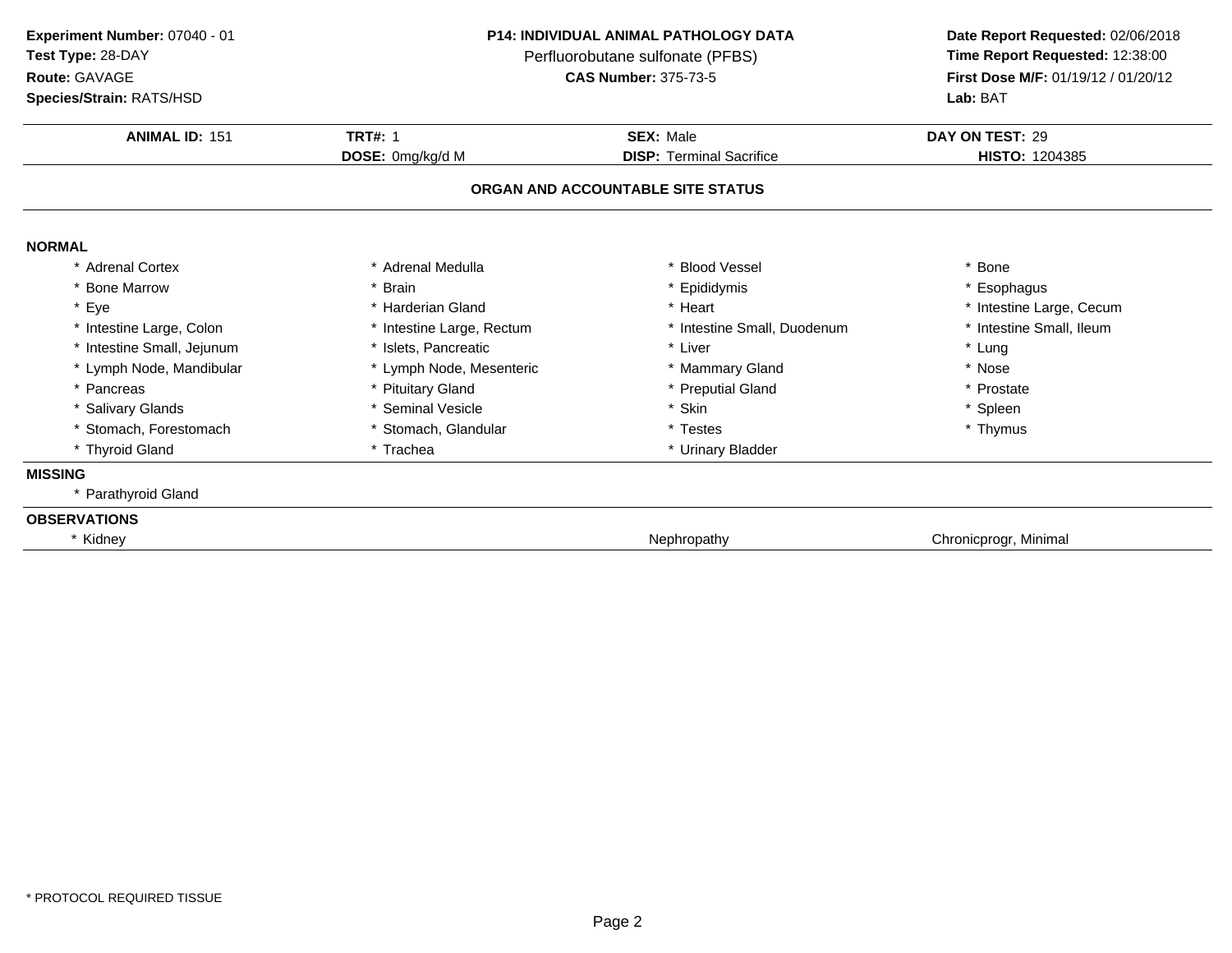**Test Type:** 28-DAY

## **Route:** GAVAGE

**Species/Strain:** RATS/HSD

## **P14: INDIVIDUAL ANIMAL PATHOLOGY DATA**

Perfluorobutane sulfonate (PFBS)<br>**CAS Number:** 375-73-5

| <b>ANIMAL ID: 152</b>      | <b>TRT#: 1</b>            | <b>SEX: Male</b>                  | DAY ON TEST: 29          |
|----------------------------|---------------------------|-----------------------------------|--------------------------|
|                            | <b>DOSE:</b> 0mg/kg/d M   | <b>DISP: Terminal Sacrifice</b>   | <b>HISTO: 1204386</b>    |
|                            |                           | ORGAN AND ACCOUNTABLE SITE STATUS |                          |
| <b>NORMAL</b>              |                           |                                   |                          |
| * Adrenal Cortex           | * Adrenal Medulla         | <b>Blood Vessel</b>               | Bone                     |
| * Bone Marrow              | * Brain                   | * Epididymis                      | Esophagus                |
| * Eye                      | * Harderian Gland         | * Heart                           | * Intestine Large, Cecum |
| * Intestine Large, Colon   | * Intestine Large, Rectum | * Intestine Small, Duodenum       | * Intestine Small, Ileum |
| * Intestine Small, Jejunum | * Islets, Pancreatic      | * Kidnev                          | * Liver                  |
| * Lung                     | * Lymph Node, Mandibular  | * Lymph Node, Mesenteric          | * Mammary Gland          |
| * Nose                     | * Pancreas                | * Parathyroid Gland               | * Pituitary Gland        |
| * Preputial Gland          | * Prostate                | * Salivary Glands                 | * Seminal Vesicle        |
| * Skin                     | * Spleen                  | Stomach, Forestomach              | * Stomach, Glandular     |
| * Testes                   | * Thymus                  | * Thyroid Gland                   | * Trachea                |
| * Urinary Bladder          |                           |                                   |                          |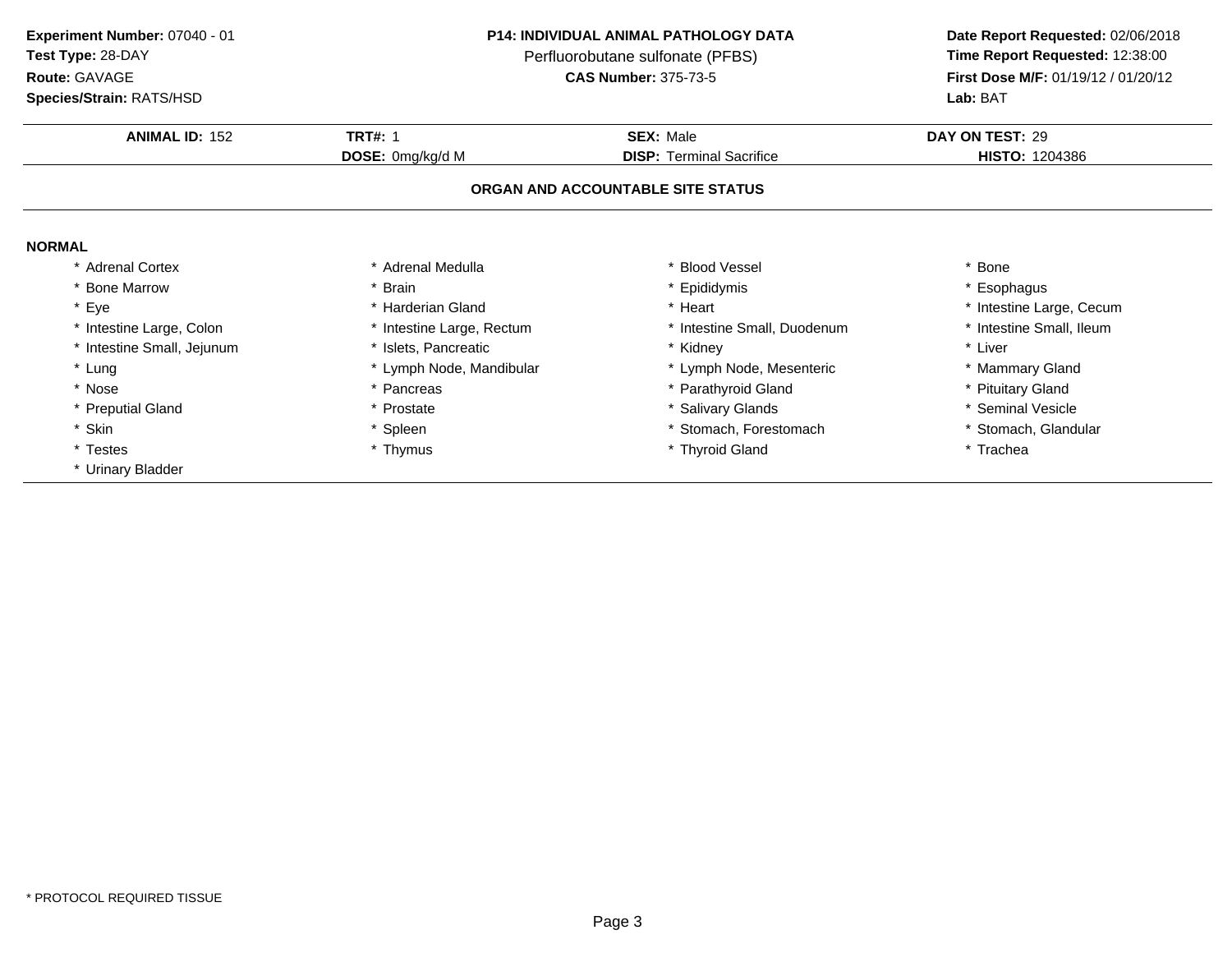**Test Type:** 28-DAY

## **Route:** GAVAGE

**Species/Strain:** RATS/HSD

## **P14: INDIVIDUAL ANIMAL PATHOLOGY DATA**

Perfluorobutane sulfonate (PFBS)<br>**CAS Number:** 375-73-5

| <b>Species/Strain: RATS/HSD</b> |                             |                                   | Lab: BAT                   |
|---------------------------------|-----------------------------|-----------------------------------|----------------------------|
| <b>ANIMAL ID: 153</b>           | <b>TRT#: 1</b>              | <b>SEX: Male</b>                  | DAY ON TEST: 29            |
|                                 | DOSE: 0mg/kg/d M            | <b>DISP: Terminal Sacrifice</b>   | HISTO: 1204387             |
|                                 |                             | ORGAN AND ACCOUNTABLE SITE STATUS |                            |
| <b>NORMAL</b>                   |                             |                                   |                            |
| * Adrenal Cortex                | * Adrenal Medulla           | * Blood Vessel                    | * Bone                     |
| * Bone Marrow                   | Brain                       | * Epididymis                      | * Esophagus                |
| * Eye                           | * Heart                     | * Intestine Large, Cecum          | * Intestine Large, Colon   |
| * Intestine Large, Rectum       | * Intestine Small, Duodenum | * Intestine Small, Ileum          | * Intestine Small, Jejunum |
| * Islets, Pancreatic            | * Liver                     | * Lung                            | * Lymph Node, Mandibular   |
| * Lymph Node, Mesenteric        | * Mammary Gland             | * Nose                            | * Pancreas                 |
| * Pituitary Gland               | * Preputial Gland           | * Prostate                        | * Salivary Glands          |
| * Seminal Vesicle               | * Skin                      | * Spleen                          | * Stomach, Forestomach     |
| * Stomach, Glandular            | * Testes                    | * Thymus                          | * Thyroid Gland            |
| * Trachea                       | * Urinary Bladder           |                                   |                            |
| <b>MISSING</b>                  |                             |                                   |                            |
| Parathyroid Gland               |                             |                                   |                            |
| <b>OBSERVATIONS</b>             |                             |                                   |                            |
| * Harderian Gland               |                             | <b>Infiltration Cellular</b>      | Mononuclear CI, Mild       |
| * Kidney                        |                             | Nephropathy                       | Chronicprogr, Minimal      |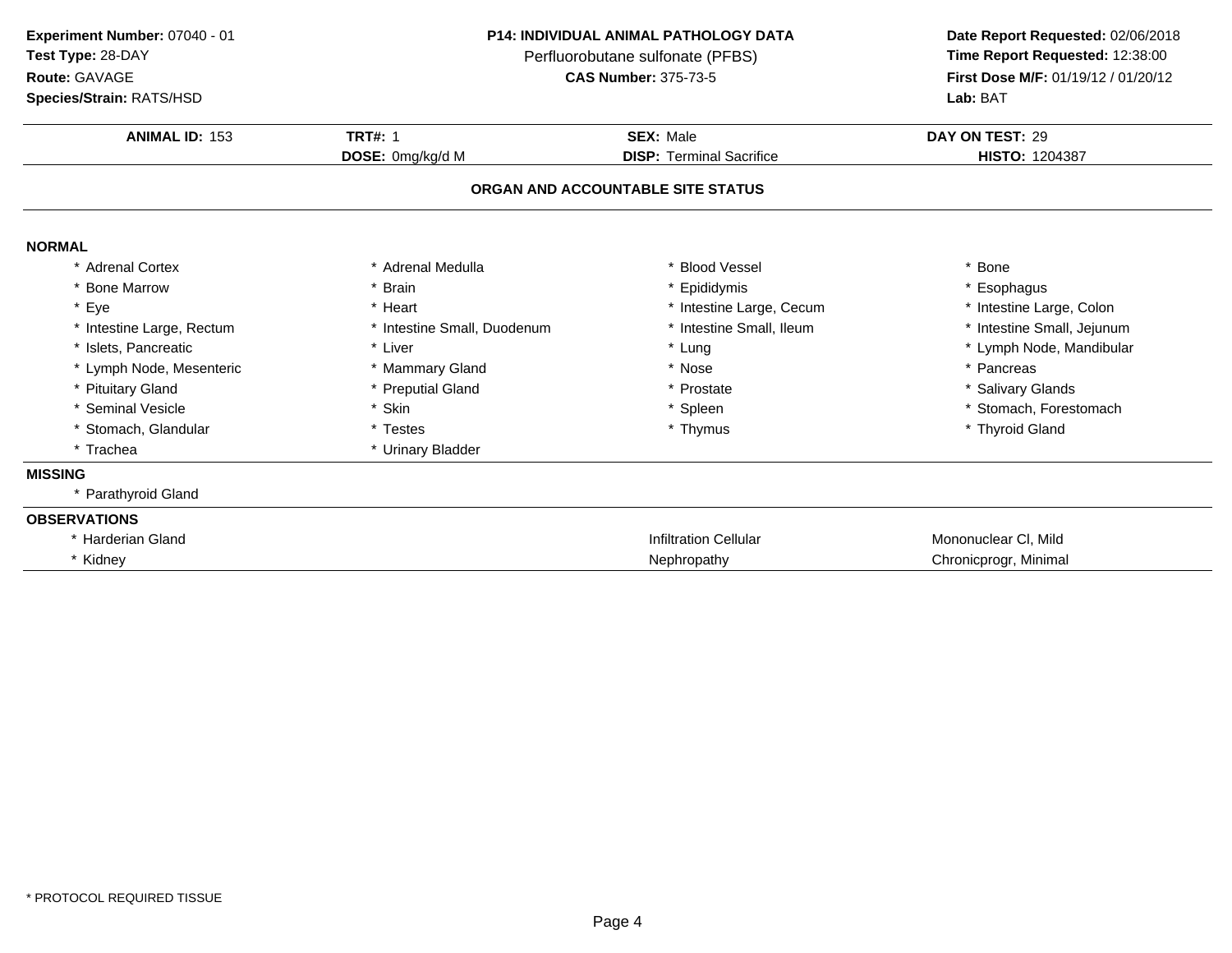**Experiment Number:** 07040 - 01**Test Type:** 28-DAY

**Route:** GAVAGE

**Species/Strain:** RATS/HSD

## **P14: INDIVIDUAL ANIMAL PATHOLOGY DATA**

Perfluorobutane sulfonate (PFBS)<br>**CAS Number:** 375-73-5

| <b>Species/Strain: RATS/HSD</b> |                           |                                   | <b>Lab: BAT</b>          |
|---------------------------------|---------------------------|-----------------------------------|--------------------------|
| <b>ANIMAL ID: 154</b>           | <b>TRT#: 1</b>            | <b>SEX: Male</b>                  | DAY ON TEST: 29          |
|                                 | DOSE: 0mg/kg/d M          | <b>DISP: Terminal Sacrifice</b>   | <b>HISTO: 1204388</b>    |
|                                 |                           | ORGAN AND ACCOUNTABLE SITE STATUS |                          |
| <b>NORMAL</b>                   |                           |                                   |                          |
| * Adrenal Cortex                | * Adrenal Medulla         | * Blood Vessel                    | * Bone                   |
| * Bone Marrow                   | * Brain                   | * Epididymis                      | * Esophagus              |
| * Eye                           | * Harderian Gland         | * Heart                           | * Intestine Large, Cecum |
| * Intestine Large, Colon        | * Intestine Large, Rectum | * Intestine Small, Duodenum       | * Intestine Small, Ileum |
| * Intestine Small, Jejunum      | * Islets, Pancreatic      | * Lung                            | * Lymph Node, Mandibular |
| * Lymph Node, Mesenteric        | * Mammary Gland           | * Nose                            | * Pancreas               |
| * Pituitary Gland               | * Preputial Gland         | * Prostate                        | * Salivary Glands        |
| * Seminal Vesicle               | * Skin                    | * Spleen                          | * Stomach, Forestomach   |
| * Stomach, Glandular            | * Testes                  | * Thymus                          | * Thyroid Gland          |
| * Trachea                       | * Urinary Bladder         |                                   |                          |
| <b>MISSING</b>                  |                           |                                   |                          |
| * Parathyroid Gland             |                           |                                   |                          |
| <b>OBSERVATIONS</b>             |                           |                                   |                          |
| * Kidney                        |                           | Nephropathy                       | Chronicprogr, Minimal    |
| * Liver                         |                           | <b>Infiltration Cellular</b>      | Mixed Cell, Minimal      |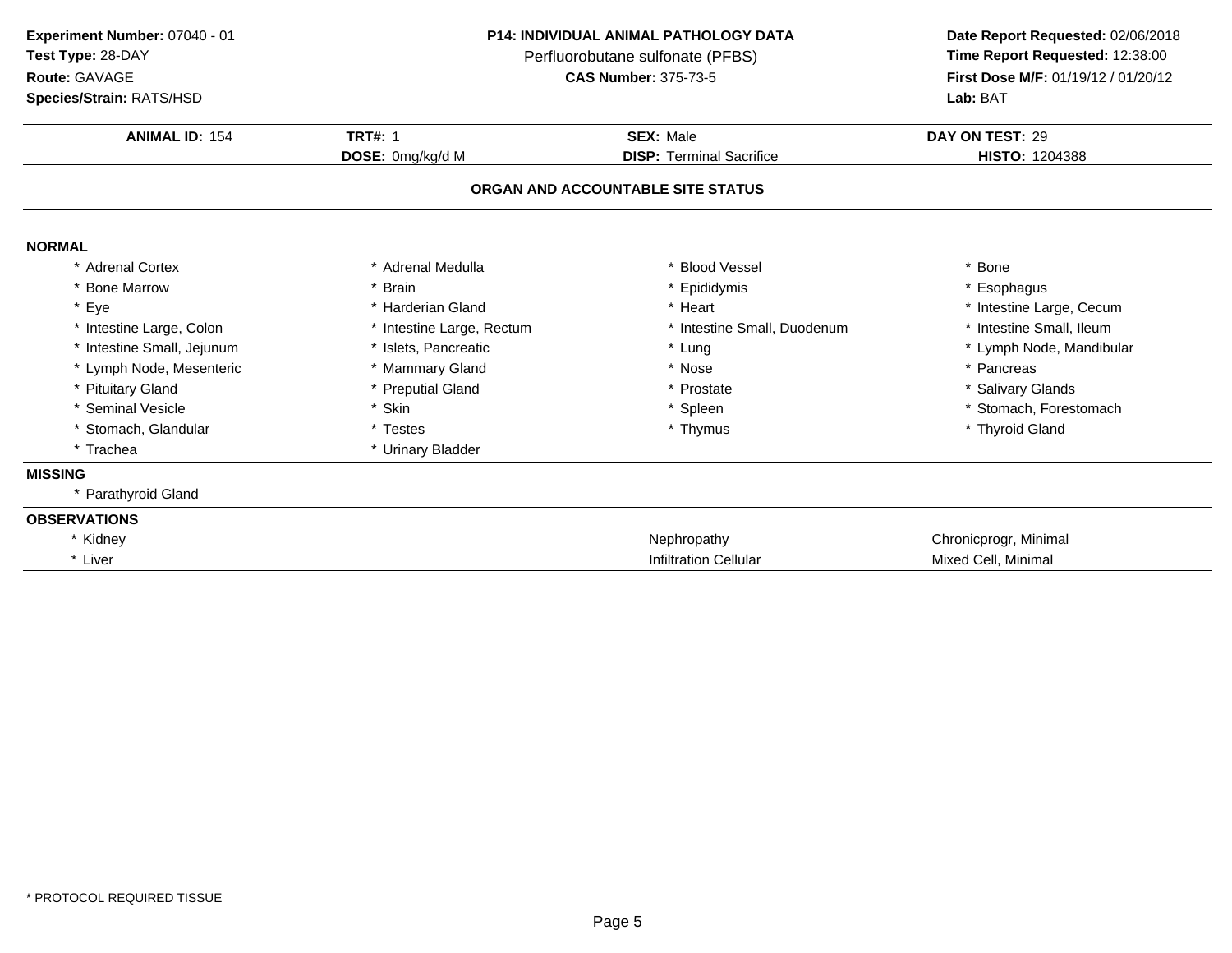**Test Type:** 28-DAY

## **Route:** GAVAGE

**Species/Strain:** RATS/HSD

### **P14: INDIVIDUAL ANIMAL PATHOLOGY DATA**

Perfluorobutane sulfonate (PFBS)<br>**CAS Number:** 375-73-5

| <b>Species/Strain: RATS/HSD</b> |                             |                                   | Lab: BAT                   |
|---------------------------------|-----------------------------|-----------------------------------|----------------------------|
| <b>ANIMAL ID: 155</b>           | <b>TRT#: 1</b>              | <b>SEX: Male</b>                  | DAY ON TEST: 29            |
|                                 | DOSE: 0mg/kg/d M            | <b>DISP: Terminal Sacrifice</b>   | <b>HISTO: 1204389</b>      |
|                                 |                             | ORGAN AND ACCOUNTABLE SITE STATUS |                            |
| <b>NORMAL</b>                   |                             |                                   |                            |
| * Adrenal Cortex                | * Adrenal Medulla           | * Blood Vessel                    | Bone                       |
| * Bone Marrow                   | * Brain                     | * Epididymis                      | * Esophagus                |
| * Eye                           | * Harderian Gland           | * Heart                           | * Intestine Large, Cecum   |
| * Intestine Large, Rectum       | * Intestine Small, Duodenum | * Intestine Small, Ileum          | * Intestine Small, Jejunum |
| * Islets, Pancreatic            | * Lung                      | * Lymph Node, Mandibular          | * Lymph Node, Mesenteric   |
| * Mammary Gland                 | * Nose                      | * Pancreas                        | * Parathyroid Gland        |
| * Pituitary Gland               | * Preputial Gland           | * Prostate                        | * Salivary Glands          |
| * Seminal Vesicle               | * Skin                      | * Spleen                          | * Stomach, Forestomach     |
| * Stomach, Glandular            | * Testes                    | * Thymus                          | * Thyroid Gland            |
| * Trachea                       | * Urinary Bladder           |                                   |                            |
| <b>OBSERVATIONS</b>             |                             |                                   |                            |
| * Intestine Large, Colon        |                             | <b>Infiltration Cellular</b>      | Minimal                    |
| * Kidney                        |                             | Nephropathy                       | Chronicprogr, Minimal      |
| * Liver                         |                             | <b>Infiltration Cellular</b>      | Mixed Cell, Minimal        |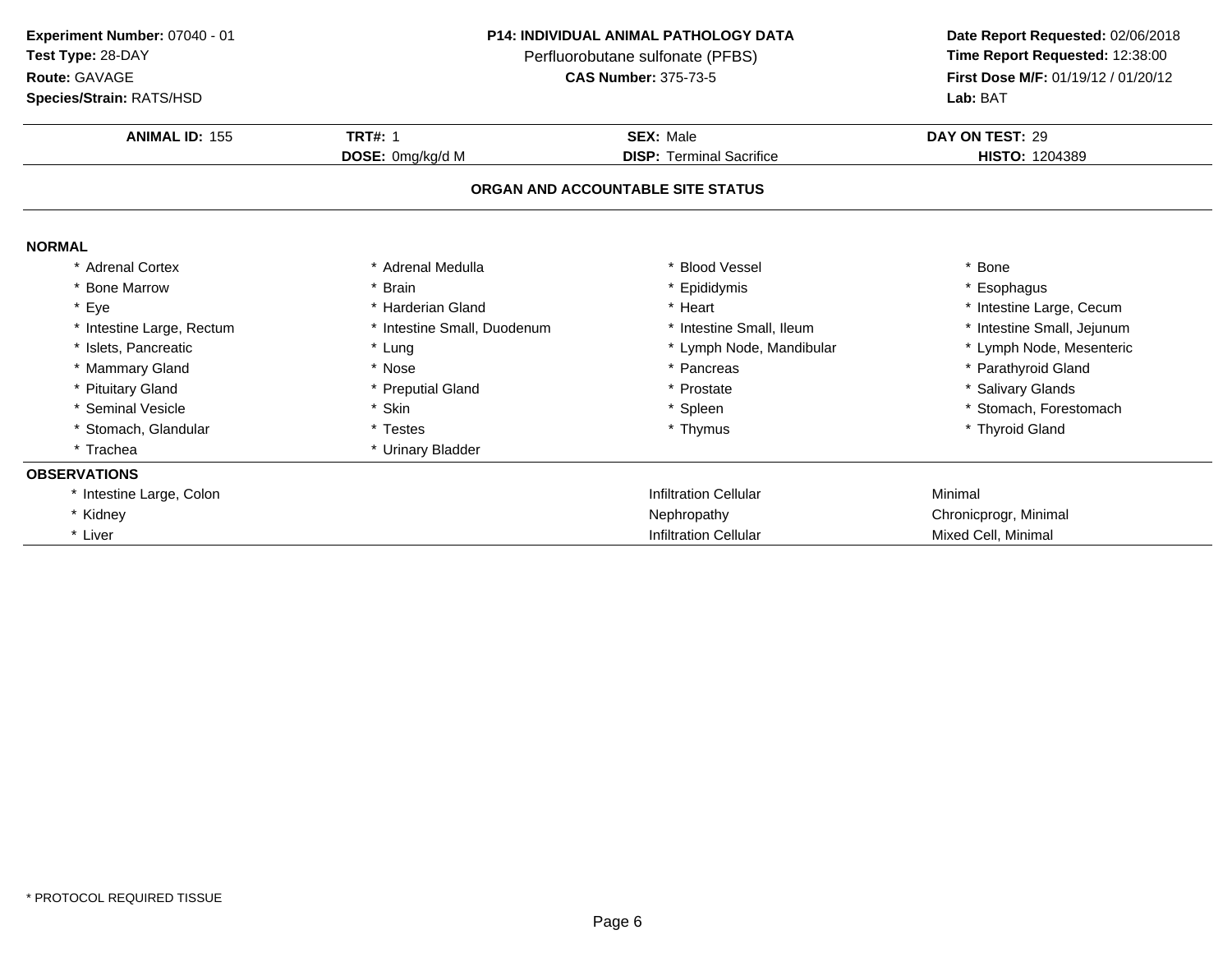**Test Type:** 28-DAY

## **Route:** GAVAGE

**Species/Strain:** RATS/HSD

## **P14: INDIVIDUAL ANIMAL PATHOLOGY DATA**

Perfluorobutane sulfonate (PFBS)<br>**CAS Number:** 375-73-5

| <b>ANIMAL ID: 156</b>      | <b>TRT#: 1</b>            | <b>SEX: Male</b>                  | DAY ON TEST: 29          |
|----------------------------|---------------------------|-----------------------------------|--------------------------|
|                            | DOSE: 0mg/kg/d M          | <b>DISP:</b> Terminal Sacrifice   | <b>HISTO: 1204390</b>    |
|                            |                           | ORGAN AND ACCOUNTABLE SITE STATUS |                          |
| <b>NORMAL</b>              |                           |                                   |                          |
| * Adrenal Cortex           | * Adrenal Medulla         | <b>Blood Vessel</b>               | * Bone                   |
| * Bone Marrow              | * Brain                   | Epididymis                        | * Esophagus              |
| * Eye                      | * Harderian Gland         | * Heart                           | * Intestine Large, Cecum |
| * Intestine Large, Colon   | * Intestine Large, Rectum | * Intestine Small, Duodenum       | * Intestine Small, Ileum |
| * Intestine Small, Jejunum | * Islets, Pancreatic      | * Kidney                          | * Liver                  |
| * Lung                     | * Lymph Node, Mandibular  | * Lymph Node, Mesenteric          | * Mammary Gland          |
| * Nose                     | * Pancreas                | * Parathyroid Gland               | * Pituitary Gland        |
| * Preputial Gland          | * Prostate                | <b>Salivary Glands</b>            | * Seminal Vesicle        |
| * Skin                     | * Spleen                  | Stomach, Forestomach              | * Stomach, Glandular     |
| * Testes                   | * Thymus                  | * Thyroid Gland                   | * Trachea                |
| * Urinary Bladder          |                           |                                   |                          |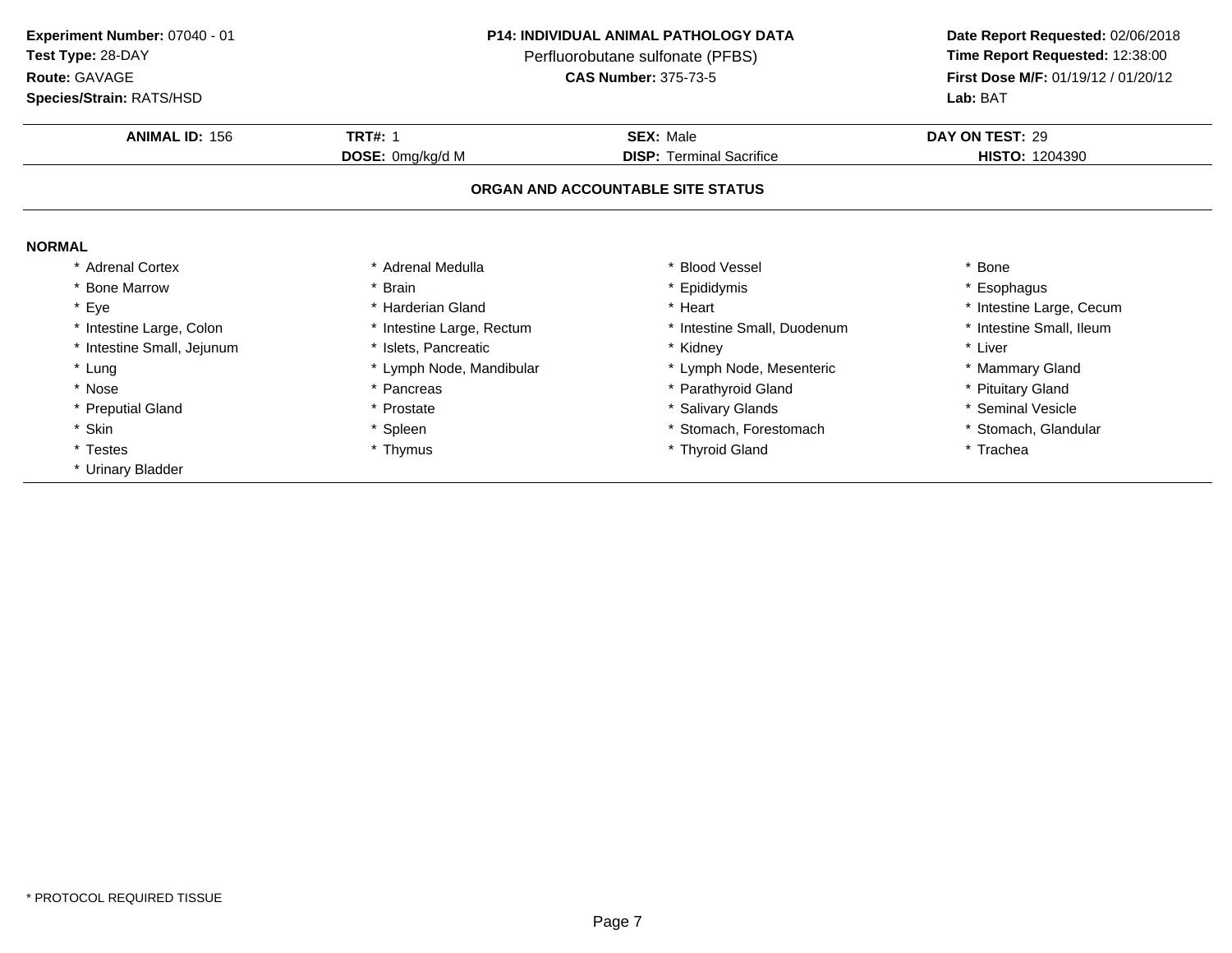| Experiment Number: 07040 - 01 |  |
|-------------------------------|--|
|                               |  |

**Test Type:** 28-DAY

## **Route:** GAVAGE

**Species/Strain:** RATS/HSD

## **P14: INDIVIDUAL ANIMAL PATHOLOGY DATA**

Perfluorobutane sulfonate (PFBS)<br>**CAS Number:** 375-73-5

| <b>Species/Strain: RATS/HSD</b> |                           |                                   | <b>Lab: BAT</b>          |
|---------------------------------|---------------------------|-----------------------------------|--------------------------|
| <b>ANIMAL ID: 157</b>           | <b>TRT#: 1</b>            | <b>SEX: Male</b>                  | DAY ON TEST: 29          |
|                                 | DOSE: 0mg/kg/d M          | <b>DISP: Terminal Sacrifice</b>   | HISTO: 1204391           |
|                                 |                           | ORGAN AND ACCOUNTABLE SITE STATUS |                          |
| <b>NORMAL</b>                   |                           |                                   |                          |
| * Adrenal Cortex                | * Adrenal Medulla         | * Blood Vessel                    | * Bone                   |
| * Bone Marrow                   | * Brain                   | * Epididymis                      | * Esophagus              |
| * Eye                           | * Harderian Gland         | * Heart                           | * Intestine Large, Cecum |
| * Intestine Large, Colon        | * Intestine Large, Rectum | * Intestine Small, Duodenum       | * Intestine Small, Ileum |
| * Intestine Small, Jejunum      | * Islets, Pancreatic      | * Liver                           | * Lung                   |
| * Lymph Node, Mandibular        | * Lymph Node, Mesenteric  | * Mammary Gland                   | * Nose                   |
| * Pancreas                      | * Parathyroid Gland       | * Pituitary Gland                 | * Preputial Gland        |
| * Prostate                      | * Salivary Glands         | * Seminal Vesicle                 | * Skin                   |
| * Spleen                        | * Stomach, Forestomach    | * Stomach, Glandular              | * Testes                 |
| * Thymus                        | * Thyroid Gland           | * Trachea                         | * Urinary Bladder        |
| <b>OBSERVATIONS</b>             |                           |                                   |                          |
| Kidney                          |                           | Nephropathy                       | Chronicprogr, Minimal    |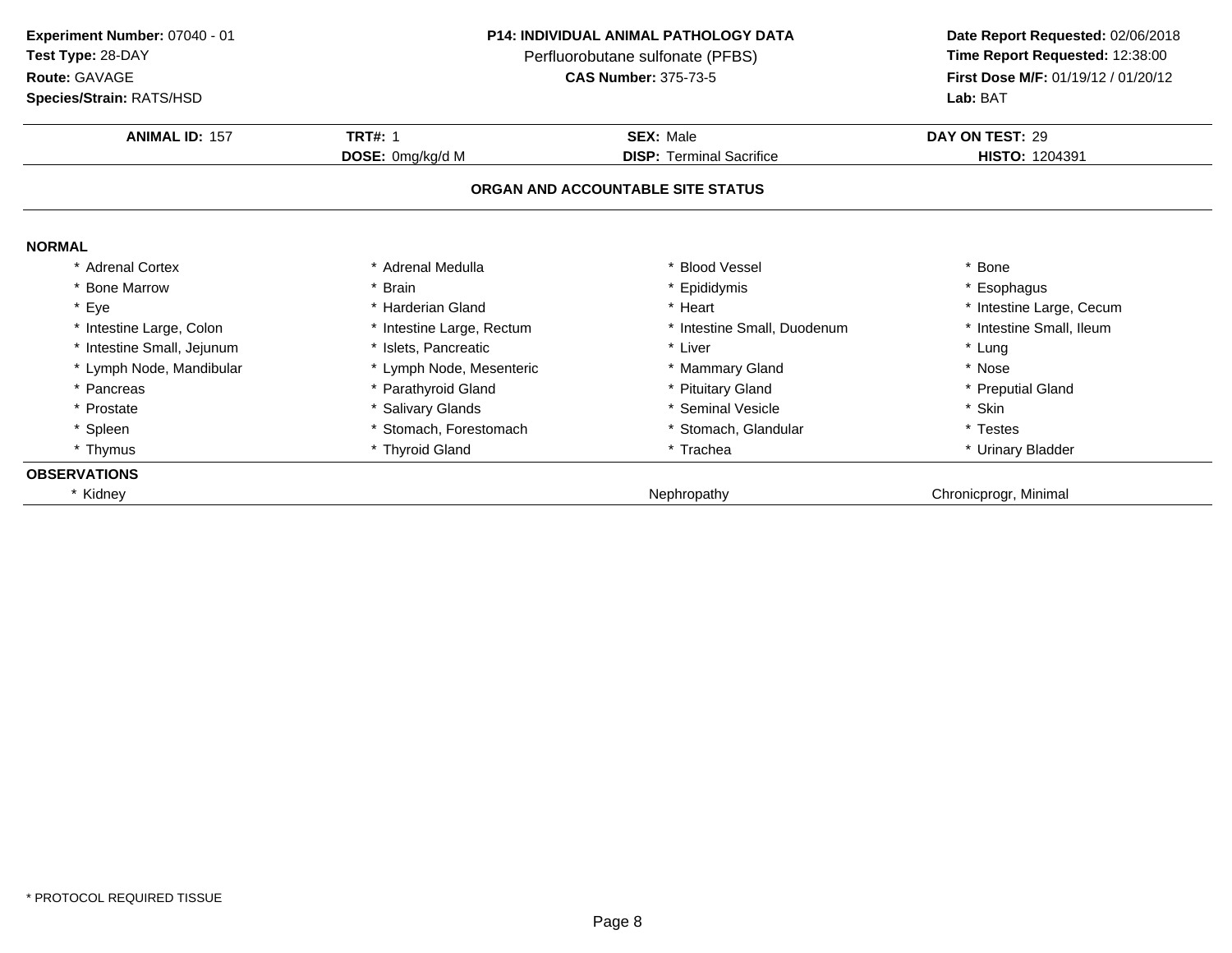**Test Type:** 28-DAY

## **Route:** GAVAGE

**Species/Strain:** RATS/HSD

## **P14: INDIVIDUAL ANIMAL PATHOLOGY DATA**

Perfluorobutane sulfonate (PFBS)<br>**CAS Number:** 375-73-5

| <b>Species/Strain: RATS/HSD</b> |                             |                                   | Lab: BAT                   |
|---------------------------------|-----------------------------|-----------------------------------|----------------------------|
| <b>ANIMAL ID: 158</b>           | <b>TRT#: 1</b>              | <b>SEX: Male</b>                  | DAY ON TEST: 29            |
|                                 | DOSE: 0mg/kg/d M            | <b>DISP: Terminal Sacrifice</b>   | <b>HISTO: 1204392</b>      |
|                                 |                             | ORGAN AND ACCOUNTABLE SITE STATUS |                            |
| <b>NORMAL</b>                   |                             |                                   |                            |
| * Adrenal Cortex                | Adrenal Medulla             | <b>Blood Vessel</b>               | * Bone                     |
| * Bone Marrow                   | <b>Brain</b>                | * Epididymis                      | * Esophagus                |
| * Eye                           | Harderian Gland             | * Intestine Large, Cecum          | * Intestine Large, Colon   |
| * Intestine Large, Rectum       | * Intestine Small, Duodenum | * Intestine Small, Ileum          | * Intestine Small, Jejunum |
| * Islets, Pancreatic            | * Liver                     | * Lymph Node, Mandibular          | * Lymph Node, Mesenteric   |
| * Mammary Gland                 | * Nose                      | * Pancreas                        | * Parathyroid Gland        |
| * Pituitary Gland               | * Preputial Gland           | * Prostate                        | * Salivary Glands          |
| * Seminal Vesicle               | * Skin                      | * Spleen                          | * Stomach, Forestomach     |
| * Stomach, Glandular            | * Testes                    | * Thymus                          | * Thyroid Gland            |
| * Trachea                       | * Urinary Bladder           |                                   |                            |
| <b>OBSERVATIONS</b>             |                             |                                   |                            |
| * Heart                         |                             | Cardiomyopathy                    | Minimal                    |
| * Kidney                        |                             | Nephropathy                       | Chronicprogr, Minimal      |
| * Lung                          |                             | Erythrophagocytosis               | Minimal                    |
|                                 |                             | <b>Infiltration Cellular</b>      | Mononuclear CI, Minimal    |
|                                 |                             | Inflammation                      | Chronic Active, Minimal    |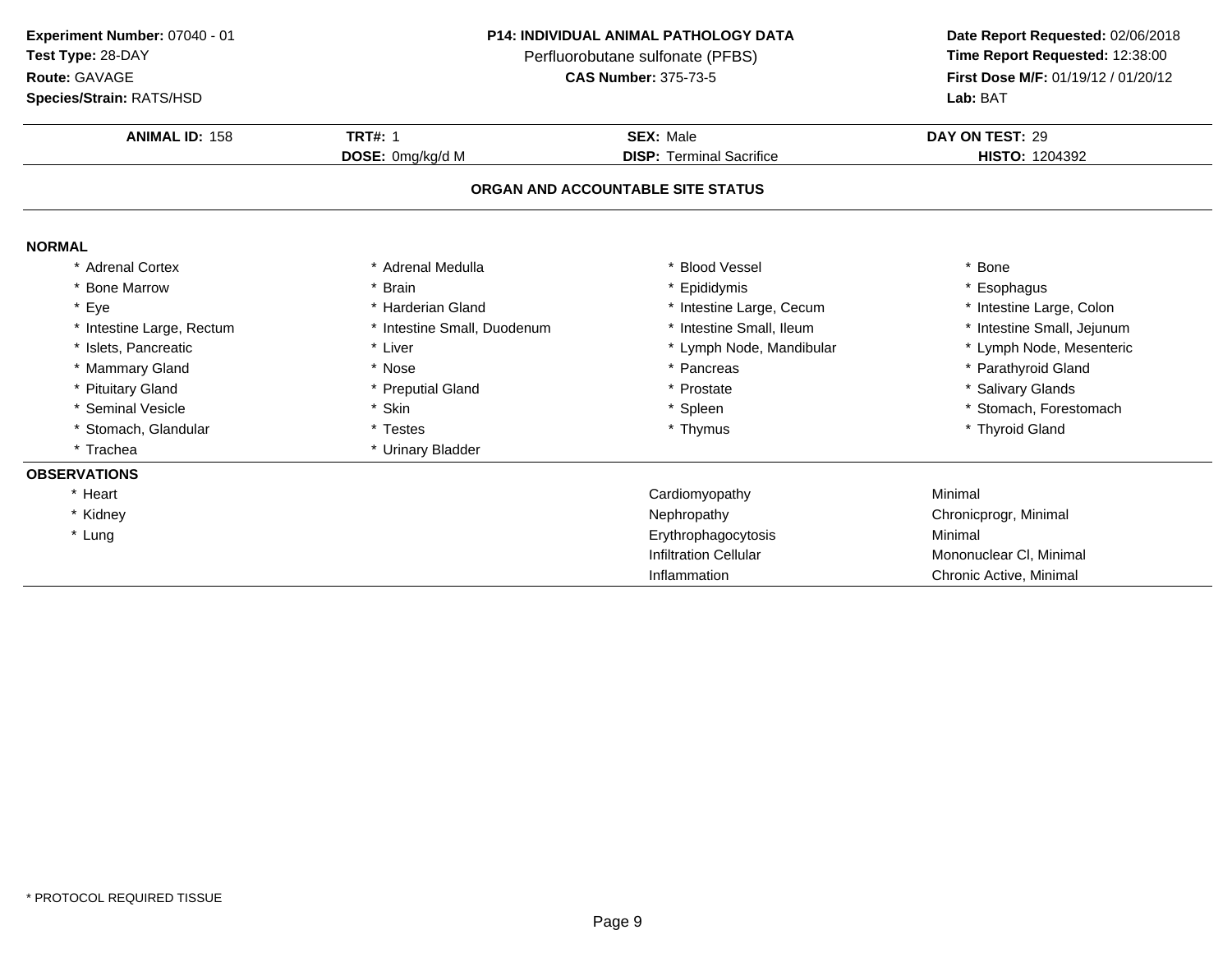**Test Type:** 28-DAY

## **Route:** GAVAGE

**Species/Strain:** RATS/HSD

## **P14: INDIVIDUAL ANIMAL PATHOLOGY DATA**

Perfluorobutane sulfonate (PFBS)<br>**CAS Number:** 375-73-5

| <b>ANIMAL ID: 159</b>      | <b>TRT#: 1</b>            | <b>SEX: Male</b>                  | DAY ON TEST: 29          |
|----------------------------|---------------------------|-----------------------------------|--------------------------|
|                            | DOSE: 0mg/kg/d M          | <b>DISP: Terminal Sacrifice</b>   | <b>HISTO: 1204393</b>    |
|                            |                           | ORGAN AND ACCOUNTABLE SITE STATUS |                          |
| <b>NORMAL</b>              |                           |                                   |                          |
| * Adrenal Cortex           | * Adrenal Medulla         | <b>Blood Vessel</b>               | * Bone                   |
| * Bone Marrow              | * Brain                   | * Epididymis                      | * Esophagus              |
| * Eye                      | * Harderian Gland         | * Heart                           | * Intestine Large, Cecum |
| * Intestine Large, Colon   | * Intestine Large, Rectum | * Intestine Small, Duodenum       | * Intestine Small, Ileum |
| * Intestine Small, Jejunum | * Islets, Pancreatic      | * Kidney                          | * Liver                  |
| * Lung                     | * Lymph Node, Mandibular  | * Lymph Node, Mesenteric          | * Mammary Gland          |
| * Nose                     | * Pancreas                | * Parathyroid Gland               | * Pituitary Gland        |
| * Preputial Gland          | * Prostate                | <b>Salivary Glands</b>            | * Seminal Vesicle        |
| * Skin                     | * Spleen                  | Stomach, Forestomach              | * Stomach, Glandular     |
| * Testes                   | * Thymus                  | * Thyroid Gland                   | * Trachea                |
| * Urinary Bladder          |                           |                                   |                          |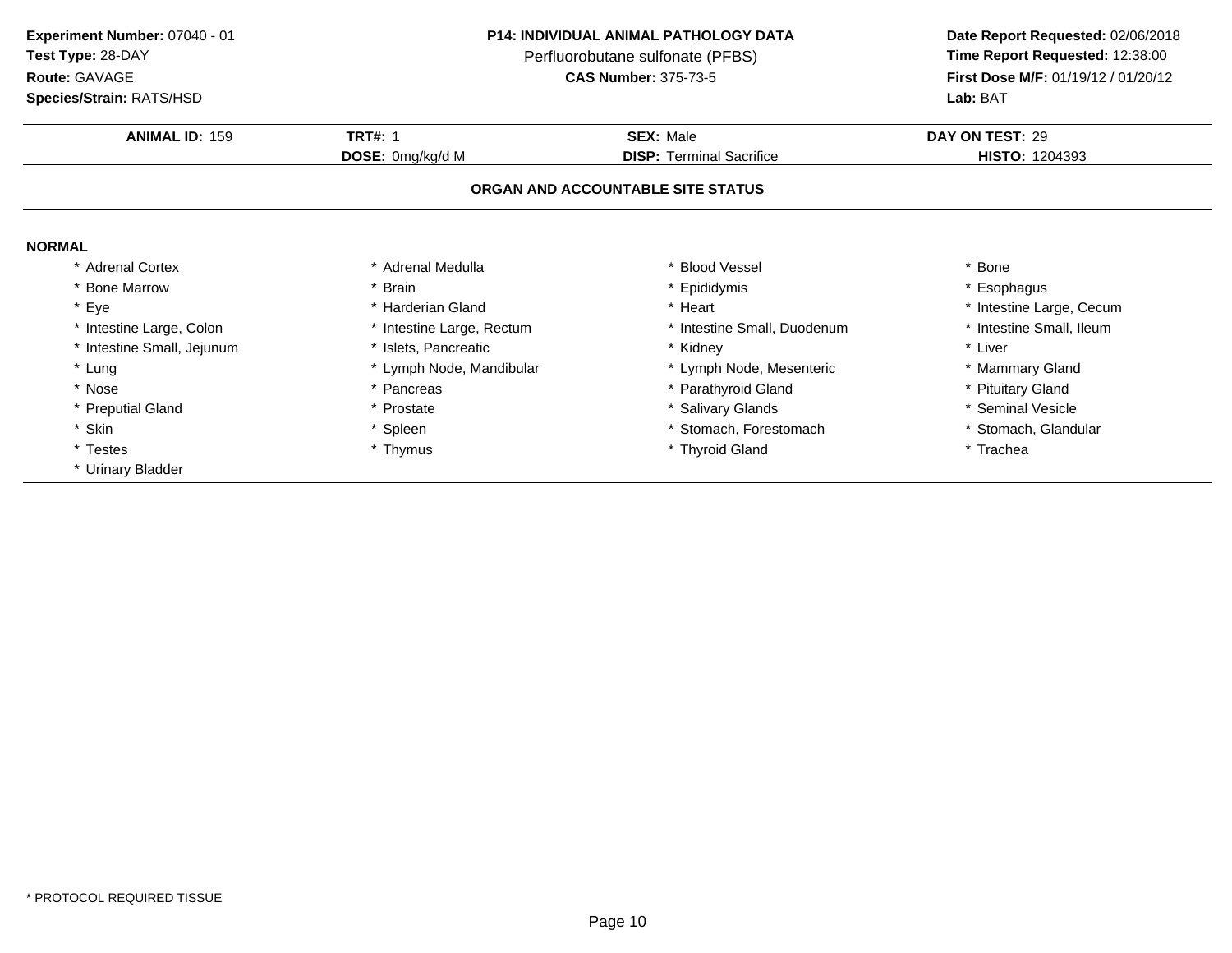**Test Type:** 28-DAY

## **Route:** GAVAGE

**Species/Strain:** RATS/HSD

## **P14: INDIVIDUAL ANIMAL PATHOLOGY DATA**

Perfluorobutane sulfonate (PFBS)<br>**CAS Number:** 375-73-5

| <b>ANIMAL ID: 160</b>      | <b>TRT#: 1</b>            | <b>SEX: Male</b>                  | DAY ON TEST: 29          |
|----------------------------|---------------------------|-----------------------------------|--------------------------|
|                            | DOSE: 0mg/kg/d M          | <b>DISP: Terminal Sacrifice</b>   | <b>HISTO: 1204394</b>    |
|                            |                           | ORGAN AND ACCOUNTABLE SITE STATUS |                          |
| <b>NORMAL</b>              |                           |                                   |                          |
| * Adrenal Cortex           | * Adrenal Medulla         | <b>Blood Vessel</b>               | * Bone                   |
| * Bone Marrow              | * Brain                   | * Epididymis                      | * Esophagus              |
| * Eye                      | * Harderian Gland         | * Heart                           | * Intestine Large, Cecum |
| * Intestine Large, Colon   | * Intestine Large, Rectum | * Intestine Small, Duodenum       | * Intestine Small, Ileum |
| * Intestine Small, Jejunum | * Islets, Pancreatic      | * Kidney                          | * Liver                  |
| * Lung                     | * Lymph Node, Mandibular  | * Lymph Node, Mesenteric          | * Mammary Gland          |
| * Nose                     | * Pancreas                | * Parathyroid Gland               | * Pituitary Gland        |
| * Preputial Gland          | * Prostate                | * Salivary Glands                 | * Seminal Vesicle        |
| * Skin                     | * Spleen                  | * Stomach, Forestomach            | * Stomach, Glandular     |
| * Testes                   | * Thymus                  | * Thyroid Gland                   | * Trachea                |
| * Urinary Bladder          |                           |                                   |                          |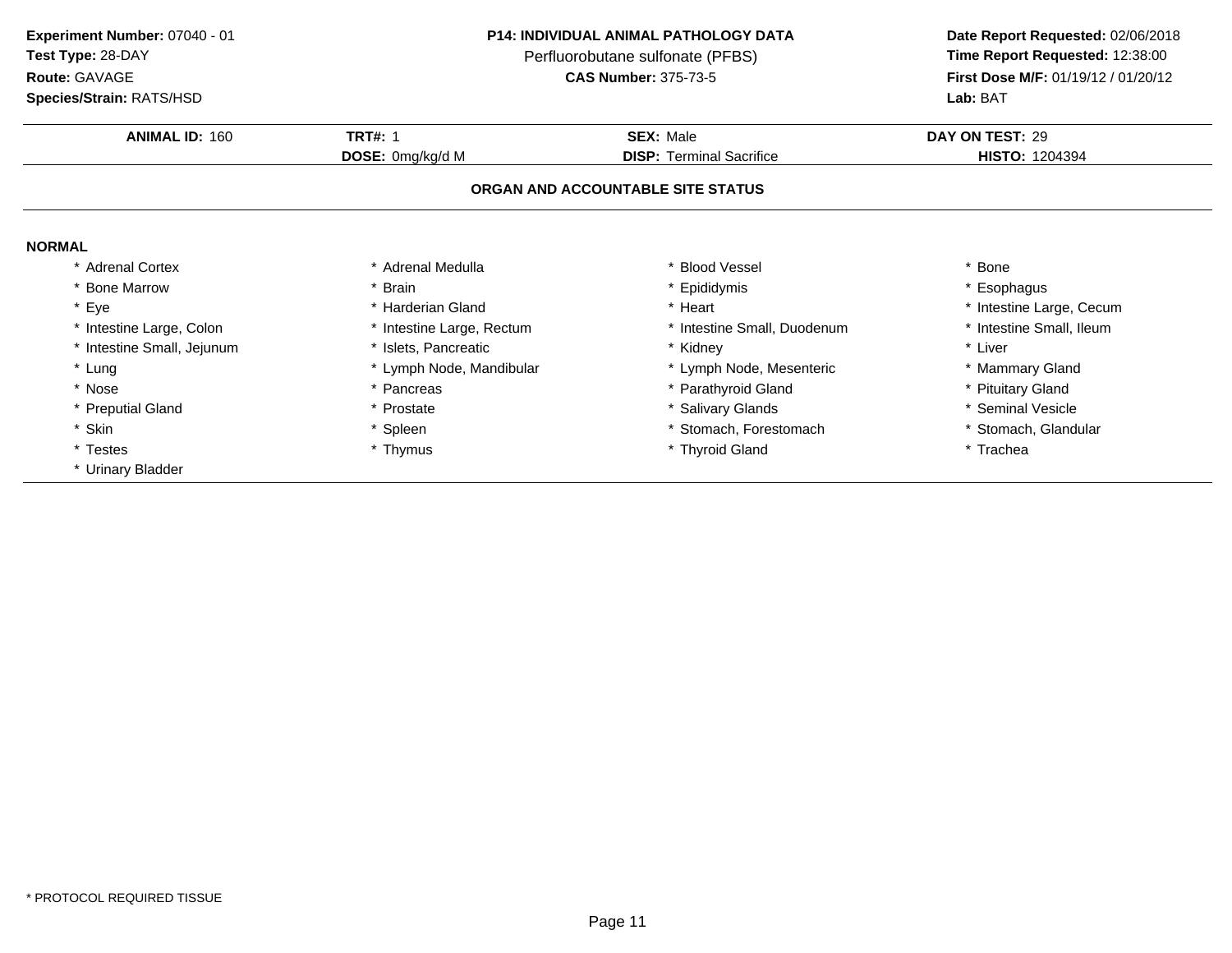| Experiment Number: 07040 - 01<br>Test Type: 28-DAY<br>Route: GAVAGE<br>Species/Strain: RATS/HSD | <b>P14: INDIVIDUAL ANIMAL PATHOLOGY DATA</b><br>Perfluorobutane sulfonate (PFBS)<br><b>CAS Number: 375-73-5</b> |                                   | Date Report Requested: 02/06/2018<br>Time Report Requested: 12:38:00<br>First Dose M/F: 01/19/12 / 01/20/12<br>Lab: BAT |
|-------------------------------------------------------------------------------------------------|-----------------------------------------------------------------------------------------------------------------|-----------------------------------|-------------------------------------------------------------------------------------------------------------------------|
| <b>ANIMAL ID: 161</b>                                                                           | TRT#: $3$                                                                                                       | <b>SEX: Male</b>                  | DAY ON TEST: 29                                                                                                         |
|                                                                                                 | <b>DOSE:</b> 62.6mg/kg/d M                                                                                      | <b>DISP: Terminal Sacrifice</b>   | <b>HISTO: 1204395</b>                                                                                                   |
|                                                                                                 |                                                                                                                 | ORGAN AND ACCOUNTABLE SITE STATUS |                                                                                                                         |
| <b>NORMAL</b>                                                                                   |                                                                                                                 |                                   |                                                                                                                         |
| <b>Bone Marrow</b>                                                                              | Kidney                                                                                                          | * Liver                           | * Nose                                                                                                                  |
| * Pancreas                                                                                      | Spleen                                                                                                          | * Testes                          | * Thymus                                                                                                                |
| * Thyroid Gland                                                                                 |                                                                                                                 |                                   |                                                                                                                         |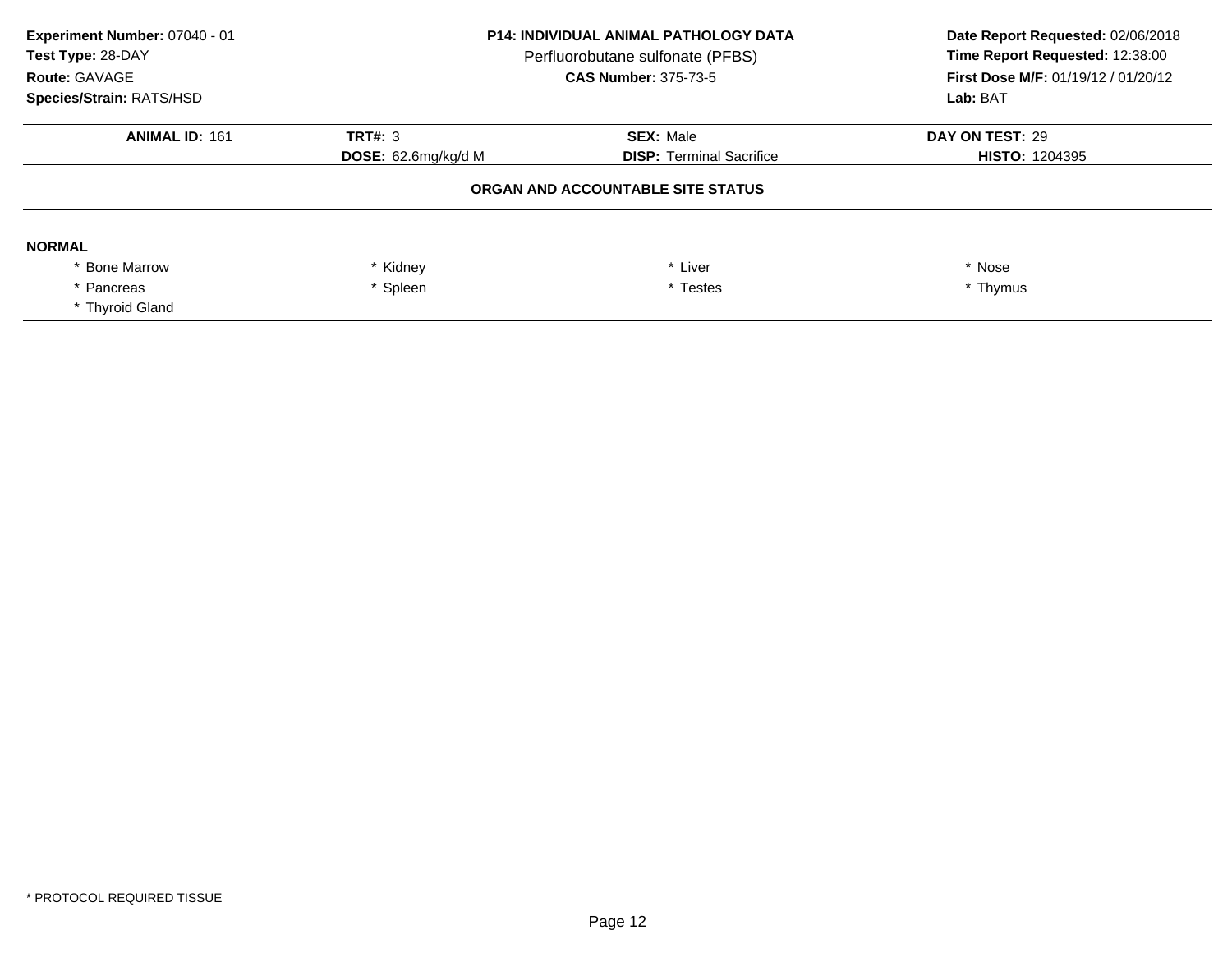| Experiment Number: 07040 - 01<br>Test Type: 28-DAY<br><b>Route: GAVAGE</b><br>Species/Strain: RATS/HSD | <b>P14: INDIVIDUAL ANIMAL PATHOLOGY DATA</b><br>Perfluorobutane sulfonate (PFBS)<br><b>CAS Number: 375-73-5</b> |                                   | Date Report Requested: 02/06/2018<br>Time Report Requested: 12:38:00<br>First Dose M/F: 01/19/12 / 01/20/12<br>Lab: BAT |
|--------------------------------------------------------------------------------------------------------|-----------------------------------------------------------------------------------------------------------------|-----------------------------------|-------------------------------------------------------------------------------------------------------------------------|
| <b>ANIMAL ID: 162</b>                                                                                  | TRT#: 3                                                                                                         | <b>SEX: Male</b>                  | DAY ON TEST: 29                                                                                                         |
|                                                                                                        | <b>DOSE:</b> 62.6mg/kg/d M                                                                                      | <b>DISP: Terminal Sacrifice</b>   | <b>HISTO: 1204396</b>                                                                                                   |
|                                                                                                        |                                                                                                                 | ORGAN AND ACCOUNTABLE SITE STATUS |                                                                                                                         |
| <b>NORMAL</b>                                                                                          |                                                                                                                 |                                   |                                                                                                                         |
| * Bone Marrow                                                                                          | * Liver                                                                                                         | * Nose                            | * Pancreas                                                                                                              |
| * Spleen                                                                                               | * Testes                                                                                                        | * Thymus                          | * Thyroid Gland                                                                                                         |
| <b>OBSERVATIONS</b>                                                                                    |                                                                                                                 |                                   |                                                                                                                         |
| * Kidney                                                                                               |                                                                                                                 | Nephropathy                       | Chronicprogr, Minimal                                                                                                   |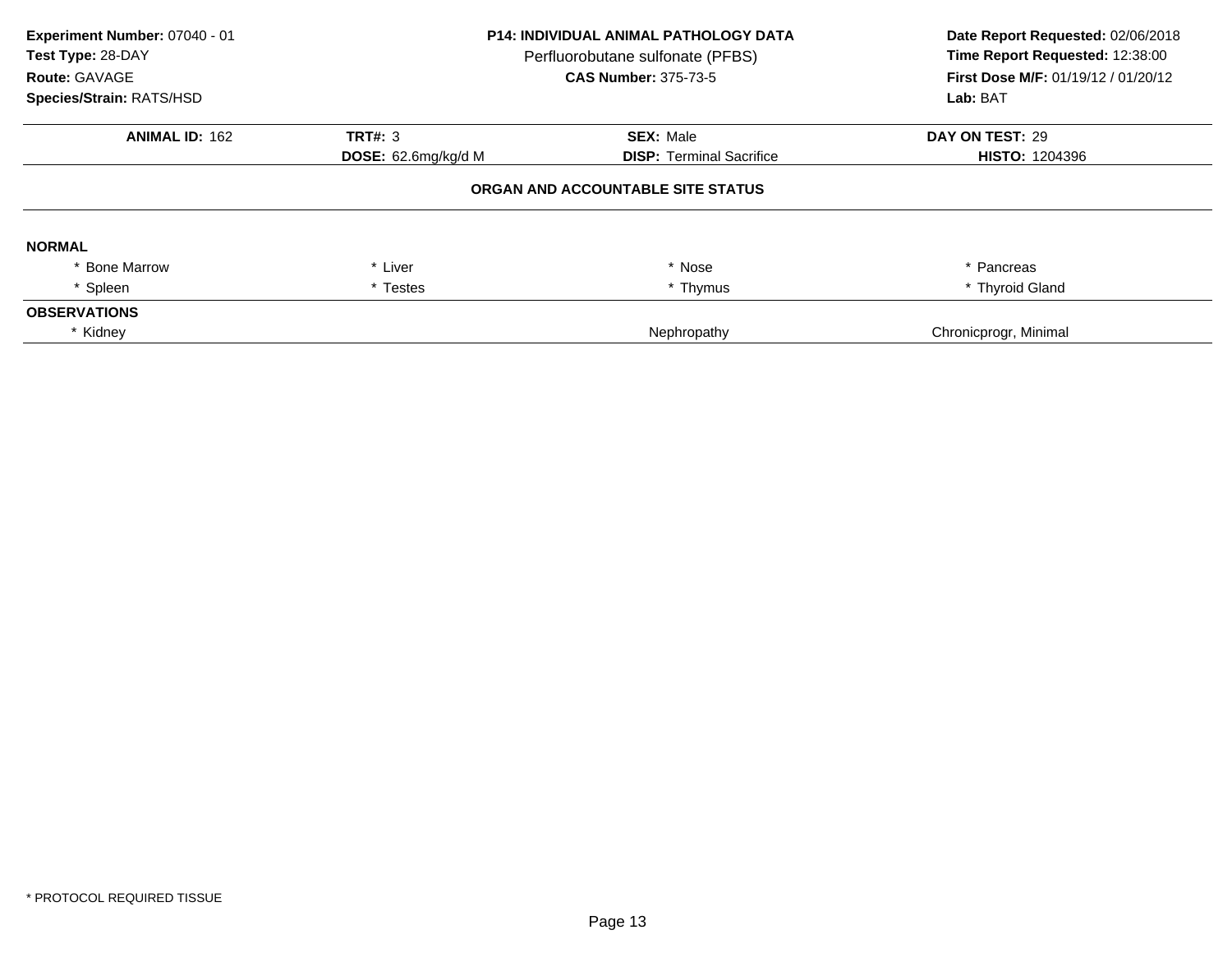| Experiment Number: 07040 - 01<br>Test Type: 28-DAY<br><b>Route: GAVAGE</b><br>Species/Strain: RATS/HSD | <b>P14: INDIVIDUAL ANIMAL PATHOLOGY DATA</b><br>Perfluorobutane sulfonate (PFBS)<br><b>CAS Number: 375-73-5</b> |                                   | Date Report Requested: 02/06/2018<br>Time Report Requested: 12:38:00<br>First Dose M/F: 01/19/12 / 01/20/12<br>Lab: BAT |
|--------------------------------------------------------------------------------------------------------|-----------------------------------------------------------------------------------------------------------------|-----------------------------------|-------------------------------------------------------------------------------------------------------------------------|
| <b>ANIMAL ID: 163</b>                                                                                  | TRT#: 3                                                                                                         | <b>SEX: Male</b>                  | DAY ON TEST: 29                                                                                                         |
|                                                                                                        | <b>DOSE:</b> 62.6mg/kg/d M                                                                                      | <b>DISP:</b> Terminal Sacrifice   | <b>HISTO: 1204397</b>                                                                                                   |
|                                                                                                        |                                                                                                                 | ORGAN AND ACCOUNTABLE SITE STATUS |                                                                                                                         |
| <b>NORMAL</b>                                                                                          |                                                                                                                 |                                   |                                                                                                                         |
| * Bone Marrow                                                                                          | * Liver                                                                                                         | * Nose                            | * Pancreas                                                                                                              |
| * Spleen                                                                                               | * Testes                                                                                                        | * Thymus                          | * Thyroid Gland                                                                                                         |
| <b>OBSERVATIONS</b>                                                                                    |                                                                                                                 |                                   |                                                                                                                         |
| * Kidney                                                                                               |                                                                                                                 | Nephropathy                       | Chronicprogr, Minimal                                                                                                   |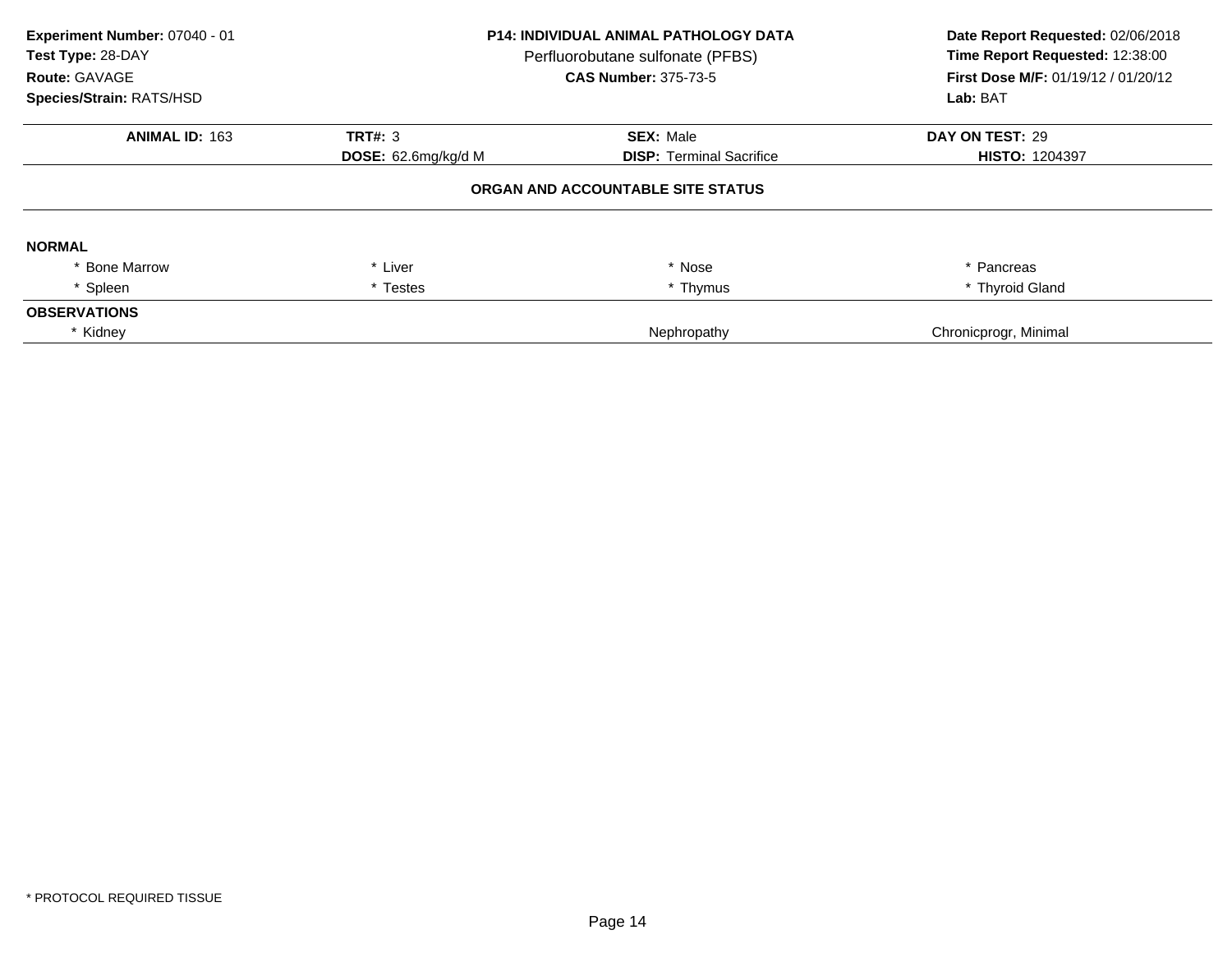| Experiment Number: 07040 - 01<br>Test Type: 28-DAY<br>Route: GAVAGE<br>Species/Strain: RATS/HSD | <b>P14: INDIVIDUAL ANIMAL PATHOLOGY DATA</b><br>Perfluorobutane sulfonate (PFBS)<br><b>CAS Number: 375-73-5</b> |                                 | Date Report Requested: 02/06/2018<br>Time Report Requested: 12:38:00<br>First Dose M/F: 01/19/12 / 01/20/12<br>Lab: BAT |
|-------------------------------------------------------------------------------------------------|-----------------------------------------------------------------------------------------------------------------|---------------------------------|-------------------------------------------------------------------------------------------------------------------------|
| <b>ANIMAL ID: 164</b>                                                                           | <b>TRT#: 3</b>                                                                                                  | <b>SEX: Male</b>                | DAY ON TEST: 29                                                                                                         |
|                                                                                                 | <b>DOSE:</b> 62.6mg/kg/d M                                                                                      | <b>DISP: Terminal Sacrifice</b> | <b>HISTO: 1204398</b>                                                                                                   |
|                                                                                                 |                                                                                                                 |                                 |                                                                                                                         |
| <b>NORMAL</b>                                                                                   |                                                                                                                 |                                 |                                                                                                                         |
| <b>Bone Marrow</b>                                                                              | Kidney                                                                                                          | * Liver                         | * Nose                                                                                                                  |
| * Pancreas                                                                                      | * Spleen                                                                                                        | * Testes                        | * Thymus                                                                                                                |
| * Thyroid Gland                                                                                 |                                                                                                                 |                                 |                                                                                                                         |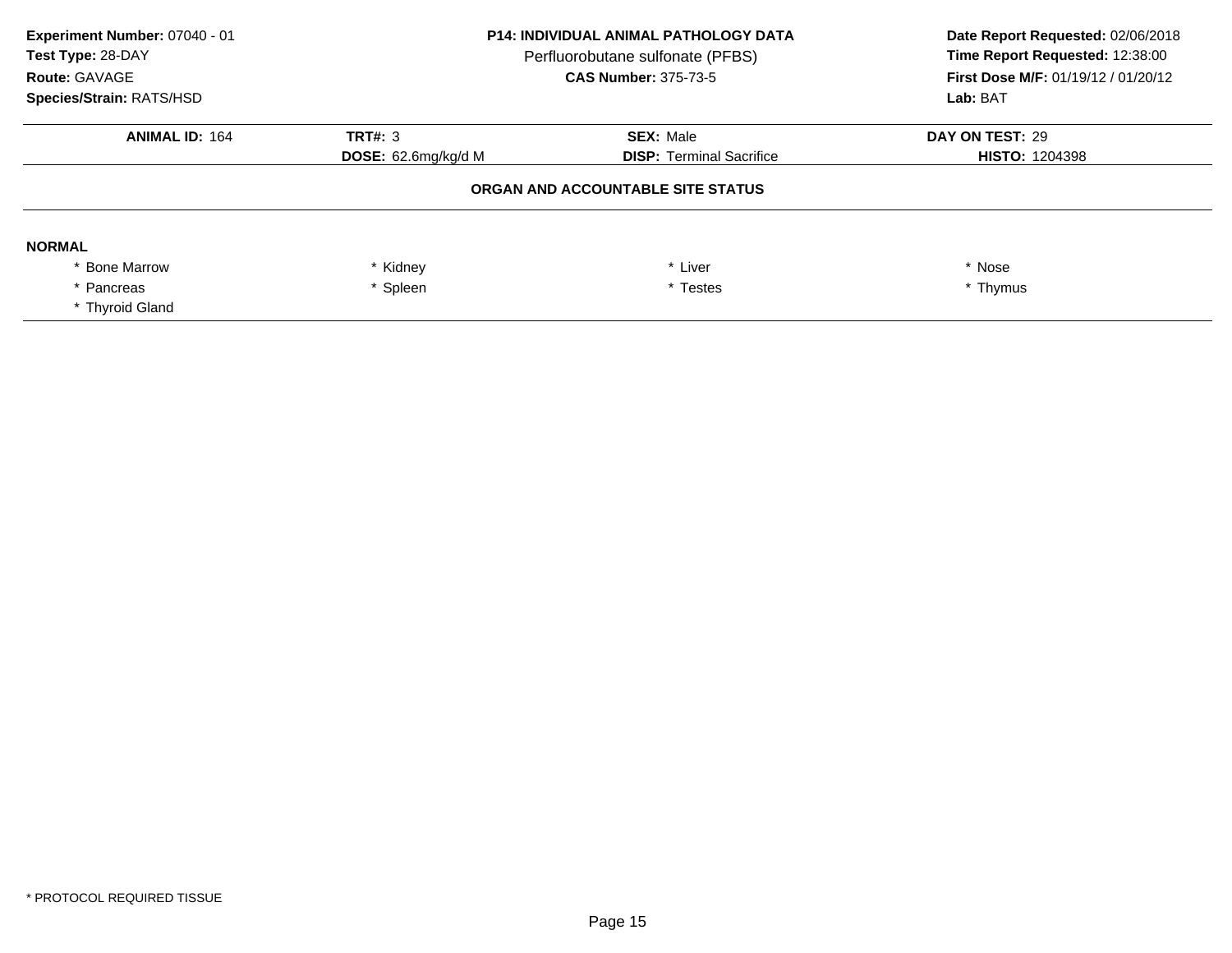| Experiment Number: 07040 - 01<br>Test Type: 28-DAY<br>Route: GAVAGE<br>Species/Strain: RATS/HSD | <b>P14: INDIVIDUAL ANIMAL PATHOLOGY DATA</b><br>Perfluorobutane sulfonate (PFBS)<br><b>CAS Number: 375-73-5</b> |                                   | Date Report Requested: 02/06/2018<br>Time Report Requested: 12:38:00<br>First Dose M/F: 01/19/12 / 01/20/12<br>Lab: BAT |
|-------------------------------------------------------------------------------------------------|-----------------------------------------------------------------------------------------------------------------|-----------------------------------|-------------------------------------------------------------------------------------------------------------------------|
| <b>ANIMAL ID: 165</b>                                                                           | <b>TRT#: 3</b>                                                                                                  | <b>SEX: Male</b>                  | DAY ON TEST: 29                                                                                                         |
|                                                                                                 | <b>DOSE:</b> 62.6mg/kg/d M                                                                                      | <b>DISP: Terminal Sacrifice</b>   | <b>HISTO: 1204399</b>                                                                                                   |
|                                                                                                 |                                                                                                                 | ORGAN AND ACCOUNTABLE SITE STATUS |                                                                                                                         |
| <b>NORMAL</b>                                                                                   |                                                                                                                 |                                   |                                                                                                                         |
| * Bone Marrow                                                                                   | * Kidney                                                                                                        | * Nose                            | * Pancreas                                                                                                              |
| Spleen                                                                                          | * Testes                                                                                                        | * Thymus                          | * Thyroid Gland                                                                                                         |
| <b>OBSERVATIONS</b>                                                                             |                                                                                                                 |                                   |                                                                                                                         |
| * Liver                                                                                         |                                                                                                                 | Infiltration Cellular             | Mixed Cell, Minimal                                                                                                     |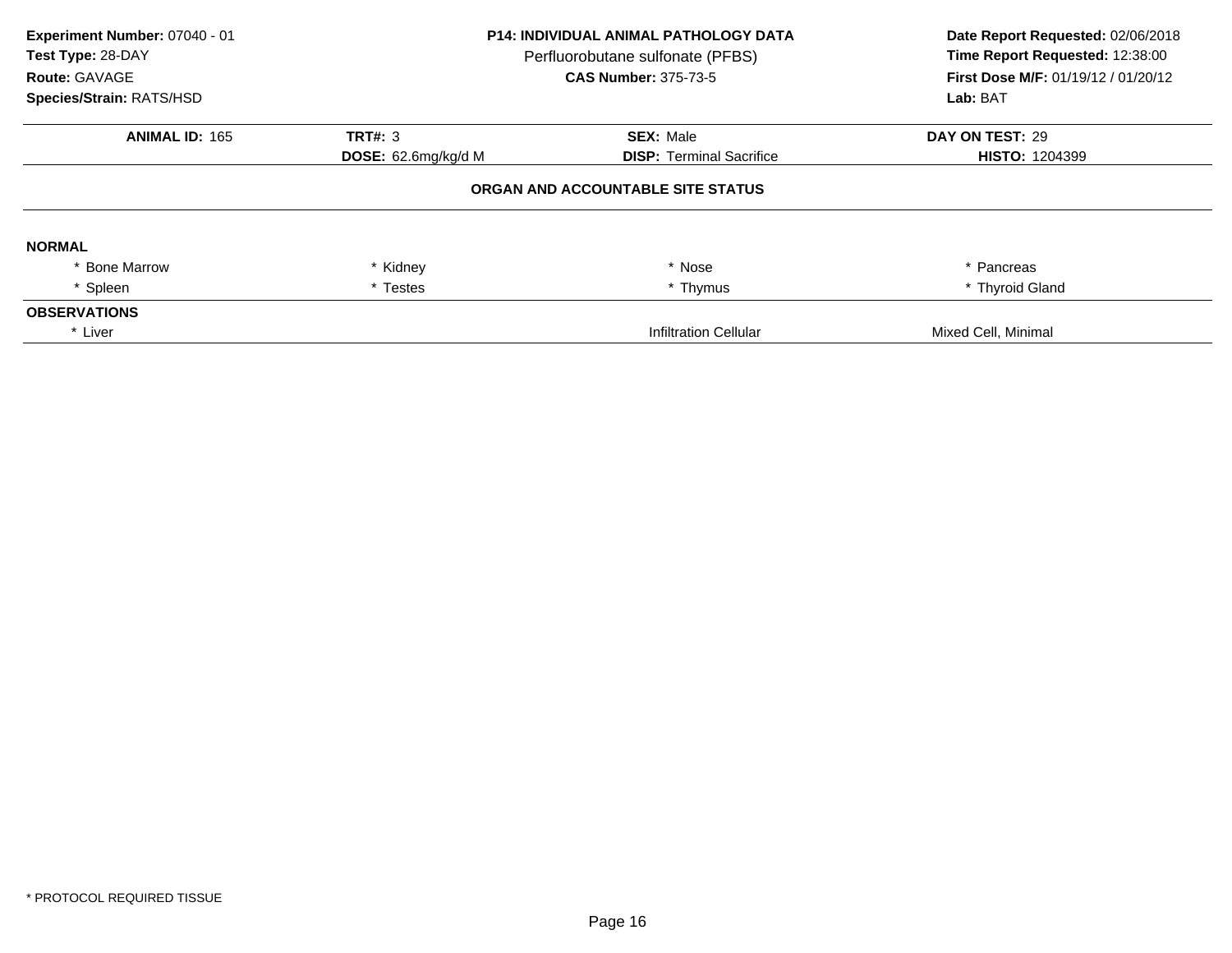| Experiment Number: 07040 - 01<br>Test Type: 28-DAY<br>Route: GAVAGE<br>Species/Strain: RATS/HSD | <b>P14: INDIVIDUAL ANIMAL PATHOLOGY DATA</b><br>Perfluorobutane sulfonate (PFBS)<br><b>CAS Number: 375-73-5</b> |                                 | Date Report Requested: 02/06/2018<br>Time Report Requested: 12:38:00<br>First Dose M/F: 01/19/12 / 01/20/12<br>Lab: BAT |
|-------------------------------------------------------------------------------------------------|-----------------------------------------------------------------------------------------------------------------|---------------------------------|-------------------------------------------------------------------------------------------------------------------------|
| <b>ANIMAL ID: 166</b>                                                                           | <b>TRT#: 3</b>                                                                                                  | <b>SEX: Male</b>                | DAY ON TEST: 29                                                                                                         |
|                                                                                                 | <b>DOSE:</b> 62.6mg/kg/d M                                                                                      | <b>DISP: Terminal Sacrifice</b> | <b>HISTO: 1204400</b>                                                                                                   |
|                                                                                                 | ORGAN AND ACCOUNTABLE SITE STATUS                                                                               |                                 |                                                                                                                         |
| <b>NORMAL</b>                                                                                   |                                                                                                                 |                                 |                                                                                                                         |
| <b>Bone Marrow</b>                                                                              | Kidney                                                                                                          | * Liver                         | * Nose                                                                                                                  |
| * Pancreas                                                                                      | * Spleen                                                                                                        | * Testes                        | * Thymus                                                                                                                |
| * Thyroid Gland                                                                                 |                                                                                                                 |                                 |                                                                                                                         |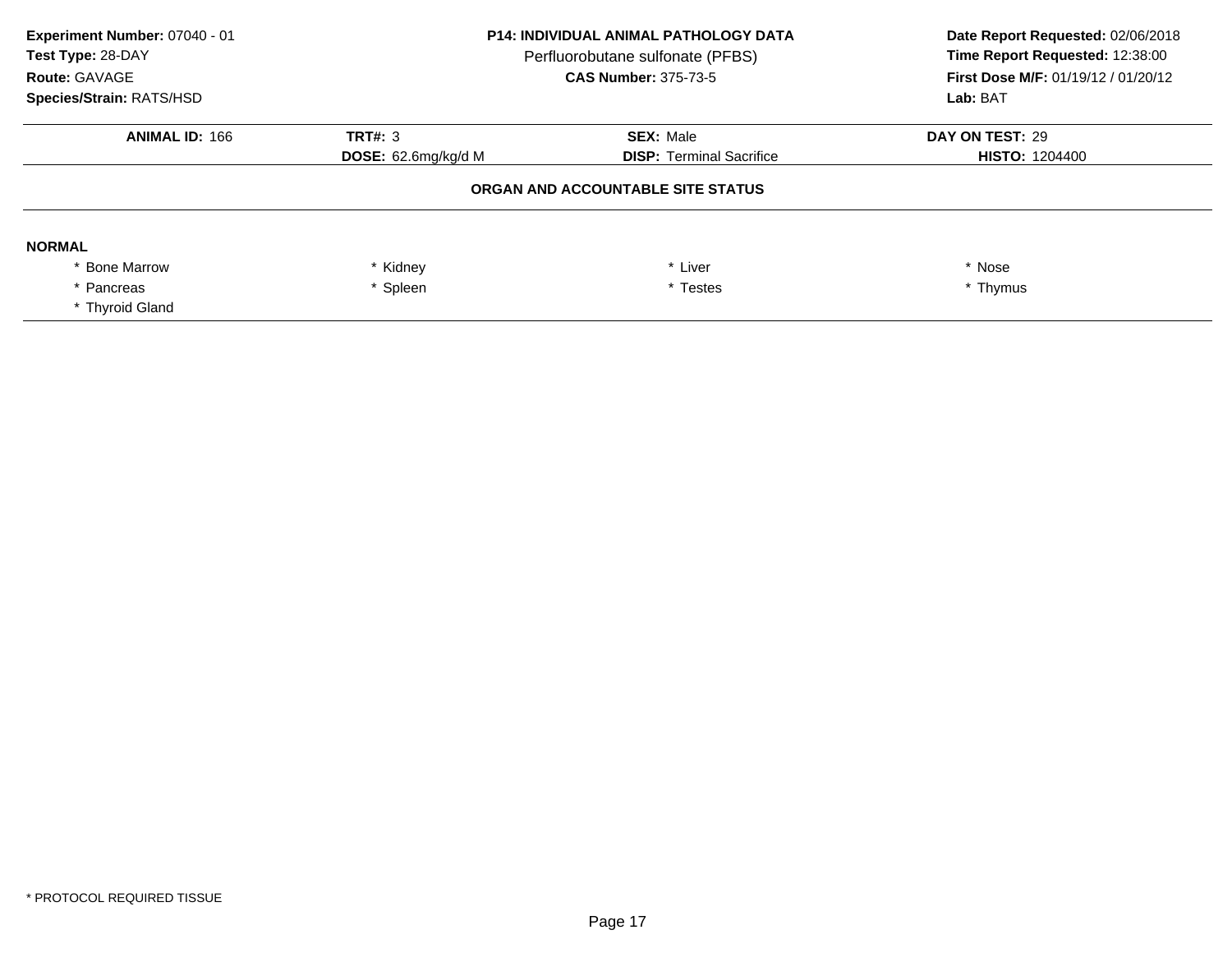| Experiment Number: 07040 - 01<br>Test Type: 28-DAY<br>Route: GAVAGE<br>Species/Strain: RATS/HSD | <b>P14: INDIVIDUAL ANIMAL PATHOLOGY DATA</b><br>Perfluorobutane sulfonate (PFBS)<br><b>CAS Number: 375-73-5</b> |                                   | Date Report Requested: 02/06/2018<br>Time Report Requested: 12:38:00<br>First Dose M/F: 01/19/12 / 01/20/12<br>Lab: BAT |
|-------------------------------------------------------------------------------------------------|-----------------------------------------------------------------------------------------------------------------|-----------------------------------|-------------------------------------------------------------------------------------------------------------------------|
| <b>ANIMAL ID: 167</b>                                                                           | TRT#: 3                                                                                                         | <b>SEX: Male</b>                  | DAY ON TEST: 29                                                                                                         |
|                                                                                                 | <b>DOSE:</b> $62.6$ mg/kg/d M                                                                                   | <b>DISP:</b> Terminal Sacrifice   | <b>HISTO: 1204401</b>                                                                                                   |
|                                                                                                 |                                                                                                                 | ORGAN AND ACCOUNTABLE SITE STATUS |                                                                                                                         |
| <b>NORMAL</b>                                                                                   |                                                                                                                 |                                   |                                                                                                                         |
| <b>Bone Marrow</b>                                                                              | * Liver                                                                                                         | * Nose                            | * Pancreas                                                                                                              |
| Spleen                                                                                          | * Testes                                                                                                        | * Thymus                          | * Thyroid Gland                                                                                                         |
| <b>OBSERVATIONS</b>                                                                             |                                                                                                                 |                                   |                                                                                                                         |
| * Kidney                                                                                        |                                                                                                                 | Nephropathy                       | Chronicprogr, Minimal                                                                                                   |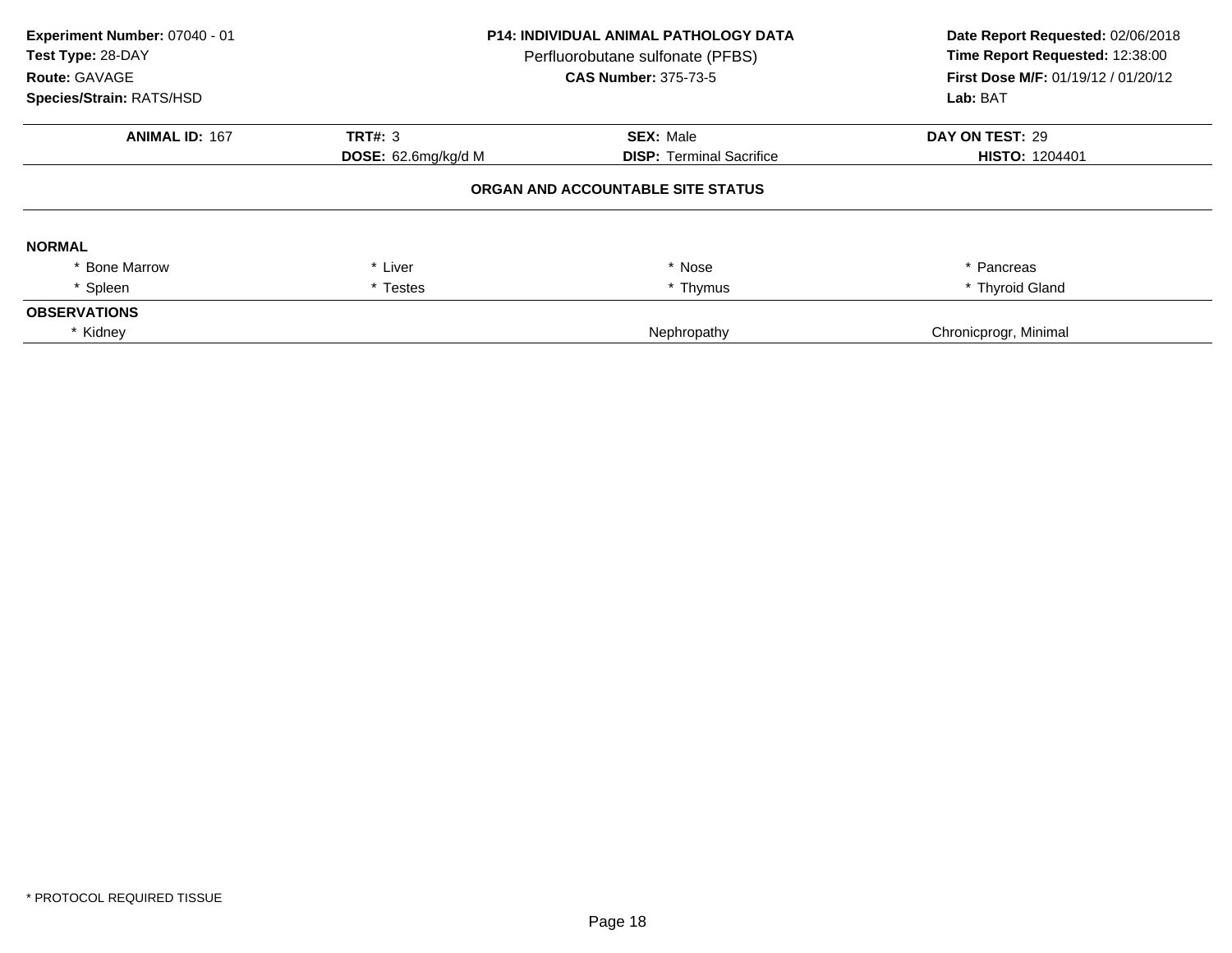| Experiment Number: 07040 - 01<br>Test Type: 28-DAY<br>Route: GAVAGE<br>Species/Strain: RATS/HSD | <b>P14: INDIVIDUAL ANIMAL PATHOLOGY DATA</b><br>Perfluorobutane sulfonate (PFBS)<br><b>CAS Number: 375-73-5</b> |                                   | Date Report Requested: 02/06/2018<br>Time Report Requested: 12:38:00<br>First Dose M/F: 01/19/12 / 01/20/12<br>Lab: BAT |
|-------------------------------------------------------------------------------------------------|-----------------------------------------------------------------------------------------------------------------|-----------------------------------|-------------------------------------------------------------------------------------------------------------------------|
| <b>ANIMAL ID: 168</b>                                                                           | <b>TRT#: 3</b>                                                                                                  | <b>SEX: Male</b>                  | DAY ON TEST: 29                                                                                                         |
|                                                                                                 | <b>DOSE:</b> $62.6$ mg/kg/d M                                                                                   | <b>DISP: Terminal Sacrifice</b>   | <b>HISTO: 1204402</b>                                                                                                   |
|                                                                                                 |                                                                                                                 | ORGAN AND ACCOUNTABLE SITE STATUS |                                                                                                                         |
| <b>NORMAL</b>                                                                                   |                                                                                                                 |                                   |                                                                                                                         |
| <b>Bone Marrow</b>                                                                              | * Kidney                                                                                                        | * Liver                           | * Nose                                                                                                                  |
| * Pancreas                                                                                      | * Spleen                                                                                                        | * Testes                          | * Thymus                                                                                                                |
| * Thyroid Gland                                                                                 |                                                                                                                 |                                   |                                                                                                                         |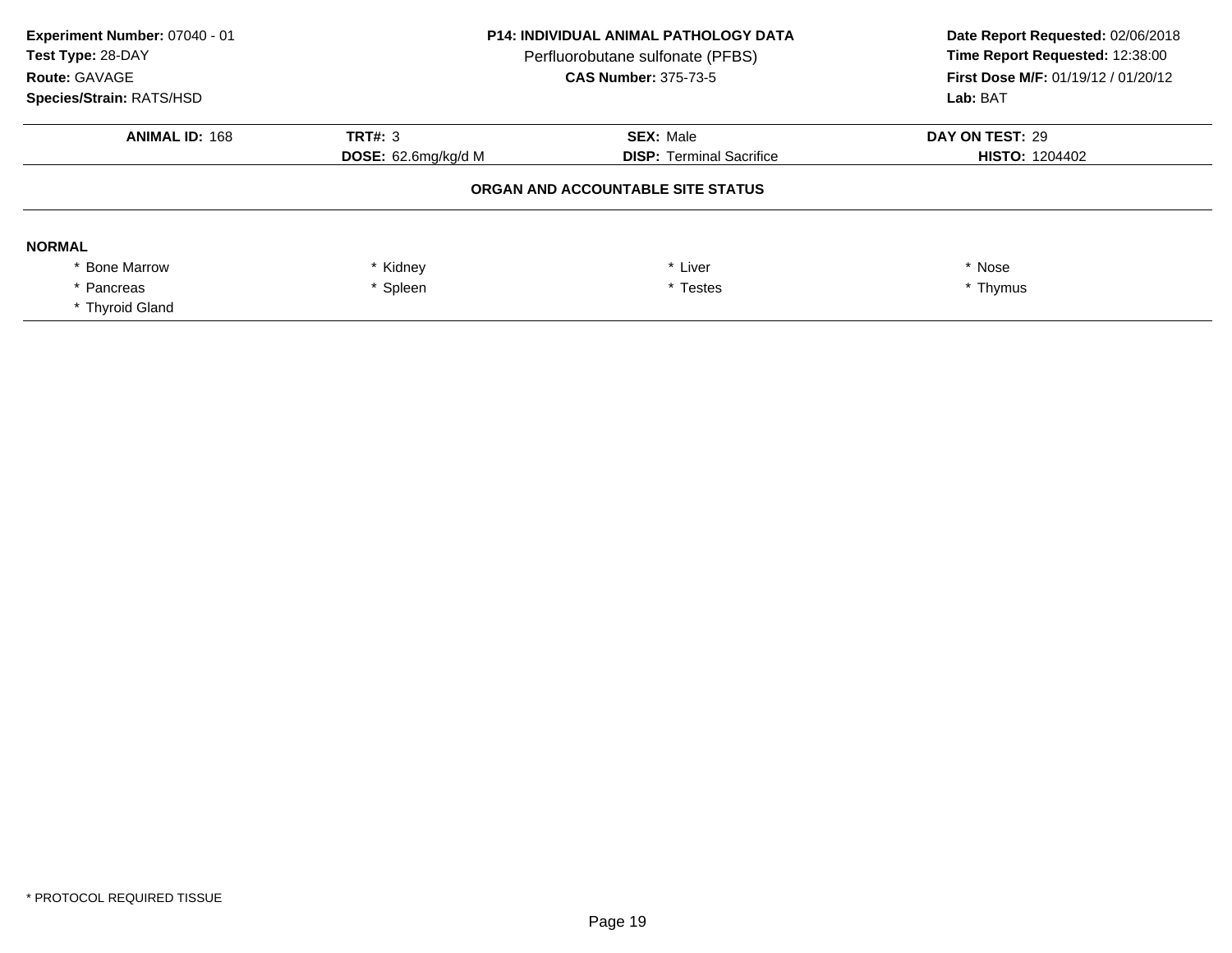| Experiment Number: 07040 - 01<br>Test Type: 28-DAY<br><b>Route: GAVAGE</b><br>Species/Strain: RATS/HSD | <b>P14: INDIVIDUAL ANIMAL PATHOLOGY DATA</b><br>Perfluorobutane sulfonate (PFBS)<br><b>CAS Number: 375-73-5</b> |                                   | Date Report Requested: 02/06/2018<br>Time Report Requested: 12:38:00<br>First Dose M/F: 01/19/12 / 01/20/12<br>Lab: BAT |
|--------------------------------------------------------------------------------------------------------|-----------------------------------------------------------------------------------------------------------------|-----------------------------------|-------------------------------------------------------------------------------------------------------------------------|
| <b>ANIMAL ID: 169</b>                                                                                  | TRT#: 3                                                                                                         | <b>SEX: Male</b>                  | DAY ON TEST: 29                                                                                                         |
|                                                                                                        | <b>DOSE:</b> $62.6$ mg/kg/d M                                                                                   | <b>DISP:</b> Terminal Sacrifice   | <b>HISTO: 1204403</b>                                                                                                   |
|                                                                                                        |                                                                                                                 | ORGAN AND ACCOUNTABLE SITE STATUS |                                                                                                                         |
| <b>NORMAL</b>                                                                                          |                                                                                                                 |                                   |                                                                                                                         |
| * Bone Marrow                                                                                          | * Liver                                                                                                         | * Nose                            | * Pancreas                                                                                                              |
| * Spleen                                                                                               | * Testes                                                                                                        | * Thymus                          | * Thyroid Gland                                                                                                         |
| <b>OBSERVATIONS</b>                                                                                    |                                                                                                                 |                                   |                                                                                                                         |
| * Kidney                                                                                               |                                                                                                                 | Nephropathy                       | Chronicprogr, Minimal                                                                                                   |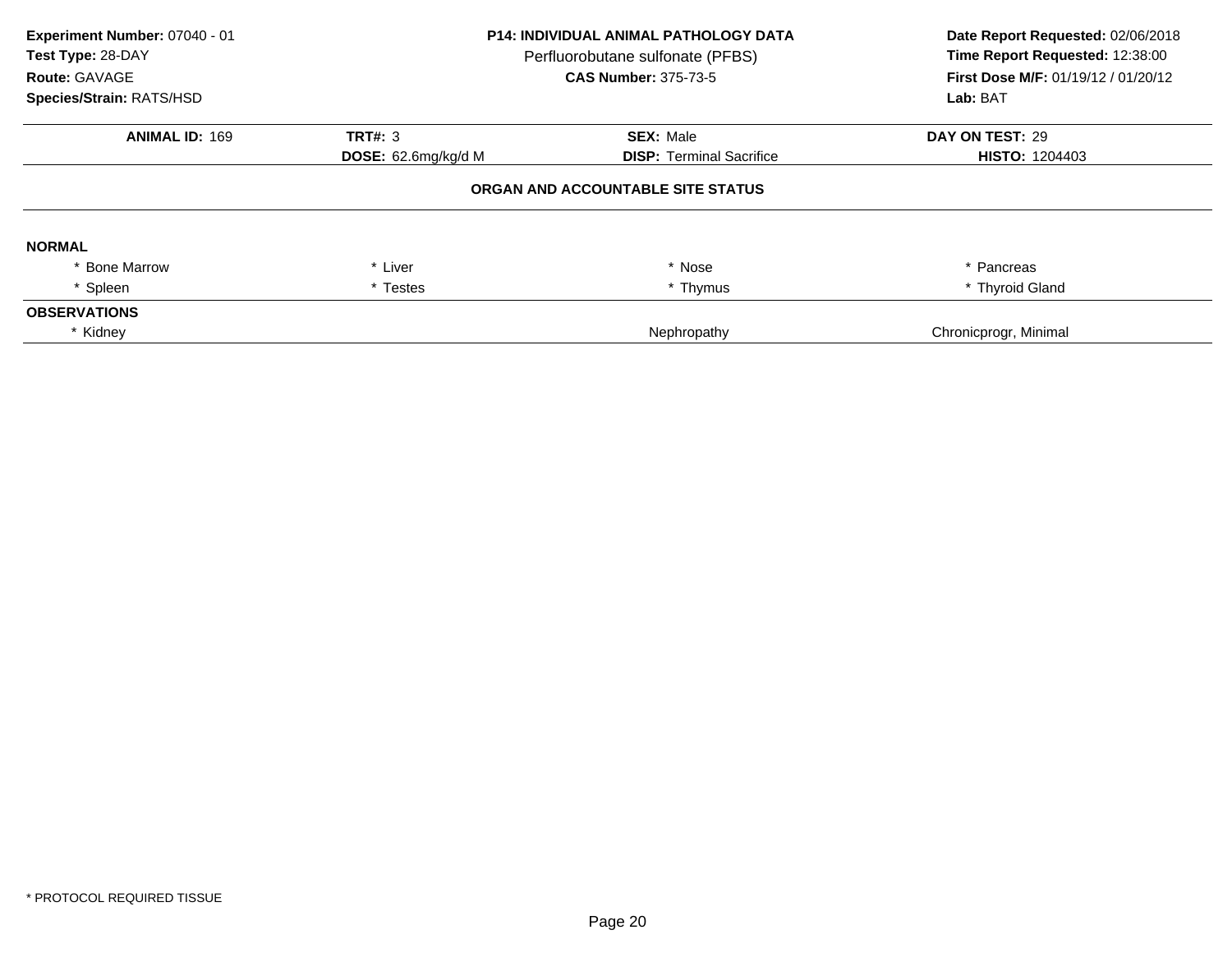| Experiment Number: 07040 - 01 |                     | <b>P14: INDIVIDUAL ANIMAL PATHOLOGY DATA</b> | Date Report Requested: 02/06/2018   |
|-------------------------------|---------------------|----------------------------------------------|-------------------------------------|
| Test Type: 28-DAY             |                     | Perfluorobutane sulfonate (PFBS)             | Time Report Requested: 12:38:00     |
| Route: GAVAGE                 |                     | <b>CAS Number: 375-73-5</b>                  | First Dose M/F: 01/19/12 / 01/20/12 |
| Species/Strain: RATS/HSD      |                     |                                              | Lab: BAT                            |
| <b>ANIMAL ID: 170</b>         | <b>TRT#: 3</b>      | <b>SEX: Male</b>                             | DAY ON TEST: 29                     |
|                               | DOSE: 62.6mg/kg/d M | <b>DISP:</b> Terminal Sacrifice              | <b>HISTO: 1204404</b>               |
|                               |                     | ORGAN AND ACCOUNTABLE SITE STATUS            |                                     |
| <b>NORMAL</b>                 |                     |                                              |                                     |
| <b>Bone Marrow</b>            | Kidney              | * Nose                                       | * Pancreas                          |
| * Spleen                      | * Testes            | * Thymus                                     | * Thyroid Gland                     |
| <b>OBSERVATIONS</b>           |                     |                                              |                                     |
| * Liver                       |                     | Hepatodiaphragmatic Nodule                   | Minimal                             |
| Hepatodiaphragmatic Nodule    | $TGLs = 1-17$       |                                              |                                     |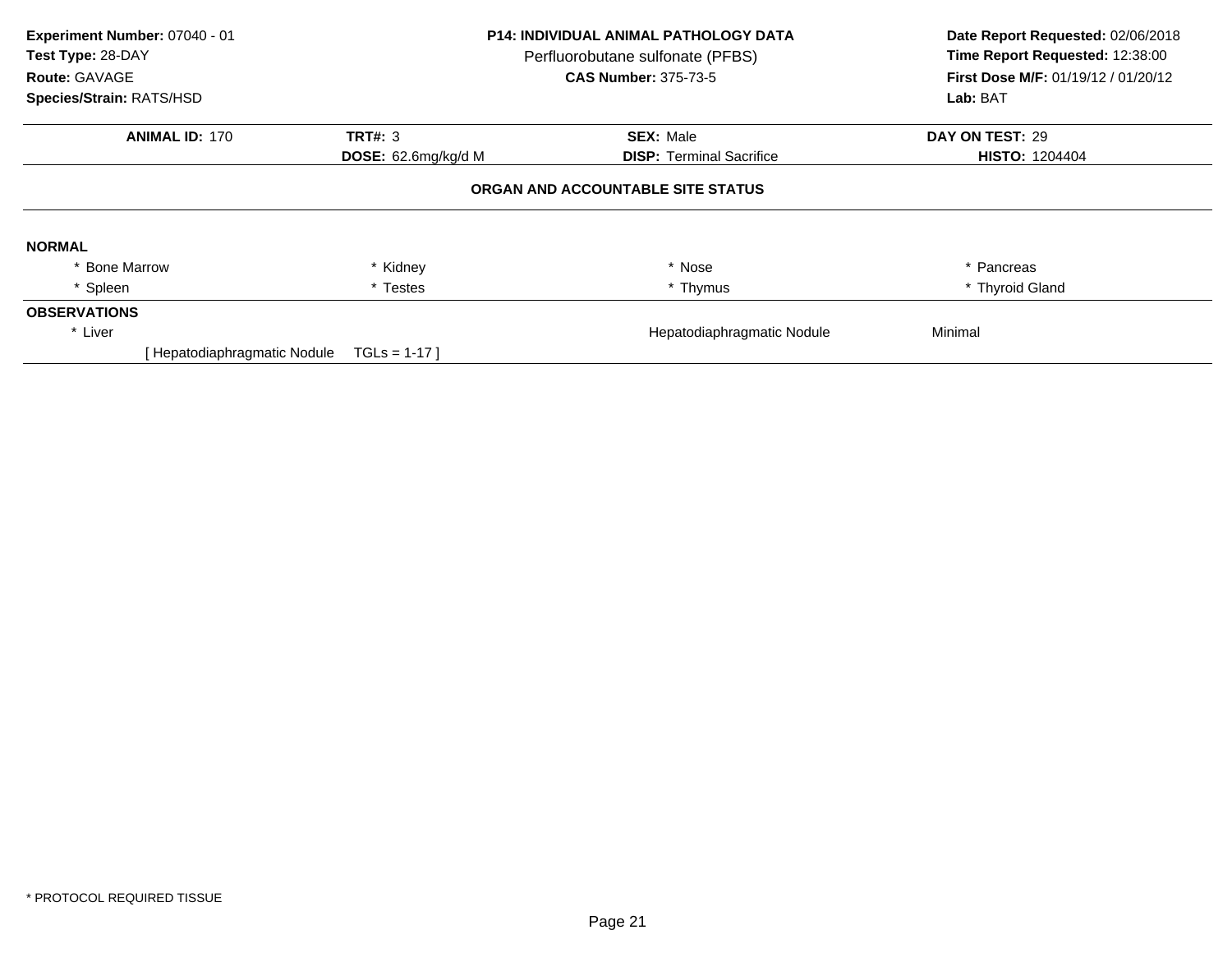| Experiment Number: 07040 - 01<br>Test Type: 28-DAY<br><b>Route: GAVAGE</b><br>Species/Strain: RATS/HSD | <b>P14: INDIVIDUAL ANIMAL PATHOLOGY DATA</b><br>Perfluorobutane sulfonate (PFBS)<br><b>CAS Number: 375-73-5</b> |                                   | Date Report Requested: 02/06/2018<br>Time Report Requested: 12:38:00<br>First Dose M/F: 01/19/12 / 01/20/12<br>Lab: BAT |
|--------------------------------------------------------------------------------------------------------|-----------------------------------------------------------------------------------------------------------------|-----------------------------------|-------------------------------------------------------------------------------------------------------------------------|
| <b>ANIMAL ID: 171</b>                                                                                  | TRT#: 5                                                                                                         | <b>SEX: Male</b>                  | DAY ON TEST: 29                                                                                                         |
|                                                                                                        | DOSE: 125mg/kg/d M                                                                                              | <b>DISP:</b> Terminal Sacrifice   | <b>HISTO: 1204405</b>                                                                                                   |
|                                                                                                        |                                                                                                                 | ORGAN AND ACCOUNTABLE SITE STATUS |                                                                                                                         |
| <b>NORMAL</b>                                                                                          |                                                                                                                 |                                   |                                                                                                                         |
| <b>Bone Marrow</b>                                                                                     | * Kidney                                                                                                        | * Nose                            | * Pancreas                                                                                                              |
| * Spleen                                                                                               | * Testes                                                                                                        | * Thymus                          | * Thyroid Gland                                                                                                         |
| <b>OBSERVATIONS</b>                                                                                    |                                                                                                                 |                                   |                                                                                                                         |
| * Liver                                                                                                | Hepatocyte                                                                                                      | Hypertrophy                       | Minimal                                                                                                                 |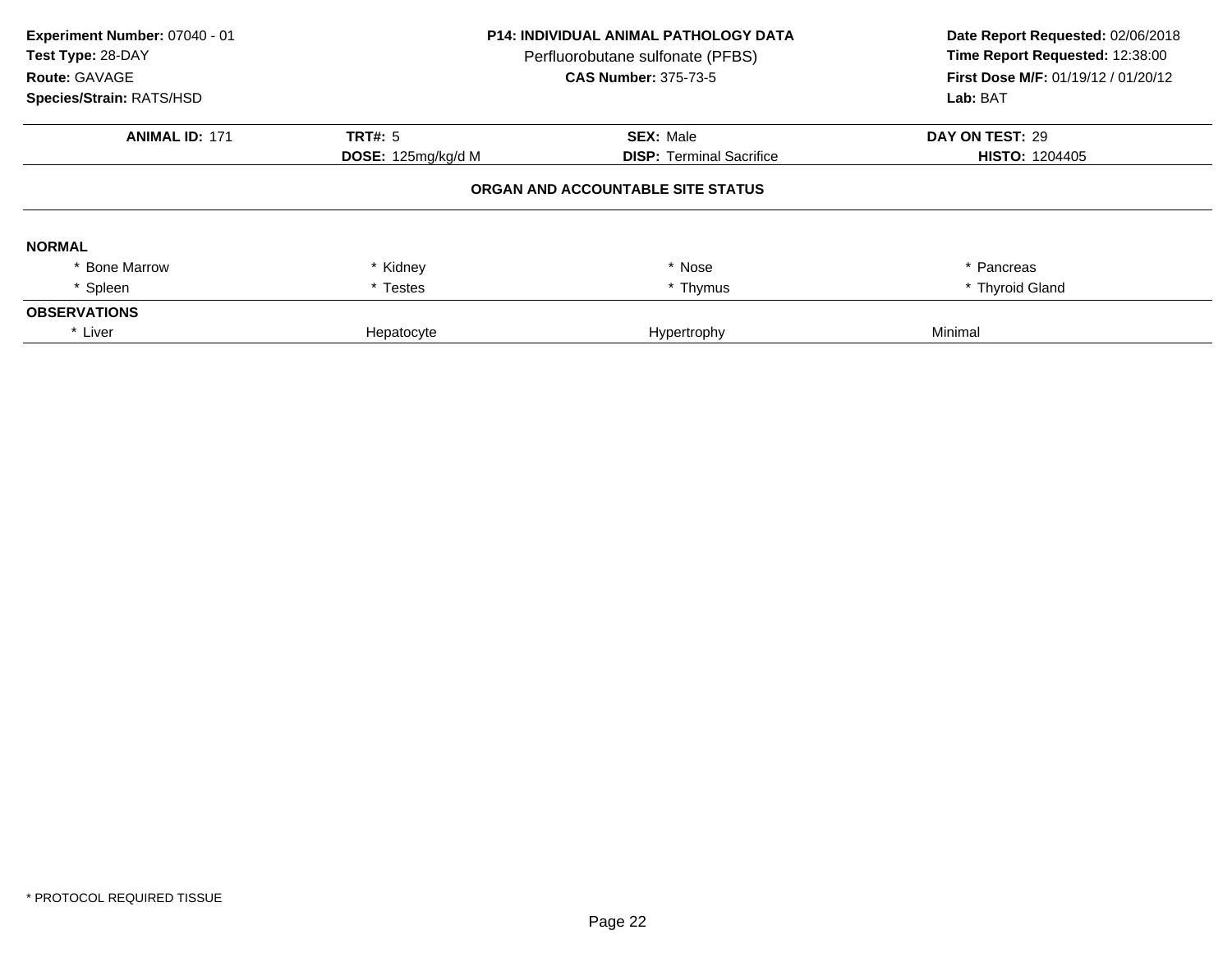| Experiment Number: 07040 - 01<br>Test Type: 28-DAY<br>Route: GAVAGE<br>Species/Strain: RATS/HSD | <b>P14: INDIVIDUAL ANIMAL PATHOLOGY DATA</b><br>Perfluorobutane sulfonate (PFBS)<br><b>CAS Number: 375-73-5</b> |                                   | Date Report Requested: 02/06/2018<br>Time Report Requested: 12:38:00<br>First Dose M/F: 01/19/12 / 01/20/12<br>Lab: BAT |
|-------------------------------------------------------------------------------------------------|-----------------------------------------------------------------------------------------------------------------|-----------------------------------|-------------------------------------------------------------------------------------------------------------------------|
| <b>ANIMAL ID: 172</b>                                                                           | TRT#: $5$                                                                                                       | <b>SEX: Male</b>                  | DAY ON TEST: 29                                                                                                         |
|                                                                                                 | DOSE: 125mg/kg/d M                                                                                              | <b>DISP:</b> Terminal Sacrifice   | <b>HISTO: 1204406</b>                                                                                                   |
|                                                                                                 |                                                                                                                 | ORGAN AND ACCOUNTABLE SITE STATUS |                                                                                                                         |
| <b>NORMAL</b>                                                                                   |                                                                                                                 |                                   |                                                                                                                         |
| <b>Bone Marrow</b>                                                                              | * Kidney                                                                                                        | * Nose                            | * Pancreas                                                                                                              |
| * Spleen                                                                                        | * Testes                                                                                                        | * Thymus                          | * Thyroid Gland                                                                                                         |
| <b>OBSERVATIONS</b>                                                                             |                                                                                                                 |                                   |                                                                                                                         |
| * Liver                                                                                         | Hepatocyte                                                                                                      | Hypertrophy                       | Minimal                                                                                                                 |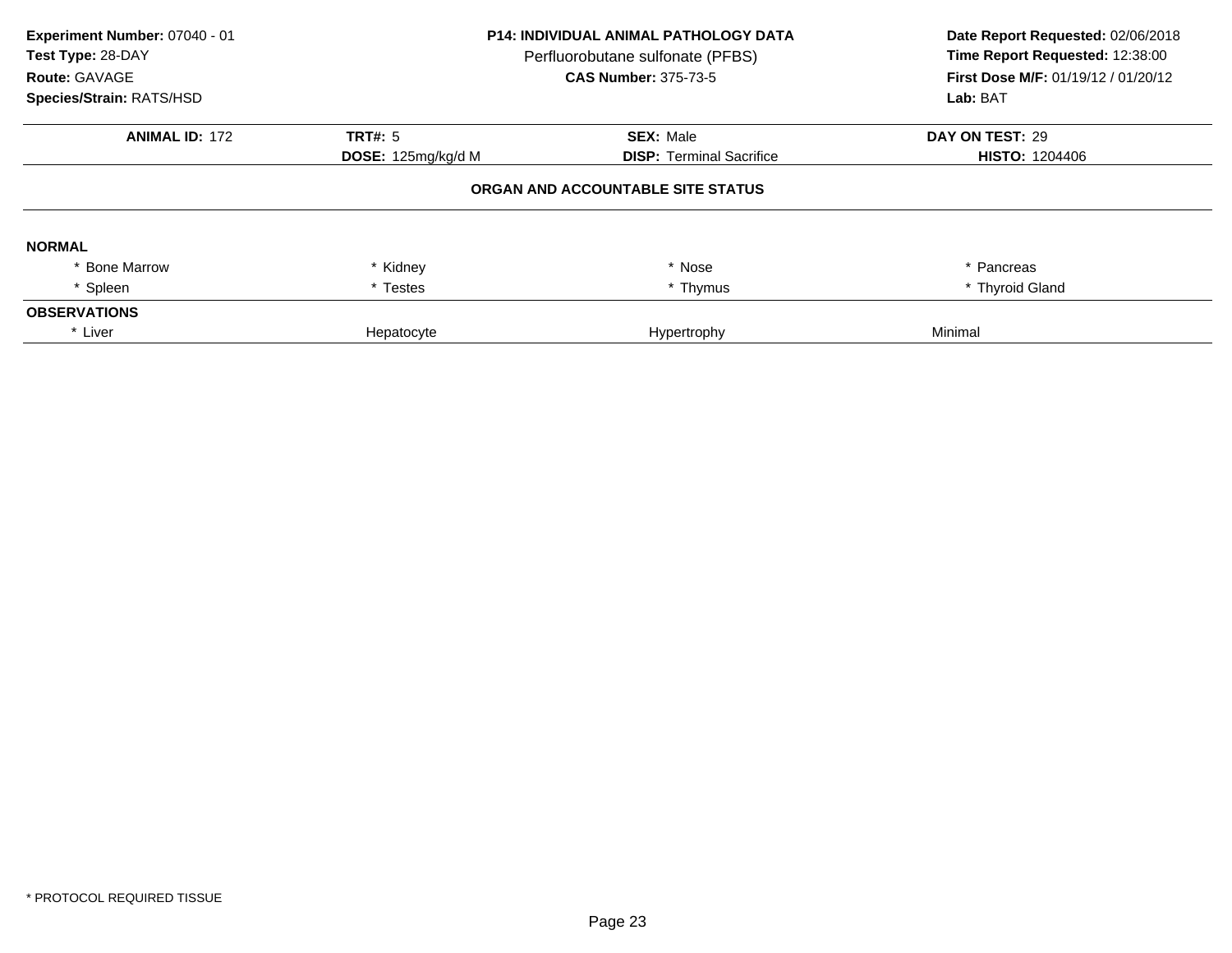| Experiment Number: 07040 - 01<br>Test Type: 28-DAY<br>Route: GAVAGE<br>Species/Strain: RATS/HSD | <b>P14: INDIVIDUAL ANIMAL PATHOLOGY DATA</b><br>Perfluorobutane sulfonate (PFBS)<br><b>CAS Number: 375-73-5</b> |                                   | Date Report Requested: 02/06/2018<br>Time Report Requested: 12:38:00<br>First Dose M/F: 01/19/12 / 01/20/12<br>Lab: BAT |
|-------------------------------------------------------------------------------------------------|-----------------------------------------------------------------------------------------------------------------|-----------------------------------|-------------------------------------------------------------------------------------------------------------------------|
| <b>ANIMAL ID: 173</b>                                                                           | <b>TRT#: 5</b>                                                                                                  | <b>SEX: Male</b>                  | DAY ON TEST: 29                                                                                                         |
|                                                                                                 | DOSE: 125mg/kg/d M                                                                                              | <b>DISP: Terminal Sacrifice</b>   | <b>HISTO: 1204407</b>                                                                                                   |
|                                                                                                 |                                                                                                                 | ORGAN AND ACCOUNTABLE SITE STATUS |                                                                                                                         |
| <b>NORMAL</b>                                                                                   |                                                                                                                 |                                   |                                                                                                                         |
| <b>Bone Marrow</b>                                                                              | Kidney                                                                                                          | Pancreas                          | * Spleen                                                                                                                |
| * Testes                                                                                        | * Thymus                                                                                                        | * Thyroid Gland                   |                                                                                                                         |
| <b>OBSERVATIONS</b>                                                                             |                                                                                                                 |                                   |                                                                                                                         |
| * Liver                                                                                         | Hepatocyte                                                                                                      | Hypertrophy                       | Minimal                                                                                                                 |
|                                                                                                 |                                                                                                                 | <b>Infiltration Cellular</b>      | Mixed Cell, Minimal                                                                                                     |
| * Nose                                                                                          | Olfactory Epi                                                                                                   | Degeneration                      | Minimal                                                                                                                 |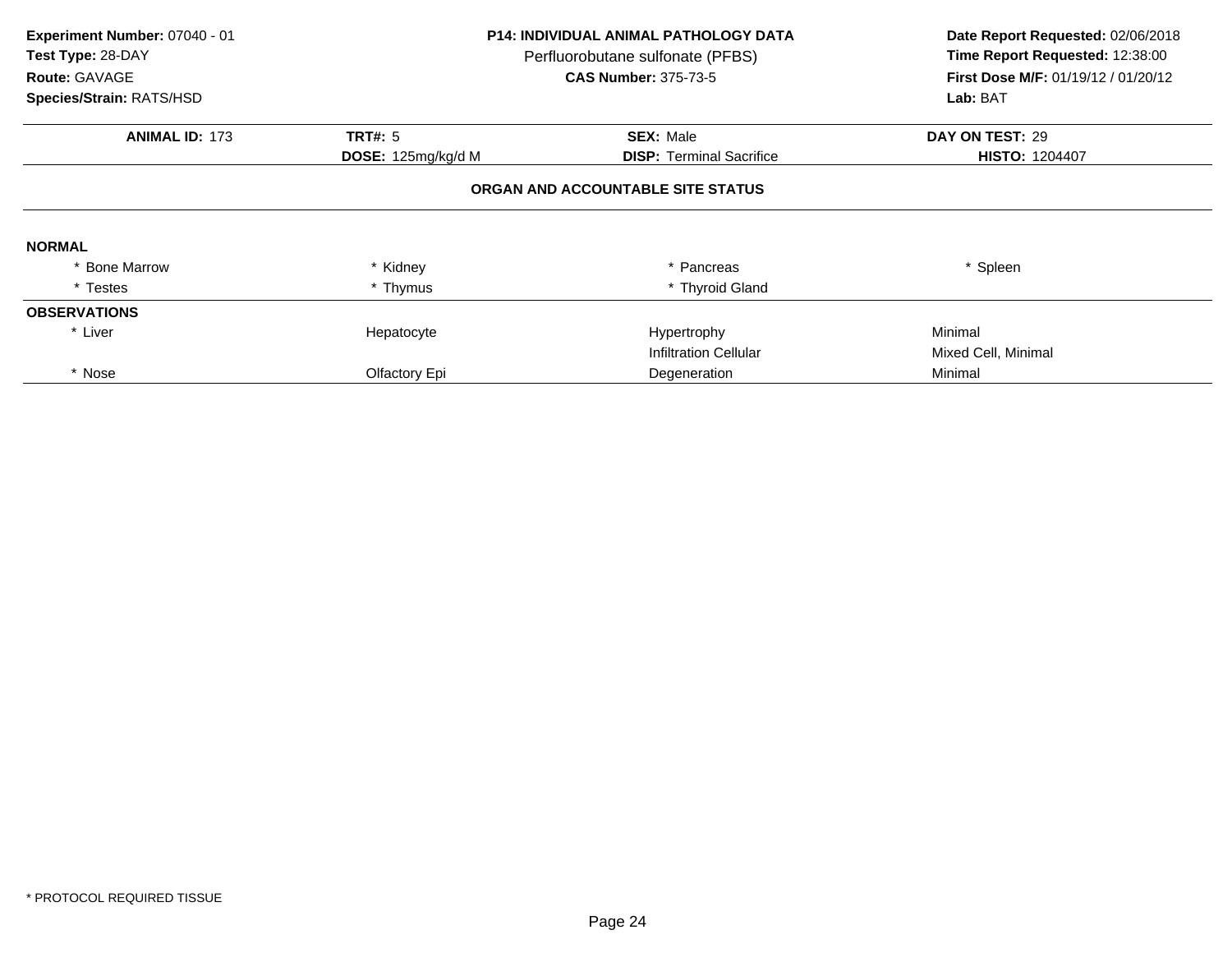| Experiment Number: 07040 - 01<br>Test Type: 28-DAY<br>Route: GAVAGE<br>Species/Strain: RATS/HSD | <b>P14: INDIVIDUAL ANIMAL PATHOLOGY DATA</b><br>Perfluorobutane sulfonate (PFBS)<br><b>CAS Number: 375-73-5</b> |                                   | Date Report Requested: 02/06/2018<br>Time Report Requested: 12:38:00<br><b>First Dose M/F: 01/19/12 / 01/20/12</b><br>Lab: BAT |
|-------------------------------------------------------------------------------------------------|-----------------------------------------------------------------------------------------------------------------|-----------------------------------|--------------------------------------------------------------------------------------------------------------------------------|
| <b>ANIMAL ID: 174</b>                                                                           | <b>TRT#: 5</b>                                                                                                  | <b>SEX: Male</b>                  | DAY ON TEST: 29                                                                                                                |
|                                                                                                 | DOSE: 125mg/kg/d M                                                                                              | <b>DISP:</b> Terminal Sacrifice   | <b>HISTO: 1204408</b>                                                                                                          |
|                                                                                                 |                                                                                                                 | ORGAN AND ACCOUNTABLE SITE STATUS |                                                                                                                                |
| <b>NORMAL</b>                                                                                   |                                                                                                                 |                                   |                                                                                                                                |
| <b>Bone Marrow</b>                                                                              | * Kidney                                                                                                        | * Nose                            | * Pancreas                                                                                                                     |
| * Spleen                                                                                        | * Testes                                                                                                        | * Thymus                          | * Thyroid Gland                                                                                                                |
| <b>OBSERVATIONS</b>                                                                             |                                                                                                                 |                                   |                                                                                                                                |
| * Liver                                                                                         | Hepatocyte                                                                                                      | Hypertrophy                       | Minimal                                                                                                                        |
|                                                                                                 |                                                                                                                 | <b>Infiltration Cellular</b>      | Mixed Cell, Minimal                                                                                                            |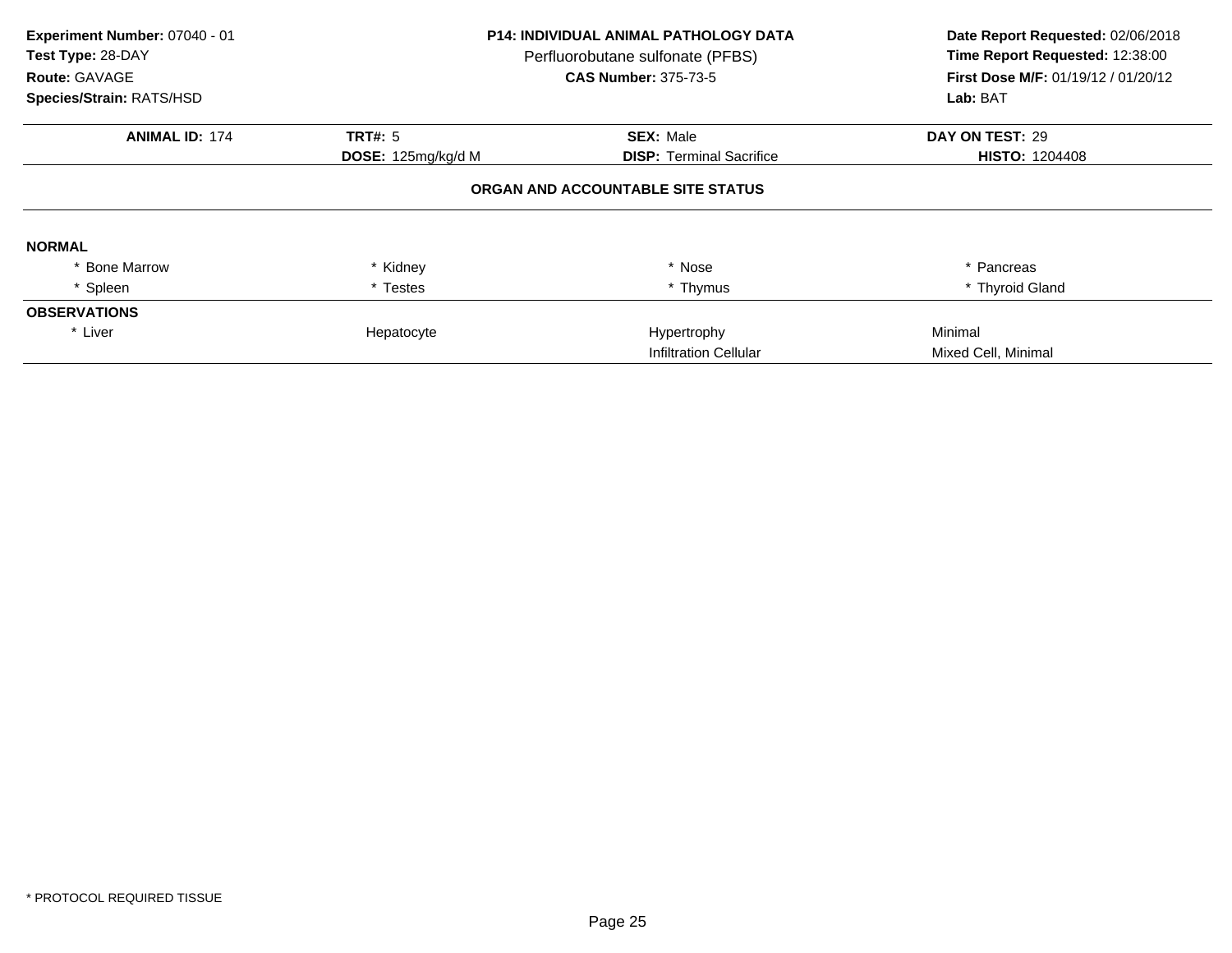| Experiment Number: 07040 - 01<br>Test Type: 28-DAY<br>Route: GAVAGE<br>Species/Strain: RATS/HSD |                    | <b>P14: INDIVIDUAL ANIMAL PATHOLOGY DATA</b><br>Perfluorobutane sulfonate (PFBS)<br><b>CAS Number: 375-73-5</b> | Date Report Requested: 02/06/2018<br>Time Report Requested: 12:38:00<br><b>First Dose M/F: 01/19/12 / 01/20/12</b><br>Lab: BAT |
|-------------------------------------------------------------------------------------------------|--------------------|-----------------------------------------------------------------------------------------------------------------|--------------------------------------------------------------------------------------------------------------------------------|
| <b>ANIMAL ID: 175</b>                                                                           | <b>TRT#: 5</b>     | <b>SEX: Male</b>                                                                                                | DAY ON TEST: 29                                                                                                                |
|                                                                                                 | DOSE: 125mg/kg/d M | <b>DISP:</b> Terminal Sacrifice                                                                                 | <b>HISTO: 1204409</b>                                                                                                          |
|                                                                                                 |                    | ORGAN AND ACCOUNTABLE SITE STATUS                                                                               |                                                                                                                                |
| <b>NORMAL</b>                                                                                   |                    |                                                                                                                 |                                                                                                                                |
| <b>Bone Marrow</b>                                                                              | * Pancreas         | * Spleen                                                                                                        | * Testes                                                                                                                       |
| * Thymus                                                                                        | * Thyroid Gland    |                                                                                                                 |                                                                                                                                |
| <b>OBSERVATIONS</b>                                                                             |                    |                                                                                                                 |                                                                                                                                |
| * Kidney                                                                                        |                    | Nephropathy                                                                                                     | Chronicprogr, Minimal                                                                                                          |
| * Liver                                                                                         | Hepatocyte         | Hypertrophy                                                                                                     | Minimal                                                                                                                        |
| * Nose                                                                                          | Olfactory Epi      | Degeneration                                                                                                    | Minimal                                                                                                                        |
|                                                                                                 | Olfactory Epi      | Hyperplasia                                                                                                     | Minimal                                                                                                                        |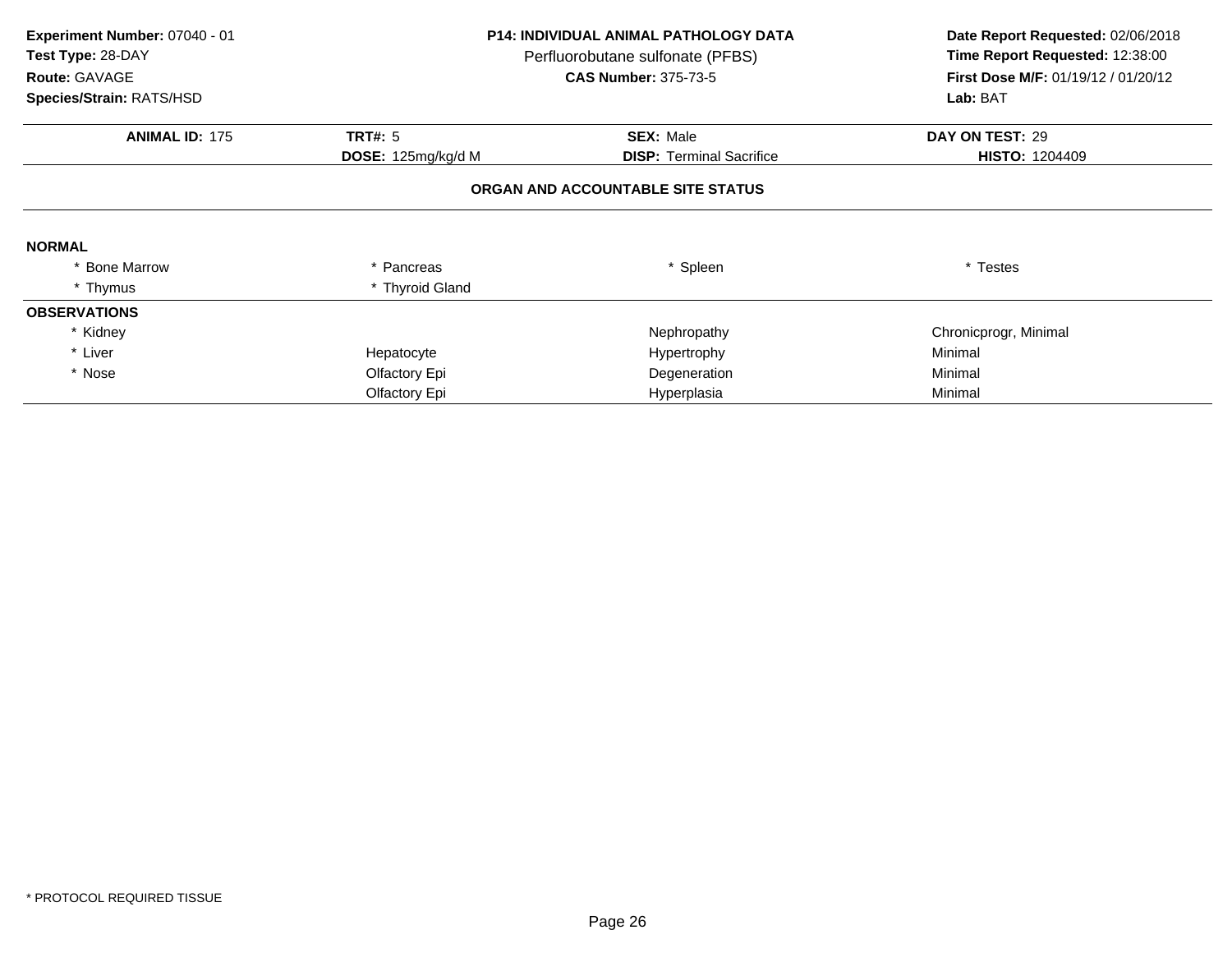| Experiment Number: 07040 - 01<br>Test Type: 28-DAY<br>Route: GAVAGE<br>Species/Strain: RATS/HSD |                    | <b>P14: INDIVIDUAL ANIMAL PATHOLOGY DATA</b><br>Perfluorobutane sulfonate (PFBS)<br><b>CAS Number: 375-73-5</b> | Date Report Requested: 02/06/2018<br>Time Report Requested: 12:38:00<br>First Dose M/F: 01/19/12 / 01/20/12<br>Lab: BAT |
|-------------------------------------------------------------------------------------------------|--------------------|-----------------------------------------------------------------------------------------------------------------|-------------------------------------------------------------------------------------------------------------------------|
| <b>ANIMAL ID: 176</b>                                                                           | <b>TRT#: 5</b>     | <b>SEX: Male</b>                                                                                                | DAY ON TEST: 29                                                                                                         |
|                                                                                                 | DOSE: 125mg/kg/d M | <b>DISP: Terminal Sacrifice</b>                                                                                 | <b>HISTO: 1204410</b>                                                                                                   |
|                                                                                                 |                    | ORGAN AND ACCOUNTABLE SITE STATUS                                                                               |                                                                                                                         |
| <b>NORMAL</b>                                                                                   |                    |                                                                                                                 |                                                                                                                         |
| * Bone Marrow                                                                                   | Pancreas           | * Spleen                                                                                                        | * Testes                                                                                                                |
| * Thymus                                                                                        | * Thyroid Gland    |                                                                                                                 |                                                                                                                         |
| <b>OBSERVATIONS</b>                                                                             |                    |                                                                                                                 |                                                                                                                         |
| * Kidney                                                                                        |                    | Nephropathy                                                                                                     | Chronicprogr, Minimal                                                                                                   |
| * Liver                                                                                         | Hepatocyte         | <b>Cytoplasmic Alteration</b>                                                                                   | Minimal                                                                                                                 |
|                                                                                                 | Hepatocyte         | Hypertrophy                                                                                                     | Minimal                                                                                                                 |
| * Nose                                                                                          | Olfactory Epi      | Degeneration                                                                                                    | Minimal                                                                                                                 |
|                                                                                                 | Olfactory Epi      | Hyperplasia                                                                                                     | Minimal                                                                                                                 |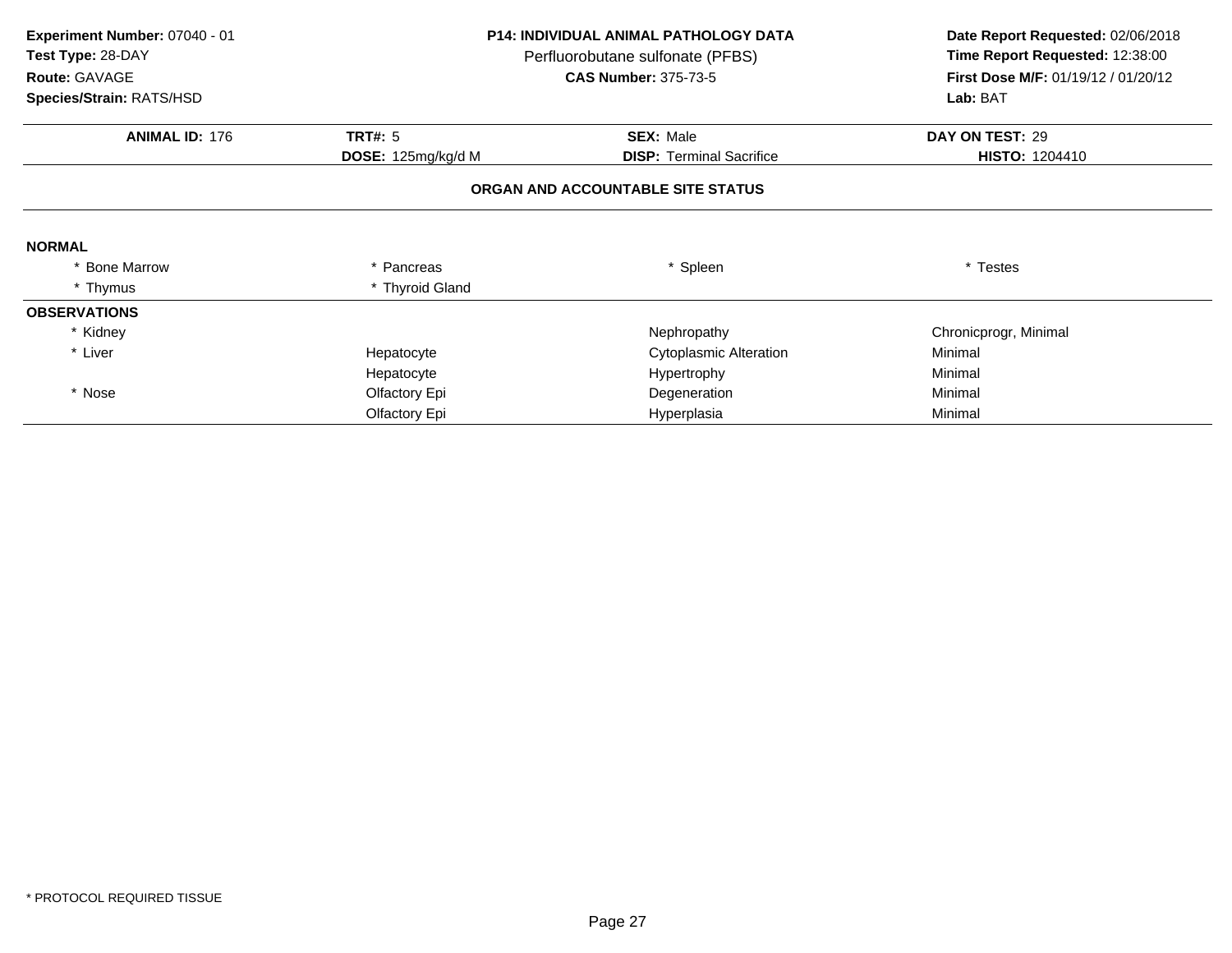| Experiment Number: 07040 - 01<br>Test Type: 28-DAY<br>Route: GAVAGE<br>Species/Strain: RATS/HSD | <b>P14: INDIVIDUAL ANIMAL PATHOLOGY DATA</b><br>Perfluorobutane sulfonate (PFBS)<br><b>CAS Number: 375-73-5</b> |                                   | Date Report Requested: 02/06/2018<br>Time Report Requested: 12:38:00<br>First Dose M/F: 01/19/12 / 01/20/12<br>Lab: BAT |
|-------------------------------------------------------------------------------------------------|-----------------------------------------------------------------------------------------------------------------|-----------------------------------|-------------------------------------------------------------------------------------------------------------------------|
| <b>ANIMAL ID: 177</b>                                                                           | TRT#: $5$                                                                                                       | <b>SEX: Male</b>                  | DAY ON TEST: 29                                                                                                         |
|                                                                                                 | DOSE: 125mg/kg/d M                                                                                              | <b>DISP:</b> Terminal Sacrifice   | <b>HISTO: 1204411</b>                                                                                                   |
|                                                                                                 |                                                                                                                 | ORGAN AND ACCOUNTABLE SITE STATUS |                                                                                                                         |
| <b>NORMAL</b>                                                                                   |                                                                                                                 |                                   |                                                                                                                         |
| <b>Bone Marrow</b>                                                                              | * Kidney                                                                                                        | * Nose                            | * Pancreas                                                                                                              |
| * Spleen                                                                                        | * Testes                                                                                                        | * Thymus                          | * Thyroid Gland                                                                                                         |
| <b>OBSERVATIONS</b>                                                                             |                                                                                                                 |                                   |                                                                                                                         |
| * Liver                                                                                         | Hepatocyte                                                                                                      | Hypertrophy                       | Minimal                                                                                                                 |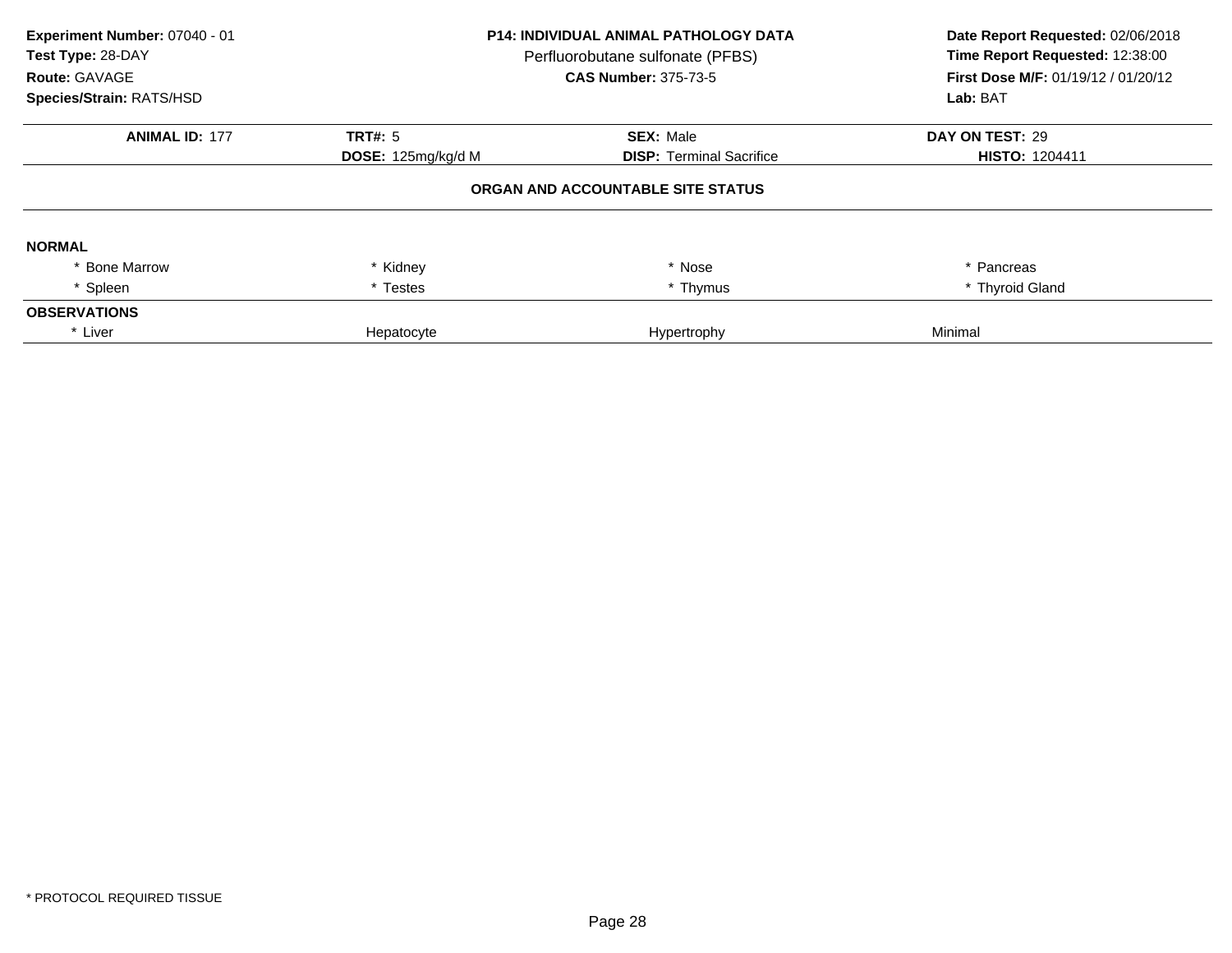| Experiment Number: 07040 - 01<br>Test Type: 28-DAY<br><b>Route: GAVAGE</b><br>Species/Strain: RATS/HSD | <b>P14: INDIVIDUAL ANIMAL PATHOLOGY DATA</b><br>Perfluorobutane sulfonate (PFBS)<br><b>CAS Number: 375-73-5</b> |                                   | Date Report Requested: 02/06/2018<br>Time Report Requested: 12:38:00<br>First Dose M/F: 01/19/12 / 01/20/12<br>Lab: BAT |
|--------------------------------------------------------------------------------------------------------|-----------------------------------------------------------------------------------------------------------------|-----------------------------------|-------------------------------------------------------------------------------------------------------------------------|
| <b>ANIMAL ID: 178</b>                                                                                  | TRT#: 5                                                                                                         | <b>SEX: Male</b>                  | DAY ON TEST: 29                                                                                                         |
|                                                                                                        | DOSE: 125mg/kg/d M                                                                                              | <b>DISP:</b> Terminal Sacrifice   | <b>HISTO: 1204412</b>                                                                                                   |
|                                                                                                        |                                                                                                                 | ORGAN AND ACCOUNTABLE SITE STATUS |                                                                                                                         |
| <b>NORMAL</b>                                                                                          |                                                                                                                 |                                   |                                                                                                                         |
| <b>Bone Marrow</b>                                                                                     | * Kidney                                                                                                        | * Nose                            | * Pancreas                                                                                                              |
| * Spleen                                                                                               | * Testes                                                                                                        | * Thymus                          | * Thyroid Gland                                                                                                         |
| <b>OBSERVATIONS</b>                                                                                    |                                                                                                                 |                                   |                                                                                                                         |
| * Liver                                                                                                | Hepatocyte                                                                                                      | Hypertrophy                       | Minimal                                                                                                                 |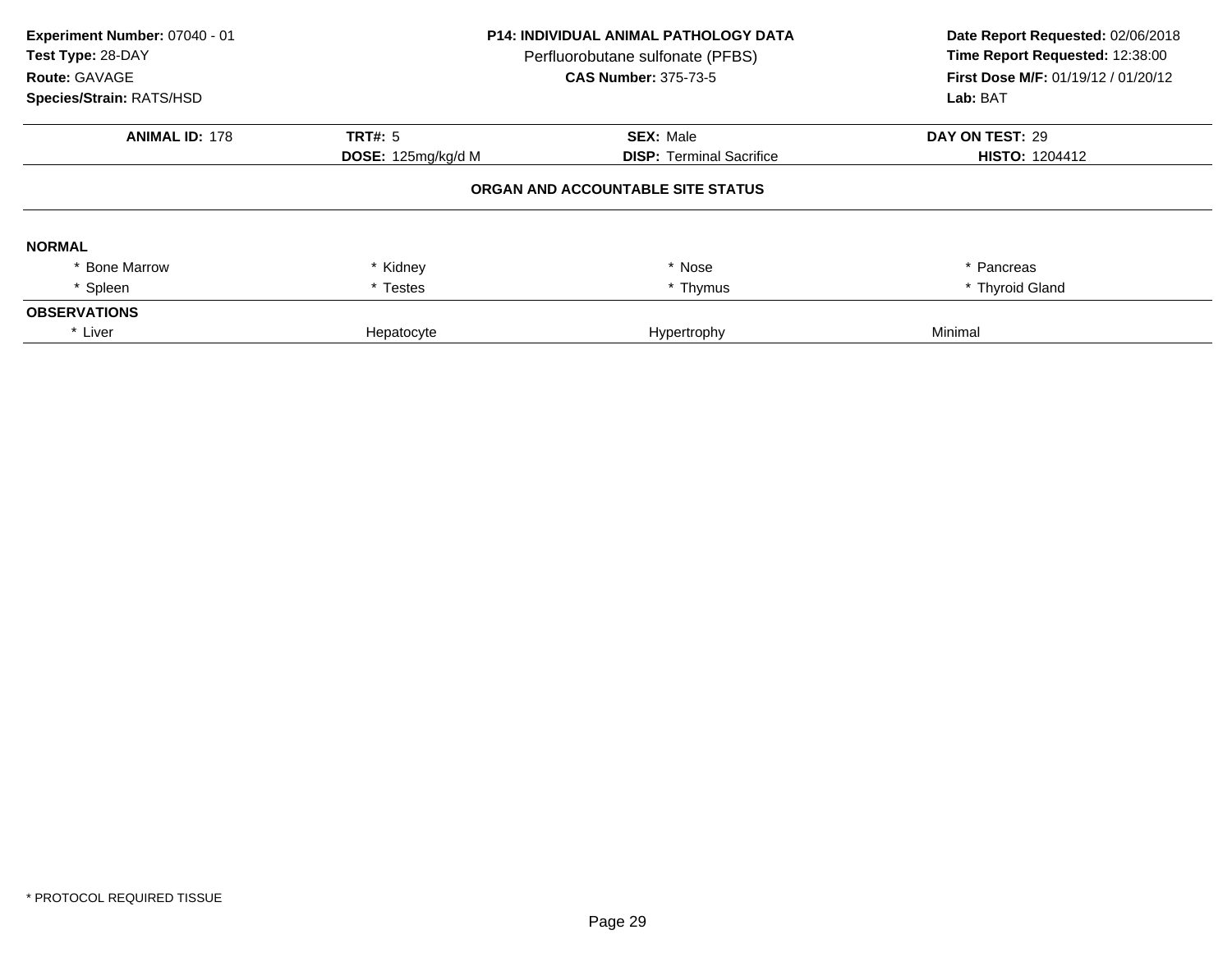| Experiment Number: 07040 - 01<br>Test Type: 28-DAY<br>Route: GAVAGE<br>Species/Strain: RATS/HSD | <b>P14: INDIVIDUAL ANIMAL PATHOLOGY DATA</b><br>Perfluorobutane sulfonate (PFBS)<br><b>CAS Number: 375-73-5</b> |                                   | Lab: BAT              |  | Date Report Requested: 02/06/2018<br>Time Report Requested: 12:38:00<br>First Dose M/F: 01/19/12 / 01/20/12 |
|-------------------------------------------------------------------------------------------------|-----------------------------------------------------------------------------------------------------------------|-----------------------------------|-----------------------|--|-------------------------------------------------------------------------------------------------------------|
| <b>ANIMAL ID: 179</b>                                                                           | TRT#: 5                                                                                                         | <b>SEX: Male</b>                  | DAY ON TEST: 29       |  |                                                                                                             |
|                                                                                                 | DOSE: 125mg/kg/d M                                                                                              | <b>DISP: Terminal Sacrifice</b>   | <b>HISTO: 1204413</b> |  |                                                                                                             |
|                                                                                                 |                                                                                                                 | ORGAN AND ACCOUNTABLE SITE STATUS |                       |  |                                                                                                             |
| <b>NORMAL</b>                                                                                   |                                                                                                                 |                                   |                       |  |                                                                                                             |
| * Bone Marrow                                                                                   | * Kidney<br>* Liver                                                                                             |                                   | * Nose                |  |                                                                                                             |
| * Pancreas                                                                                      | Spleen<br>* Testes                                                                                              |                                   | * Thymus              |  |                                                                                                             |
| * Thyroid Gland                                                                                 |                                                                                                                 |                                   |                       |  |                                                                                                             |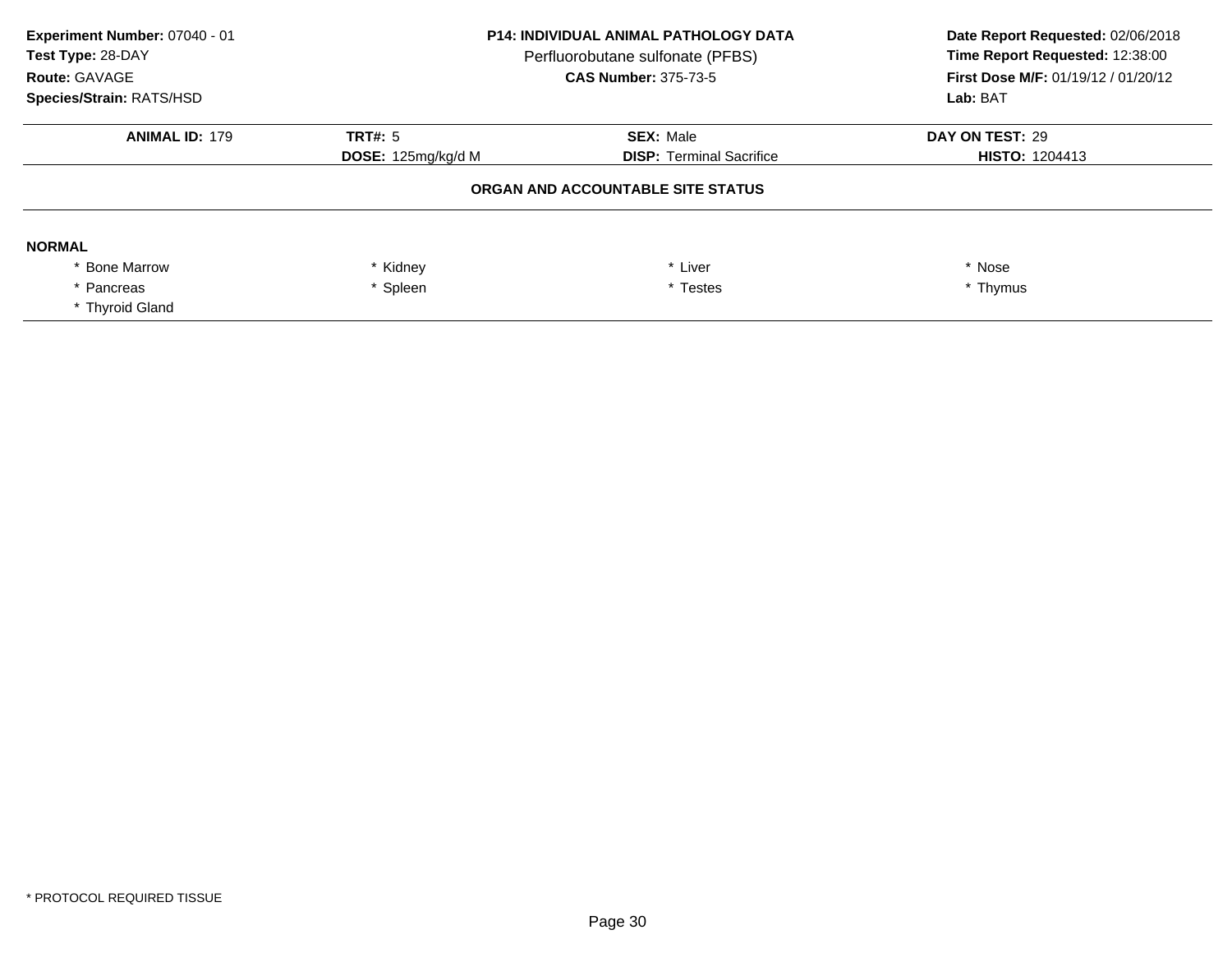| Experiment Number: 07040 - 01<br>Test Type: 28-DAY<br><b>Route: GAVAGE</b><br>Species/Strain: RATS/HSD | <b>P14: INDIVIDUAL ANIMAL PATHOLOGY DATA</b><br>Perfluorobutane sulfonate (PFBS)<br><b>CAS Number: 375-73-5</b> |                                   | Date Report Requested: 02/06/2018<br>Time Report Requested: 12:38:00<br>First Dose M/F: 01/19/12 / 01/20/12<br>Lab: BAT |
|--------------------------------------------------------------------------------------------------------|-----------------------------------------------------------------------------------------------------------------|-----------------------------------|-------------------------------------------------------------------------------------------------------------------------|
| <b>ANIMAL ID: 180</b>                                                                                  | TRT#: 5                                                                                                         | <b>SEX: Male</b>                  | DAY ON TEST: 29                                                                                                         |
|                                                                                                        | DOSE: 125mg/kg/d M<br><b>DISP:</b> Terminal Sacrifice                                                           |                                   | <b>HISTO: 1204414</b>                                                                                                   |
|                                                                                                        |                                                                                                                 | ORGAN AND ACCOUNTABLE SITE STATUS |                                                                                                                         |
| <b>NORMAL</b>                                                                                          |                                                                                                                 |                                   |                                                                                                                         |
| <b>Bone Marrow</b>                                                                                     | * Kidney                                                                                                        | * Nose                            | * Pancreas                                                                                                              |
| * Spleen                                                                                               | * Testes                                                                                                        | * Thymus                          | * Thyroid Gland                                                                                                         |
| <b>OBSERVATIONS</b>                                                                                    |                                                                                                                 |                                   |                                                                                                                         |
| * Liver                                                                                                | Hepatocyte                                                                                                      | Hypertrophy                       | Minimal                                                                                                                 |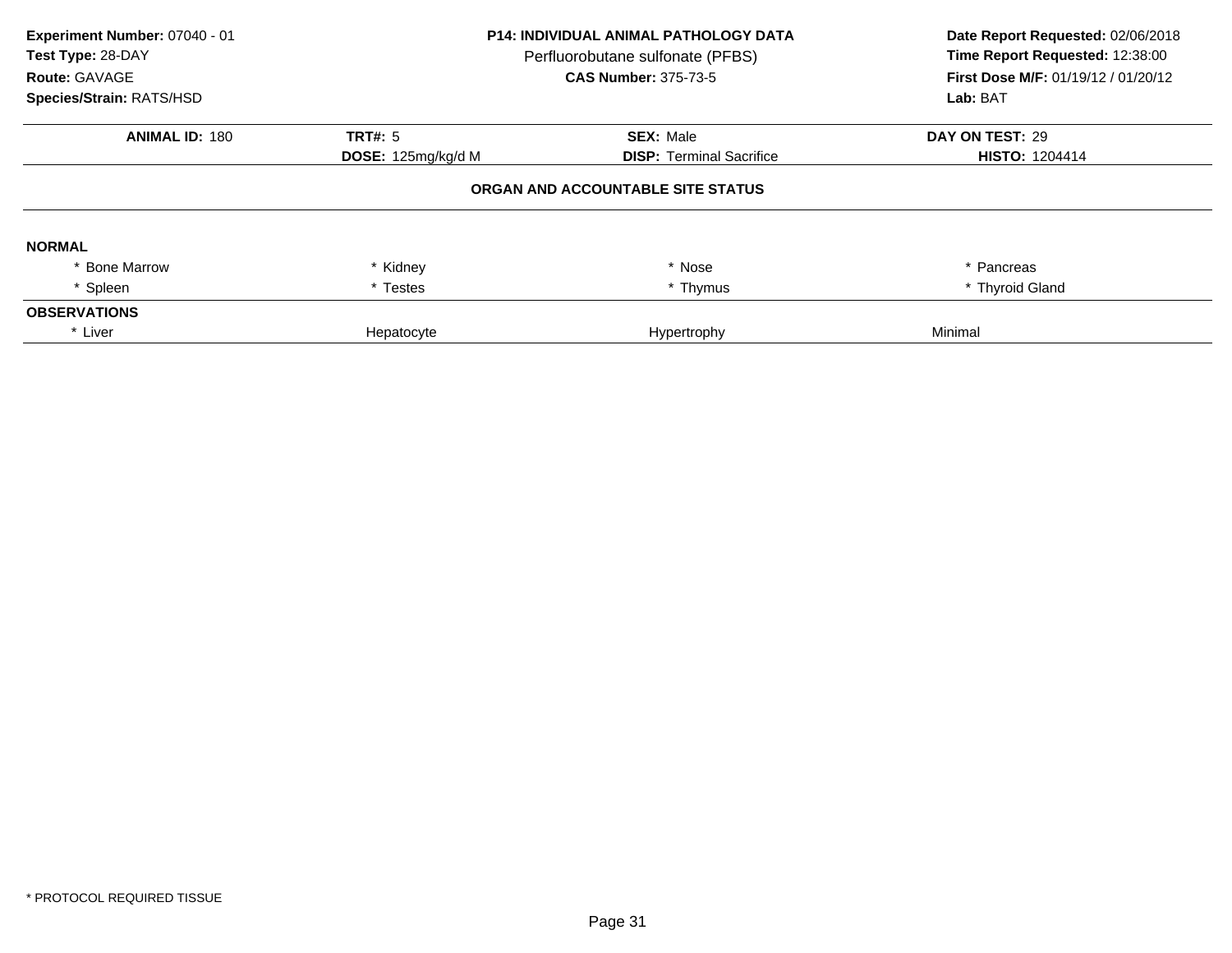| Experiment Number: 07040 - 01<br>Test Type: 28-DAY |                    | <b>P14: INDIVIDUAL ANIMAL PATHOLOGY DATA</b><br>Perfluorobutane sulfonate (PFBS) | Date Report Requested: 02/06/2018<br>Time Report Requested: 12:38:00<br><b>First Dose M/F: 01/19/12 / 01/20/12</b> |  |
|----------------------------------------------------|--------------------|----------------------------------------------------------------------------------|--------------------------------------------------------------------------------------------------------------------|--|
| Route: GAVAGE                                      |                    | <b>CAS Number: 375-73-5</b>                                                      |                                                                                                                    |  |
| Species/Strain: RATS/HSD                           |                    |                                                                                  | Lab: BAT                                                                                                           |  |
| <b>ANIMAL ID: 181</b>                              | <b>TRT#: 7</b>     | <b>SEX: Male</b>                                                                 | DAY ON TEST: 29                                                                                                    |  |
|                                                    | DOSE: 250mg/kg/d M | <b>DISP:</b> Terminal Sacrifice                                                  | <b>HISTO: 1204415</b>                                                                                              |  |
|                                                    |                    | ORGAN AND ACCOUNTABLE SITE STATUS                                                |                                                                                                                    |  |
| <b>NORMAL</b>                                      |                    |                                                                                  |                                                                                                                    |  |
| * Bone Marrow                                      | Pancreas           | * Spleen                                                                         | * Stomach, Forestomach                                                                                             |  |
| * Testes                                           | * Thymus           | * Thyroid Gland                                                                  |                                                                                                                    |  |
| <b>OBSERVATIONS</b>                                |                    |                                                                                  |                                                                                                                    |  |
| * Kidney                                           |                    | Nephropathy                                                                      | Chronicprogr, Minimal                                                                                              |  |
| * Liver                                            | Hepatocyte         | Hypertrophy                                                                      | Mild                                                                                                               |  |
| * Nose                                             | Olfactory Epi      | Degeneration                                                                     | Minimal                                                                                                            |  |
|                                                    | Olfactory Epi      | Hyperplasia                                                                      | Minimal                                                                                                            |  |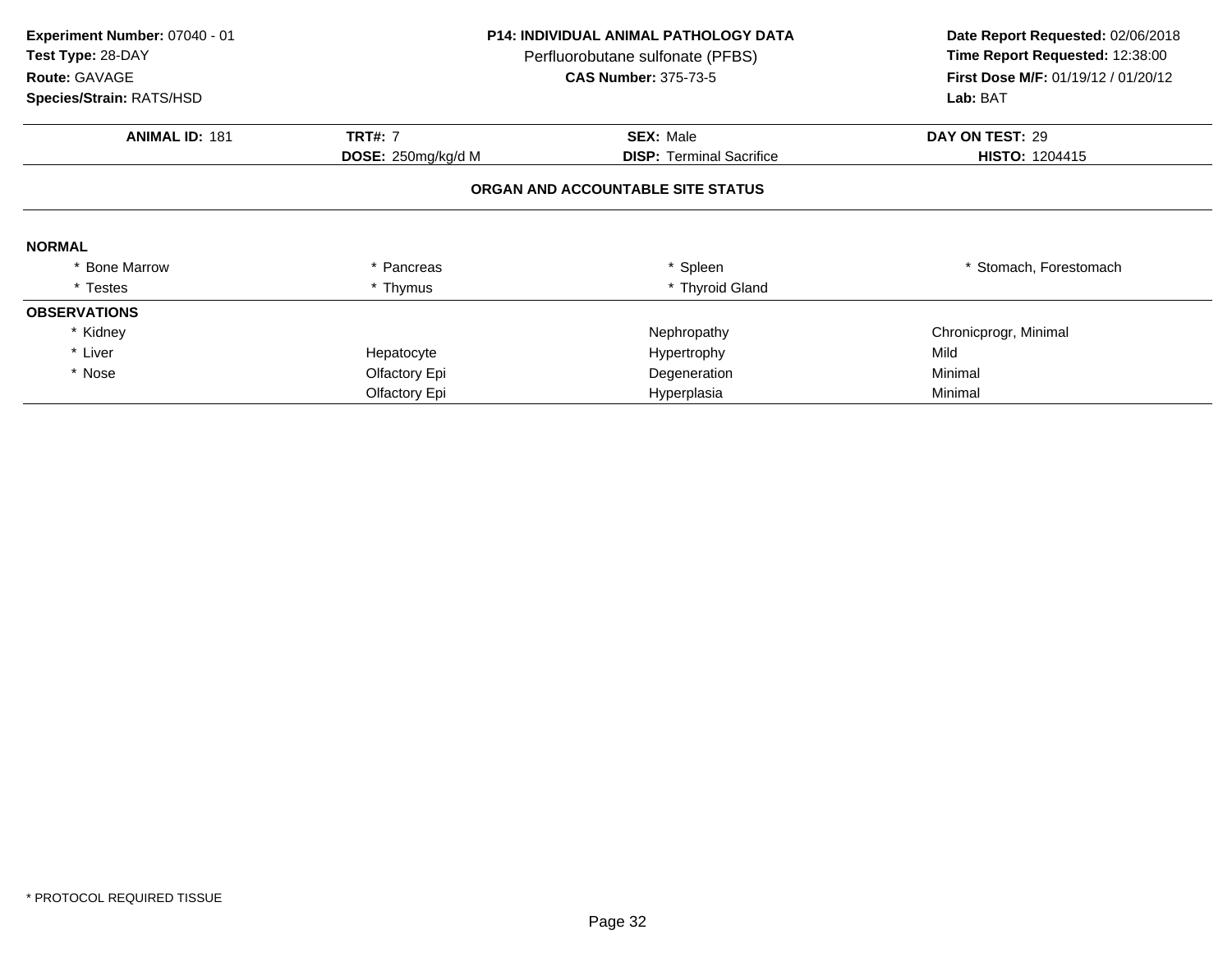| Experiment Number: 07040 - 01 |                    | <b>P14: INDIVIDUAL ANIMAL PATHOLOGY DATA</b> | Date Report Requested: 02/06/2018<br>Time Report Requested: 12:38:00 |  |
|-------------------------------|--------------------|----------------------------------------------|----------------------------------------------------------------------|--|
| Test Type: 28-DAY             |                    | Perfluorobutane sulfonate (PFBS)             |                                                                      |  |
| Route: GAVAGE                 |                    | <b>CAS Number: 375-73-5</b>                  | First Dose M/F: 01/19/12 / 01/20/12                                  |  |
| Species/Strain: RATS/HSD      |                    |                                              | Lab: BAT                                                             |  |
| <b>ANIMAL ID: 182</b>         | <b>TRT#: 7</b>     | <b>SEX: Male</b>                             | DAY ON TEST: 29                                                      |  |
|                               | DOSE: 250mg/kg/d M | <b>DISP: Terminal Sacrifice</b>              | <b>HISTO: 1204416</b>                                                |  |
|                               |                    | ORGAN AND ACCOUNTABLE SITE STATUS            |                                                                      |  |
| <b>NORMAL</b>                 |                    |                                              |                                                                      |  |
| * Bone Marrow                 | * Kidney           | * Pancreas                                   | * Spleen                                                             |  |
| * Stomach, Forestomach        | * Testes           | * Thymus                                     | * Thyroid Gland                                                      |  |
| <b>OBSERVATIONS</b>           |                    |                                              |                                                                      |  |
| * Liver                       | Hepatocyte         | Hypertrophy                                  | Minimal                                                              |  |
| * Nose                        | Olfactory Epi      | Degeneration                                 | Minimal                                                              |  |
|                               | Olfactory Epi      | Hyperplasia                                  | Minimal                                                              |  |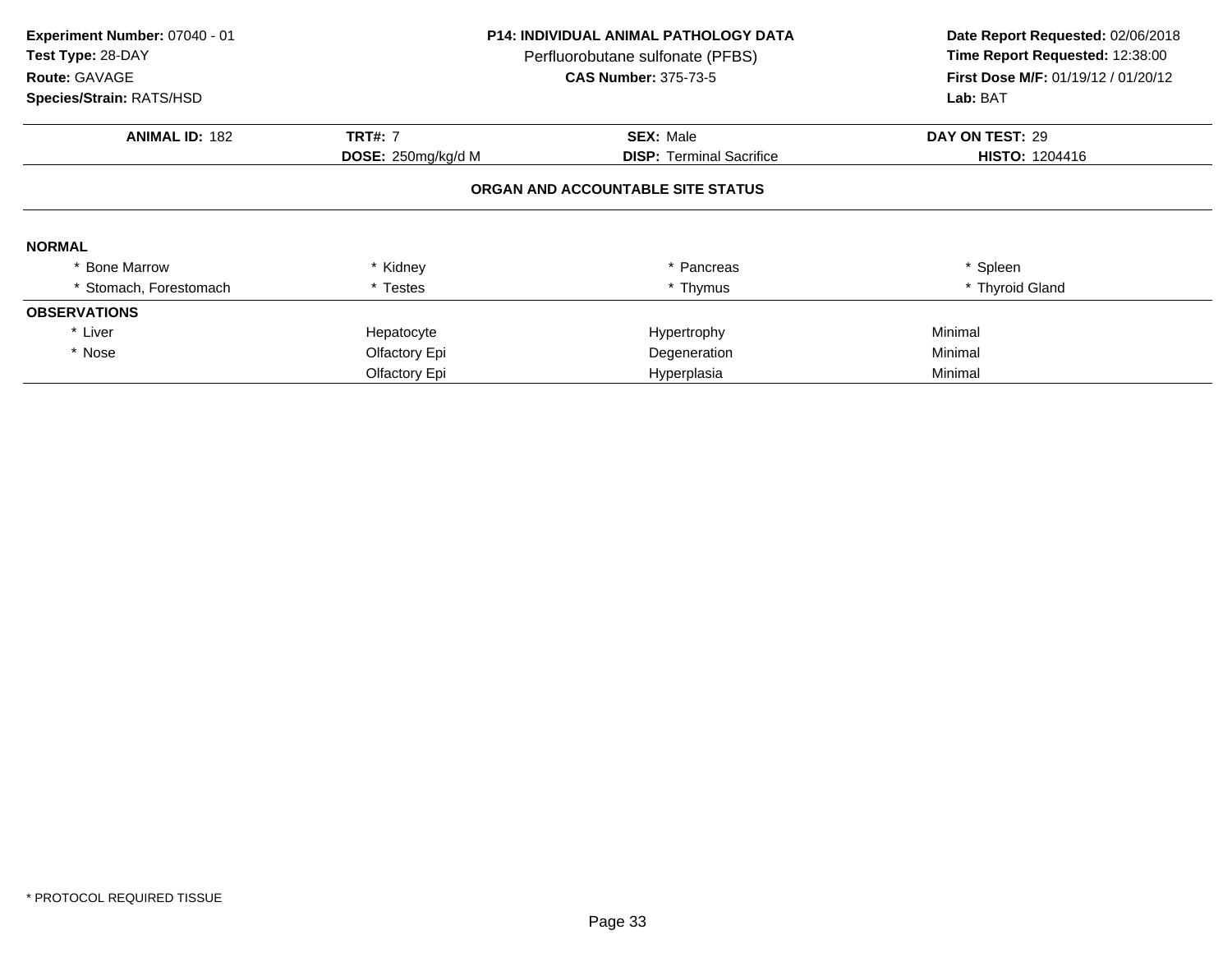| Experiment Number: 07040 - 01<br>Test Type: 28-DAY<br>Route: GAVAGE<br>Species/Strain: RATS/HSD | <b>P14: INDIVIDUAL ANIMAL PATHOLOGY DATA</b><br>Perfluorobutane sulfonate (PFBS)<br><b>CAS Number: 375-73-5</b> |                                   | Date Report Requested: 02/06/2018<br>Time Report Requested: 12:38:00<br>First Dose M/F: 01/19/12 / 01/20/12<br>Lab: BAT |
|-------------------------------------------------------------------------------------------------|-----------------------------------------------------------------------------------------------------------------|-----------------------------------|-------------------------------------------------------------------------------------------------------------------------|
| <b>ANIMAL ID: 183</b>                                                                           | <b>TRT#: 7</b>                                                                                                  | <b>SEX: Male</b>                  | DAY ON TEST: 29                                                                                                         |
|                                                                                                 | <b>DOSE:</b> 250mg/kg/d M                                                                                       | <b>DISP: Terminal Sacrifice</b>   | <b>HISTO: 1204417</b>                                                                                                   |
|                                                                                                 |                                                                                                                 | ORGAN AND ACCOUNTABLE SITE STATUS |                                                                                                                         |
| <b>NORMAL</b>                                                                                   |                                                                                                                 |                                   |                                                                                                                         |
| * Bone Marrow                                                                                   | * Kidney                                                                                                        | * Nose                            | * Pancreas                                                                                                              |
| * Spleen                                                                                        | * Stomach, Forestomach                                                                                          | * Testes                          | * Thymus                                                                                                                |
| * Thyroid Gland                                                                                 |                                                                                                                 |                                   |                                                                                                                         |
| <b>OBSERVATIONS</b>                                                                             |                                                                                                                 |                                   |                                                                                                                         |
| * Liver                                                                                         | Hepatocyte                                                                                                      | Hypertrophy                       | Minimal                                                                                                                 |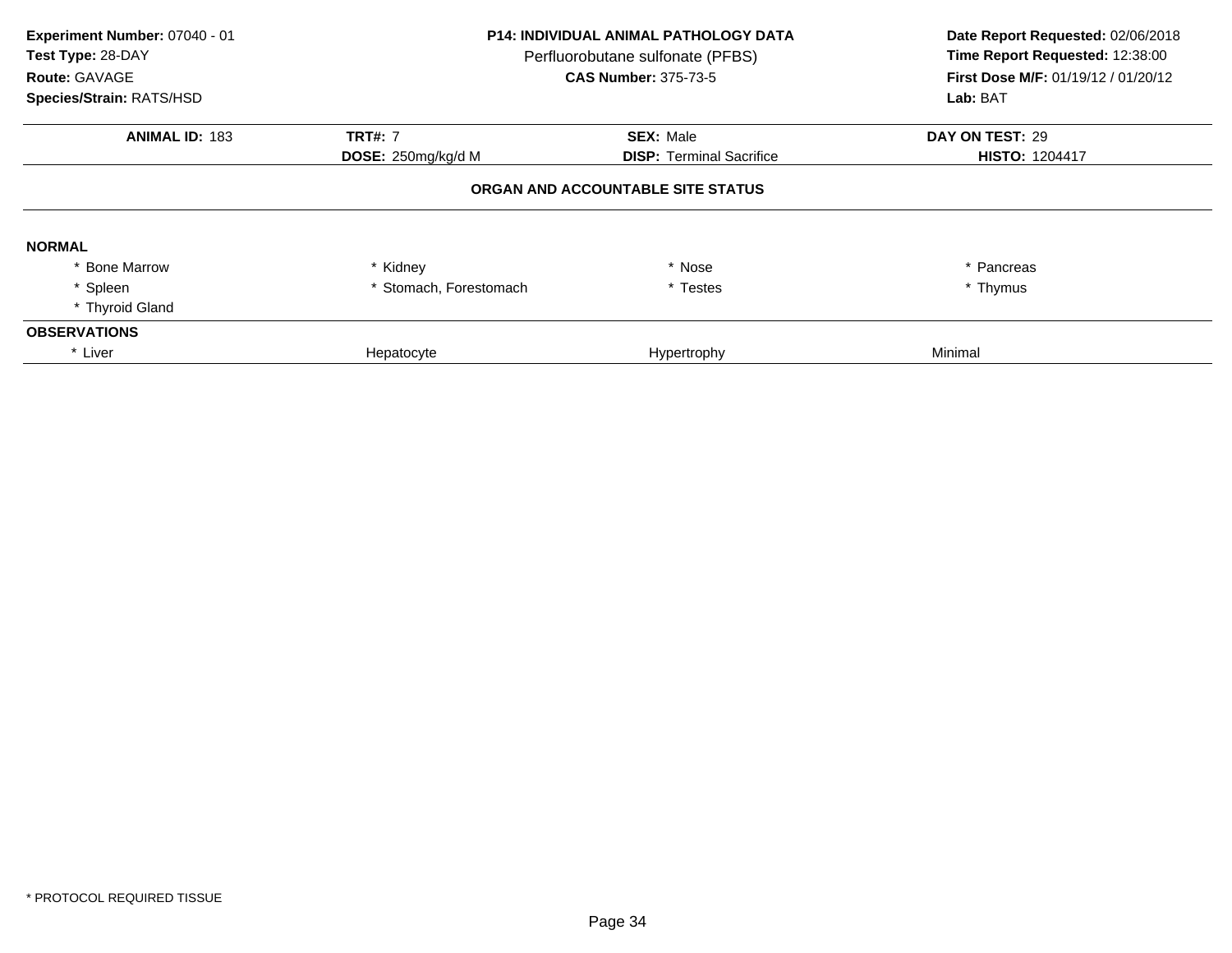| Experiment Number: 07040 - 01<br>Test Type: 28-DAY<br><b>Route: GAVAGE</b> |                    | <b>P14: INDIVIDUAL ANIMAL PATHOLOGY DATA</b><br>Perfluorobutane sulfonate (PFBS)<br><b>CAS Number: 375-73-5</b> | Date Report Requested: 02/06/2018<br>Time Report Requested: 12:38:00<br>First Dose M/F: 01/19/12 / 01/20/12<br>Lab: BAT |
|----------------------------------------------------------------------------|--------------------|-----------------------------------------------------------------------------------------------------------------|-------------------------------------------------------------------------------------------------------------------------|
| Species/Strain: RATS/HSD                                                   |                    |                                                                                                                 |                                                                                                                         |
| <b>ANIMAL ID: 184</b>                                                      | <b>TRT#: 7</b>     | <b>SEX: Male</b>                                                                                                | DAY ON TEST: 29                                                                                                         |
|                                                                            | DOSE: 250mg/kg/d M | <b>DISP:</b> Terminal Sacrifice                                                                                 | <b>HISTO: 1204418</b>                                                                                                   |
|                                                                            |                    | ORGAN AND ACCOUNTABLE SITE STATUS                                                                               |                                                                                                                         |
| <b>NORMAL</b>                                                              |                    |                                                                                                                 |                                                                                                                         |
| * Bone Marrow                                                              | * Pancreas         | * Spleen                                                                                                        | * Stomach, Forestomach                                                                                                  |
| * Testes                                                                   | * Thymus           | * Thyroid Gland                                                                                                 |                                                                                                                         |
| <b>OBSERVATIONS</b>                                                        |                    |                                                                                                                 |                                                                                                                         |
| * Kidney                                                                   |                    | Nephropathy                                                                                                     | Chronicprogr, Minimal                                                                                                   |
| * Liver                                                                    | Hepatocyte         | Hypertrophy                                                                                                     | Mild                                                                                                                    |
|                                                                            |                    | <b>Infiltration Cellular</b>                                                                                    | Mixed Cell, Minimal                                                                                                     |
| * Nose                                                                     | Olfactory Epi      | Degeneration                                                                                                    | Minimal                                                                                                                 |
|                                                                            | Olfactory Epi      | Inflammation                                                                                                    | Suppurative, Minimal                                                                                                    |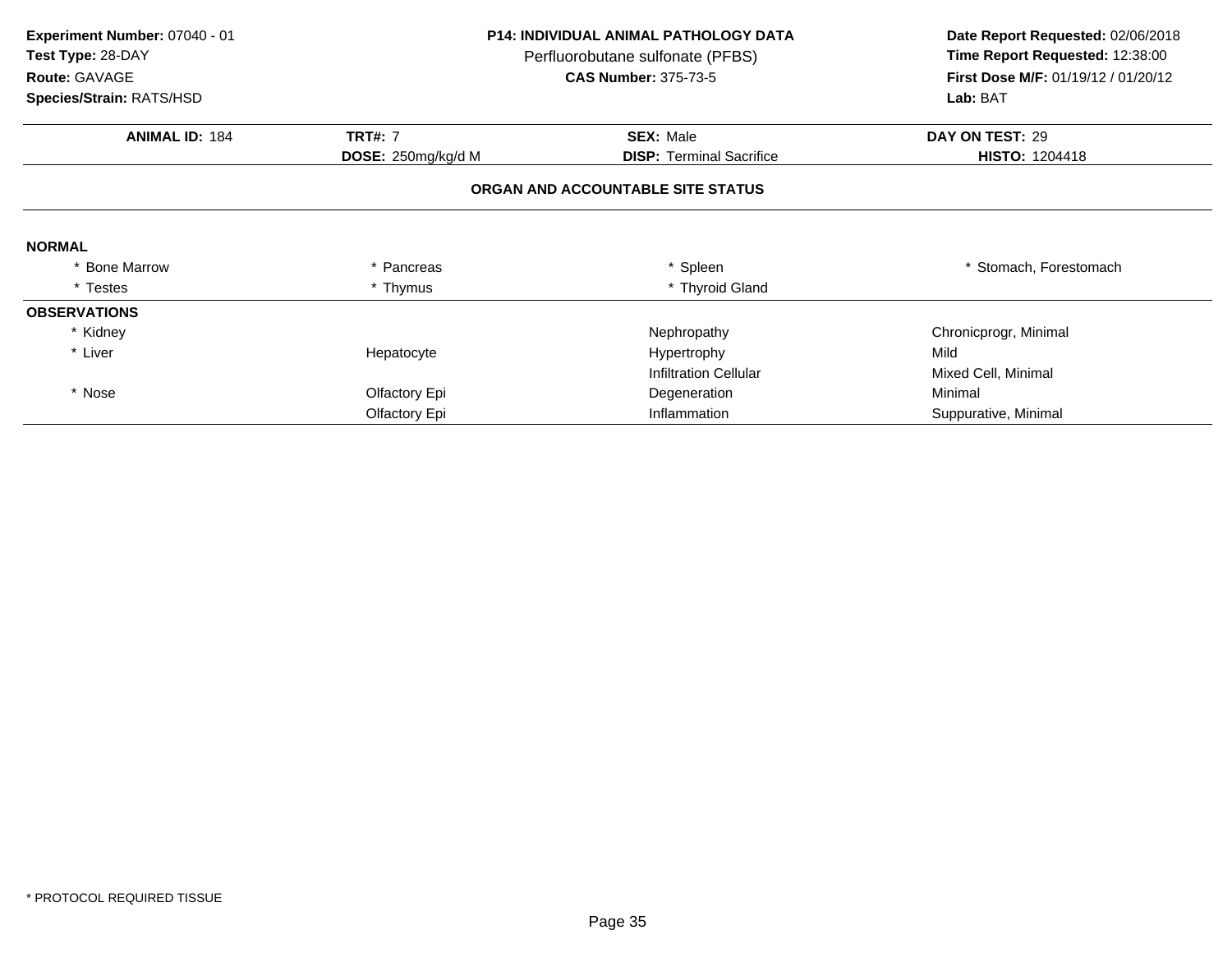| Experiment Number: 07040 - 01<br>Test Type: 28-DAY | <b>P14: INDIVIDUAL ANIMAL PATHOLOGY DATA</b><br>Perfluorobutane sulfonate (PFBS)<br><b>CAS Number: 375-73-5</b> |                                   | Date Report Requested: 02/06/2018<br>Time Report Requested: 12:38:00<br>First Dose M/F: 01/19/12 / 01/20/12<br>Lab: BAT |
|----------------------------------------------------|-----------------------------------------------------------------------------------------------------------------|-----------------------------------|-------------------------------------------------------------------------------------------------------------------------|
| Route: GAVAGE                                      |                                                                                                                 |                                   |                                                                                                                         |
| Species/Strain: RATS/HSD                           |                                                                                                                 |                                   |                                                                                                                         |
| <b>ANIMAL ID: 185</b>                              | <b>TRT#: 7</b>                                                                                                  | <b>SEX: Male</b>                  | DAY ON TEST: 29                                                                                                         |
|                                                    | DOSE: 250mg/kg/d M                                                                                              | <b>DISP:</b> Terminal Sacrifice   | <b>HISTO: 1204419</b>                                                                                                   |
|                                                    |                                                                                                                 | ORGAN AND ACCOUNTABLE SITE STATUS |                                                                                                                         |
| <b>NORMAL</b>                                      |                                                                                                                 |                                   |                                                                                                                         |
| * Bone Marrow                                      | * Pancreas                                                                                                      | * Spleen                          | Stomach, Forestomach                                                                                                    |
| * Testes                                           | * Thymus                                                                                                        | * Thyroid Gland                   |                                                                                                                         |
| <b>OBSERVATIONS</b>                                |                                                                                                                 |                                   |                                                                                                                         |
| * Kidney                                           |                                                                                                                 | Nephropathy                       | Chronicprogr, Minimal                                                                                                   |
| * Liver                                            | Hepatocyte                                                                                                      | Hypertrophy                       | Minimal                                                                                                                 |
|                                                    |                                                                                                                 | <b>Infiltration Cellular</b>      | Mixed Cell, Minimal                                                                                                     |
| * Nose                                             | Olfactory Epi                                                                                                   | Degeneration                      | Mild                                                                                                                    |
|                                                    | Olfactory Epi                                                                                                   | Hyperplasia                       | Minimal                                                                                                                 |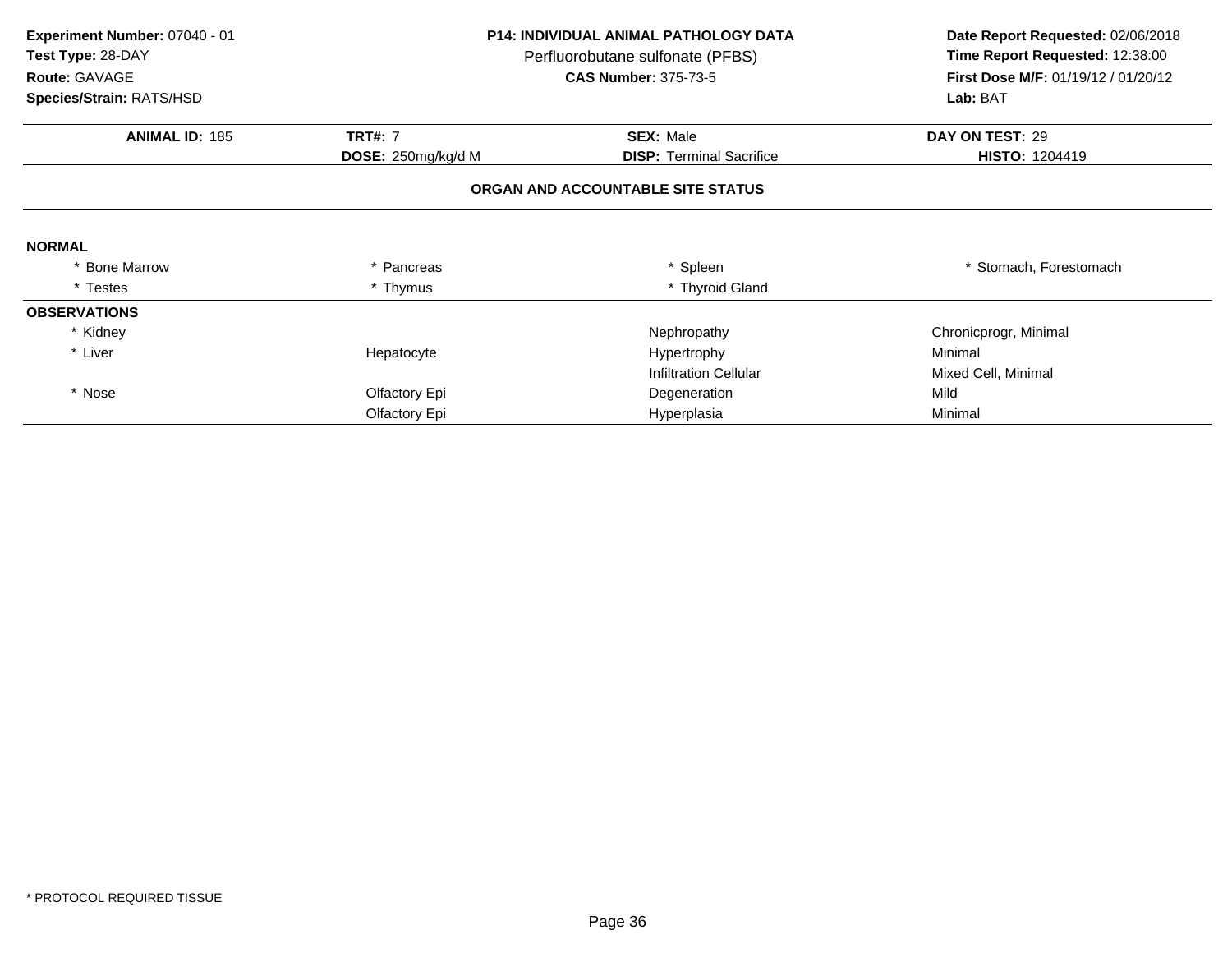| Experiment Number: 07040 - 01<br>Test Type: 28-DAY<br>Route: GAVAGE<br>Species/Strain: RATS/HSD | <b>P14: INDIVIDUAL ANIMAL PATHOLOGY DATA</b><br>Perfluorobutane sulfonate (PFBS)<br><b>CAS Number: 375-73-5</b> |                                   | Date Report Requested: 02/06/2018<br>Time Report Requested: 12:38:00<br>First Dose M/F: 01/19/12 / 01/20/12<br>Lab: BAT |
|-------------------------------------------------------------------------------------------------|-----------------------------------------------------------------------------------------------------------------|-----------------------------------|-------------------------------------------------------------------------------------------------------------------------|
| <b>ANIMAL ID: 186</b>                                                                           | <b>TRT#: 7</b><br><b>SEX: Male</b>                                                                              |                                   | DAY ON TEST: 29                                                                                                         |
|                                                                                                 | DOSE: 250mg/kg/d M                                                                                              | <b>DISP:</b> Terminal Sacrifice   | <b>HISTO: 1204420</b>                                                                                                   |
|                                                                                                 |                                                                                                                 | ORGAN AND ACCOUNTABLE SITE STATUS |                                                                                                                         |
| <b>NORMAL</b>                                                                                   |                                                                                                                 |                                   |                                                                                                                         |
| <b>Bone Marrow</b>                                                                              | Pancreas                                                                                                        | * Spleen                          | * Stomach, Forestomach                                                                                                  |
| * Testes                                                                                        | * Thymus                                                                                                        | * Thyroid Gland                   |                                                                                                                         |
| <b>OBSERVATIONS</b>                                                                             |                                                                                                                 |                                   |                                                                                                                         |
| * Kidney                                                                                        |                                                                                                                 | Nephropathy                       | Chronicprogr, Minimal                                                                                                   |
| * Liver                                                                                         | Hepatocyte                                                                                                      | Hypertrophy                       | Mild                                                                                                                    |
| * Nose                                                                                          | Olfactory Epi                                                                                                   | Degeneration                      | Minimal                                                                                                                 |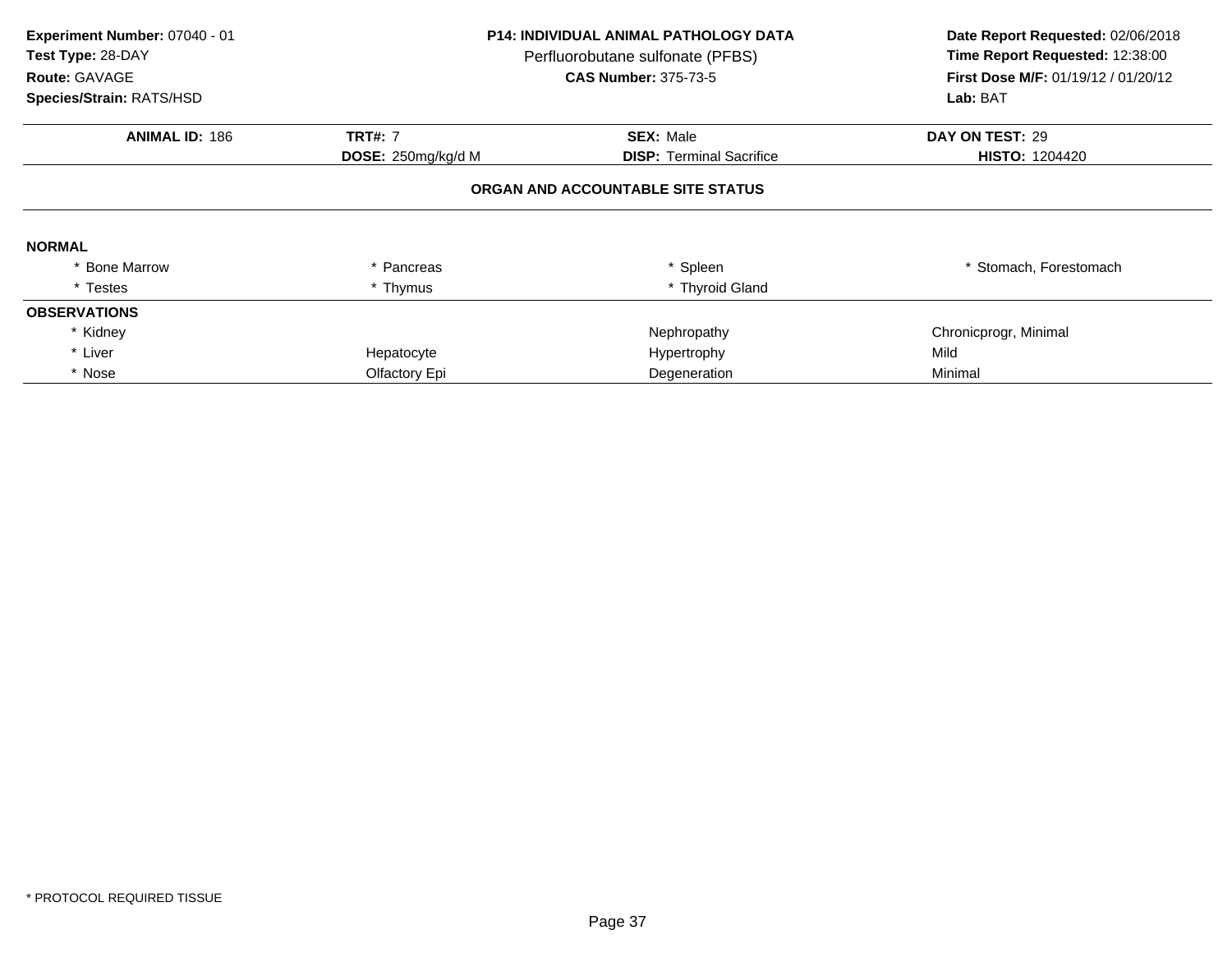| Experiment Number: 07040 - 01<br>Test Type: 28-DAY<br>Route: GAVAGE |                                      | <b>P14: INDIVIDUAL ANIMAL PATHOLOGY DATA</b><br>Perfluorobutane sulfonate (PFBS)<br><b>CAS Number: 375-73-5</b> | Date Report Requested: 02/06/2018<br>Time Report Requested: 12:38:00<br><b>First Dose M/F: 01/19/12 / 01/20/12</b> |
|---------------------------------------------------------------------|--------------------------------------|-----------------------------------------------------------------------------------------------------------------|--------------------------------------------------------------------------------------------------------------------|
| Species/Strain: RATS/HSD                                            |                                      |                                                                                                                 | Lab: BAT                                                                                                           |
| <b>ANIMAL ID: 187</b>                                               | <b>TRT#: 7</b><br>DOSE: 250mg/kg/d M | <b>SEX: Male</b><br><b>DISP:</b> Terminal Sacrifice                                                             | DAY ON TEST: 29<br><b>HISTO: 1204421</b>                                                                           |
|                                                                     |                                      | ORGAN AND ACCOUNTABLE SITE STATUS                                                                               |                                                                                                                    |
| <b>NORMAL</b>                                                       |                                      |                                                                                                                 |                                                                                                                    |
| * Bone Marrow                                                       | Pancreas                             | * Spleen                                                                                                        | * Stomach. Forestomach                                                                                             |
| * Testes                                                            | * Thymus                             | * Thyroid Gland                                                                                                 |                                                                                                                    |
| <b>OBSERVATIONS</b>                                                 |                                      |                                                                                                                 |                                                                                                                    |
| * Kidney                                                            |                                      | Nephropathy                                                                                                     | Chronicprogr, Minimal                                                                                              |
| * Liver                                                             | Hepatocyte                           | Hypertrophy                                                                                                     | Minimal                                                                                                            |
| * Nose                                                              | Olfactory Epi                        | Degeneration                                                                                                    | Mild                                                                                                               |
|                                                                     | Olfactory Epi                        | Hyperplasia                                                                                                     | Mild                                                                                                               |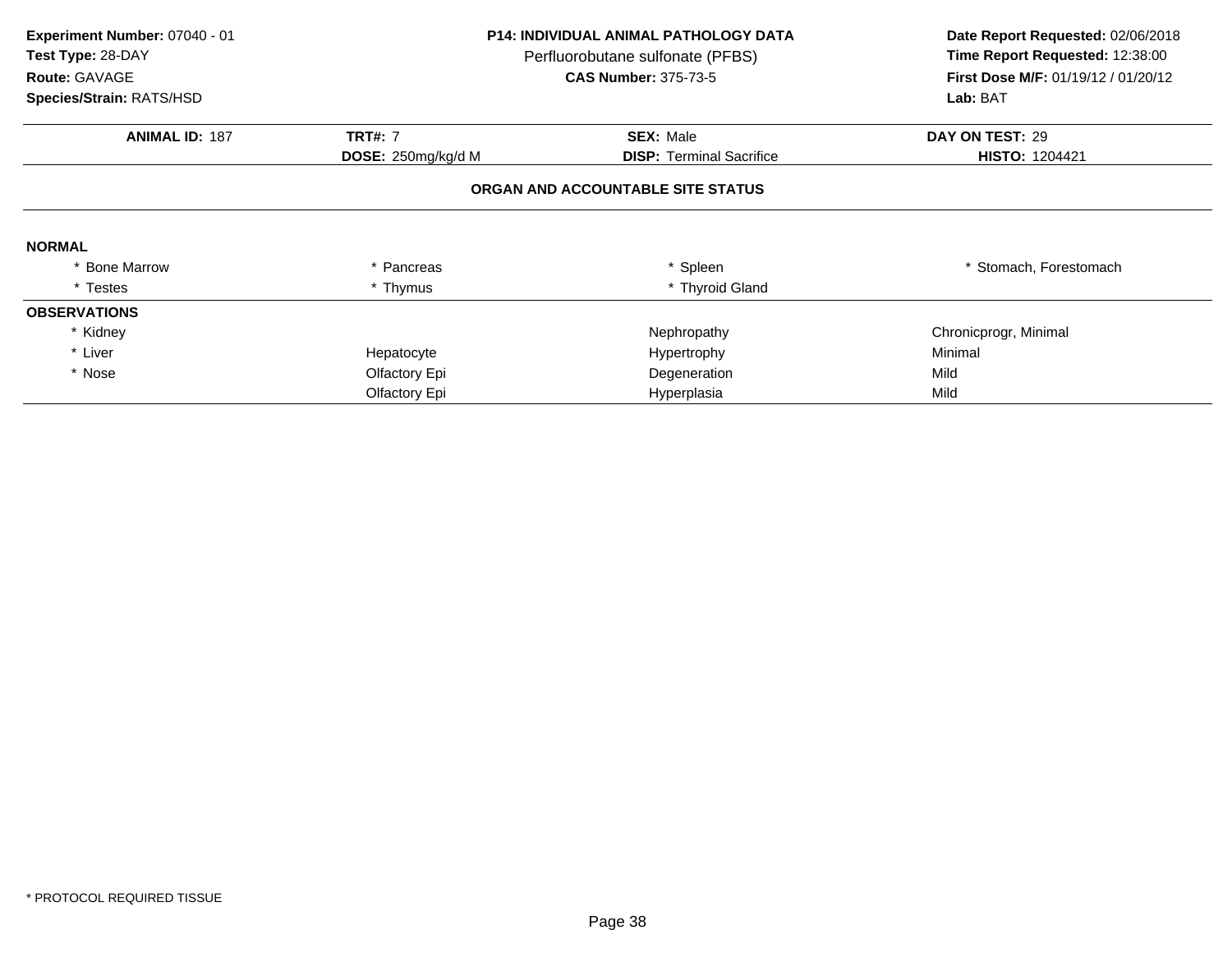| Experiment Number: 07040 - 01 | <b>P14: INDIVIDUAL ANIMAL PATHOLOGY DATA</b> |                                   |                                     |  | Date Report Requested: 02/06/2018 |
|-------------------------------|----------------------------------------------|-----------------------------------|-------------------------------------|--|-----------------------------------|
| Test Type: 28-DAY             |                                              | Perfluorobutane sulfonate (PFBS)  | Time Report Requested: 12:38:00     |  |                                   |
| Route: GAVAGE                 |                                              | <b>CAS Number: 375-73-5</b>       | First Dose M/F: 01/19/12 / 01/20/12 |  |                                   |
| Species/Strain: RATS/HSD      |                                              |                                   | Lab: BAT                            |  |                                   |
| <b>ANIMAL ID: 188</b>         | <b>TRT#: 7</b>                               | <b>SEX: Male</b>                  | DAY ON TEST: 29                     |  |                                   |
|                               | DOSE: 250mg/kg/d M                           | <b>DISP: Terminal Sacrifice</b>   | <b>HISTO: 1204422</b>               |  |                                   |
|                               |                                              | ORGAN AND ACCOUNTABLE SITE STATUS |                                     |  |                                   |
| <b>NORMAL</b>                 |                                              |                                   |                                     |  |                                   |
| <b>Adrenal Cortex</b>         | * Adrenal Medulla                            | * Bone Marrow                     | * Kidney                            |  |                                   |
| * Pancreas                    | * Spleen                                     | * Stomach, Forestomach            | * Testes                            |  |                                   |
| * Thymus                      | * Thyroid Gland                              |                                   |                                     |  |                                   |
| <b>OBSERVATIONS</b>           |                                              |                                   |                                     |  |                                   |
| * Liver                       | Hepatocyte                                   | Hypertrophy                       | Minimal                             |  |                                   |
|                               |                                              | <b>Infiltration Cellular</b>      | Mixed Cell, Minimal                 |  |                                   |
| * Nose                        | Olfactory Epi                                | Degeneration                      | Mild                                |  |                                   |
|                               | Olfactory Epi                                | Hyperplasia                       | Minimal                             |  |                                   |
|                               | Olfactory Epi                                | Inflammation                      | Suppurative, Minimal                |  |                                   |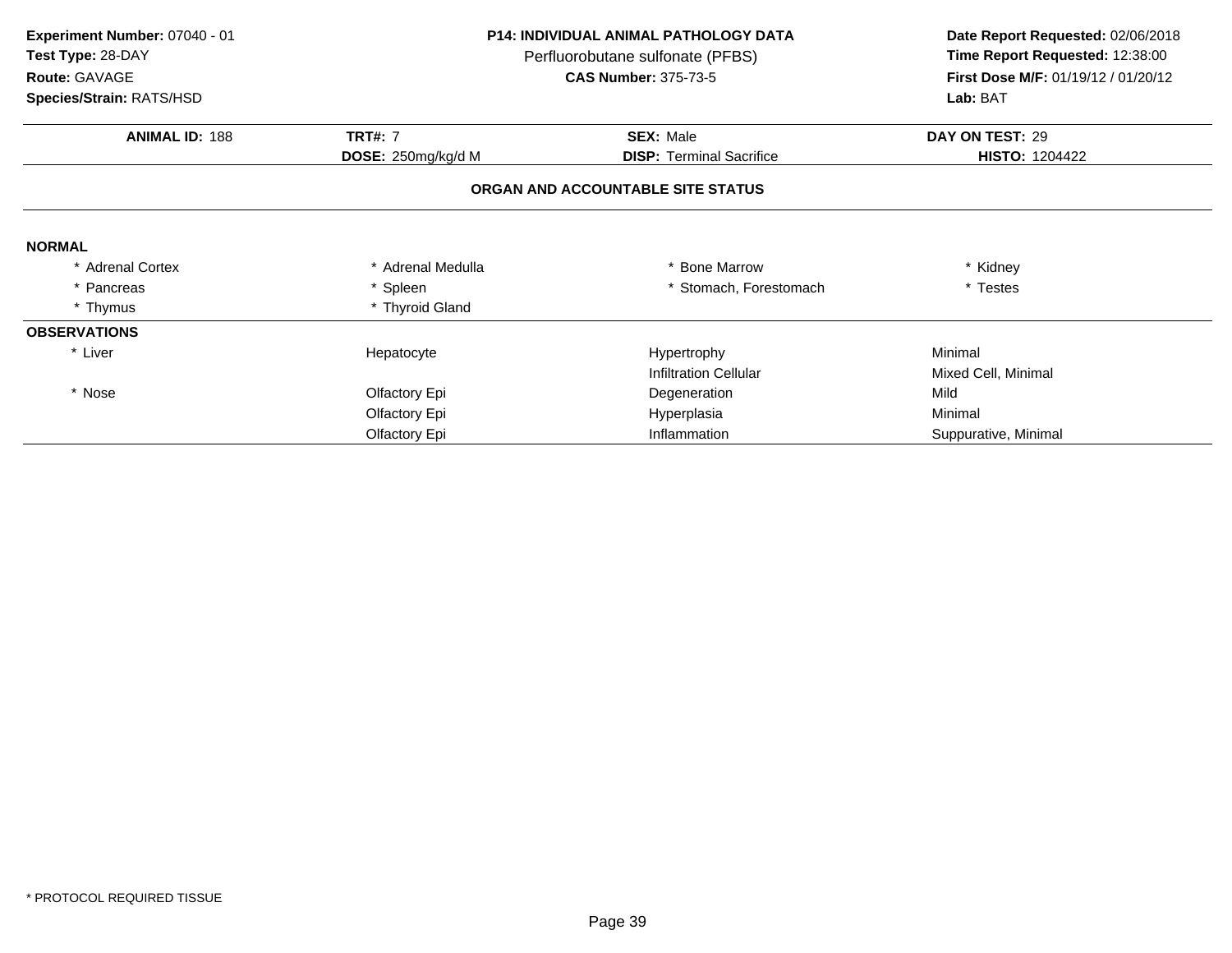| Experiment Number: 07040 - 01<br>Test Type: 28-DAY<br>Route: GAVAGE<br>Species/Strain: RATS/HSD | P14: INDIVIDUAL ANIMAL PATHOLOGY DATA<br>Perfluorobutane sulfonate (PFBS)<br><b>CAS Number: 375-73-5</b> |                                   | Date Report Requested: 02/06/2018<br>Time Report Requested: 12:38:00<br>First Dose M/F: 01/19/12 / 01/20/12<br>Lab: BAT |
|-------------------------------------------------------------------------------------------------|----------------------------------------------------------------------------------------------------------|-----------------------------------|-------------------------------------------------------------------------------------------------------------------------|
| <b>ANIMAL ID: 189</b>                                                                           | <b>TRT#: 7</b>                                                                                           | <b>SEX: Male</b>                  | DAY ON TEST: 29                                                                                                         |
|                                                                                                 | DOSE: 250mg/kg/d M                                                                                       | <b>DISP: Terminal Sacrifice</b>   | <b>HISTO: 1204423</b>                                                                                                   |
|                                                                                                 |                                                                                                          | ORGAN AND ACCOUNTABLE SITE STATUS |                                                                                                                         |
| <b>NORMAL</b>                                                                                   |                                                                                                          |                                   |                                                                                                                         |
| * Bone Marrow                                                                                   | * Nose                                                                                                   | * Pancreas                        | * Spleen                                                                                                                |
| Stomach, Forestomach                                                                            | * Testes                                                                                                 | * Thymus                          | * Thyroid Gland                                                                                                         |
| <b>OBSERVATIONS</b>                                                                             |                                                                                                          |                                   |                                                                                                                         |
| * Kidney                                                                                        |                                                                                                          | Nephropathy                       | Chronicprogr, Minimal                                                                                                   |
| * Liver                                                                                         | Hepatocyte                                                                                               | Hypertrophy                       | Minimal                                                                                                                 |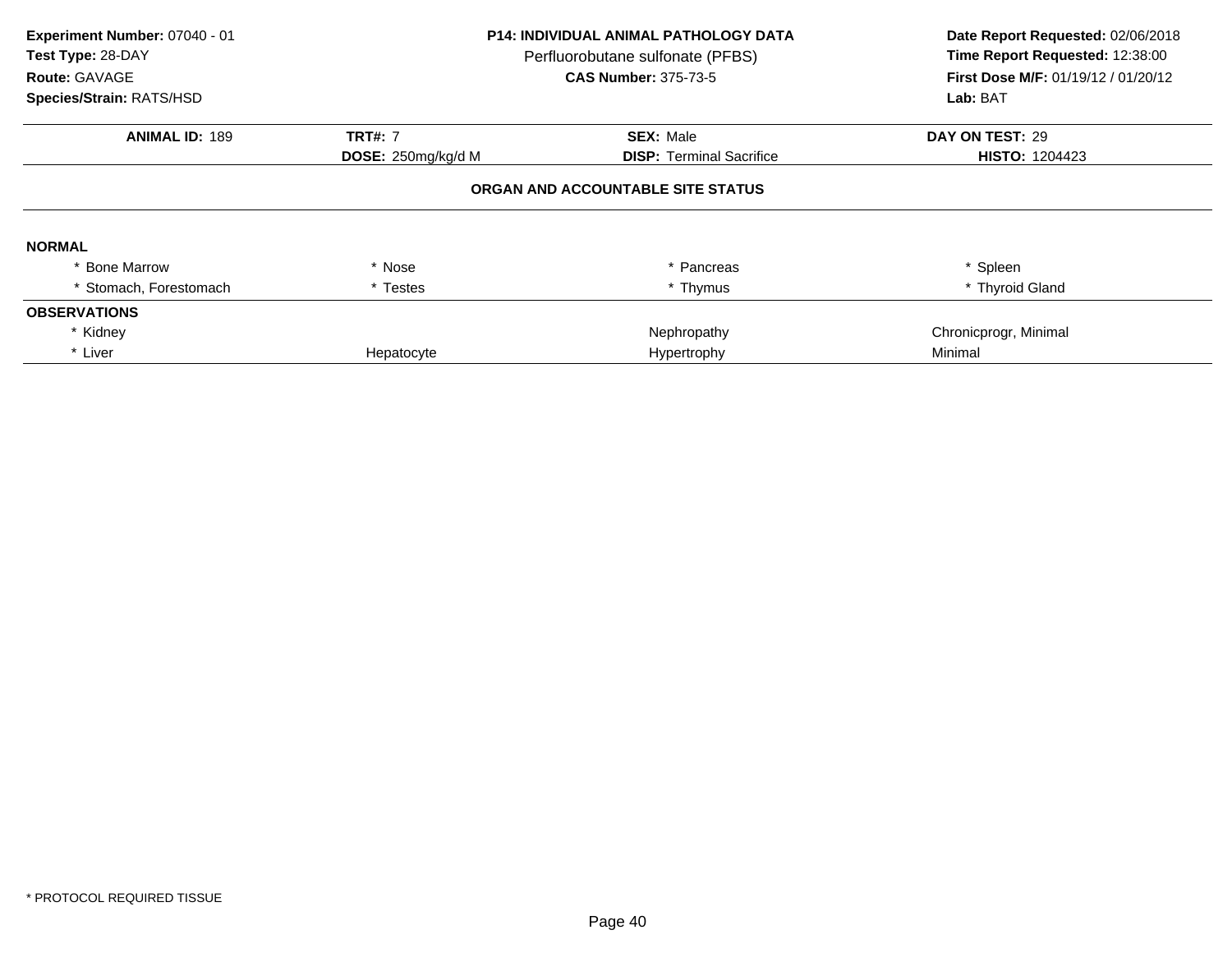| Experiment Number: 07040 - 01<br>Test Type: 28-DAY<br>Route: GAVAGE<br>Species/Strain: RATS/HSD | <b>P14: INDIVIDUAL ANIMAL PATHOLOGY DATA</b><br>Perfluorobutane sulfonate (PFBS)<br><b>CAS Number: 375-73-5</b> |                                   | Date Report Requested: 02/06/2018<br>Time Report Requested: 12:38:00<br>First Dose M/F: 01/19/12 / 01/20/12<br>Lab: BAT |
|-------------------------------------------------------------------------------------------------|-----------------------------------------------------------------------------------------------------------------|-----------------------------------|-------------------------------------------------------------------------------------------------------------------------|
| <b>ANIMAL ID: 190</b>                                                                           | <b>TRT#: 7</b>                                                                                                  | <b>SEX: Male</b>                  | DAY ON TEST: 29                                                                                                         |
|                                                                                                 | <b>DOSE:</b> 250mg/kg/d M                                                                                       | <b>DISP:</b> Terminal Sacrifice   | <b>HISTO: 1204424</b>                                                                                                   |
|                                                                                                 |                                                                                                                 | ORGAN AND ACCOUNTABLE SITE STATUS |                                                                                                                         |
| <b>NORMAL</b>                                                                                   |                                                                                                                 |                                   |                                                                                                                         |
| <b>Bone Marrow</b>                                                                              | * Kidney                                                                                                        | * Nose                            | * Pancreas                                                                                                              |
| * Spleen                                                                                        | * Stomach, Forestomach                                                                                          | * Testes                          | * Thymus                                                                                                                |
| * Thyroid Gland                                                                                 |                                                                                                                 |                                   |                                                                                                                         |
| <b>OBSERVATIONS</b>                                                                             |                                                                                                                 |                                   |                                                                                                                         |
| * Liver                                                                                         | Hepatocyte                                                                                                      | Hypertrophy                       | Minimal                                                                                                                 |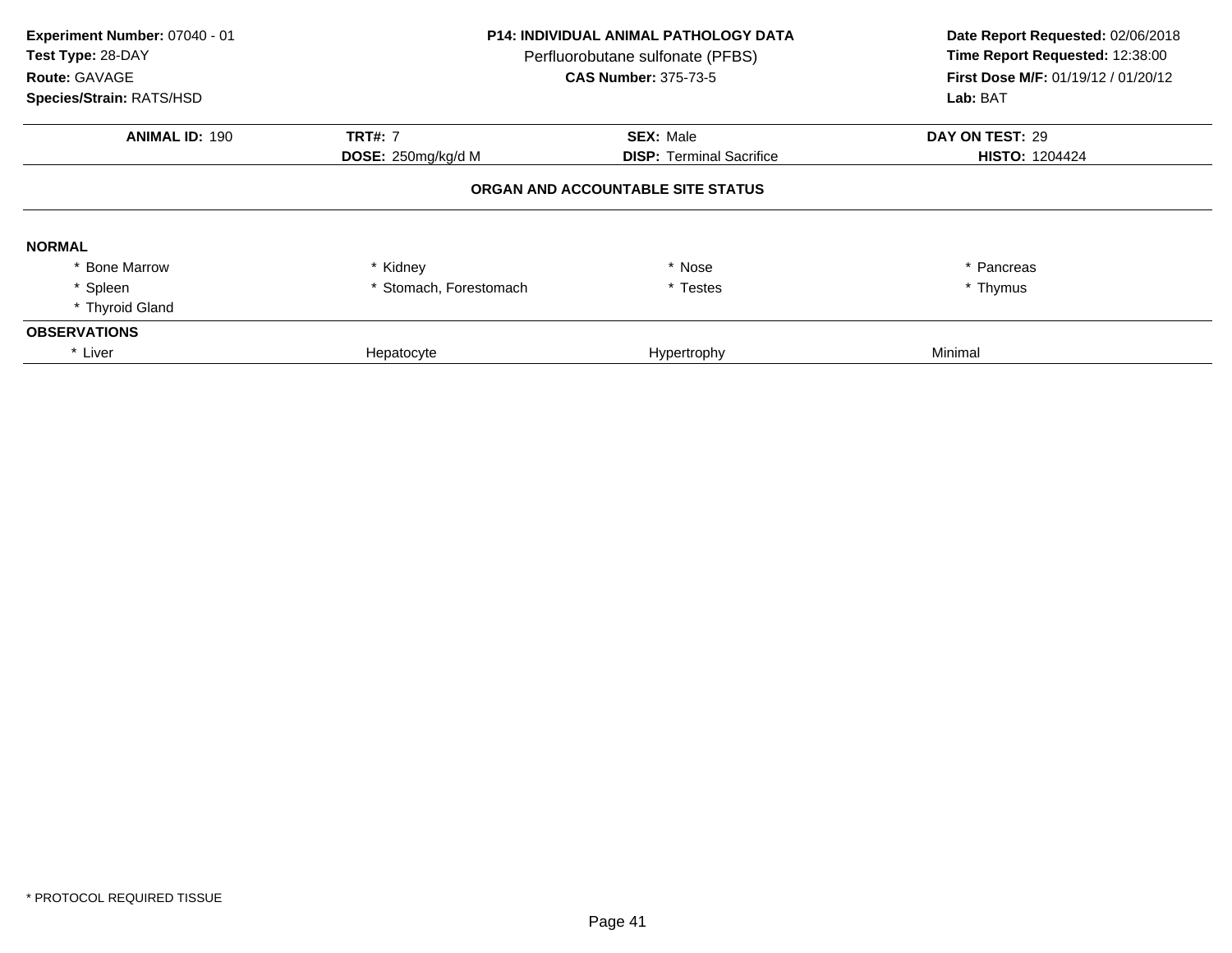**Test Type:** 28-DAY

# **Route:** GAVAGE

**Species/Strain:** RATS/HSD

## **P14: INDIVIDUAL ANIMAL PATHOLOGY DATA**

Perfluorobutane sulfonate (PFBS)<br>**CAS Number:** 375-73-5

| <b>ANIMAL ID: 191</b>       | <b>TRT#: 9</b>           | <b>SEX: Male</b>                  | DAY ON TEST: 29           |
|-----------------------------|--------------------------|-----------------------------------|---------------------------|
|                             | DOSE: 500mg/kg/d M       | <b>DISP: Terminal Sacrifice</b>   | <b>HISTO: 1204425</b>     |
|                             |                          | ORGAN AND ACCOUNTABLE SITE STATUS |                           |
|                             |                          |                                   |                           |
| <b>NORMAL</b>               |                          |                                   |                           |
| * Adrenal Cortex            | * Adrenal Medulla        | * Blood Vessel                    | * Bone                    |
| * Bone Marrow               | <b>Brain</b>             | * Epididymis                      | * Eye                     |
| * Harderian Gland           | * Intestine Large, Cecum | * Intestine Large, Colon          | * Intestine Large, Rectum |
| * Intestine Small, Duodenum | Intestine Small, Ileum   | * Intestine Small, Jejunum        | * Islets, Pancreatic      |
| * Kidney                    | * Lung                   | * Lymph Node, Mandibular          | * Lymph Node, Mesenteric  |
| * Mammary Gland             | $^\star$<br>Pancreas     | * Parathyroid Gland               | * Pituitary Gland         |
| * Preputial Gland           | * Prostate               | * Salivary Glands                 | * Seminal Vesicle         |
| * Skin                      | * Spleen                 | * Stomach, Glandular              | * Testes                  |
| * Thymus                    | * Thyroid Gland          | * Trachea                         | * Urinary Bladder         |
| <b>OBSERVATIONS</b>         |                          |                                   |                           |
| * Esophagus                 |                          | Inflammation                      | Chronic, Minimal          |
| * Heart                     |                          | Cardiomyopathy                    | Minimal                   |
| * Liver                     | Hepatocyte               | <b>Cytoplasmic Alteration</b>     | Minimal                   |
|                             | Hepatocyte               | Hypertrophy                       | Mild                      |
| * Nose                      | Olfactory Epi            | Degeneration                      | Minimal                   |
|                             | Olfactory Epi            | Hyperplasia                       | Minimal                   |
| Stomach, Forestomach        | Epithelium               | Hyperplasia                       | Minimal                   |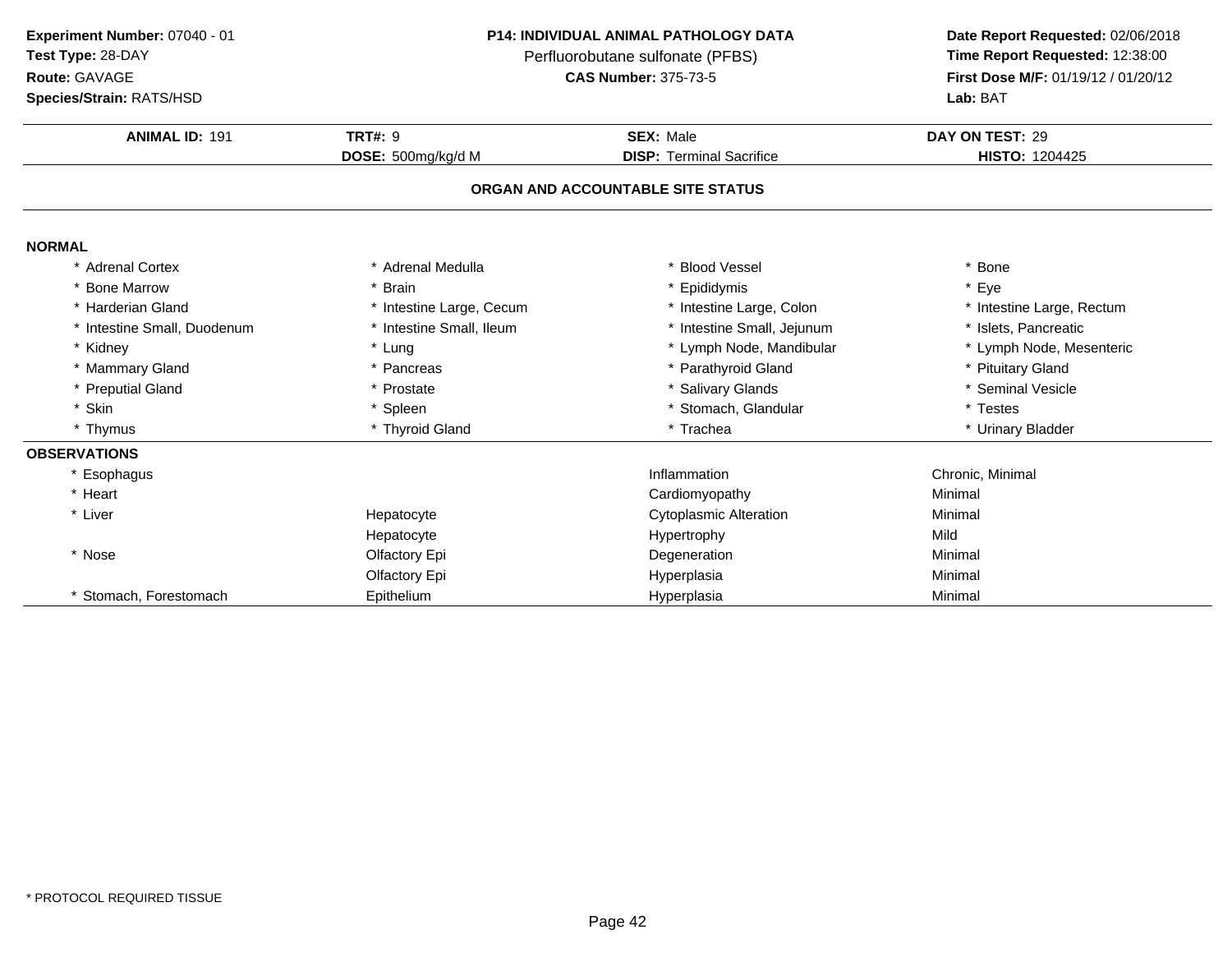**Test Type:** 28-DAY

# **Route:** GAVAGE

**Species/Strain:** RATS/HSD

### **P14: INDIVIDUAL ANIMAL PATHOLOGY DATA**

Perfluorobutane sulfonate (PFBS)<br>**CAS Number:** 375-73-5

| <b>Species/Strain: RATS/HSD</b> |                           | <b>Lab: BAT</b>                   |                          |  |
|---------------------------------|---------------------------|-----------------------------------|--------------------------|--|
| <b>ANIMAL ID: 192</b>           | <b>TRT#: 9</b>            | <b>SEX: Male</b>                  | DAY ON TEST: 29          |  |
|                                 | DOSE: 500mg/kg/d M        | <b>DISP: Terminal Sacrifice</b>   | <b>HISTO: 1204426</b>    |  |
|                                 |                           | ORGAN AND ACCOUNTABLE SITE STATUS |                          |  |
| <b>NORMAL</b>                   |                           |                                   |                          |  |
| * Adrenal Cortex                | * Adrenal Medulla         | * Blood Vessel                    | * Bone                   |  |
| * Bone Marrow                   | * Brain                   | * Epididymis                      | * Esophagus              |  |
| * Eye                           | * Harderian Gland         | * Heart                           | * Intestine Large, Cecum |  |
| * Intestine Large, Colon        | * Intestine Large, Rectum | * Intestine Small, Duodenum       | * Intestine Small, Ileum |  |
| * Intestine Small, Jejunum      | * Islets, Pancreatic      | * Kidney                          | * Lung                   |  |
| * Lymph Node, Mandibular        | * Lymph Node, Mesenteric  | * Mammary Gland                   | * Pancreas               |  |
| * Parathyroid Gland             | * Pituitary Gland         | * Preputial Gland                 | * Prostate               |  |
| * Salivary Glands               | * Seminal Vesicle         | * Skin                            | * Spleen                 |  |
| * Stomach, Forestomach          | * Stomach, Glandular      | * Testes                          | * Thymus                 |  |
| * Thyroid Gland                 | * Trachea                 | * Urinary Bladder                 |                          |  |
| <b>OBSERVATIONS</b>             |                           |                                   |                          |  |
| * Liver                         | Hepatocyte                | <b>Cytoplasmic Alteration</b>     | Minimal                  |  |
|                                 | Hepatocyte                | Hypertrophy                       | Mild                     |  |
| * Nose                          | Olfactory Epi             | Degeneration                      | Mild                     |  |
|                                 | Olfactory Epi             | Hyperplasia                       | Mild                     |  |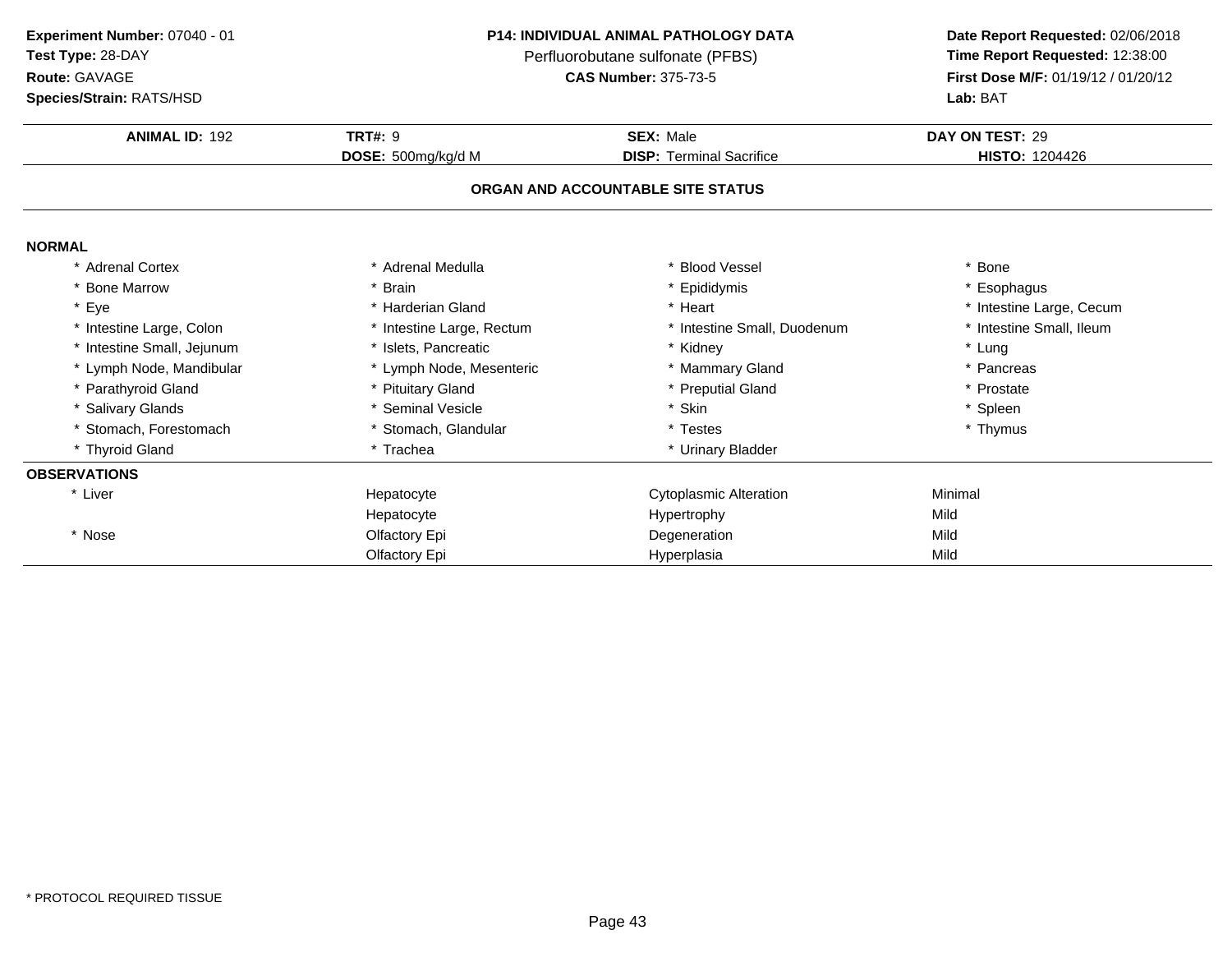**Test Type:** 28-DAY

**Route:** GAVAGE

**Species/Strain:** RATS/HSD

### **P14: INDIVIDUAL ANIMAL PATHOLOGY DATA**

Perfluorobutane sulfonate (PFBS)<br>**CAS Number:** 375-73-5

| <b>Species/Strain: RATS/HSD</b> |                           |                                   | Lab: BAT                 |
|---------------------------------|---------------------------|-----------------------------------|--------------------------|
| <b>ANIMAL ID: 193</b>           | <b>TRT#: 9</b>            | <b>SEX: Male</b>                  | DAY ON TEST: 29          |
|                                 | DOSE: 500mg/kg/d M        | <b>DISP:</b> Terminal Sacrifice   | <b>HISTO: 1204427</b>    |
|                                 |                           | ORGAN AND ACCOUNTABLE SITE STATUS |                          |
| <b>NORMAL</b>                   |                           |                                   |                          |
| * Adrenal Cortex                | * Adrenal Medulla         | * Blood Vessel                    | * Bone                   |
| * Bone Marrow                   | <b>Brain</b>              | * Epididymis                      | * Esophagus              |
| * Eye                           | * Harderian Gland         | * Heart                           | * Intestine Large, Cecum |
| * Intestine Large, Colon        | * Intestine Large, Rectum | * Intestine Small, Duodenum       | * Intestine Small, Ileum |
| * Intestine Small, Jejunum      | * Islets, Pancreatic      | * Lymph Node, Mandibular          | * Lymph Node, Mesenteric |
| * Mammary Gland                 | * Pancreas                | * Parathyroid Gland               | * Pituitary Gland        |
| * Preputial Gland               | * Prostate                | * Salivary Glands                 | * Seminal Vesicle        |
| * Skin                          | * Spleen                  | * Stomach, Forestomach            | * Stomach, Glandular     |
| * Testes                        | * Thymus                  | * Thyroid Gland                   | * Trachea                |
| * Urinary Bladder               |                           |                                   |                          |
| <b>OBSERVATIONS</b>             |                           |                                   |                          |
| * Kidney                        |                           | Nephropathy                       | Chronicprogr, Minimal    |
| * Liver                         | Hepatocyte                | <b>Cytoplasmic Alteration</b>     | Minimal                  |
|                                 | Hepatocyte                | Hypertrophy                       | Mild                     |
| * Lung                          |                           | <b>Infiltration Cellular</b>      | Mononuclear CI, Minimal  |
| * Nose                          | Olfactory Epi             | Degeneration                      | Minimal                  |
|                                 | Olfactory Epi             | Hyperplasia                       | Minimal                  |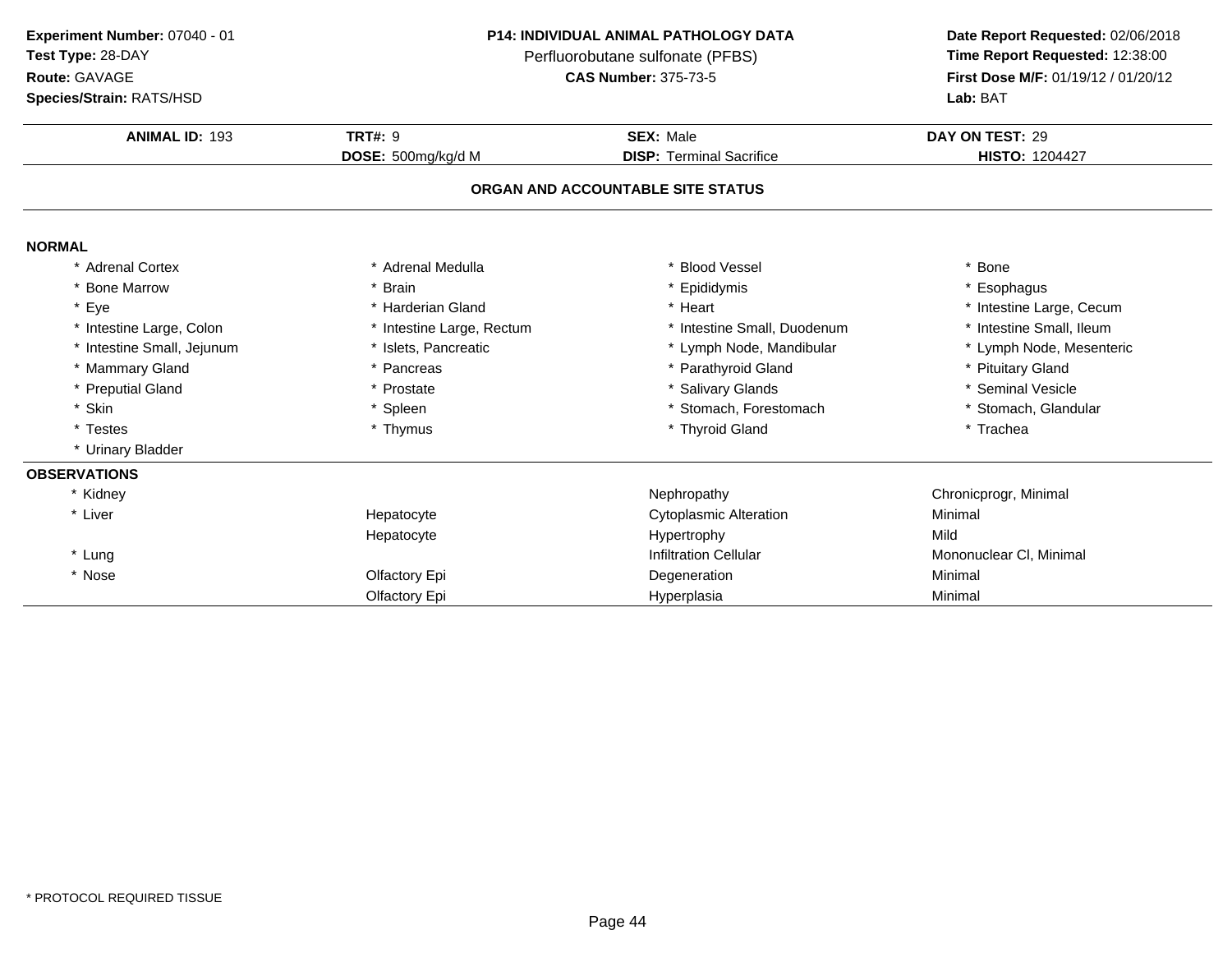**Test Type:** 28-DAY

## **Route:** GAVAGE

**Species/Strain:** RATS/HSD

### **P14: INDIVIDUAL ANIMAL PATHOLOGY DATA**

Perfluorobutane sulfonate (PFBS)<br>**CAS Number:** 375-73-5

| <b>Species/Strain: RATS/HSD</b> |                           |                                   | Lab: BAT                 |
|---------------------------------|---------------------------|-----------------------------------|--------------------------|
| <b>ANIMAL ID: 194</b>           | <b>TRT#: 9</b>            | <b>SEX: Male</b>                  | DAY ON TEST: 29          |
|                                 | DOSE: 500mg/kg/d M        | <b>DISP: Terminal Sacrifice</b>   | <b>HISTO: 1204428</b>    |
|                                 |                           | ORGAN AND ACCOUNTABLE SITE STATUS |                          |
| <b>NORMAL</b>                   |                           |                                   |                          |
| * Adrenal Cortex                | * Adrenal Medulla         | * Blood Vessel                    | * Bone                   |
| * Bone Marrow                   | * Brain                   | * Epididymis                      | * Esophagus              |
| * Eye                           | * Harderian Gland         | * Heart                           | * Intestine Large, Cecum |
| * Intestine Large, Colon        | * Intestine Large, Rectum | * Intestine Small, Duodenum       | * Intestine Small, Ileum |
| * Intestine Small, Jejunum      | * Islets, Pancreatic      | * Kidney                          | * Lung                   |
| * Lymph Node, Mandibular        | * Lymph Node, Mesenteric  | * Mammary Gland                   | * Pancreas               |
| * Parathyroid Gland             | * Pituitary Gland         | * Preputial Gland                 | * Prostate               |
| * Salivary Glands               | * Seminal Vesicle         | * Skin                            | * Spleen                 |
| * Stomach, Forestomach          | * Stomach, Glandular      | * Testes                          | * Thymus                 |
| * Thyroid Gland                 | * Trachea                 | * Urinary Bladder                 |                          |
| <b>OBSERVATIONS</b>             |                           |                                   |                          |
| * Liver                         | Hepatocyte                | <b>Cytoplasmic Alteration</b>     | Minimal                  |
|                                 | Hepatocyte                | Hypertrophy                       | Minimal                  |
|                                 |                           | <b>Infiltration Cellular</b>      | Mixed Cell, Minimal      |
| * Nose                          | Olfactory Epi             | Degeneration                      | Mild                     |
|                                 | Olfactory Epi             | Hyperplasia                       | Mild                     |
|                                 | Olfactory Epi             | Inflammation                      | Suppurative, Minimal     |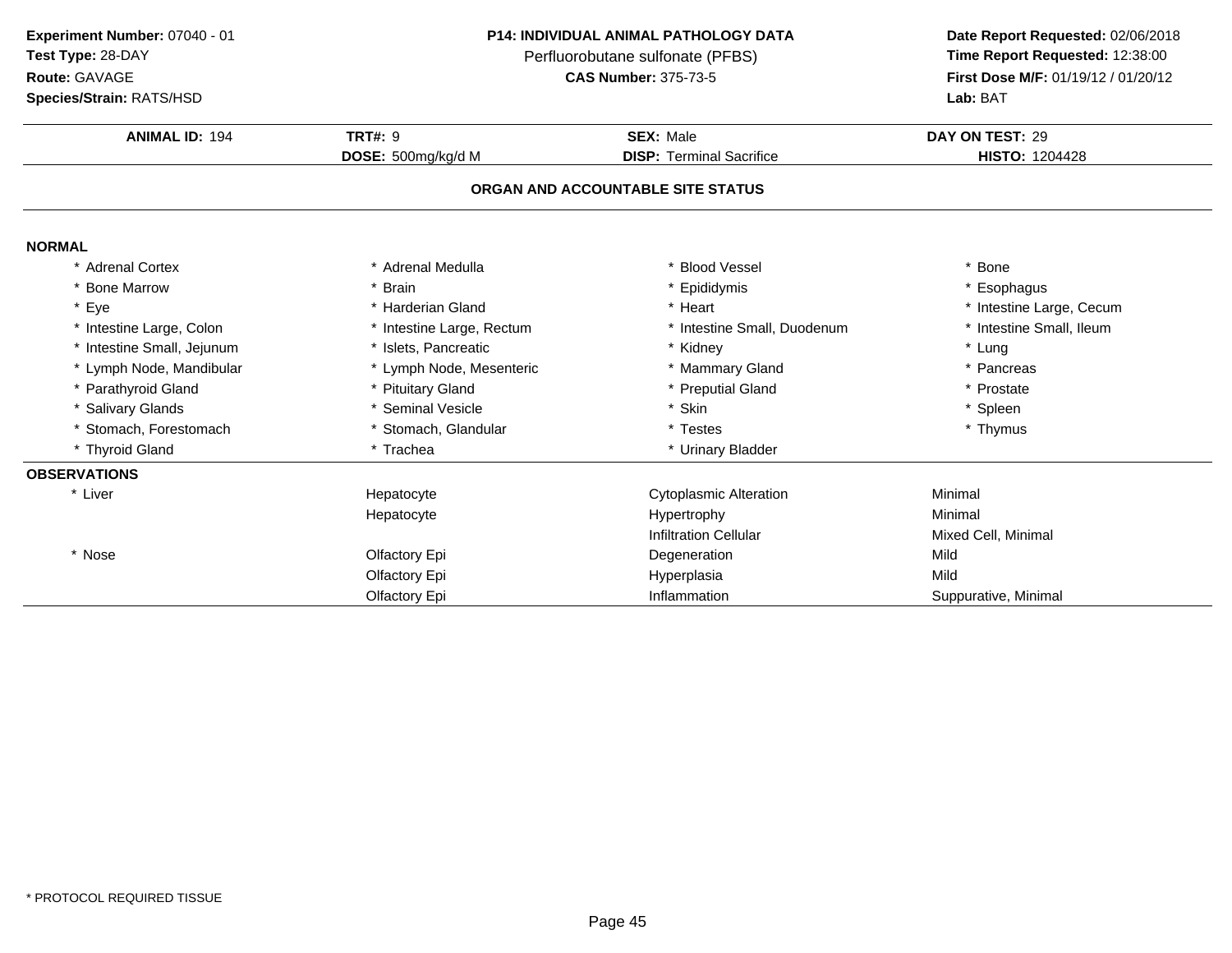**Test Type:** 28-DAY

# **Route:** GAVAGE

**Species/Strain:** RATS/HSD

## **P14: INDIVIDUAL ANIMAL PATHOLOGY DATA**

Perfluorobutane sulfonate (PFBS)<br>**CAS Number:** 375-73-5

| <b>Species/Strain: RATS/HSD</b> |                           | Lab: BAT                          |                          |  |
|---------------------------------|---------------------------|-----------------------------------|--------------------------|--|
| <b>ANIMAL ID: 195</b>           | <b>TRT#: 9</b>            | <b>SEX: Male</b>                  | DAY ON TEST: 29          |  |
|                                 | DOSE: 500mg/kg/d M        | <b>DISP: Terminal Sacrifice</b>   | <b>HISTO: 1204429</b>    |  |
|                                 |                           | ORGAN AND ACCOUNTABLE SITE STATUS |                          |  |
| <b>NORMAL</b>                   |                           |                                   |                          |  |
| * Adrenal Cortex                | * Adrenal Medulla         | * Blood Vessel                    | * Bone                   |  |
| * Bone Marrow                   | <b>Brain</b>              | * Epididymis                      | * Esophagus              |  |
| * Eye                           | * Harderian Gland         | * Heart                           | * Intestine Large, Cecum |  |
| * Intestine Large, Colon        | * Intestine Large, Rectum | * Intestine Small, Duodenum       | * Intestine Small, Ileum |  |
| * Intestine Small, Jejunum      | * Islets, Pancreatic      | * Lung                            | * Lymph Node, Mandibular |  |
| * Lymph Node, Mesenteric        | * Mammary Gland           | * Pancreas                        | * Parathyroid Gland      |  |
| * Pituitary Gland               | * Preputial Gland         | * Prostate                        | * Salivary Glands        |  |
| * Seminal Vesicle               | * Skin                    | * Spleen                          | * Stomach, Forestomach   |  |
| * Stomach, Glandular            | * Testes                  | * Thymus                          | * Thyroid Gland          |  |
| * Trachea                       | * Urinary Bladder         |                                   |                          |  |
| <b>OBSERVATIONS</b>             |                           |                                   |                          |  |
| * Kidney                        |                           | Nephropathy                       | Chronicprogr, Minimal    |  |
| * Liver                         | Hepatocyte                | <b>Cytoplasmic Alteration</b>     | Minimal                  |  |
|                                 | Hepatocyte                | Hypertrophy                       | Mild                     |  |
| * Nose                          | Olfactory Epi             | Degeneration                      | Minimal                  |  |
|                                 | Olfactory Epi             | Hyperplasia                       | Minimal                  |  |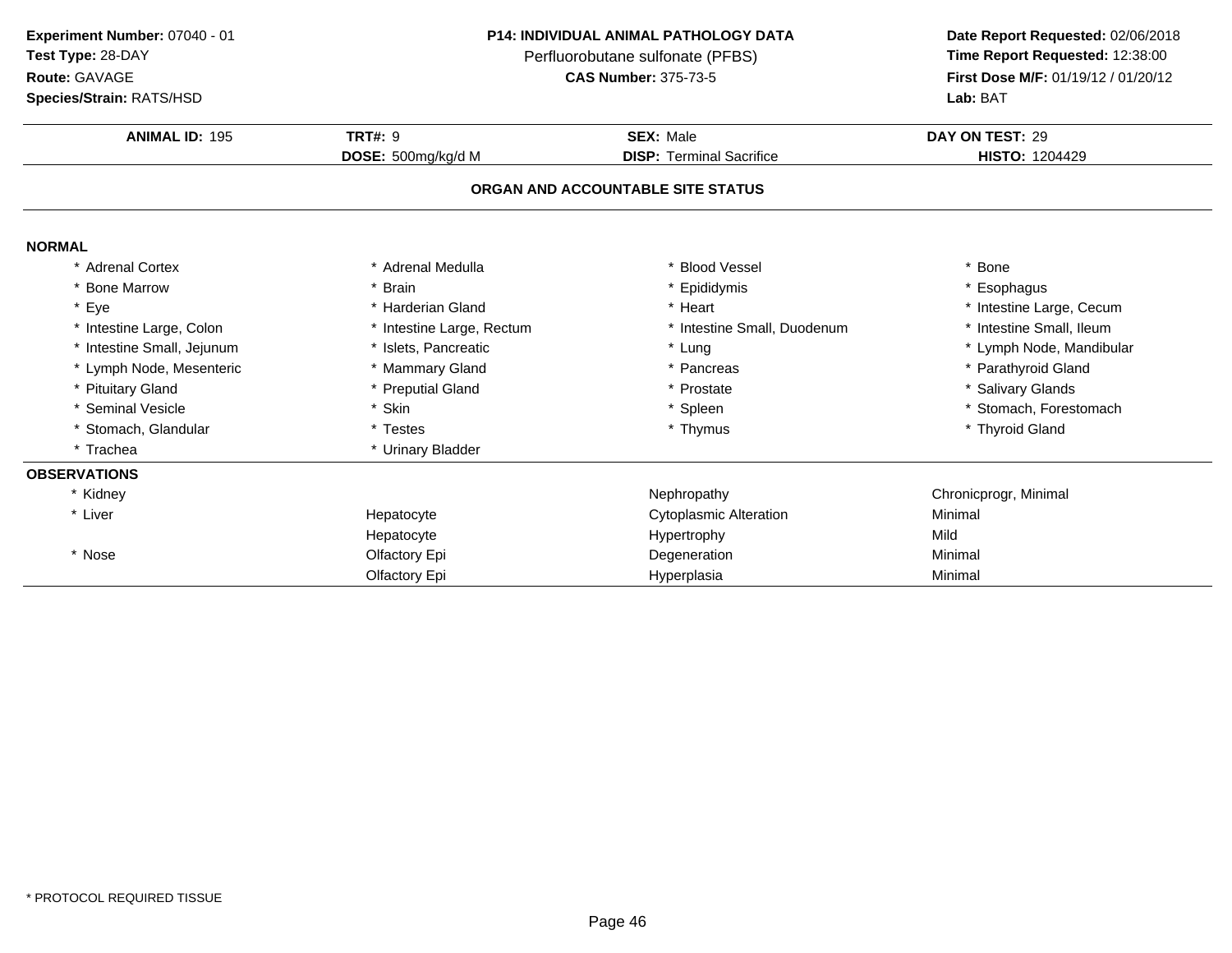**Test Type:** 28-DAY

# **Route:** GAVAGE

**Species/Strain:** RATS/HSD

### **P14: INDIVIDUAL ANIMAL PATHOLOGY DATA**

Perfluorobutane sulfonate (PFBS)<br>**CAS Number:** 375-73-5

| <b>Species/Strain: RATS/HSD</b> |                           |                                   | Lab: BAT                 |
|---------------------------------|---------------------------|-----------------------------------|--------------------------|
| <b>ANIMAL ID: 196</b>           | <b>TRT#: 9</b>            | <b>SEX: Male</b>                  | DAY ON TEST: 29          |
|                                 | DOSE: 500mg/kg/d M        | <b>DISP: Terminal Sacrifice</b>   | <b>HISTO: 1204430</b>    |
|                                 |                           | ORGAN AND ACCOUNTABLE SITE STATUS |                          |
| <b>NORMAL</b>                   |                           |                                   |                          |
| * Adrenal Cortex                | Adrenal Medulla           | * Blood Vessel                    | * Bone                   |
| * Bone Marrow                   | * Brain                   | * Epididymis                      | * Esophagus              |
| * Eye                           | * Harderian Gland         | * Heart                           | * Intestine Large, Cecum |
| * Intestine Large, Colon        | * Intestine Large, Rectum | * Intestine Small, Duodenum       | * Intestine Small, Ileum |
| * Intestine Small, Jejunum      | * Islets, Pancreatic      | * Kidney                          | * Lymph Node, Mandibular |
| * Lymph Node, Mesenteric        | * Mammary Gland           | * Pancreas                        | * Parathyroid Gland      |
| * Pituitary Gland               | * Preputial Gland         | * Prostate                        | * Salivary Glands        |
| * Seminal Vesicle               | * Skin                    | * Spleen                          | * Stomach, Forestomach   |
| * Stomach, Glandular            | * Testes                  | * Thymus                          | * Thyroid Gland          |
| * Trachea                       | * Urinary Bladder         |                                   |                          |
| <b>OBSERVATIONS</b>             |                           |                                   |                          |
| * Liver                         | Hepatocyte                | <b>Cytoplasmic Alteration</b>     | Minimal                  |
|                                 | Hepatocyte                | Hypertrophy                       | Mild                     |
| * Lung                          |                           | Erythrophagocytosis               | Minimal                  |
|                                 | Alveolar Epith            | Hyperplasia                       | Minimal                  |
|                                 |                           | <b>Infiltration Cellular</b>      | Histiocyte, Minimal      |
| * Nose                          | Olfactory Epi             | Degeneration                      | Mild                     |
|                                 | Olfactory Epi             | Hyperplasia                       | Mild                     |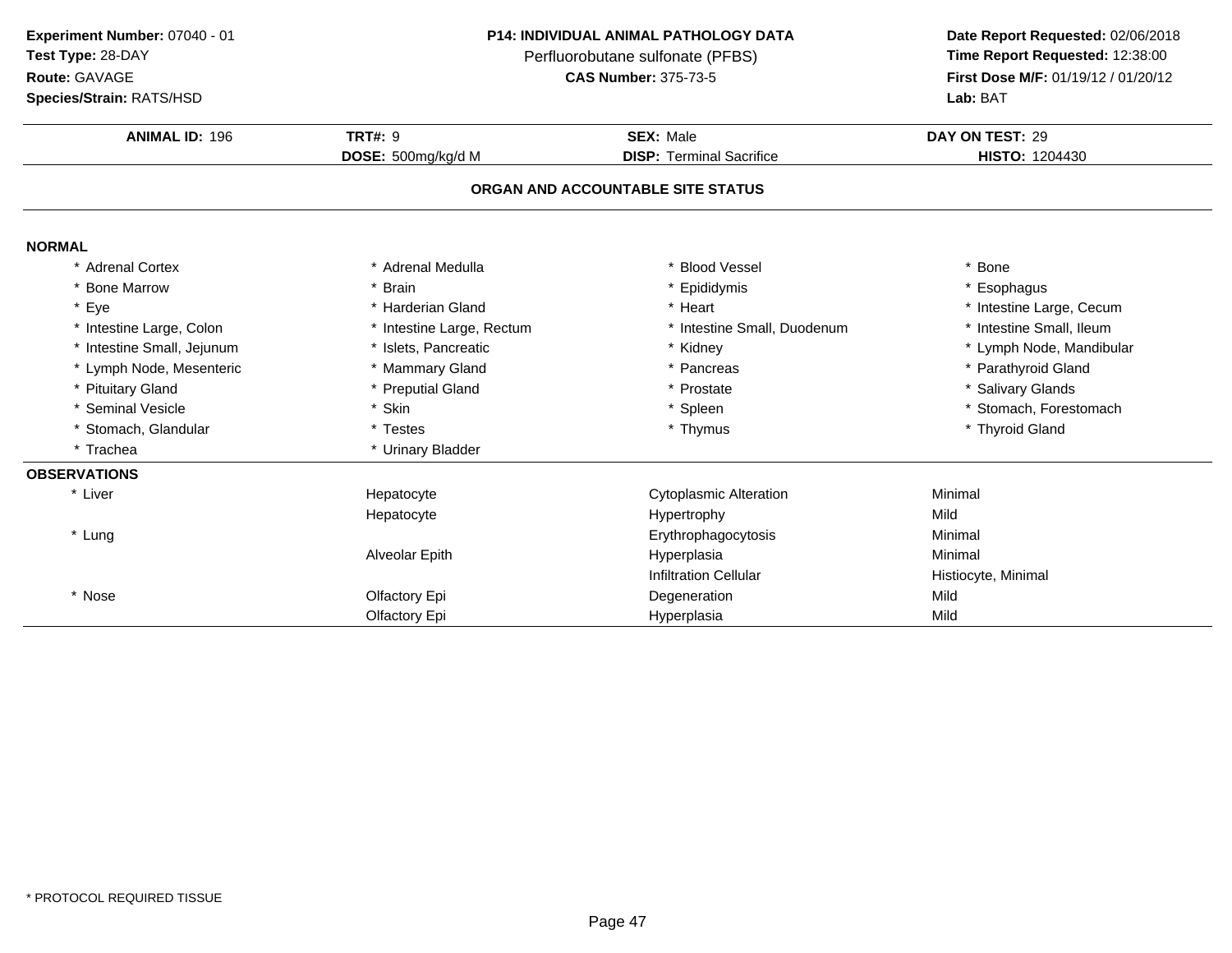**Test Type:** 28-DAY

# **Route:** GAVAGE

**Species/Strain:** RATS/HSD

## **P14: INDIVIDUAL ANIMAL PATHOLOGY DATA**

Perfluorobutane sulfonate (PFBS)<br>**CAS Number:** 375-73-5

| <b>Species/Strain: RATS/HSD</b> |                           | Lab: BAT                          |                          |  |
|---------------------------------|---------------------------|-----------------------------------|--------------------------|--|
| <b>ANIMAL ID: 197</b>           | <b>TRT#: 9</b>            | <b>SEX: Male</b>                  | DAY ON TEST: 29          |  |
|                                 | DOSE: 500mg/kg/d M        | <b>DISP: Terminal Sacrifice</b>   | <b>HISTO: 1204431</b>    |  |
|                                 |                           | ORGAN AND ACCOUNTABLE SITE STATUS |                          |  |
| <b>NORMAL</b>                   |                           |                                   |                          |  |
| * Adrenal Cortex                | Adrenal Medulla           | * Blood Vessel                    | * Bone                   |  |
| * Bone Marrow                   | <b>Brain</b>              | * Epididymis                      | * Esophagus              |  |
| * Eye                           | * Harderian Gland         | * Heart                           | * Intestine Large, Cecum |  |
| * Intestine Large, Colon        | * Intestine Large, Rectum | * Intestine Small, Duodenum       | * Intestine Small, Ileum |  |
| * Intestine Small, Jejunum      | * Islets, Pancreatic      | * Lung                            | * Lymph Node, Mandibular |  |
| * Lymph Node, Mesenteric        | * Mammary Gland           | * Pancreas                        | * Parathyroid Gland      |  |
| * Pituitary Gland               | * Preputial Gland         | * Prostate                        | * Salivary Glands        |  |
| * Seminal Vesicle               | * Skin                    | * Spleen                          | * Stomach, Forestomach   |  |
| * Stomach, Glandular            | * Testes                  | * Thymus                          | * Thyroid Gland          |  |
| * Trachea                       | * Urinary Bladder         |                                   |                          |  |
| <b>OBSERVATIONS</b>             |                           |                                   |                          |  |
| * Kidney                        |                           | Nephropathy                       | Chronicprogr, Minimal    |  |
| * Liver                         | Hepatocyte                | <b>Cytoplasmic Alteration</b>     | Minimal                  |  |
|                                 | Hepatocyte                | Hypertrophy                       | Minimal                  |  |
| * Nose                          | Olfactory Epi             | Degeneration                      | Minimal                  |  |
|                                 | Olfactory Epi             | Hyperplasia                       | Mild                     |  |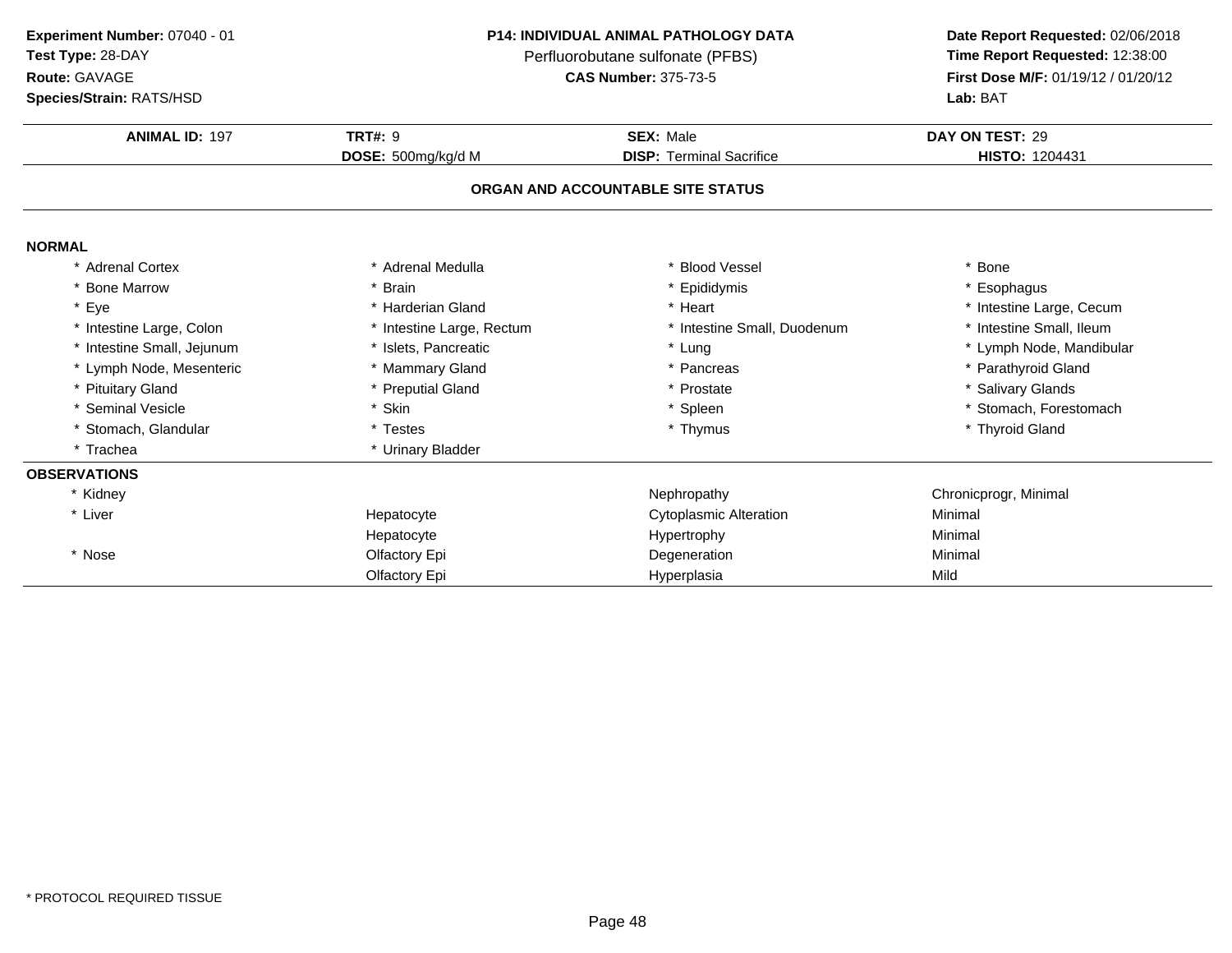**Test Type:** 28-DAY

# **Route:** GAVAGE

**Species/Strain:** RATS/HSD

### **P14: INDIVIDUAL ANIMAL PATHOLOGY DATA**

Perfluorobutane sulfonate (PFBS)<br>**CAS Number:** 375-73-5

| <b>Species/Strain: RATS/HSD</b> |                           |                                   | <b>Lab: BAT</b>          |
|---------------------------------|---------------------------|-----------------------------------|--------------------------|
| <b>ANIMAL ID: 198</b>           | <b>TRT#: 9</b>            | <b>SEX: Male</b>                  | DAY ON TEST: 29          |
|                                 | DOSE: 500mg/kg/d M        | <b>DISP: Terminal Sacrifice</b>   | <b>HISTO: 1204432</b>    |
|                                 |                           | ORGAN AND ACCOUNTABLE SITE STATUS |                          |
| <b>NORMAL</b>                   |                           |                                   |                          |
| * Adrenal Cortex                | * Adrenal Medulla         | * Blood Vessel                    | * Bone                   |
| * Bone Marrow                   | * Brain                   | * Epididymis                      | * Esophagus              |
| * Eye                           | * Harderian Gland         | * Heart                           | * Intestine Large, Cecum |
| * Intestine Large, Colon        | * Intestine Large, Rectum | * Intestine Small, Duodenum       | * Intestine Small, Ileum |
| * Intestine Small, Jejunum      | * Islets, Pancreatic      | * Kidney                          | * Lung                   |
| * Lymph Node, Mandibular        | * Lymph Node, Mesenteric  | * Mammary Gland                   | * Pancreas               |
| * Parathyroid Gland             | * Pituitary Gland         | * Preputial Gland                 | * Prostate               |
| * Salivary Glands               | * Seminal Vesicle         | * Skin                            | * Spleen                 |
| * Stomach, Forestomach          | * Stomach, Glandular      | * Testes                          | * Thymus                 |
| * Thyroid Gland                 | * Trachea                 | * Urinary Bladder                 |                          |
| <b>OBSERVATIONS</b>             |                           |                                   |                          |
| * Liver                         | Hepatocyte                | <b>Cytoplasmic Alteration</b>     | Minimal                  |
|                                 | Hepatocyte                | Hypertrophy                       | Mild                     |
| * Nose                          | Olfactory Epi             | Degeneration                      | Minimal                  |
|                                 | Olfactory Epi             | Hyperplasia                       | Minimal                  |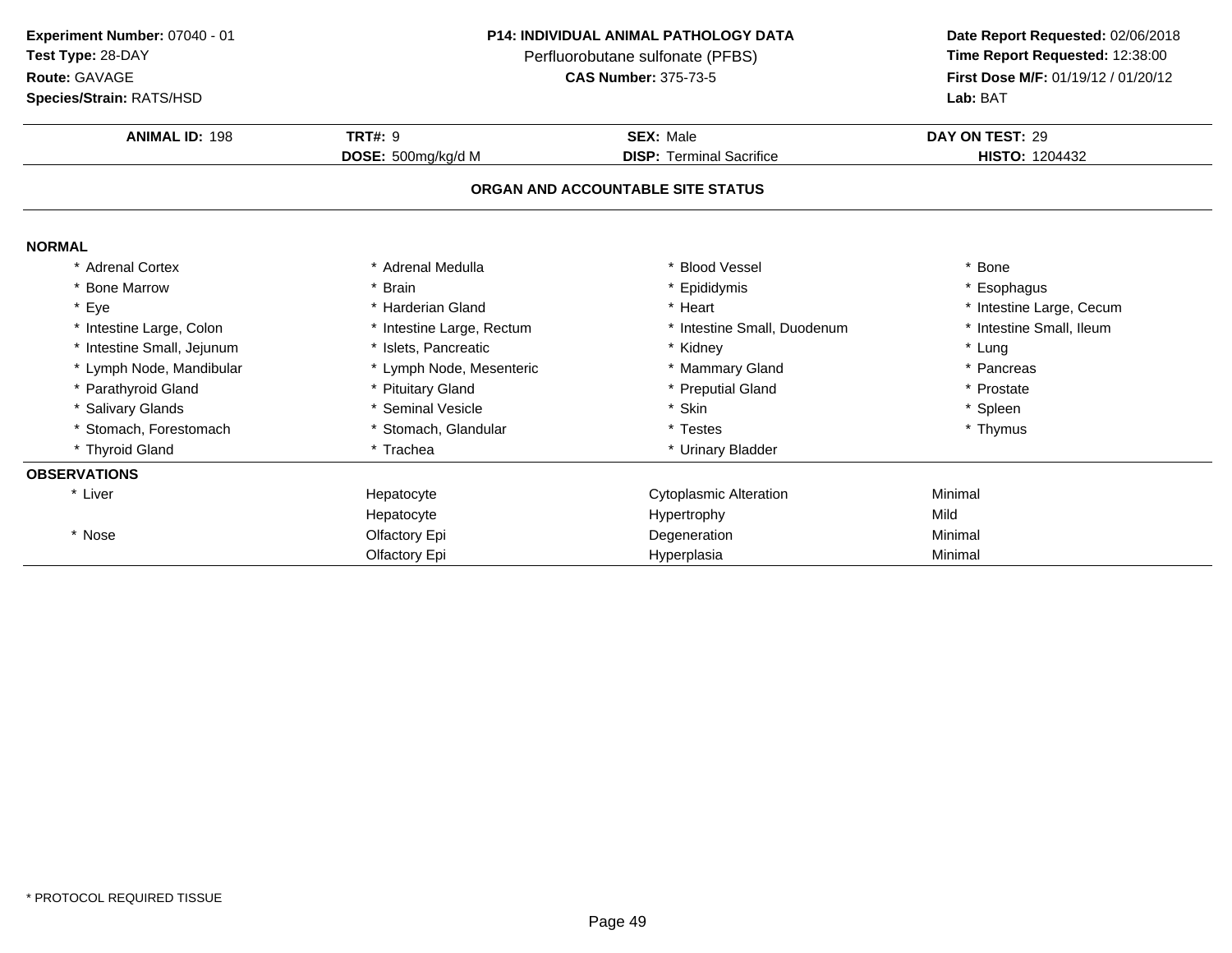# **Route:** GAVAGE

**Species/Strain:** RATS/HSD

### **P14: INDIVIDUAL ANIMAL PATHOLOGY DATA**

Perfluorobutane sulfonate (PFBS)<br>**CAS Number:** 375-73-5

| <b>ANIMAL ID: 199</b>      | <b>TRT#: 9</b>            | <b>SEX: Male</b>                  | DAY ON TEST: 29          |
|----------------------------|---------------------------|-----------------------------------|--------------------------|
|                            | DOSE: 500mg/kg/d M        | <b>DISP: Terminal Sacrifice</b>   | <b>HISTO: 1204433</b>    |
|                            |                           | ORGAN AND ACCOUNTABLE SITE STATUS |                          |
| <b>NORMAL</b>              |                           |                                   |                          |
| * Adrenal Cortex           | * Adrenal Medulla         | * Blood Vessel                    | * Bone                   |
| * Bone Marrow              | * Brain                   | * Epididymis                      | * Esophagus              |
| * Eye                      | * Harderian Gland         | * Heart                           | * Intestine Large, Cecum |
| * Intestine Large, Colon   | * Intestine Large, Rectum | * Intestine Small, Duodenum       | * Intestine Small, Ileum |
| * Intestine Small, Jejunum | * Islets, Pancreatic      | * Kidney                          | * Lung                   |
| * Lymph Node, Mandibular   | * Lymph Node, Mesenteric  | * Mammary Gland                   | * Nose                   |
| * Pancreas                 | * Parathyroid Gland       | * Pituitary Gland                 | * Preputial Gland        |
| * Prostate                 | * Salivary Glands         | * Seminal Vesicle                 | * Skin                   |
| * Spleen                   | * Stomach, Forestomach    | * Stomach, Glandular              | * Testes                 |
| * Thymus                   | * Thyroid Gland           | * Trachea                         | * Urinary Bladder        |
| <b>OBSERVATIONS</b>        |                           |                                   |                          |
| * Liver                    | Hepatocyte                | <b>Cytoplasmic Alteration</b>     | Minimal                  |
|                            | Hepatocyte                | Hypertrophy                       | Mild                     |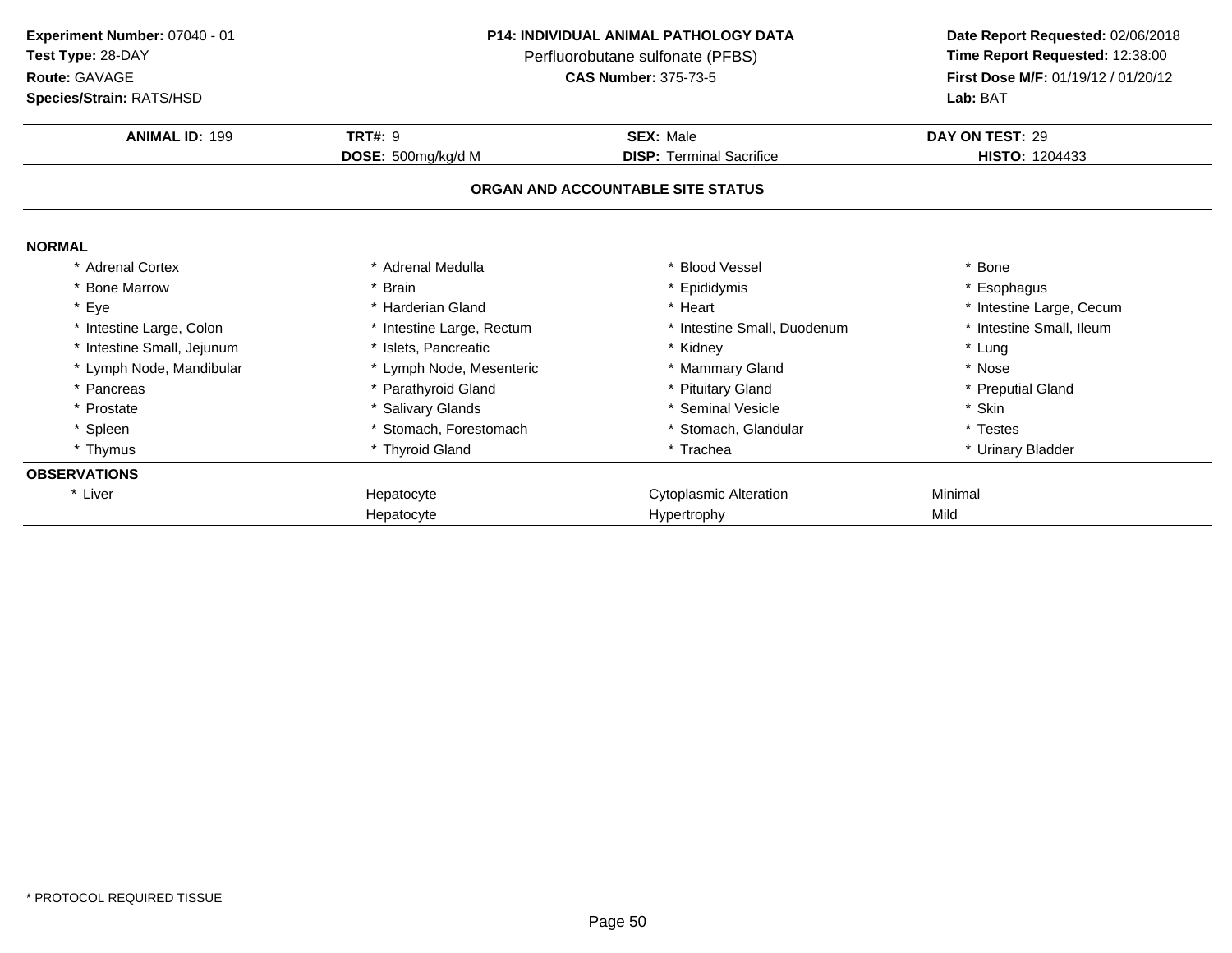**Test Type:** 28-DAY

# **Route:** GAVAGE

**Species/Strain:** RATS/HSD

### **P14: INDIVIDUAL ANIMAL PATHOLOGY DATA**

Perfluorobutane sulfonate (PFBS)<br>**CAS Number:** 375-73-5

| <b>Species/Strain: RATS/HSD</b> |                           |                                   | Lab: BAT                 |
|---------------------------------|---------------------------|-----------------------------------|--------------------------|
| <b>ANIMAL ID: 200</b>           | <b>TRT#: 9</b>            | <b>SEX: Male</b>                  | DAY ON TEST: 29          |
|                                 | DOSE: 500mg/kg/d M        | <b>DISP: Terminal Sacrifice</b>   | <b>HISTO: 1204434</b>    |
|                                 |                           | ORGAN AND ACCOUNTABLE SITE STATUS |                          |
| <b>NORMAL</b>                   |                           |                                   |                          |
| * Adrenal Cortex                | Adrenal Medulla           | * Blood Vessel                    | * Bone                   |
| * Bone Marrow                   | <b>Brain</b>              | * Epididymis                      | * Esophagus              |
| * Eye                           | * Harderian Gland         | * Heart                           | * Intestine Large, Cecum |
| * Intestine Large, Colon        | * Intestine Large, Rectum | * Intestine Small, Duodenum       | * Intestine Small, Ileum |
| * Intestine Small, Jejunum      | * Islets, Pancreatic      | * Kidney                          | * Lung                   |
| * Lymph Node, Mandibular        | * Lymph Node, Mesenteric  | * Mammary Gland                   | * Pancreas               |
| * Parathyroid Gland             | * Pituitary Gland         | * Preputial Gland                 | * Prostate               |
| * Salivary Glands               | * Seminal Vesicle         | * Skin                            | * Spleen                 |
| * Stomach, Forestomach          | * Stomach, Glandular      | * Testes                          | * Thymus                 |
| * Thyroid Gland                 | * Trachea                 | * Urinary Bladder                 |                          |
| <b>OBSERVATIONS</b>             |                           |                                   |                          |
| * Liver                         | Hepatocyte                | <b>Cytoplasmic Alteration</b>     | Minimal                  |
|                                 | Hepatocyte                | Hypertrophy                       | Minimal                  |
| * Nose                          | Olfactory Epi             | Degeneration                      | Moderate                 |
|                                 | Olfactory Epi             | Hyperplasia                       | Mild                     |
|                                 | Olfactory Epi             | Inflammation                      | Suppurative, Mild        |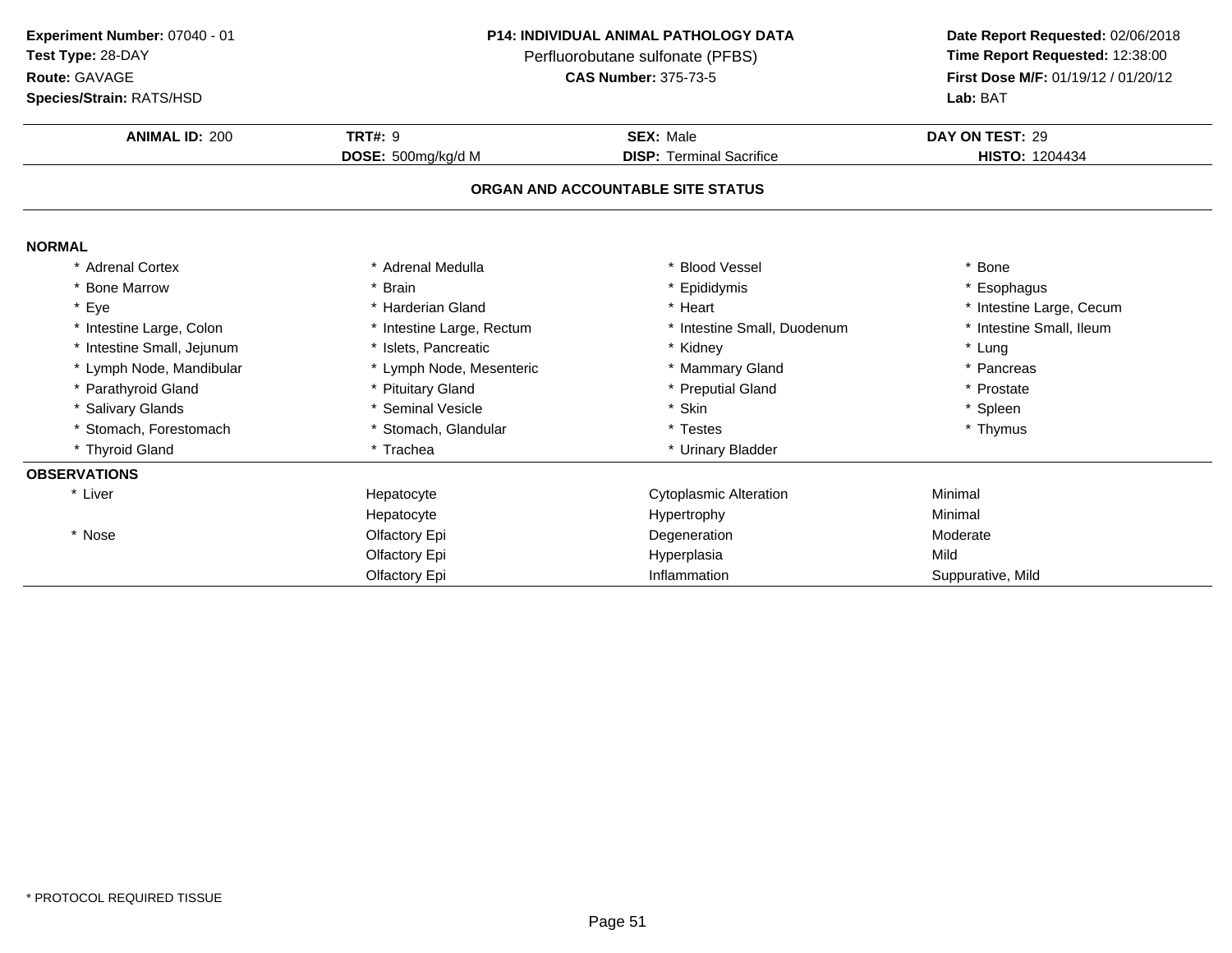| Experiment Number: 07040 - 01 |
|-------------------------------|
| $\sim$ $\sim$ $\sim$ $\sim$   |

**Route:** GAVAGE

**Species/Strain:** RATS/HSD

### **P14: INDIVIDUAL ANIMAL PATHOLOGY DATA**

Perfluorobutane sulfonate (PFBS)<br>**CAS Number:** 375-73-5

| <b>ANIMAL ID: 201</b>     | <b>TRT#: 11</b>          | <b>SEX: Male</b>                  | DAY ON TEST: 15           |
|---------------------------|--------------------------|-----------------------------------|---------------------------|
|                           | DOSE: 1000mg/kg/d M      | <b>DISP: Natural Death</b>        | HISTO: 1204435            |
|                           |                          | ORGAN AND ACCOUNTABLE SITE STATUS |                           |
| <b>NORMAL</b>             |                          |                                   |                           |
| * Adrenal Cortex          | * Adrenal Medulla        | * Blood Vessel                    | * Bone                    |
| <b>Brain</b>              | Esophagus                | * Eye                             | * Harderian Gland         |
| Heart                     | * Intestine Large, Cecum | * Intestine Large, Colon          | * Intestine Large, Rectum |
| Intestine Small, Duodenum | * Intestine Small, Ileum | * Intestine Small, Jejunum        | * Islets, Pancreatic      |
| * Lung                    | * Lymph Node, Mandibular | * Lymph Node, Mesenteric          | * Mammary Gland           |
| Pancreas                  | * Parathyroid Gland      | * Pituitary Gland                 | * Preputial Gland         |
| * Prostate                | * Salivary Glands        | * Seminal Vesicle                 | * Skin                    |
| * Spleen                  | * Stomach, Glandular     | * Testes                          | * Thyroid Gland           |
| * Trachea                 | * Urinary Bladder        |                                   |                           |
| <b>OBSERVATIONS</b>       |                          |                                   |                           |
| * Bone Marrow             |                          | Hypocellularity                   | Mild                      |
| * Epididymis              | Duct                     | <b>Exfoliated Germ Cell</b>       | Minimal                   |
| * Kidney                  | Papilla                  | <b>Necrosis</b>                   | Mild                      |
|                           |                          | Nephropathy                       | Chronicprogr, Minimal     |
| * Liver                   | Hepatocyte               | <b>Cytoplasmic Alteration</b>     | Mild                      |
|                           | Hepatocyte               | Hypertrophy                       | Moderate                  |
| * Nose                    | Olfactory Epi            | Degeneration                      | Mild                      |
|                           | Olfactory Epi            | Hyperplasia                       | Minimal                   |
|                           | Olfactory Epi            | Inflammation                      | Suppurative, Moderate     |
| * Stomach, Forestomach    | Epithelium               | Hyperplasia                       | Minimal                   |
| * Thymus                  |                          | Atrophy                           | Moderate                  |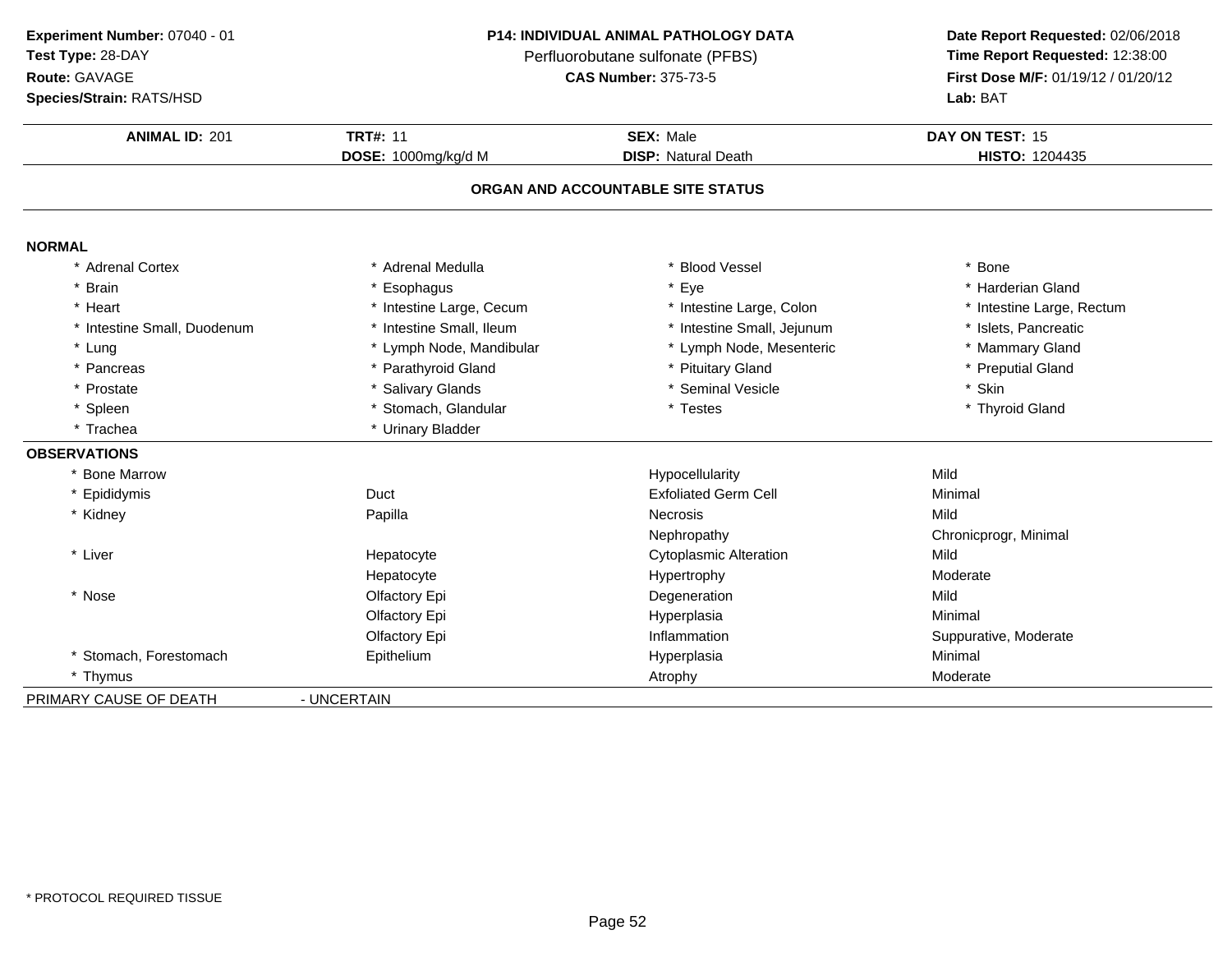| Experiment Number: 07040 - 01 |
|-------------------------------|
| $\sim$ $\sim$ $\sim$ $\sim$   |

**Route:** GAVAGE

**Species/Strain:** RATS/HSD

## **P14: INDIVIDUAL ANIMAL PATHOLOGY DATA**

Perfluorobutane sulfonate (PFBS)<br>**CAS Number:** 375-73-5

| <b>ANIMAL ID: 202</b>       | <b>TRT#: 11</b>          | <b>SEX: Male</b>                  | DAY ON TEST: 18           |
|-----------------------------|--------------------------|-----------------------------------|---------------------------|
|                             | DOSE: 1000mg/kg/d M      | <b>DISP: Natural Death</b>        | <b>HISTO: 1204436</b>     |
|                             |                          | ORGAN AND ACCOUNTABLE SITE STATUS |                           |
| <b>NORMAL</b>               |                          |                                   |                           |
| * Adrenal Cortex            | * Adrenal Medulla        | <b>Blood Vessel</b>               | * Bone                    |
| <b>Brain</b>                | Esophagus                | * Eye                             | * Harderian Gland         |
| * Heart                     | * Intestine Large, Cecum | * Intestine Large, Colon          | * Intestine Large, Rectum |
| * Intestine Small, Duodenum | * Intestine Small, Ileum | * Intestine Small, Jejunum        | * Islets, Pancreatic      |
| * Kidney                    | * Lung                   | * Lymph Node, Mandibular          | * Lymph Node, Mesenteric  |
| * Mammary Gland             | * Pancreas               | * Parathyroid Gland               | * Pituitary Gland         |
| * Preputial Gland           | * Prostate               | * Salivary Glands                 | * Seminal Vesicle         |
| * Skin                      | * Spleen                 | * Stomach, Glandular              | * Testes                  |
| * Thymus                    | * Thyroid Gland          | * Trachea                         | * Urinary Bladder         |
| <b>OBSERVATIONS</b>         |                          |                                   |                           |
| * Bone Marrow               |                          | Hypocellularity                   | Mild                      |
| * Epididymis                | Duct                     | <b>Exfoliated Germ Cell</b>       | Minimal                   |
| * Liver                     | Hepatocyte               | <b>Cytoplasmic Alteration</b>     | Mild                      |
|                             |                          | Hemorrhage                        | Mild                      |
|                             | Hepatocyte               | Hypertrophy                       | Minimal                   |
|                             |                          | <b>Necrosis</b>                   | Moderate                  |
| [ Necrosis                  | $TGLs = 1,2-12+17+18$    |                                   |                           |
| * Nose                      | Olfactory Epi            | Degeneration                      | Mild                      |
|                             | Olfactory Epi            | Inflammation                      | Suppurative, Minimal      |
|                             | Olfactory Epi            | <b>Necrosis</b>                   | Moderate                  |
| * Stomach, Forestomach      | Epithelium               | Hyperplasia                       | Minimal                   |
| PRIMARY CAUSE OF DEATH      | - UNCERTAIN              |                                   |                           |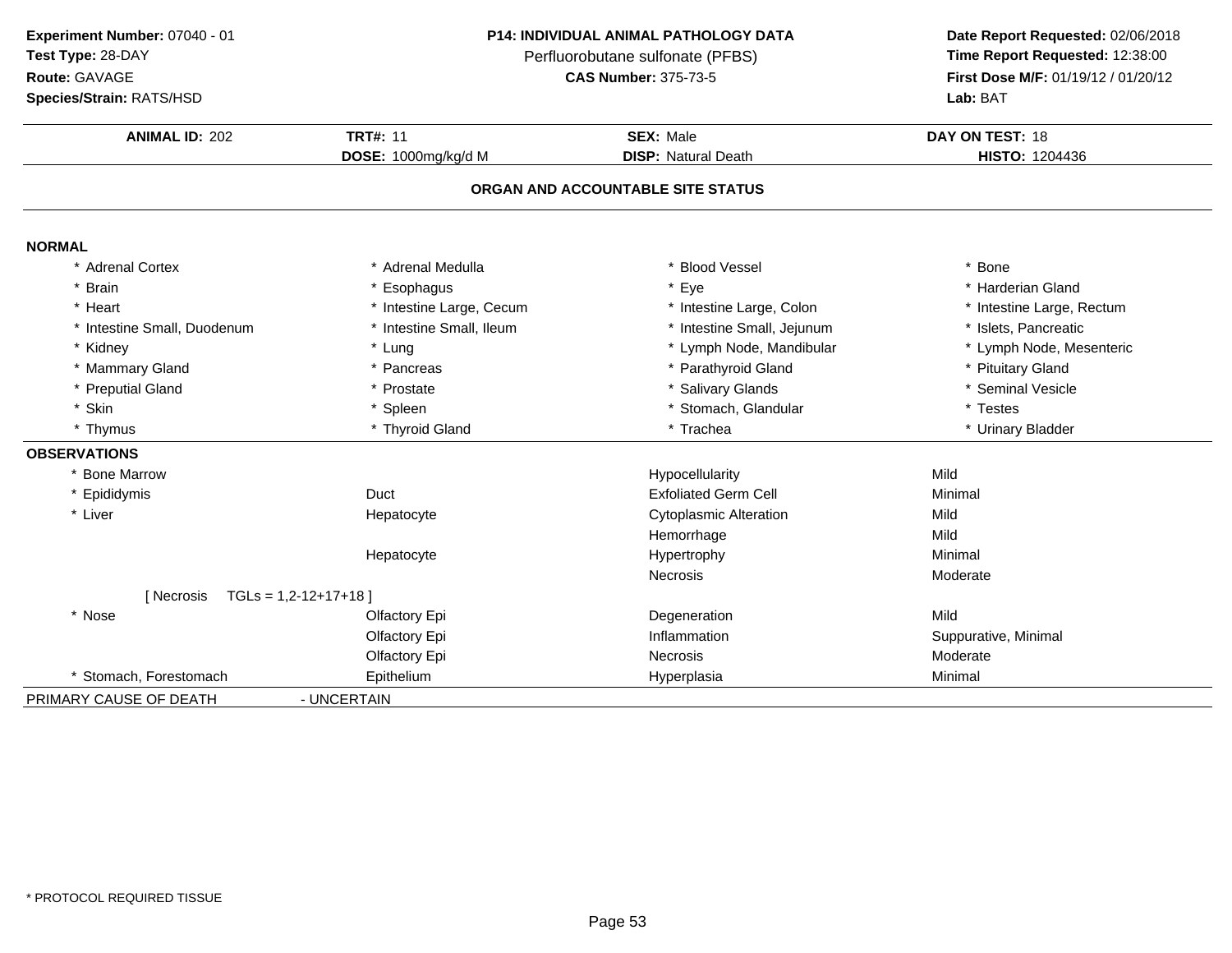**ANIMAL ID:** <sup>203</sup> **TRT#:** <sup>11</sup> **SEX:** Male **DAY ON TEST:** <sup>25</sup> **DOSE:** 1000mg/kg/d M**DISP:** Natural Death **HISTO:** 1204437 **ORGAN AND ACCOUNTABLE SITE STATUSNORMAL** \* Adrenal Cortex \* Adrenal Medullaa the set of the set of the set of the set of the set of the set of the set of the set of the set of the set o<br>Set of the set of the set of the set of the set of the set of the set of the set of the set of the set of the s \* Brain \* Epididymis \* Esophagus \* Eye \* Harderian Gland\* Heart \* 11testine Large, Cecum<br>\* Intestine Small. Duodenum \* 11testine Small. Ileum \* Intestine Large, Colon<br>\* Intestine Small, Jejunum \* Intestine Large, Rectum\* Intestine Small, Duodenum \* 11testine Small, Ileum \* Intestine Small, Intestine Small, Jejunum \* Kidney \* Numeration \* Lymph Node, Mandibular \* Tymph Node, Mesenteric \* Islets, Pancreatic\* Lymph Node, Mandibular \* Mammary Gland \* Pancreas \* Pituitary Gland \* Preputial Gland \* Prostatee the second of the Salivary Glands the second of the seminal Vesicle the second of the second  $\ast$  Skin \* Spleenn the stomach, Glandular the stomach of the store of the store of the store of the store of the store of the store of the store of the store of the store of the store of the store of the store of the store of the store of \* Trachea \* Urinary Bladder **MISSING** \* Parathyroid Gland**OBSERVATIONS** \* Bone Marroww metal control of the Hypocellularity and the Moderate Moderate Moderate \* Liver Hepatocyte Cytoplasmic Alteration **Minimal**<br>
Hypertrophy Moderate Hepatocytee and the Hypertrophy and the Moderate Moderate  $[$  Hypertrophy  $TGLs = 2 - 12$ ] \* Lungg in the state of the state of the state of the Shane School is the Shane School in the Mild state of the Mild Hemorrhagee Mild Alveolar Epith Hyperplasia Mild InflammationInflammation Chronic Active, Mild<br>Degeneration Mild \* Nosee and the Colfactory Epi and the Degeneration Colfactory Epi and the Degeneration of the Mild Olfactory Epi Inflammation Suppurative, Mild Olfactory Epi Necrosis Minimal \* Stomach, Forestomach Epithelium Hyperplasia Minimal \* Thymuss and the contract of the contract of the contract of the contract of the contract of the Moderate  $[Atrophy TGLs = 1 - 6]$ PRIMARY CAUSE OF DEATH - UNCERTAIN **Experiment Number:** 07040 - 01 **P14: INDIVIDUAL ANIMAL PATHOLOGY DATA Date Report Requested:** 02/06/2018 **Test Type:** 28-DAYPerfluorobutane sulfonate (PFBS)<br>**CAS Number:** 375-73-5 **Route:** GAVAGE**First Dose M/F:** 01/19/12 / 01/20/12<br>**Lab:** BAT **Species/Strain:** RATS/HSD**Lab:** BAT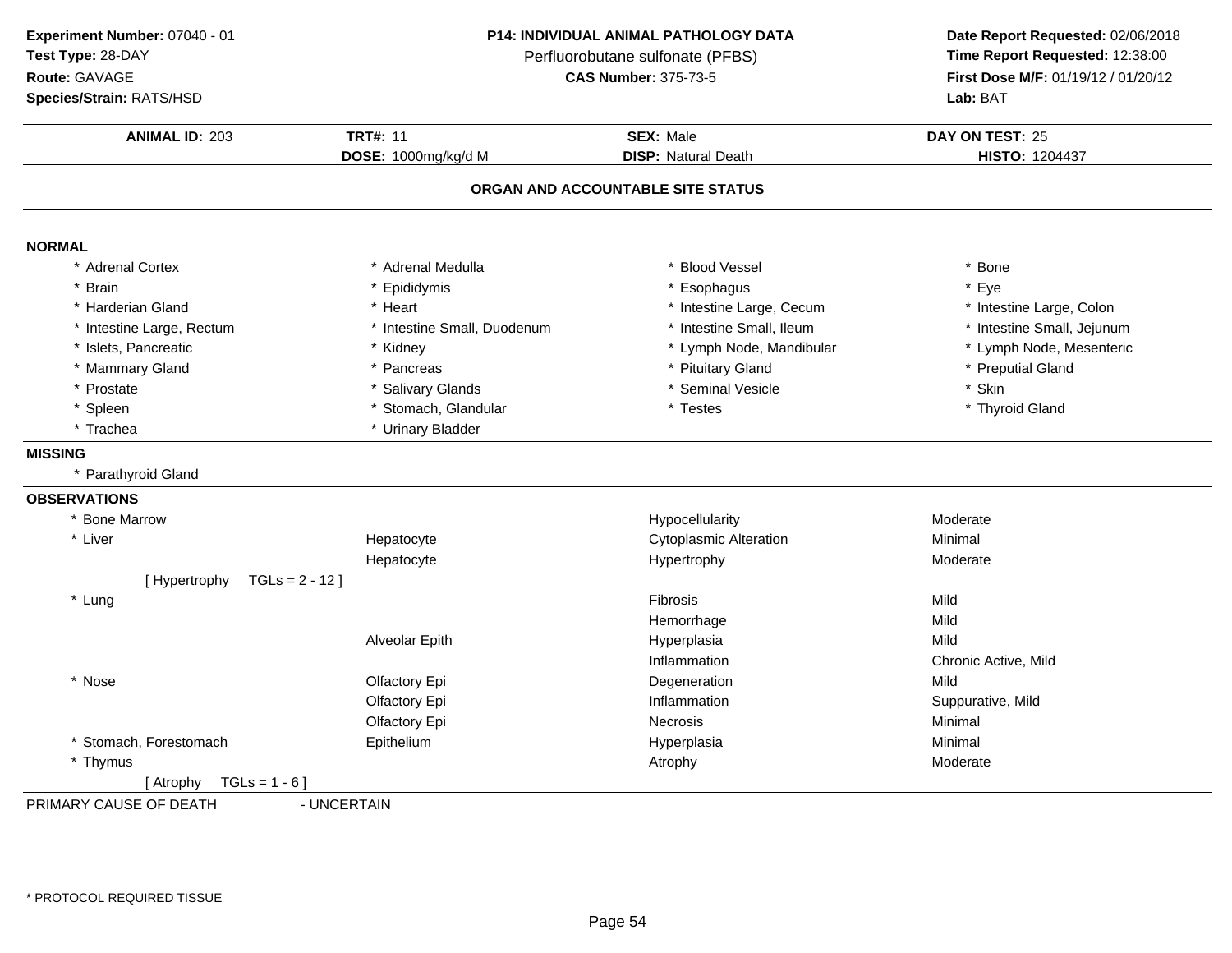**Experiment Number:** 07040 - 01**Test Type:** 28-DAY**Route:** GAVAGE

## **P14: INDIVIDUAL ANIMAL PATHOLOGY DATA**

Perfluorobutane sulfonate (PFBS)<br>**CAS Number:** 375-73-5

| Species/Strain: RATS/HSD  |                             |                                   | Lab: BAT                   |
|---------------------------|-----------------------------|-----------------------------------|----------------------------|
| <b>ANIMAL ID: 204</b>     | <b>TRT#: 11</b>             | <b>SEX: Male</b>                  | DAY ON TEST: 24            |
|                           | DOSE: 1000mg/kg/d M         | <b>DISP: Natural Death</b>        | <b>HISTO: 1204438</b>      |
|                           |                             | ORGAN AND ACCOUNTABLE SITE STATUS |                            |
| <b>NORMAL</b>             |                             |                                   |                            |
| * Adrenal Cortex          | * Adrenal Medulla           | * Blood Vessel                    | * Bone                     |
| * Brain                   | * Epididymis                | * Esophagus                       | * Eye                      |
| * Harderian Gland         | * Heart                     | * Intestine Large, Cecum          | * Intestine Large, Colon   |
| * Intestine Large, Rectum | * Intestine Small, Duodenum | * Intestine Small, Ileum          | * Intestine Small, Jejunum |
| * Islets, Pancreatic      | * Kidney                    | * Lung                            | * Lymph Node, Mandibular   |
| * Lymph Node, Mesenteric  | * Mammary Gland             | * Pancreas                        | * Pituitary Gland          |
| * Preputial Gland         | * Prostate                  | * Salivary Glands                 | * Seminal Vesicle          |
| * Skin                    | * Spleen                    | * Stomach, Forestomach            | * Stomach, Glandular       |
| * Testes                  | * Thymus                    | * Thyroid Gland                   | * Trachea                  |
| * Urinary Bladder         |                             |                                   |                            |
| <b>MISSING</b>            |                             |                                   |                            |
| * Parathyroid Gland       |                             |                                   |                            |
| <b>OBSERVATIONS</b>       |                             |                                   |                            |
| * Bone Marrow             |                             | Hypocellularity                   | Moderate                   |
| * Liver                   | Hepatocyte                  | <b>Cytoplasmic Alteration</b>     | Mild                       |
|                           | Hepatocyte                  | Hypertrophy                       | Mild                       |
| * Nose                    | Olfactory Epi               | Degeneration                      | Moderate                   |
|                           | Olfactory Epi               | Inflammation                      | Suppurative, Marked        |
|                           | Olfactory Epi               | Necrosis                          | Minimal                    |
| PRIMARY CAUSE OF DEATH    | - UNCERTAIN                 |                                   |                            |
|                           |                             |                                   |                            |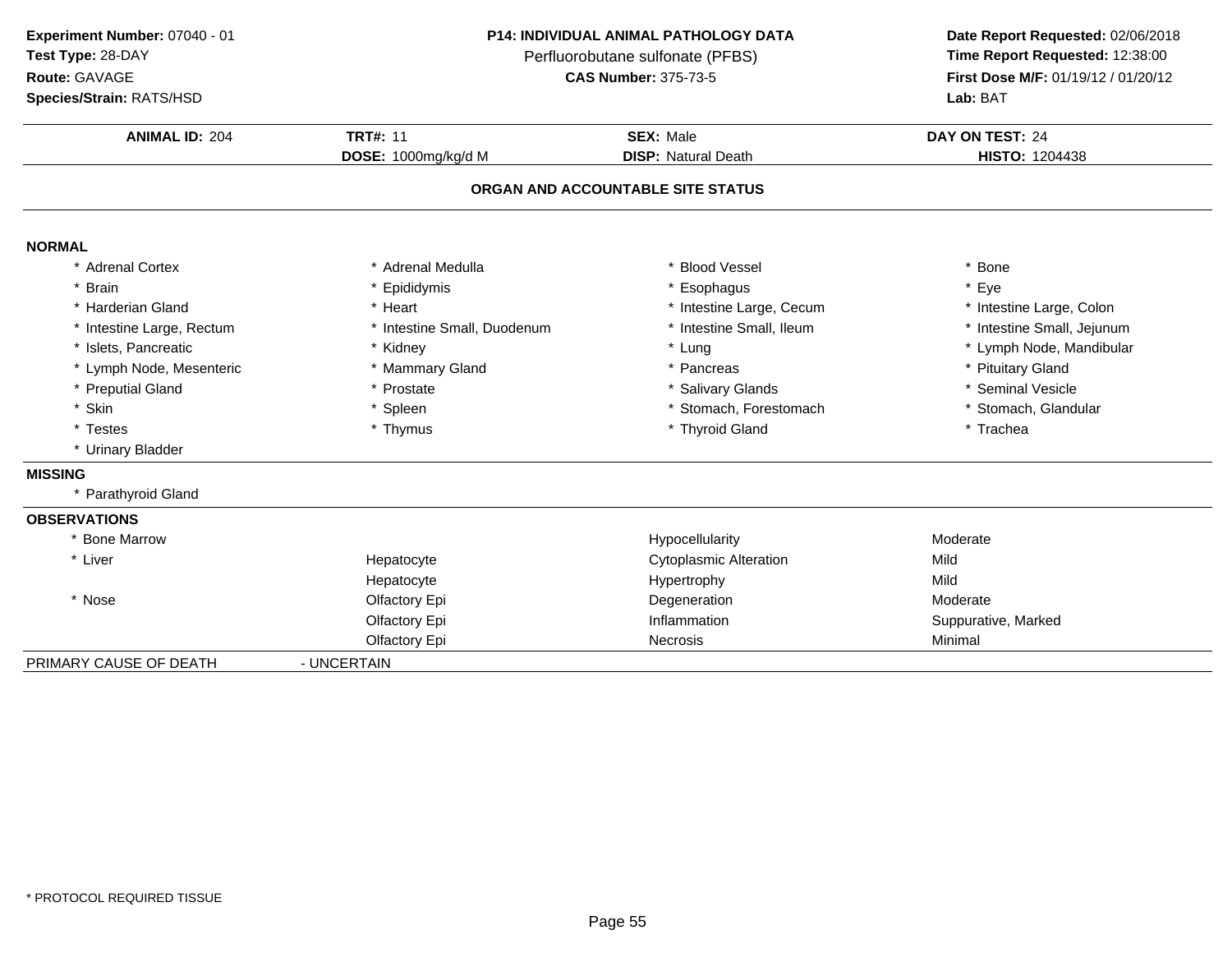**Experiment Number:** 07040 - 01**Test Type:** 28-DAY

**Route:** GAVAGE

**Species/Strain:** RATS/HSD

## **P14: INDIVIDUAL ANIMAL PATHOLOGY DATA**

Perfluorobutane sulfonate (PFBS)<br>**CAS Number:** 375-73-5

| <b>Species/Strain: RATS/HSD</b> |                             |                                   | Lab: BAT                   |
|---------------------------------|-----------------------------|-----------------------------------|----------------------------|
| <b>ANIMAL ID: 205</b>           | <b>TRT#: 11</b>             | <b>SEX: Male</b>                  | DAY ON TEST: 18            |
|                                 | DOSE: 1000mg/kg/d M         | <b>DISP: Natural Death</b>        | <b>HISTO: 1204439</b>      |
|                                 |                             | ORGAN AND ACCOUNTABLE SITE STATUS |                            |
| <b>NORMAL</b>                   |                             |                                   |                            |
| * Adrenal Cortex                | * Adrenal Medulla           | * Blood Vessel                    | * Bone                     |
| * Brain                         | * Epididymis                | * Esophagus                       | * Eye                      |
| * Harderian Gland               | * Heart                     | * Intestine Large, Cecum          | * Intestine Large, Colon   |
| * Intestine Large, Rectum       | * Intestine Small, Duodenum | * Intestine Small, Ileum          | * Intestine Small, Jejunum |
| * Islets, Pancreatic            | * Kidney                    | * Lung                            | * Lymph Node, Mandibular   |
| * Lymph Node, Mesenteric        | * Mammary Gland             | * Pancreas                        | * Parathyroid Gland        |
| * Pituitary Gland               | * Preputial Gland           | * Prostate                        | * Salivary Glands          |
| * Seminal Vesicle               | * Skin                      | * Spleen                          | * Stomach, Forestomach     |
| * Stomach, Glandular            | * Testes                    | * Thymus                          | * Thyroid Gland            |
| * Trachea                       | * Urinary Bladder           |                                   |                            |
| <b>OBSERVATIONS</b>             |                             |                                   |                            |
| * Bone Marrow                   |                             | Hypocellularity                   | Moderate                   |
| * Liver                         | Hepatocyte                  | <b>Cytoplasmic Alteration</b>     | Minimal                    |
|                                 | Hepatocyte                  | Hypertrophy                       | Mild                       |
| * Nose                          | Olfactory Epi               | Degeneration                      | Mild                       |
|                                 | Olfactory Epi               | Inflammation                      | Suppurative, Mild          |
|                                 | Olfactory Epi               | <b>Necrosis</b>                   | Moderate                   |
| PRIMARY CAUSE OF DEATH          | - UNCERTAIN                 |                                   |                            |
|                                 |                             |                                   |                            |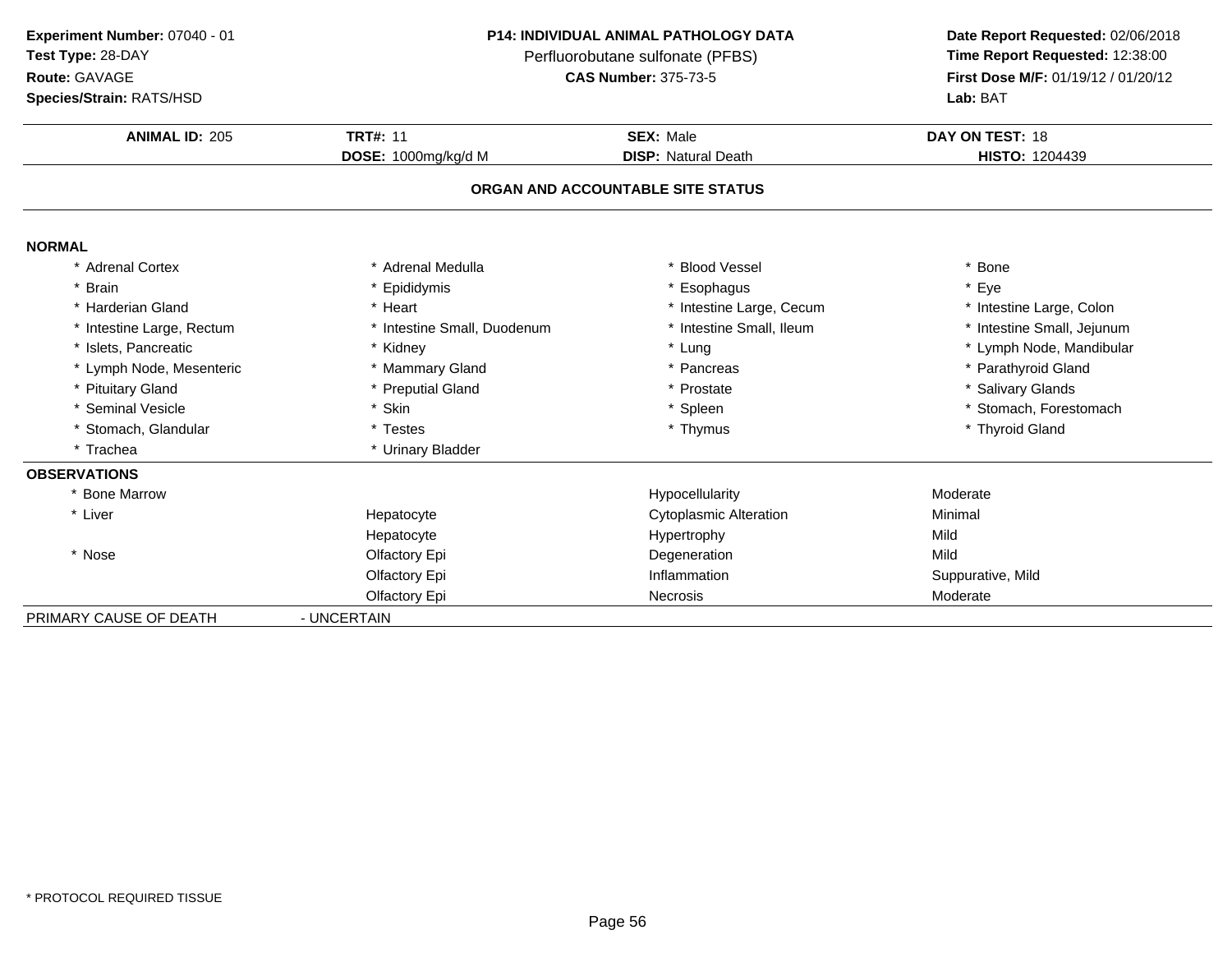| Experiment Number: 07040 - 01 |
|-------------------------------|
| Test Type: 28-DAY             |

# **Route:** GAVAGE

**Species/Strain:** RATS/HSD

## **P14: INDIVIDUAL ANIMAL PATHOLOGY DATA**

Perfluorobutane sulfonate (PFBS)<br>**CAS Number:** 375-73-5

| <b>ANIMAL ID: 206</b>             | <b>TRT#: 11</b>          | <b>SEX: Male</b>                  | DAY ON TEST: 25           |
|-----------------------------------|--------------------------|-----------------------------------|---------------------------|
|                                   | DOSE: 1000mg/kg/d M      | <b>DISP: Natural Death</b>        | <b>HISTO: 1204440</b>     |
|                                   |                          | ORGAN AND ACCOUNTABLE SITE STATUS |                           |
| <b>NORMAL</b>                     |                          |                                   |                           |
| * Adrenal Cortex                  | * Adrenal Medulla        | <b>Blood Vessel</b>               | * Bone                    |
| <b>Brain</b>                      | * Epididymis             | * Eye                             | * Harderian Gland         |
| Heart                             | * Intestine Large, Cecum | * Intestine Large, Colon          | * Intestine Large, Rectum |
| Intestine Small, Duodenum         | * Intestine Small, Ileum | * Intestine Small, Jejunum        | * Islets, Pancreatic      |
| * Lung                            | * Lymph Node, Mandibular | * Lymph Node, Mesenteric          | * Mammary Gland           |
| * Pancreas                        | * Parathyroid Gland      | * Pituitary Gland                 | * Preputial Gland         |
| * Prostate                        | * Salivary Glands        | * Seminal Vesicle                 | * Skin                    |
| * Spleen                          | * Stomach, Forestomach   | Stomach, Glandular                | * Testes                  |
| * Thyroid Gland                   | * Trachea                | * Urinary Bladder                 |                           |
| <b>OBSERVATIONS</b>               |                          |                                   |                           |
| * Bone Marrow                     |                          | Hypocellularity                   | Moderate                  |
| * Esophagus                       |                          | Inflammation                      | Chronic, Mild             |
| * Kidney                          |                          | Nephropathy                       | Chronicprogr, Minimal     |
| * Liver                           | Hepatocyte               | <b>Cytoplasmic Alteration</b>     | Minimal                   |
|                                   | Hepatocyte               | Hypertrophy                       | Mild                      |
| [Hypertrophy<br>TGLs = $2 - 12$ ] |                          |                                   |                           |
| * Nose                            | Olfactory Epi            | Degeneration                      | Moderate                  |
|                                   | Olfactory Epi            | Hyperplasia                       | Minimal                   |
|                                   | Olfactory Epi            | Inflammation                      | Suppurative, Moderate     |
| * Thymus                          |                          | Atrophy                           | Moderate                  |
| $TGLs = 1 - 6$ ]<br>[ Atrophy     |                          |                                   |                           |
| PRIMARY CAUSE OF DEATH            | - UNCERTAIN              |                                   |                           |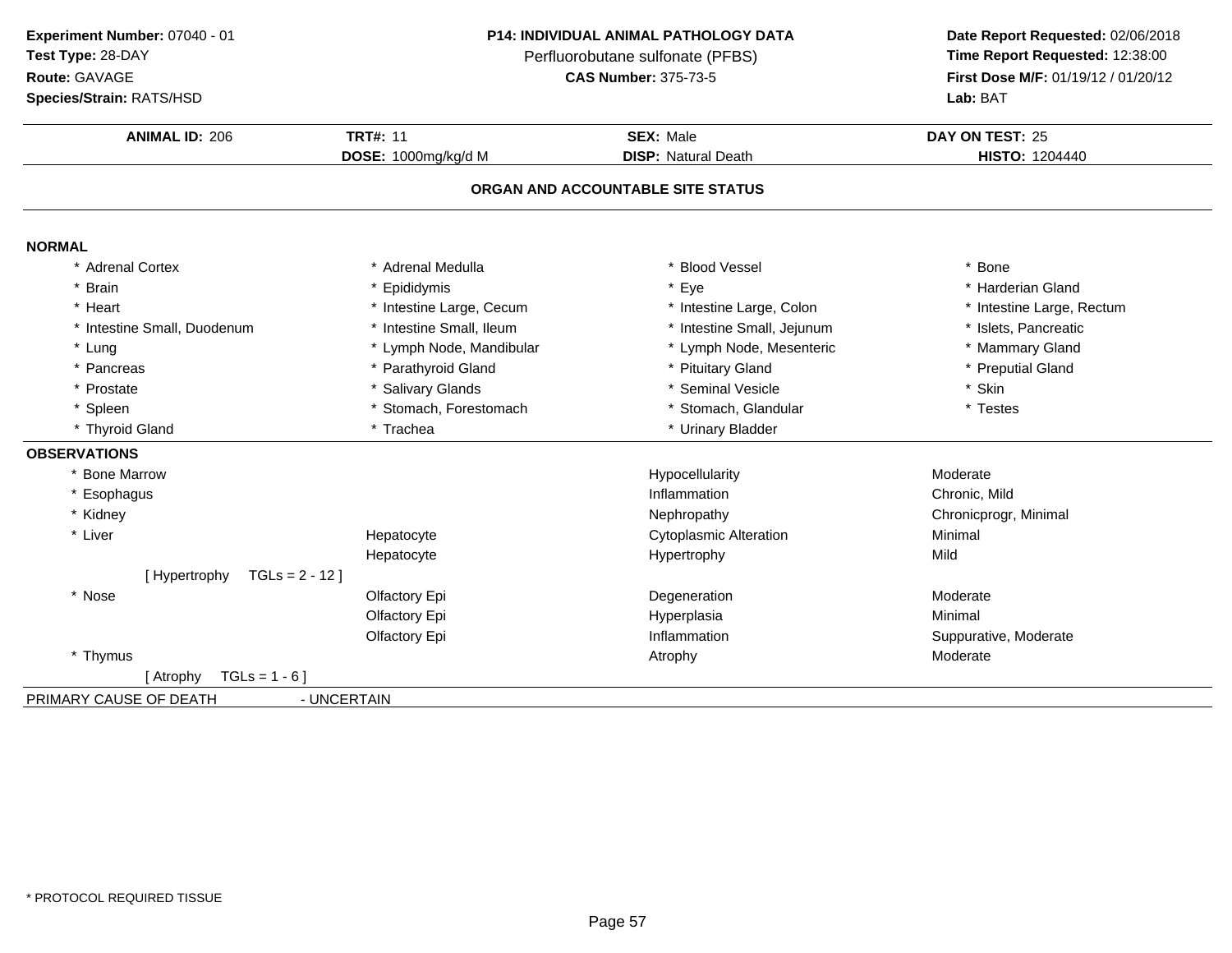**ANIMAL ID:** <sup>207</sup> **TRT#:** <sup>11</sup> **SEX:** Male **DAY ON TEST:** <sup>21</sup> **DOSE:** 1000mg/kg/d M**DISP:** Natural Death **HISTO:** 1204441 **ORGAN AND ACCOUNTABLE SITE STATUSNORMAL** \* Adrenal Cortex \* Adrenal Medullaa the set of the set of the set of the set of the set of the set of the set of the set of the set of the set o<br>Set of the set of the set of the set of the set of the set of the set of the set of the set of the set of the s \* Brain \* Epididymis \* Esophagus \* Eye \* Harderian Gland\* Heart \* 11testine Large, Cecum<br>\* Intestine Small, Duodenum \* 1testine Small, Ileum \* Intestine Large, Colon<br>\* Intestine Small, Jejunum \* Intestine Large, Rectum\* Intestine Small, Duodenum \* 1ntestine Small, Duodenum \* Intestine Small, Intesting \* Intesting \* Intesting \* Intesting \* Intesting \* Intesting \* Intesting \* Intesting \* Intesting \* Intesting \* Intesting \* Intesting \* Int \* Islets, Pancreaticc \* Kidney \* Cung \* Lung \* Lymph Node, Mandibular \* Lymph Node, Mesenteric \* Mammary Gland\* Pancreas \* Pituitary Gland<br>\* Salivary Glands \* \* Seminal Vesicle \* Preputial Gland \* Prostate \* Salivary Glands \* Seminal Vesicle \* Skinn the stormach, Glandular the stormach of the stormach of the stormach, Glandular the stormach of the stormach \* Trachea \* Urinary Bladder **MISSING** \* Parathyroid Gland**OBSERVATIONS** \* Bone Marroww metal control of the Hypocellularity and the Moderate Moderate Moderate \* Liver Hepatocyte Cytoplasmic Alteration **Mild** Hepatodiaphragmatic NoduleMild<br>Mild HepatocyteHepatocyte Hypertrophy<br>
TGLs = 1-17 ] [ Hepatodiaphragmatic Nodule \* Nosee and the Olfactory Epi and the Degeneration Controller and Moderate Olfactory Epi Hyperplasiaa Minimal Olfactory Epi Inflammation Suppurative, Moderate Olfactory Epi**Necrosis**  Minimal \* Stomach, Forestomach**Epithelium**  Hyperplasia Minimal \* Testes Germinal Epith Degeneration Minimal \* Thymuss Atrophy Marked Marked Atrophy Marked Marked Marked Marked Marked Marked Marked Marked Marked Marked Marked Marked Marked Marked Marked Marked Marked Marked Marked Marked Marked Marked Marked Marked Marked Marked Marked M PRIMARY CAUSE OF DEATH - UNCERTAIN **Experiment Number:** 07040 - 01 **P14: INDIVIDUAL ANIMAL PATHOLOGY DATA Date Report Requested:** 02/06/2018 **Test Type:** 28-DAYPerfluorobutane sulfonate (PFBS)<br>**CAS Number:** 375-73-5 **Route:** GAVAGE**First Dose M/F:** 01/19/12 / 01/20/12<br>**Lab:** BAT **Species/Strain:** RATS/HSD**Lab:** BAT

\* PROTOCOL REQUIRED TISSUE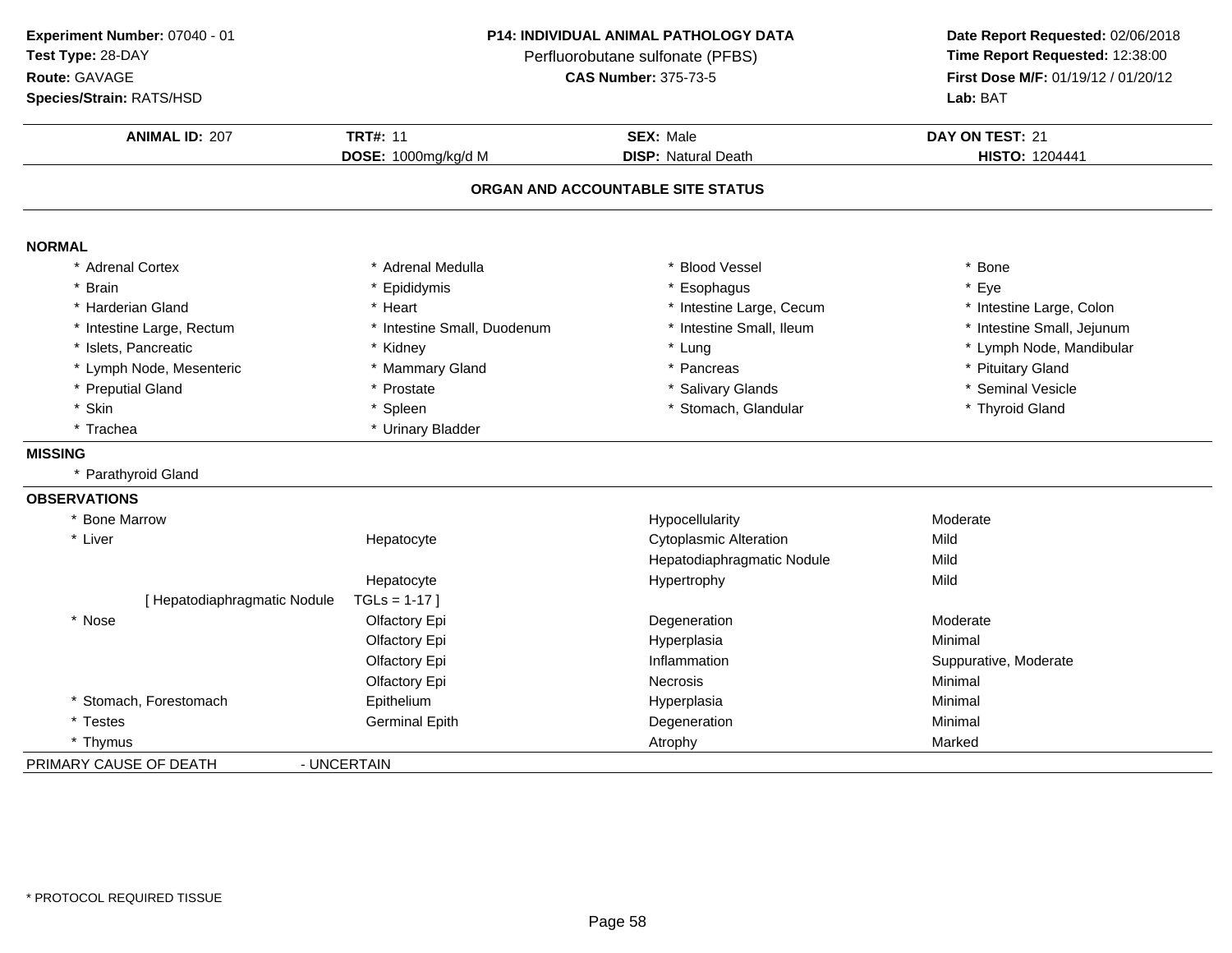| Experiment Number: 07040 - 01 |
|-------------------------------|
| $\sim$ $\sim$ $\sim$ $\sim$   |

**Route:** GAVAGE

**Species/Strain:** RATS/HSD

## **P14: INDIVIDUAL ANIMAL PATHOLOGY DATA**

Perfluorobutane sulfonate (PFBS)<br>**CAS Number:** 375-73-5

| <b>Species/Strain: RATS/HSD</b> |                             |                                   | Lab: BAT                   |
|---------------------------------|-----------------------------|-----------------------------------|----------------------------|
| <b>ANIMAL ID: 208</b>           | <b>TRT#: 11</b>             | SEX: Male                         | DAY ON TEST: 18            |
|                                 | DOSE: 1000mg/kg/d M         | <b>DISP: Natural Death</b>        | <b>HISTO: 1204442</b>      |
|                                 |                             | ORGAN AND ACCOUNTABLE SITE STATUS |                            |
| <b>NORMAL</b>                   |                             |                                   |                            |
| * Adrenal Cortex                | * Adrenal Medulla           | * Blood Vessel                    | Bone                       |
| * Brain                         | * Epididymis                | * Esophagus                       | Eye                        |
| * Harderian Gland               | * Heart                     | * Intestine Large, Cecum          | * Intestine Large, Colon   |
| * Intestine Large, Rectum       | * Intestine Small, Duodenum | * Intestine Small, Ileum          | * Intestine Small, Jejunum |
| * Islets. Pancreatic            | * Kidney                    | * Lung                            | * Lymph Node, Mandibular   |
| * Lymph Node, Mesenteric        | * Mammary Gland             | * Nose                            | * Pancreas                 |
| * Parathyroid Gland             | * Pituitary Gland           | * Preputial Gland                 | * Prostate                 |
| * Salivary Glands               | * Seminal Vesicle           | * Skin                            | * Spleen                   |
| * Stomach, Glandular            | * Testes                    | * Thyroid Gland                   | * Trachea                  |
| * Urinary Bladder               |                             |                                   |                            |
| <b>OBSERVATIONS</b>             |                             |                                   |                            |
| * Bone Marrow                   |                             | Hypocellularity                   | Mild                       |
| * Liver                         | Hepatocyte                  | <b>Cytoplasmic Alteration</b>     | Mild                       |
|                                 | Hepatocyte                  | Hypertrophy                       | Mild                       |
| * Stomach, Forestomach          | Epithelium                  | Hyperplasia                       | Minimal                    |
| * Thymus                        |                             | Atrophy                           | Moderate                   |
| PRIMARY CAUSE OF DEATH          | - UNCERTAIN                 |                                   |                            |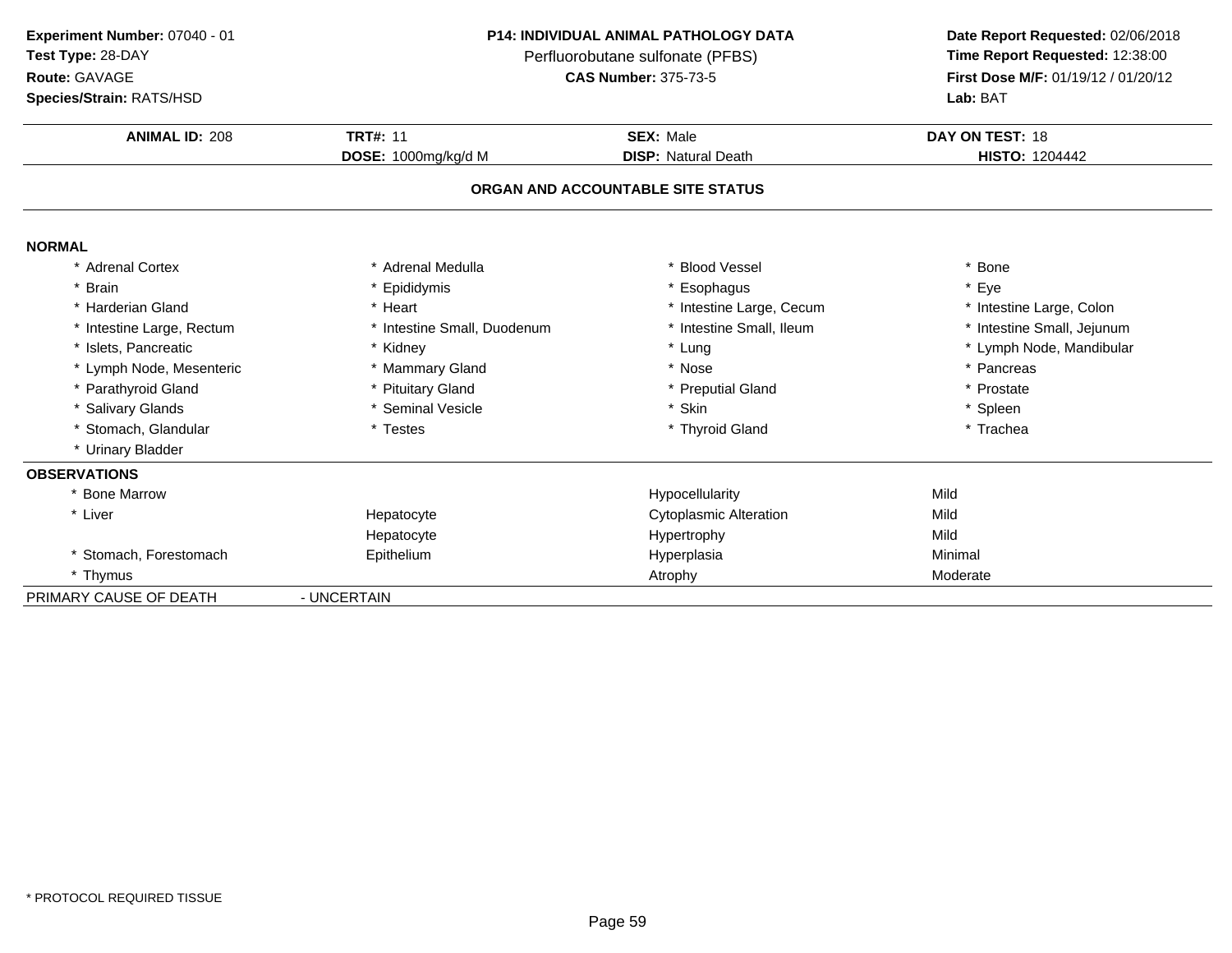| Experiment Number: 07040 - 01 |  |
|-------------------------------|--|
|                               |  |

## **Route:** GAVAGE

**Species/Strain:** RATS/HSD

## **P14: INDIVIDUAL ANIMAL PATHOLOGY DATA**

Perfluorobutane sulfonate (PFBS)<br>**CAS Number:** 375-73-5

| <b>ANIMAL ID: 209</b>     | <b>TRT#: 11</b>             | <b>SEX: Male</b>                  | DAY ON TEST: 17            |
|---------------------------|-----------------------------|-----------------------------------|----------------------------|
|                           | DOSE: 1000mg/kg/d M         | <b>DISP: Natural Death</b>        | <b>HISTO: 1204443</b>      |
|                           |                             | ORGAN AND ACCOUNTABLE SITE STATUS |                            |
| <b>NORMAL</b>             |                             |                                   |                            |
| * Adrenal Cortex          | * Adrenal Medulla           | <b>Blood Vessel</b>               | * Bone                     |
| * Brain                   | * Epididymis                | * Esophagus                       | * Eye                      |
| * Harderian Gland         | * Heart                     | * Intestine Large, Cecum          | * Intestine Large, Colon   |
| * Intestine Large, Rectum | * Intestine Small, Duodenum | * Intestine Small, Ileum          | * Intestine Small, Jejunum |
| * Islets, Pancreatic      | * Lung                      | * Lymph Node, Mandibular          | * Lymph Node, Mesenteric   |
| * Mammary Gland           | * Pancreas                  | * Parathyroid Gland               | * Pituitary Gland          |
| * Preputial Gland         | * Prostate                  | * Salivary Glands                 | * Seminal Vesicle          |
| * Skin                    | * Spleen                    | * Stomach, Forestomach            | * Stomach, Glandular       |
| * Testes                  | * Thymus                    | * Thyroid Gland                   | * Trachea                  |
| * Urinary Bladder         |                             |                                   |                            |
| <b>OBSERVATIONS</b>       |                             |                                   |                            |
| * Bone Marrow             |                             | Hypocellularity                   | Moderate                   |
| * Kidney                  |                             | Nephropathy                       | Chronicprogr, Minimal      |
| * Liver                   | Hepatocyte                  | <b>Cytoplasmic Alteration</b>     | Minimal                    |
|                           | Hepatocyte                  | Hypertrophy                       | Mild                       |
| * Nose                    | Olfactory Epi               | Degeneration                      | Mild                       |
|                           | Olfactory Epi               | Hyperplasia                       | Mild                       |
|                           | Olfactory Epi               | Inflammation                      | Suppurative, Minimal       |
|                           | Olfactory Epi               | Necrosis                          | Moderate                   |
| PRIMARY CAUSE OF DEATH    | - UNCERTAIN                 |                                   |                            |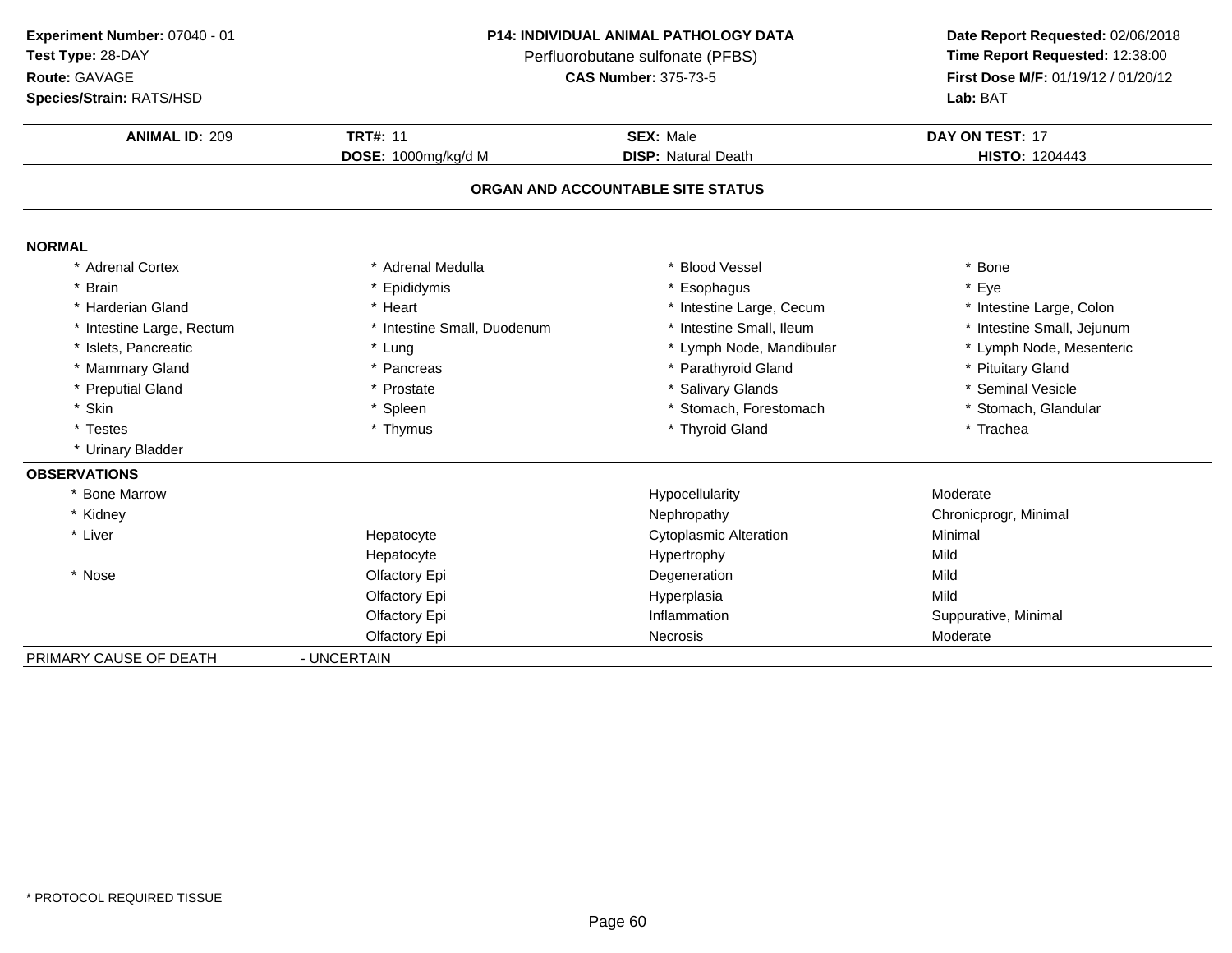**ANIMAL ID:** <sup>210</sup> **TRT#:** <sup>11</sup> **SEX:** Male **DAY ON TEST:** <sup>6</sup> **DOSE:** 1000mg/kg/d M**DISP:** Dosing Accident **HISTO:** 1204444 **ORGAN AND ACCOUNTABLE SITE STATUSNORMAL** \* Adrenal Cortex \* Adrenal Medullaa the set of the set of the set of the set of the set of the set of the set of the set of the set of the set o<br>Set of the set of the set of the set of the set of the set of the set of the set of the set of the set of the s \* Brain \* Epididymis \* Eye \* Harderian Gland \* Heart \* Intestine Large, Cecum \* Intestine Large, Cecum \* 1ntestine Large, Colon \* Intestine Large, Rectum \* Intestine Carge, Rectum \* Intestine Small, Jeiunum \* 11. 1990 \* Intestine Small, Jeiunum \* 11. 1990 \* Intestine Small, Jeiunum \* 11. 1990 \* Inte \* Intestine Small, Duodenum\* Intestine Small, Ileum \* 11testine Small, Jejunum \* Islets, Pancreatic \* Islets, Pancreatic \* Liver \* Liver \* Kidney\* Lymph Node, Mandibular \* Mammary Gland \* Pancreas \* Pituitary Gland \* Preputial Gland \* Prostatee the second of the Salivary Glands the second of the seminal Vesicle the second of the second  $\ast$  Skin \* Spleen\* Stomach, Glandular \* \* Testes \* Testes \* Trachea \* Thymus \* Trachea \* Thymus \* Thymus \* Thymus \* Thymus \* Thymus \* Thymus \* Thymus \* Thymus \* Thymus \* Thymus \* Thymus \* Thymus \* Thymus \* Thymus \* Thymus \* Thymus \* Thymus \* Thyroid Gland\* Urinary Bladder **MISSING** \* Parathyroid Gland**OBSERVATIONS** \* Bone Marroww the contract of the Hypocellularity and the Mild Mild of the Mild Separate Separate Separate Separate Separate Separate Separate Separate Separate Separate Separate Separate Separate Separate Separate Separate Separate S \* Esophaguss the contract of the contract of the contract of the contract of the contract of the contract of the contract of the contract of the contract of the contract of the contract of the contract of the contract of the contract Hemorrhage Moderate Perforation Moderate [ Perforation TGLs = 2-17 ] \* Lungg and the morning of the Mild Separate Separate Separate Separate Separate Separate Separate Separate Separate S Perivascular InflammationInflammation **Acute, Minimal**<br>
Degeneration **Mild** \* Nosee entitled to the Colfactory Epi the Colfactory Epi and Degeneration and Design Mild Olfactory Epi Hyperplasiaa Mild Olfactory Epi Inflammation Suppurative, Moderate Olfactory Epi**Necrosis** s Mild Mild \* Stomach, Forestomach Epithelium Hyperplasia Mild Inflammation Acute, Minimal **Experiment Number:** 07040 - 01 **P14: INDIVIDUAL ANIMAL PATHOLOGY DATA Date Report Requested:** 02/06/2018 **Test Type:** 28-DAYPerfluorobutane sulfonate (PFBS)<br>**CAS Number:** 375-73-5 **Route:** GAVAGE**First Dose M/F:** 01/19/12 / 01/20/12<br>**Lab:** BAT **Species/Strain:** RATS/HSD**Lab:** BAT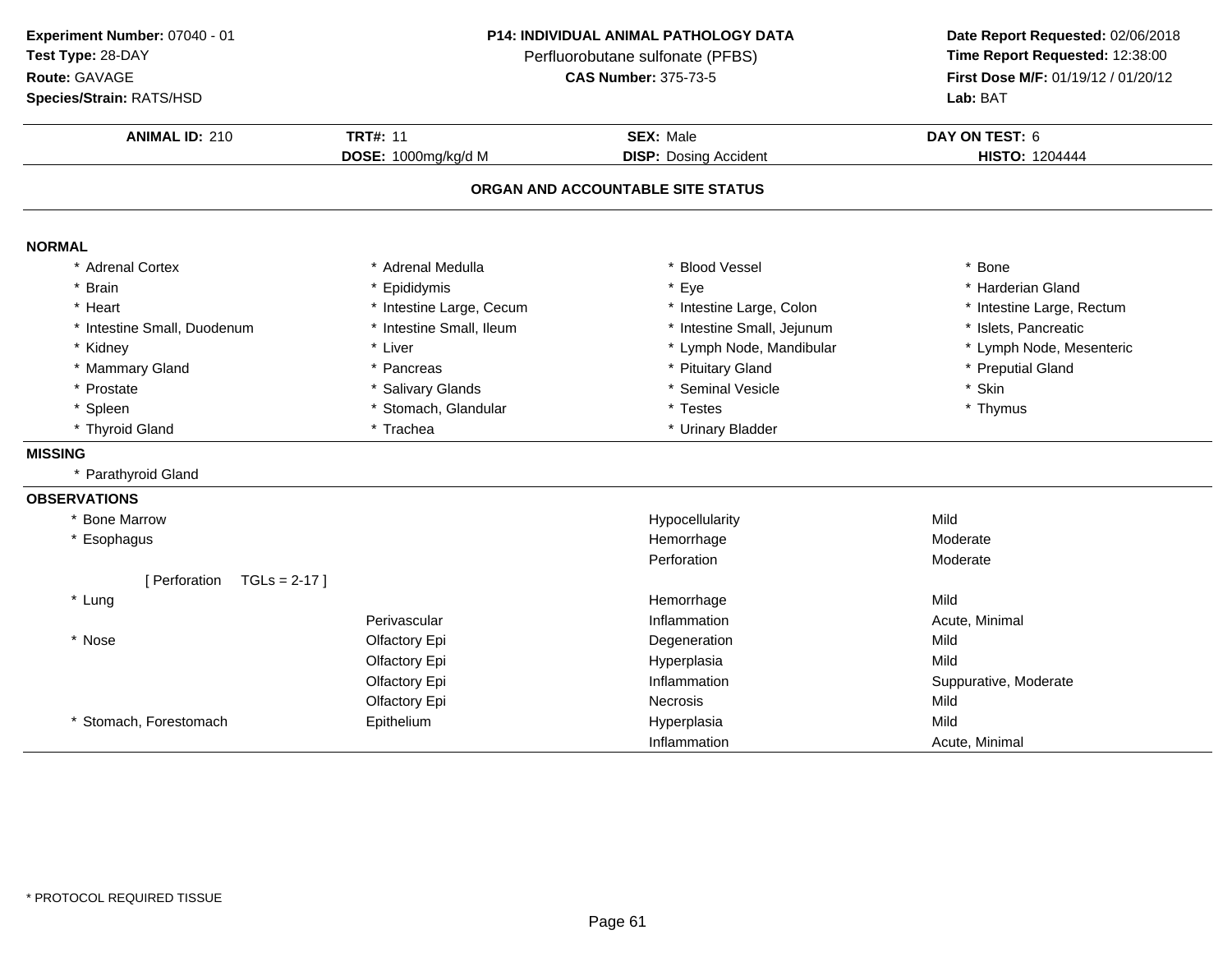**ANIMAL ID:** <sup>211</sup> **TRT#:** <sup>2</sup> **SEX:** Female **DAY ON TEST:** <sup>29</sup> **DOSE:** 0mg/kg/d F**DISP:** Terminal Sacrifice **HISTO:** 1204445 **ORGAN AND ACCOUNTABLE SITE STATUSNORMAL** \* Adrenal Cortex\* Adrenal Medulla<br>\* Brain a the set of the set of the set of the set of the set of the set of the set of the set of the set of the set o<br>Set of the set of the set of the set of the set of the set of the set of the set of the set of the set of the s \* Bone Marrow \* Brain \* Clitoral Gland \* Esophagus \* Eyee the second of the second term in the second term in the second term in the second term in the second term in the second term in the second term in the second term in the second term in the second term in the second term \* Intestine Small, Ileum \* Intestine Large, Colon\* Intestine Large, Rectum<br>\* Islets, Pancreatic \* Intestine Small, Duodenum \* \* Intest<br>\* Kidney \* \* Liver \* Intestine Small, Jejunum \* Islets, Pancreatic \* Kidney \* Liver \* Lung\* Lymph Node, Mandibular \* 1990 \* Lymph Node, Mesenteric \* \* Mammary Gland<br>\* Ovary \* Pancreas \* Pancreas \* Pancreas \* Pituitary Gland \* Nosee entitled by the state of the state of the state of the state of the state of the state of the state of the state of the state of the state of the state of the state of the state of the state of the state of the state of \* Salivary Glands\* Skin<br>\* Thymus \* Spleen \* Stomach, Forestomach \* Stomach, Glandular **\*** Thymus \* Thymus \* Thyroid Gland<br>\* Uterus \* \* Yaqina \* Trachea \* Urinary Bladder \* Uterus \* Vagina**MISSING** \* Parathyroid Gland**Experiment Number:** 07040 - 01 **P14: INDIVIDUAL ANIMAL PATHOLOGY DATA Date Report Requested:** 02/06/2018 **Test Type:** 28-DAYPerfluorobutane sulfonate (PFBS)<br>**CAS Number:** 375-73-5 **Route:** GAVAGE**First Dose M/F:** 01/19/12 / 01/20/12<br>**Lab:** BAT **Species/Strain:** RATS/HSD**Lab:** BAT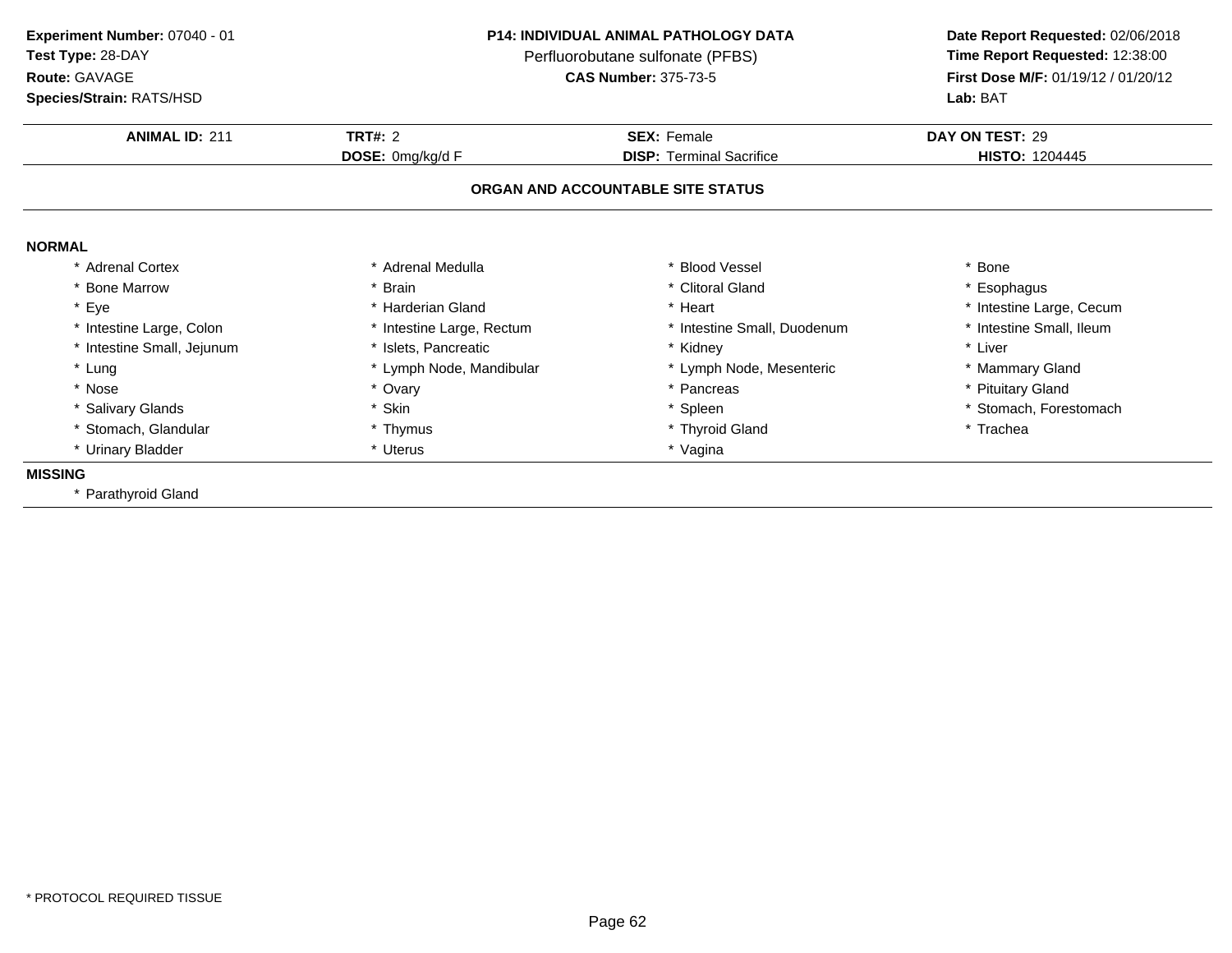**Test Type:** 28-DAY

# **Route:** GAVAGE

**Species/Strain:** RATS/HSD

## **P14: INDIVIDUAL ANIMAL PATHOLOGY DATA**

Perfluorobutane sulfonate (PFBS)<br>**CAS Number:** 375-73-5

| <b>Species/Strain: RATS/HSD</b> |                           | Lab: BAT                          |                          |
|---------------------------------|---------------------------|-----------------------------------|--------------------------|
| <b>ANIMAL ID: 212</b>           | <b>TRT#: 2</b>            | <b>SEX: Female</b>                | DAY ON TEST: 29          |
|                                 | DOSE: 0mg/kg/d F          | <b>DISP: Terminal Sacrifice</b>   | <b>HISTO: 1204446</b>    |
|                                 |                           | ORGAN AND ACCOUNTABLE SITE STATUS |                          |
| <b>NORMAL</b>                   |                           |                                   |                          |
| * Adrenal Cortex                | * Adrenal Medulla         | * Blood Vessel                    | * Bone                   |
| * Bone Marrow                   | * Brain                   | * Clitoral Gland                  | * Esophagus              |
| * Eye                           | * Harderian Gland         | * Heart                           | * Intestine Large, Cecum |
| * Intestine Large, Colon        | * Intestine Large, Rectum | * Intestine Small, Duodenum       | * Intestine Small, Ileum |
| * Intestine Small, Jejunum      | * Islets, Pancreatic      | * Kidney                          | * Liver                  |
| * Lung                          | * Lymph Node, Mandibular  | * Lymph Node, Mesenteric          | * Mammary Gland          |
| * Nose                          | * Ovary                   | * Pancreas                        | * Parathyroid Gland      |
| * Pituitary Gland               | * Salivary Glands         | * Skin                            | * Spleen                 |
| Stomach, Forestomach            | * Stomach, Glandular      | * Thymus                          | * Thyroid Gland          |
| * Trachea                       | * Urinary Bladder         | * Uterus                          | * Vagina                 |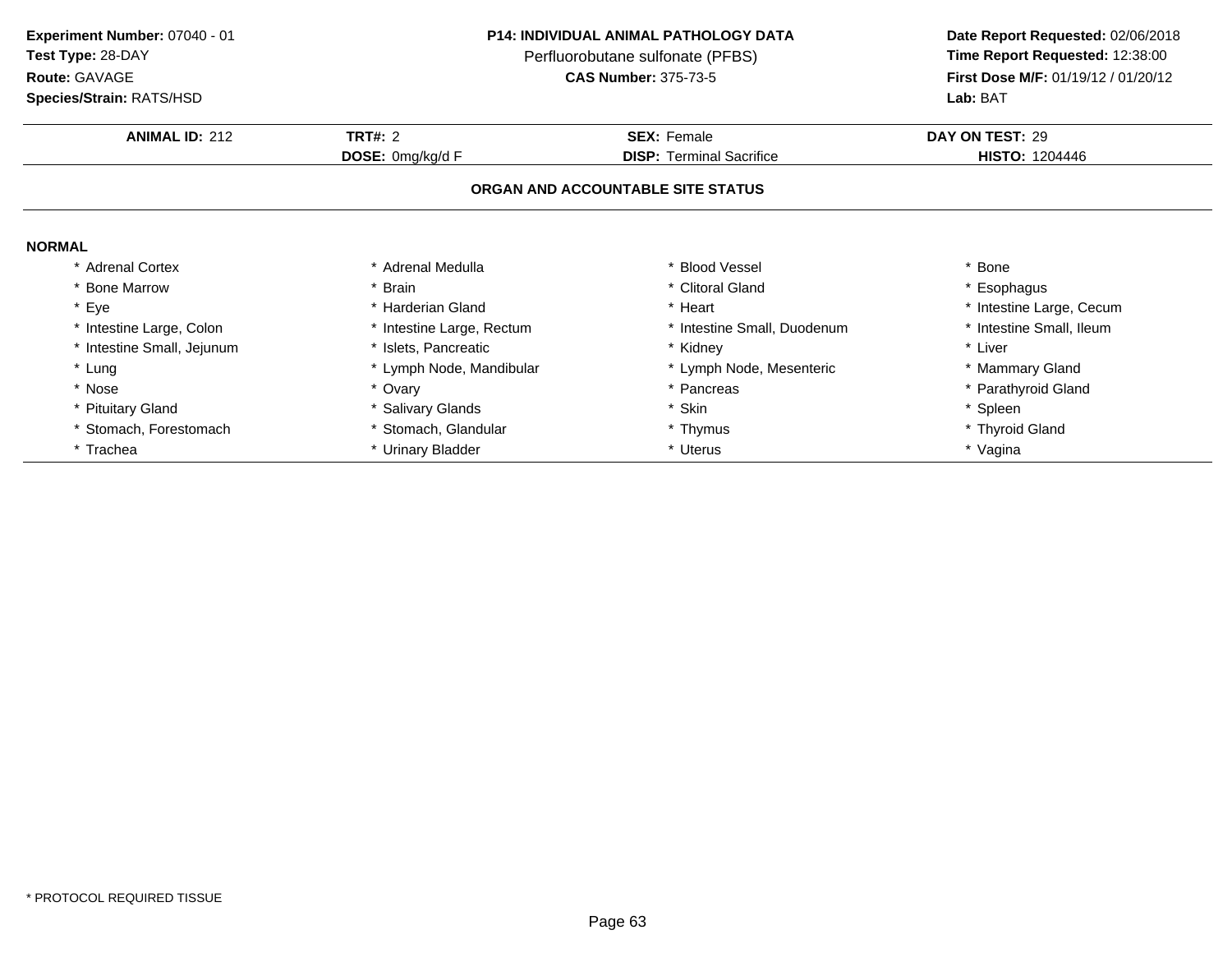| Experiment Number: 07040 - 01<br>Test Type: 28-DAY<br>Route: GAVAGE<br>Species/Strain: RATS/HSD |                           | <b>P14: INDIVIDUAL ANIMAL PATHOLOGY DATA</b><br>Perfluorobutane sulfonate (PFBS)<br><b>CAS Number: 375-73-5</b> | Date Report Requested: 02/06/2018<br>Time Report Requested: 12:38:00<br>First Dose M/F: 01/19/12 / 01/20/12<br>Lab: BAT |  |
|-------------------------------------------------------------------------------------------------|---------------------------|-----------------------------------------------------------------------------------------------------------------|-------------------------------------------------------------------------------------------------------------------------|--|
| <b>ANIMAL ID: 213</b>                                                                           | <b>TRT#: 2</b>            | <b>SEX: Female</b>                                                                                              | DAY ON TEST: 29                                                                                                         |  |
|                                                                                                 | DOSE: 0mg/kg/d F          | <b>DISP: Terminal Sacrifice</b><br>ORGAN AND ACCOUNTABLE SITE STATUS                                            | <b>HISTO: 1204447</b>                                                                                                   |  |
| <b>NORMAL</b>                                                                                   |                           |                                                                                                                 |                                                                                                                         |  |
| * Adrenal Cortex                                                                                | * Adrenal Medulla         | <b>Blood Vessel</b>                                                                                             | * Bone                                                                                                                  |  |
| <b>Bone Marrow</b>                                                                              | * Brain                   | * Clitoral Gland                                                                                                | * Esophagus                                                                                                             |  |
| * Eye                                                                                           | * Harderian Gland         | * Heart                                                                                                         | * Intestine Large, Cecum                                                                                                |  |
| * Intestine Large, Colon                                                                        | * Intestine Large, Rectum | * Intestine Small, Duodenum                                                                                     | * Intestine Small, Ileum                                                                                                |  |
| Intestine Small, Jejunum                                                                        | * Islets. Pancreatic      | * Kidney                                                                                                        | * Lung                                                                                                                  |  |
| * Lymph Node, Mandibular                                                                        | * Lymph Node, Mesenteric  | * Mammary Gland                                                                                                 | * Nose                                                                                                                  |  |
| * Ovary                                                                                         | * Pancreas                | * Parathyroid Gland                                                                                             | * Pituitary Gland                                                                                                       |  |
| * Salivary Glands                                                                               | * Skin                    | * Spleen                                                                                                        | * Stomach, Forestomach                                                                                                  |  |
| * Stomach, Glandular                                                                            | * Thymus                  | * Thyroid Gland                                                                                                 | * Trachea                                                                                                               |  |
| * Urinary Bladder                                                                               | * Uterus                  | * Vagina                                                                                                        |                                                                                                                         |  |
| <b>OBSERVATIONS</b>                                                                             |                           |                                                                                                                 |                                                                                                                         |  |
| * Liver                                                                                         |                           | <b>Infiltration Cellular</b>                                                                                    | Mixed Cell, Minimal                                                                                                     |  |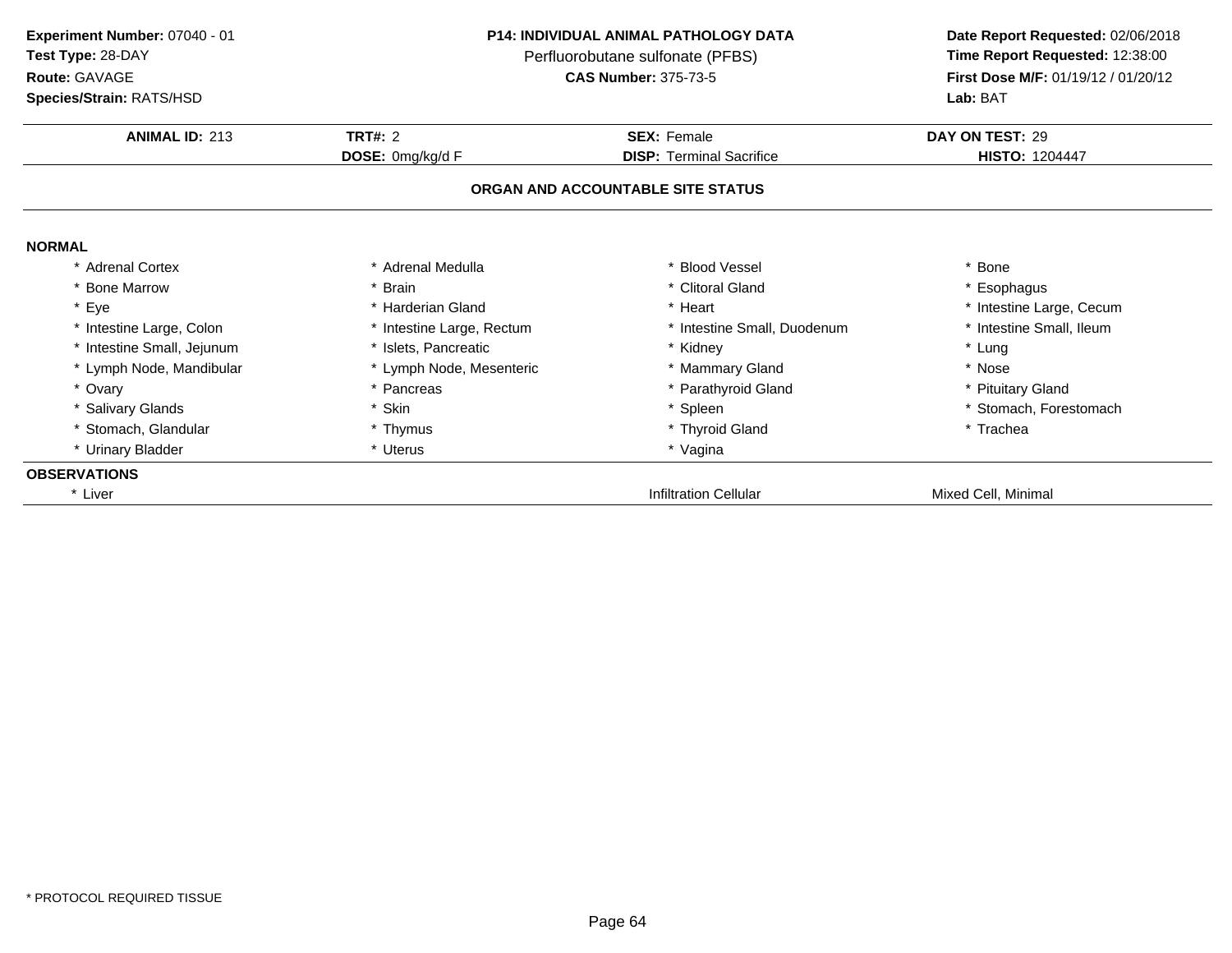| Experiment Number: 07040 - 01 |  |
|-------------------------------|--|
|                               |  |

# **Route:** GAVAGE

**Species/Strain:** RATS/HSD

## **P14: INDIVIDUAL ANIMAL PATHOLOGY DATA**

Perfluorobutane sulfonate (PFBS)<br>**CAS Number:** 375-73-5

| <b>Species/Strain: RATS/HSD</b> |                           | Lab: BAT                          |                          |  |
|---------------------------------|---------------------------|-----------------------------------|--------------------------|--|
| <b>ANIMAL ID: 214</b>           | <b>TRT#: 2</b>            | <b>SEX: Female</b>                | DAY ON TEST: 29          |  |
|                                 | DOSE: 0mg/kg/d F          | <b>DISP: Terminal Sacrifice</b>   | <b>HISTO: 1204448</b>    |  |
|                                 |                           | ORGAN AND ACCOUNTABLE SITE STATUS |                          |  |
| <b>NORMAL</b>                   |                           |                                   |                          |  |
| * Adrenal Cortex                | * Adrenal Medulla         | * Blood Vessel                    | * Bone                   |  |
| * Bone Marrow                   | * Brain                   | * Clitoral Gland                  | * Esophagus              |  |
| * Eye                           | * Harderian Gland         | * Heart                           | * Intestine Large, Cecum |  |
| * Intestine Large, Colon        | * Intestine Large, Rectum | * Intestine Small, Duodenum       | * Intestine Small, Ileum |  |
| * Intestine Small, Jejunum      | * Islets, Pancreatic      | * Kidney                          | * Liver                  |  |
| * Lung                          | * Lymph Node, Mandibular  | * Lymph Node, Mesenteric          | * Mammary Gland          |  |
| * Nose                          | * Ovary                   | * Pancreas                        | * Parathyroid Gland      |  |
| * Pituitary Gland               | * Salivary Glands         | Skin<br>$\ast$                    | * Spleen                 |  |
| * Stomach, Forestomach          | * Stomach, Glandular      | * Thymus                          | * Thyroid Gland          |  |
| * Trachea                       | * Urinary Bladder         | * Uterus                          | * Vagina                 |  |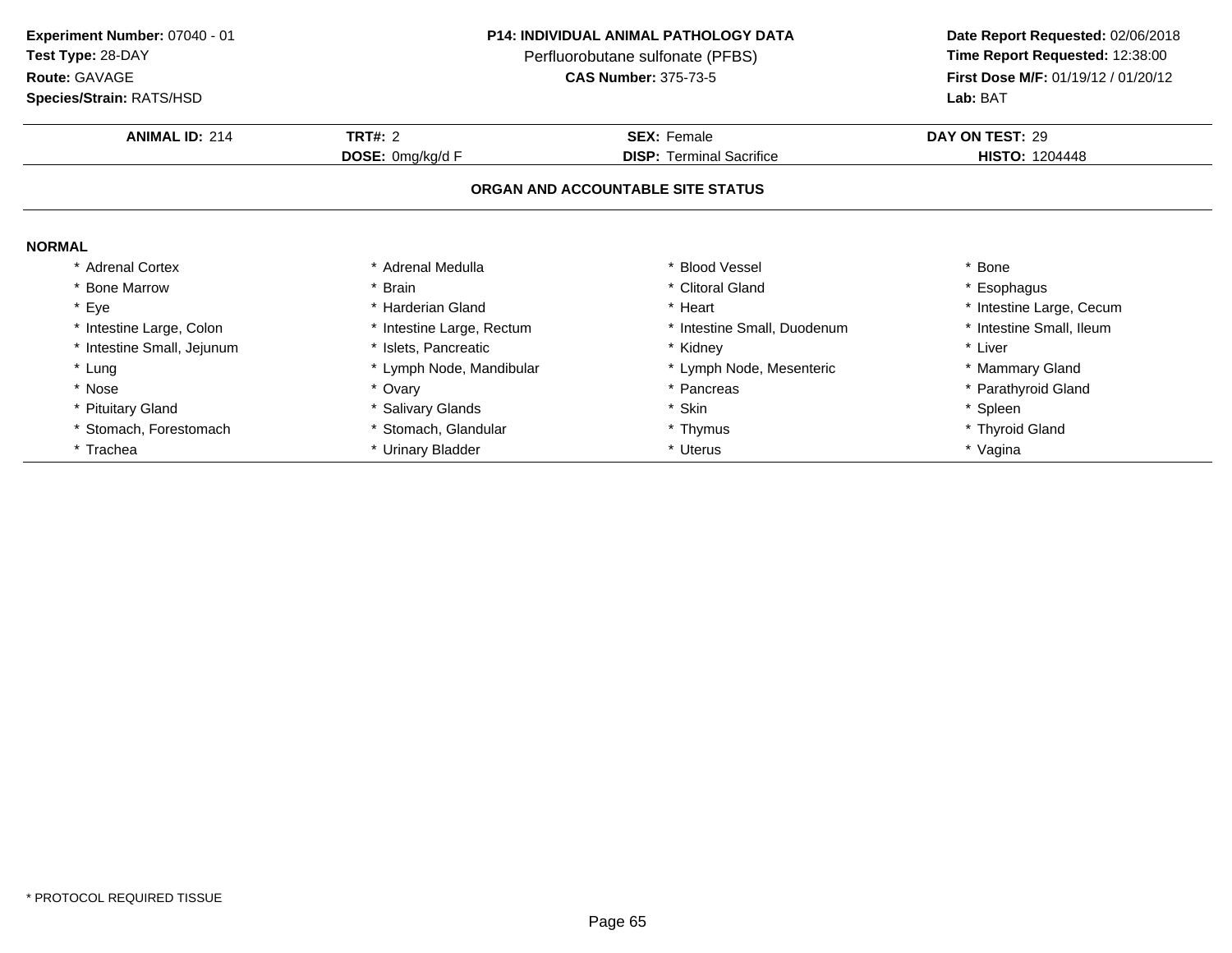**ANIMAL ID:** <sup>215</sup> **TRT#:** <sup>2</sup> **SEX:** Female **DAY ON TEST:** <sup>29</sup> **DOSE:** 0mg/kg/d F**DISP:** Terminal Sacrifice **HISTO:** 1204449 **ORGAN AND ACCOUNTABLE SITE STATUSNORMAL** \* Adrenal Cortex\* Adrenal Medulla<br>\* Brain a the set of the set of the set of the set of the set of the set of the set of the set of the set of the set o<br>Set of the set of the set of the set of the set of the set of the set of the set of the set of the set of the s \* Bone Marrow \* Brain \* Clitoral Gland \* Esophagus \* Eyee the second of the second term in the second term in the second term in the second term in the second term in the second term in the second term in the second term in the second term in the second term in the second term \* Intestine Small, Ileum \* Intestine Large, Colon\* Intestine Large, Rectum<br>\* Islets, Pancreatic \* Intestine Small, Duodenum \* \* Intest<br>\* Kidney \* \* Liver \* Intestine Small, Jejunum \* Islets, Pancreatic \* Kidney \* Liver \* Lung\* Lymph Node, Mandibular \* 1990 \* Lymph Node, Mesenteric \* \* Mammary Gland<br>\* Ovary \* Pancreas \* Pancreas \* Pancreas \* Pituitary Gland \* Nosee entitled by the state of the state of the state of the state of the state of the state of the state of the state of the state of the state of the state of the state of the state of the state of the state of the state of \* Salivary Glands\* Skin<br>\* Thymus \* Spleen \* Stomach, Forestomach \* Stomach, Glandular **\*** Thymus \* Thymus \* Thyroid Gland<br>\* Uterus \* \* Yaqina \* Trachea \* Urinary Bladder \* Uterus \* Vagina**MISSING** \* Parathyroid Gland**Experiment Number:** 07040 - 01 **P14: INDIVIDUAL ANIMAL PATHOLOGY DATA Date Report Requested:** 02/06/2018 **Test Type:** 28-DAYPerfluorobutane sulfonate (PFBS)<br>**CAS Number:** 375-73-5 **Route:** GAVAGE**First Dose M/F:** 01/19/12 / 01/20/12<br>**Lab:** BAT **Species/Strain:** RATS/HSD**Lab:** BAT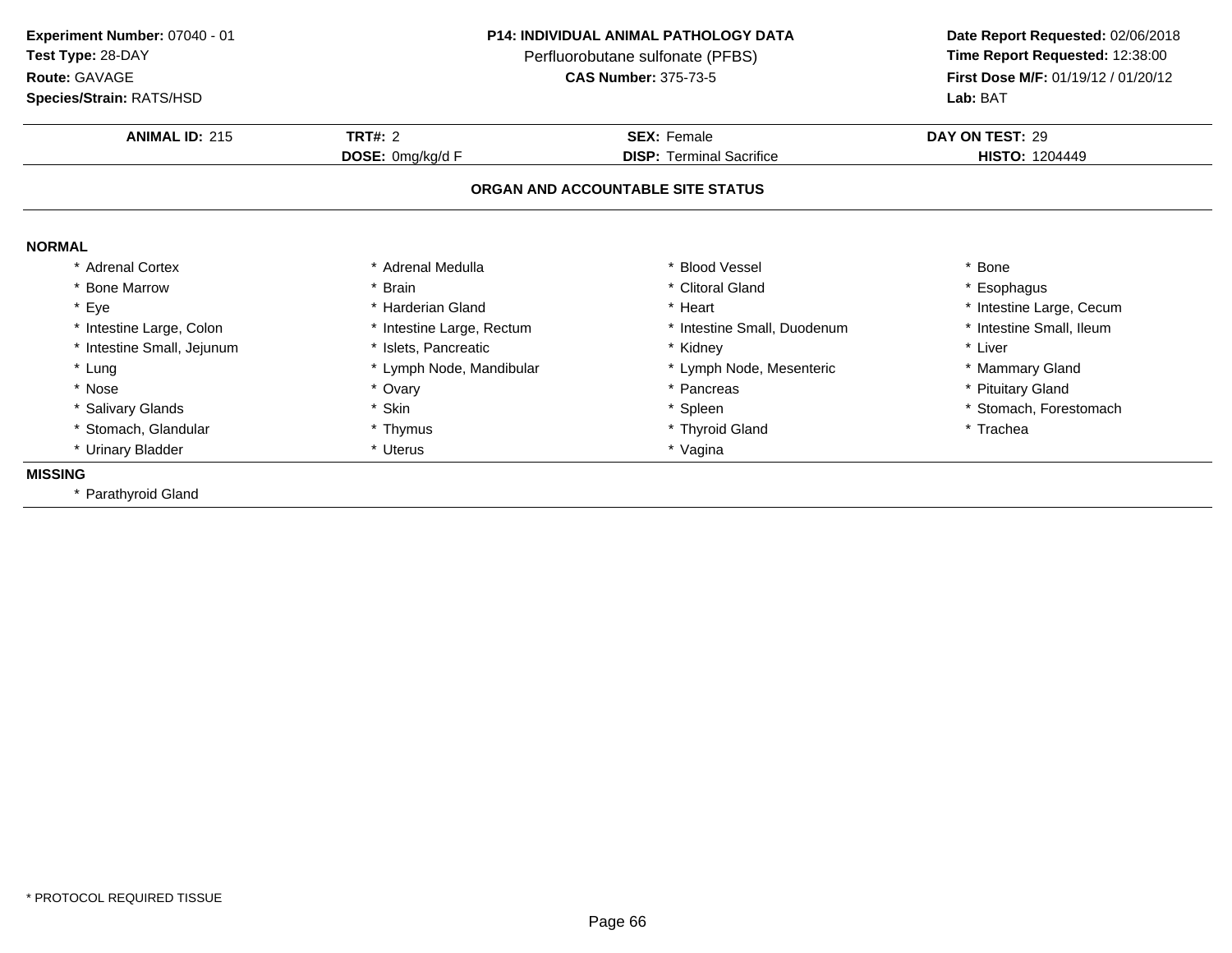**ANIMAL ID:** <sup>216</sup> **TRT#:** <sup>2</sup> **SEX:** Female **DAY ON TEST:** <sup>29</sup> **DOSE:** 0mg/kg/d F**DISP:** Terminal Sacrifice **HISTO:** 1204450 **ORGAN AND ACCOUNTABLE SITE STATUSNORMAL** \* Adrenal Cortex\* Adrenal Medulla<br>\* Brain a the set of the set of the set of the set of the set of the set of the set of the set of the set of the set o<br>Set of the set of the set of the set of the set of the set of the set of the set of the set of the set of the s \* Bone Marrow \* Brain \* Clitoral Gland \* Esophagus \* Eyee the second of the second term in the second term in the second term in the second term in the second term in the second term in the second term in the second term in the second term in the second term in the second term \* Intestine Small, Ileum \* Intestine Large, Colon\* Intestine Large, Rectum<br>\* Islets, Pancreatic \* Intestine Small, Duodenum \* \* Intest<br>\* Kidney \* \* Liver \* Intestine Small, Jejunum \* Islets, Pancreatic \* Kidney \* Liver \* Lung\* Lymph Node, Mandibular \* 1990 \* Lymph Node, Mesenteric \* \* Mammary Gland<br>\* Ovary \* Pancreas \* Pancreas \* Pancreas \* Pituitary Gland \* Nosee entitled by the state of the state of the state of the state of the state of the state of the state of the state of the state of the state of the state of the state of the state of the state of the state of the state of \* Salivary Glands\* Skin<br>\* Thymus \* Spleen \* Stomach, Forestomach \* Stomach, Glandular **\*** Thymus \* Thymus \* Thyroid Gland<br>\* Uterus \* \* Yaqina \* Trachea \* Urinary Bladder \* Uterus \* Vagina**MISSING** \* Parathyroid Gland**Experiment Number:** 07040 - 01 **P14: INDIVIDUAL ANIMAL PATHOLOGY DATA Date Report Requested:** 02/06/2018 **Test Type:** 28-DAYPerfluorobutane sulfonate (PFBS)<br>**CAS Number:** 375-73-5 **Route:** GAVAGE**First Dose M/F:** 01/19/12 / 01/20/12<br>**Lab:** BAT **Species/Strain:** RATS/HSD**Lab:** BAT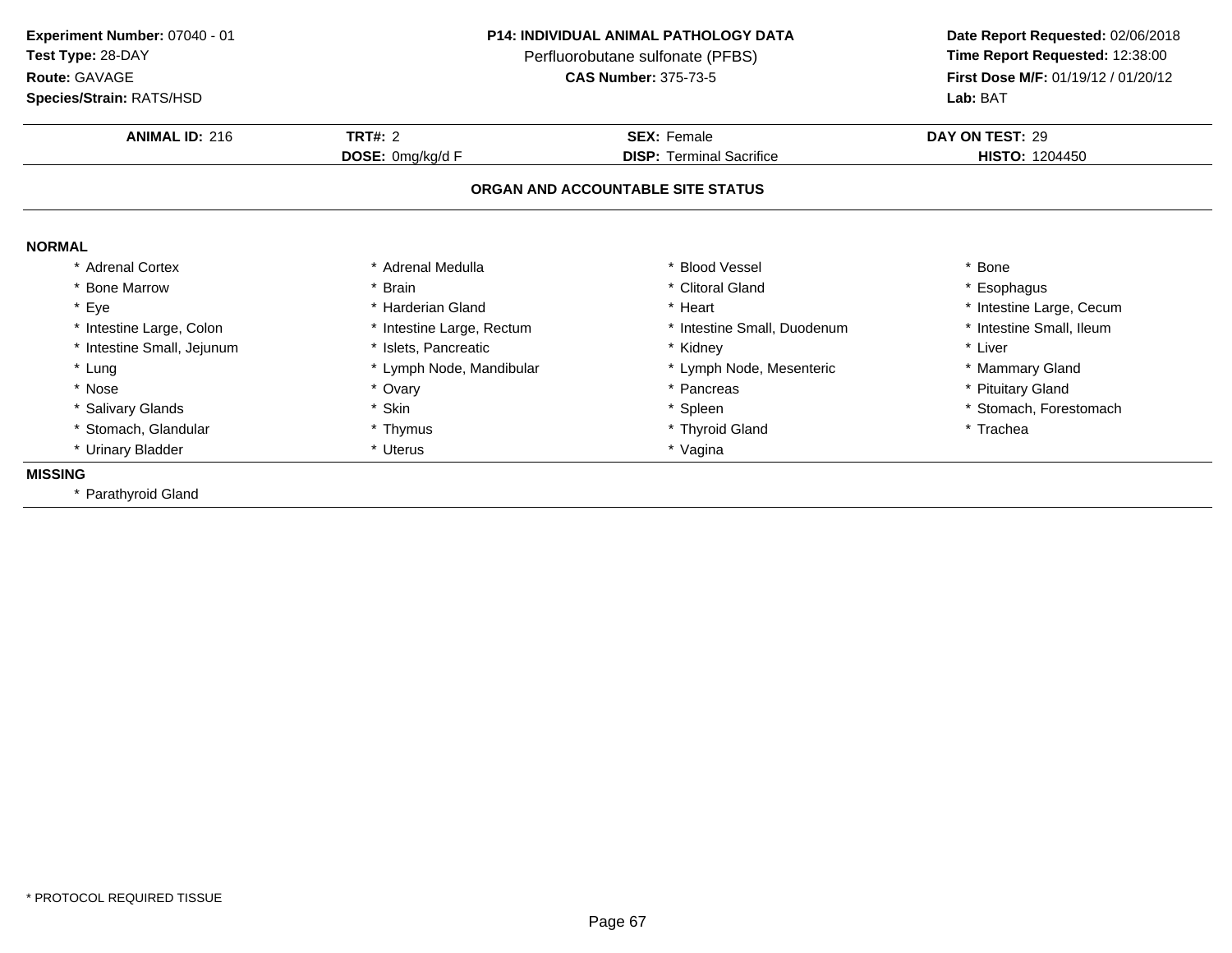**Experiment Number:** 07040 - 01 **P14: INDIVIDUAL ANIMAL PATHOLOGY DATATest Type:** 28-DAYPerfluorobutane sulfonate (PFBS)<br>**CAS Number:** 375-73-5 **Route:** GAVAGE**Species/Strain:** RATS/HSD**Lab:** BAT

| <b>ANIMAL ID: 217</b>      | <b>TRT#: 2</b>            | <b>SEX: Female</b>                | DAY ON TEST: 29          |
|----------------------------|---------------------------|-----------------------------------|--------------------------|
|                            | <b>DOSE:</b> 0mg/kg/d F   | <b>DISP:</b> Terminal Sacrifice   | <b>HISTO: 1204451</b>    |
|                            |                           | ORGAN AND ACCOUNTABLE SITE STATUS |                          |
| <b>NORMAL</b>              |                           |                                   |                          |
| * Adrenal Cortex           | * Adrenal Medulla         | * Blood Vessel                    | * Bone                   |
| * Bone Marrow              | * Brain                   | * Clitoral Gland                  | * Esophagus              |
| * Eye                      | * Harderian Gland         | * Heart                           | * Intestine Large, Cecum |
| * Intestine Large, Colon   | * Intestine Large, Rectum | * Intestine Small, Duodenum       | * Intestine Small, Ileum |
| * Intestine Small, Jejunum | * Islets, Pancreatic      | * Kidney                          | * Liver                  |
| * Lung                     | * Lymph Node, Mandibular  | * Lymph Node, Mesenteric          | * Mammary Gland          |
| * Nose                     | * Ovary                   | * Pancreas                        | * Parathyroid Gland      |
| * Pituitary Gland          | * Salivary Glands         | * Skin                            | * Spleen                 |
| * Stomach, Forestomach     | * Stomach, Glandular      | * Thymus                          | * Thyroid Gland          |
| * Trachea                  | * Urinary Bladder         | * Uterus                          | * Vagina                 |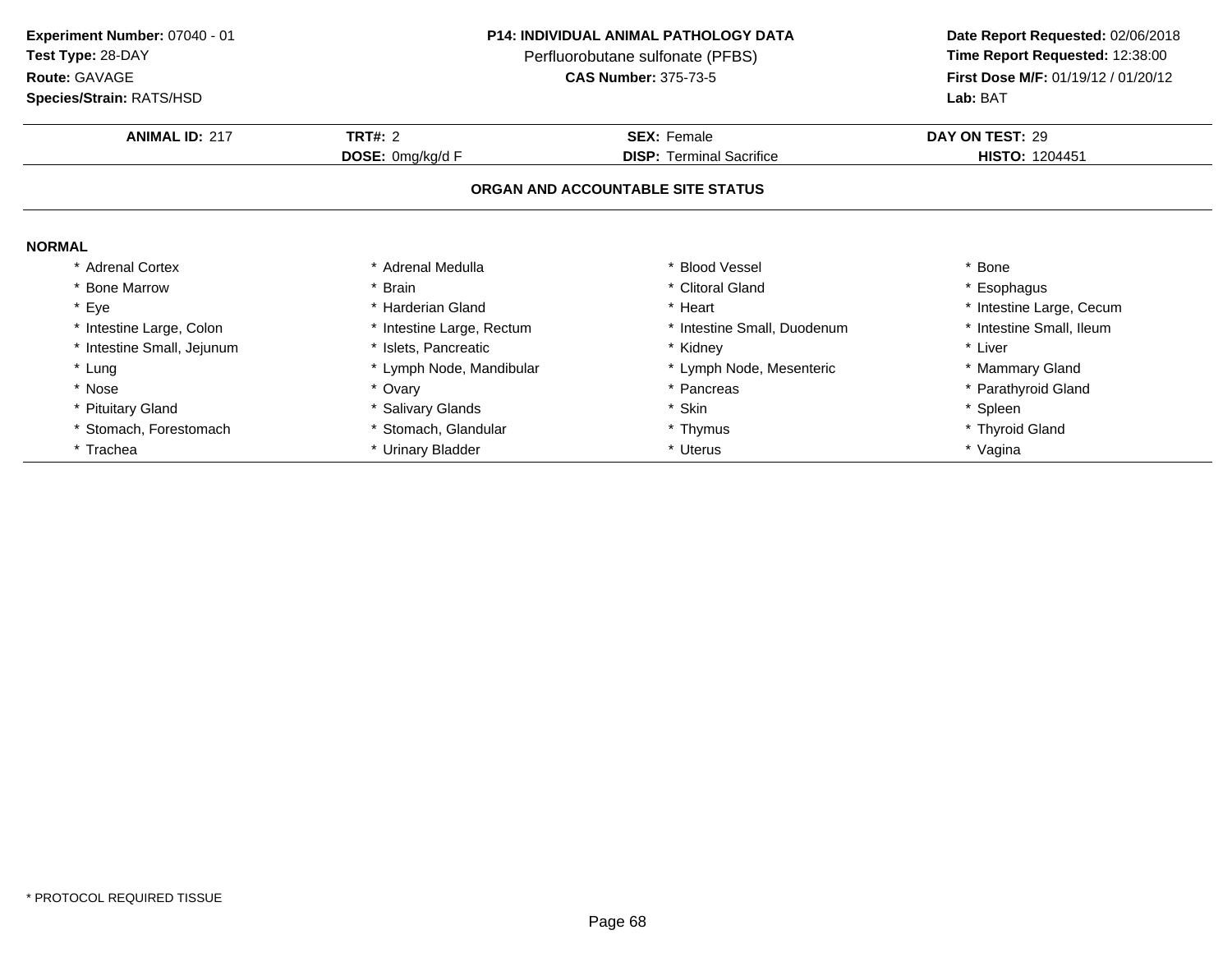| Experiment Number: 07040 - 01 |  |
|-------------------------------|--|
|                               |  |

# **Route:** GAVAGE

**Species/Strain:** RATS/HSD

## **P14: INDIVIDUAL ANIMAL PATHOLOGY DATA**

Perfluorobutane sulfonate (PFBS)<br>**CAS Number:** 375-73-5

| <b>Species/Strain: RATS/HSD</b> |                           | Lab: BAT                          |                          |  |
|---------------------------------|---------------------------|-----------------------------------|--------------------------|--|
| <b>ANIMAL ID: 218</b>           | <b>TRT#: 2</b>            | <b>SEX: Female</b>                | DAY ON TEST: 29          |  |
|                                 | DOSE: 0mg/kg/d F          | <b>DISP: Terminal Sacrifice</b>   | <b>HISTO: 1204452</b>    |  |
|                                 |                           | ORGAN AND ACCOUNTABLE SITE STATUS |                          |  |
| <b>NORMAL</b>                   |                           |                                   |                          |  |
| * Adrenal Cortex                | * Adrenal Medulla         | * Blood Vessel                    | * Bone                   |  |
| * Bone Marrow                   | * Brain                   | * Clitoral Gland                  | * Esophagus              |  |
| * Eye                           | * Harderian Gland         | * Heart                           | * Intestine Large, Cecum |  |
| * Intestine Large, Colon        | * Intestine Large, Rectum | * Intestine Small, Duodenum       | * Intestine Small, Ileum |  |
| * Intestine Small, Jejunum      | * Islets, Pancreatic      | * Kidney                          | * Liver                  |  |
| * Lung                          | * Lymph Node, Mandibular  | * Lymph Node, Mesenteric          | * Mammary Gland          |  |
| * Nose                          | * Ovary                   | * Pancreas                        | * Parathyroid Gland      |  |
| * Pituitary Gland               | * Salivary Glands         | Skin<br>$\ast$                    | * Spleen                 |  |
| * Stomach, Forestomach          | * Stomach, Glandular      | * Thymus                          | * Thyroid Gland          |  |
| * Trachea                       | * Urinary Bladder         | * Uterus                          | * Vagina                 |  |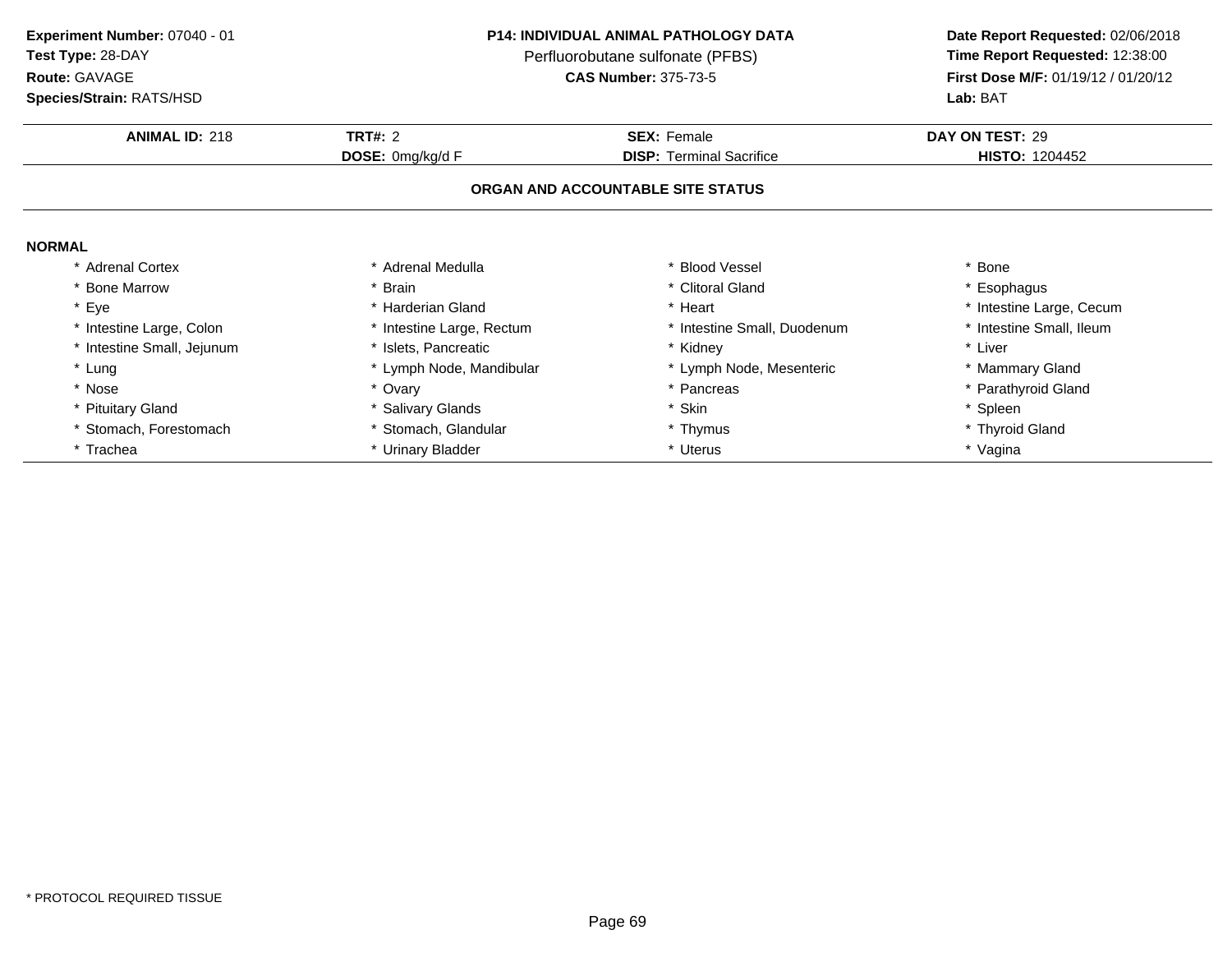| Experiment Number: 07040 - 01 |  |
|-------------------------------|--|
|-------------------------------|--|

# **Route:** GAVAGE

**Species/Strain:** RATS/HSD

## **P14: INDIVIDUAL ANIMAL PATHOLOGY DATA**

Perfluorobutane sulfonate (PFBS)<br>**CAS Number:** 375-73-5

| <b>Species/Strain: RATS/HSD</b> |                           | Lab: BAT                          |                          |  |
|---------------------------------|---------------------------|-----------------------------------|--------------------------|--|
| <b>ANIMAL ID: 219</b>           | <b>TRT#: 2</b>            | <b>SEX: Female</b>                | DAY ON TEST: 29          |  |
|                                 | DOSE: 0mg/kg/d F          | <b>DISP:</b> Terminal Sacrifice   | <b>HISTO: 1204453</b>    |  |
|                                 |                           | ORGAN AND ACCOUNTABLE SITE STATUS |                          |  |
| <b>NORMAL</b>                   |                           |                                   |                          |  |
| * Adrenal Cortex                | * Adrenal Medulla         | * Blood Vessel                    | * Bone                   |  |
| * Bone Marrow                   | * Brain                   | * Clitoral Gland                  | * Esophagus              |  |
| * Eye                           | * Harderian Gland         | * Heart                           | * Intestine Large, Cecum |  |
| * Intestine Large, Colon        | * Intestine Large, Rectum | * Intestine Small, Duodenum       | * Intestine Small, Ileum |  |
| * Intestine Small, Jejunum      | * Islets, Pancreatic      | * Kidney                          | * Liver                  |  |
| * Lung                          | * Lymph Node, Mandibular  | * Lymph Node, Mesenteric          | * Mammary Gland          |  |
| * Nose                          | * Ovary                   | * Pancreas                        | * Parathyroid Gland      |  |
| * Pituitary Gland               | * Salivary Glands         | * Skin                            | * Spleen                 |  |
| * Stomach, Forestomach          | * Stomach, Glandular      | * Thymus                          | * Thyroid Gland          |  |
| * Trachea                       | * Urinary Bladder         | * Uterus                          | * Vagina                 |  |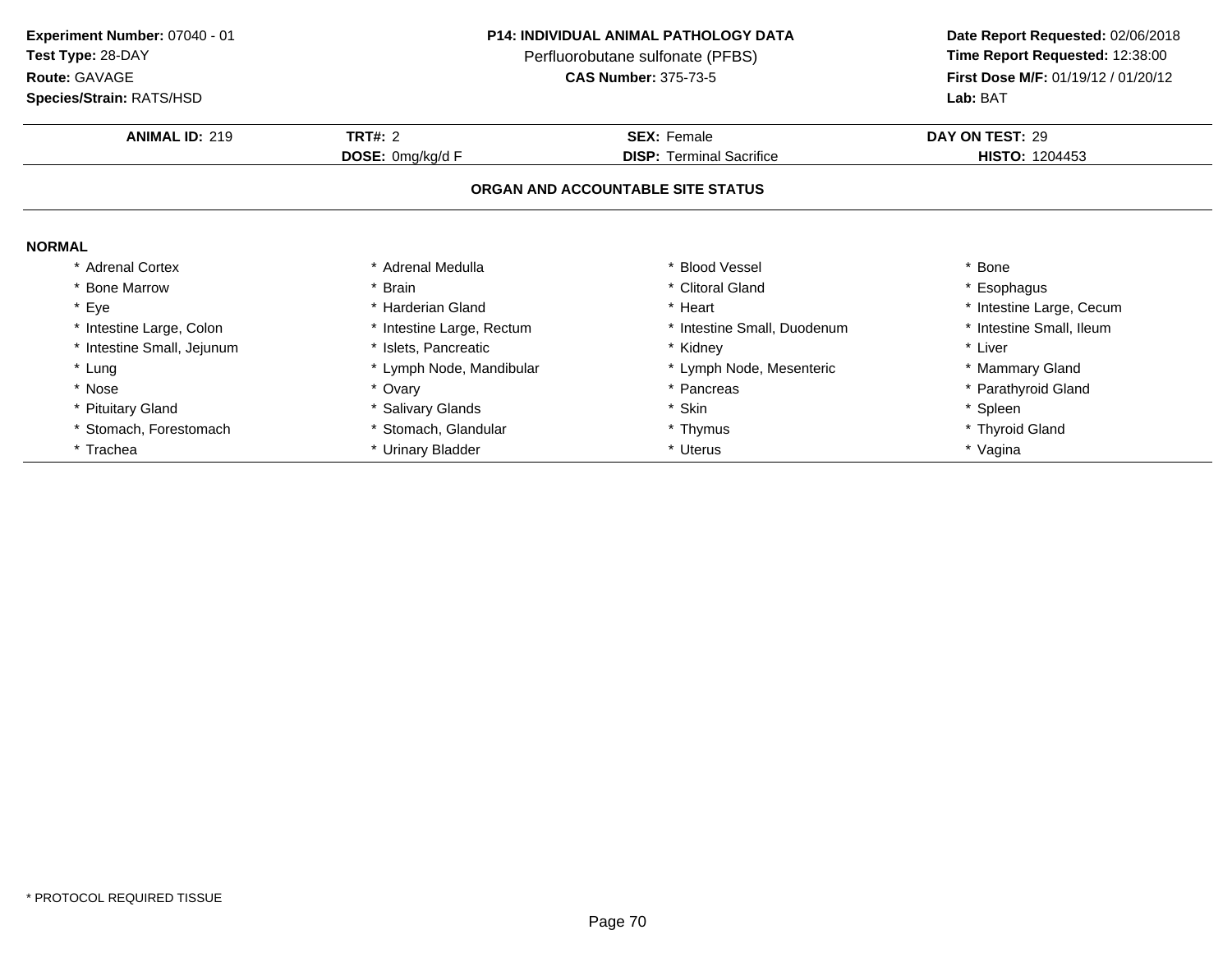# **Route:** GAVAGE

**Species/Strain:** RATS/HSD

## **P14: INDIVIDUAL ANIMAL PATHOLOGY DATA**

Perfluorobutane sulfonate (PFBS)<br>**CAS Number:** 375-73-5

| <b>Species/Strain: RATS/HSD</b> |                           | Lab: BAT                          |                          |  |
|---------------------------------|---------------------------|-----------------------------------|--------------------------|--|
| <b>ANIMAL ID: 220</b>           | <b>TRT#: 2</b>            | <b>SEX: Female</b>                | DAY ON TEST: 29          |  |
|                                 | DOSE: 0mg/kg/d F          | <b>DISP:</b> Terminal Sacrifice   | <b>HISTO: 1204454</b>    |  |
|                                 |                           | ORGAN AND ACCOUNTABLE SITE STATUS |                          |  |
| <b>NORMAL</b>                   |                           |                                   |                          |  |
| * Adrenal Cortex                | * Adrenal Medulla         | * Blood Vessel                    | * Bone                   |  |
| <b>Bone Marrow</b>              | * Brain                   | * Clitoral Gland                  | * Esophagus              |  |
| * Eye                           | * Harderian Gland         | * Heart                           | * Intestine Large, Cecum |  |
| * Intestine Large, Colon        | * Intestine Large, Rectum | Intestine Small, Duodenum         | * Intestine Small, Ileum |  |
| * Intestine Small, Jejunum      | * Islets, Pancreatic      | * Kidney                          | * Liver                  |  |
| * Lung                          | * Lymph Node, Mandibular  | * Lymph Node, Mesenteric          | * Mammary Gland          |  |
| * Nose                          | * Ovary                   | * Pancreas                        | * Parathyroid Gland      |  |
| * Pituitary Gland               | * Salivary Glands         | * Skin                            | * Spleen                 |  |
| * Stomach, Forestomach          | * Stomach, Glandular      | * Thymus                          | * Thyroid Gland          |  |
| * Trachea                       | * Urinary Bladder         | * Uterus                          | * Vagina                 |  |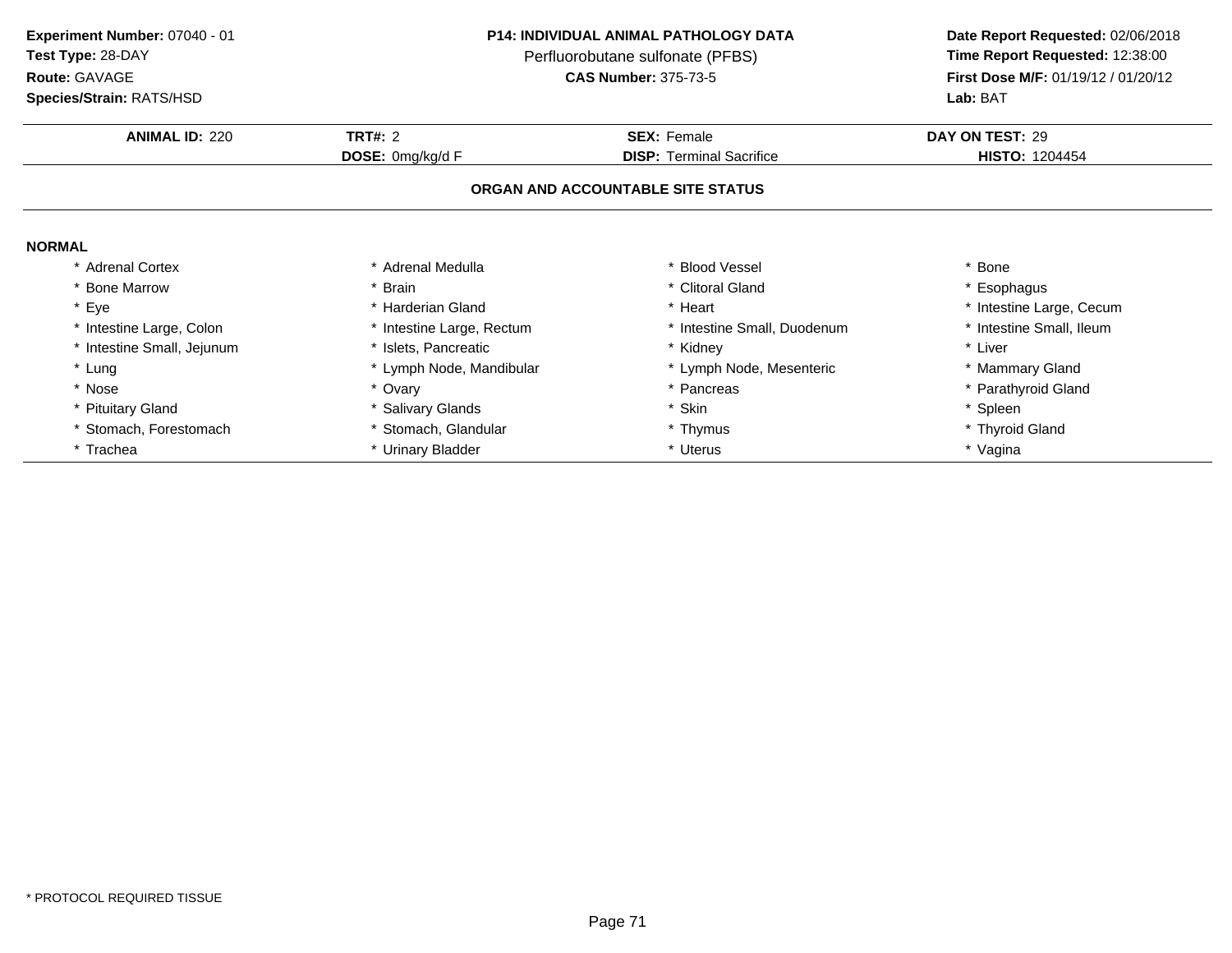| Experiment Number: 07040 - 01<br>Test Type: 28-DAY<br>Route: GAVAGE<br><b>Species/Strain: RATS/HSD</b> | <b>P14: INDIVIDUAL ANIMAL PATHOLOGY DATA</b><br>Perfluorobutane sulfonate (PFBS)<br><b>CAS Number: 375-73-5</b> |                                   | Date Report Requested: 02/06/2018<br>Time Report Requested: 12:38:00<br><b>First Dose M/F: 01/19/12 / 01/20/12</b><br>Lab: BAT |
|--------------------------------------------------------------------------------------------------------|-----------------------------------------------------------------------------------------------------------------|-----------------------------------|--------------------------------------------------------------------------------------------------------------------------------|
| <b>ANIMAL ID: 221</b>                                                                                  | <b>TRT#: 4</b>                                                                                                  | <b>SEX: Female</b>                | DAY ON TEST: 29                                                                                                                |
|                                                                                                        | <b>DOSE:</b> $62.6$ mg/kg/d F                                                                                   | <b>DISP: Terminal Sacrifice</b>   | <b>HISTO: 1204455</b>                                                                                                          |
|                                                                                                        |                                                                                                                 | ORGAN AND ACCOUNTABLE SITE STATUS |                                                                                                                                |
| <b>NORMAL</b>                                                                                          |                                                                                                                 |                                   |                                                                                                                                |
| <b>Bone Marrow</b>                                                                                     | * Kidney                                                                                                        | Liver                             | * Nose                                                                                                                         |
| * Ovarv                                                                                                | * Pancreas                                                                                                      | * Spleen                          | * Thymus                                                                                                                       |
| * Thyroid Gland                                                                                        |                                                                                                                 |                                   |                                                                                                                                |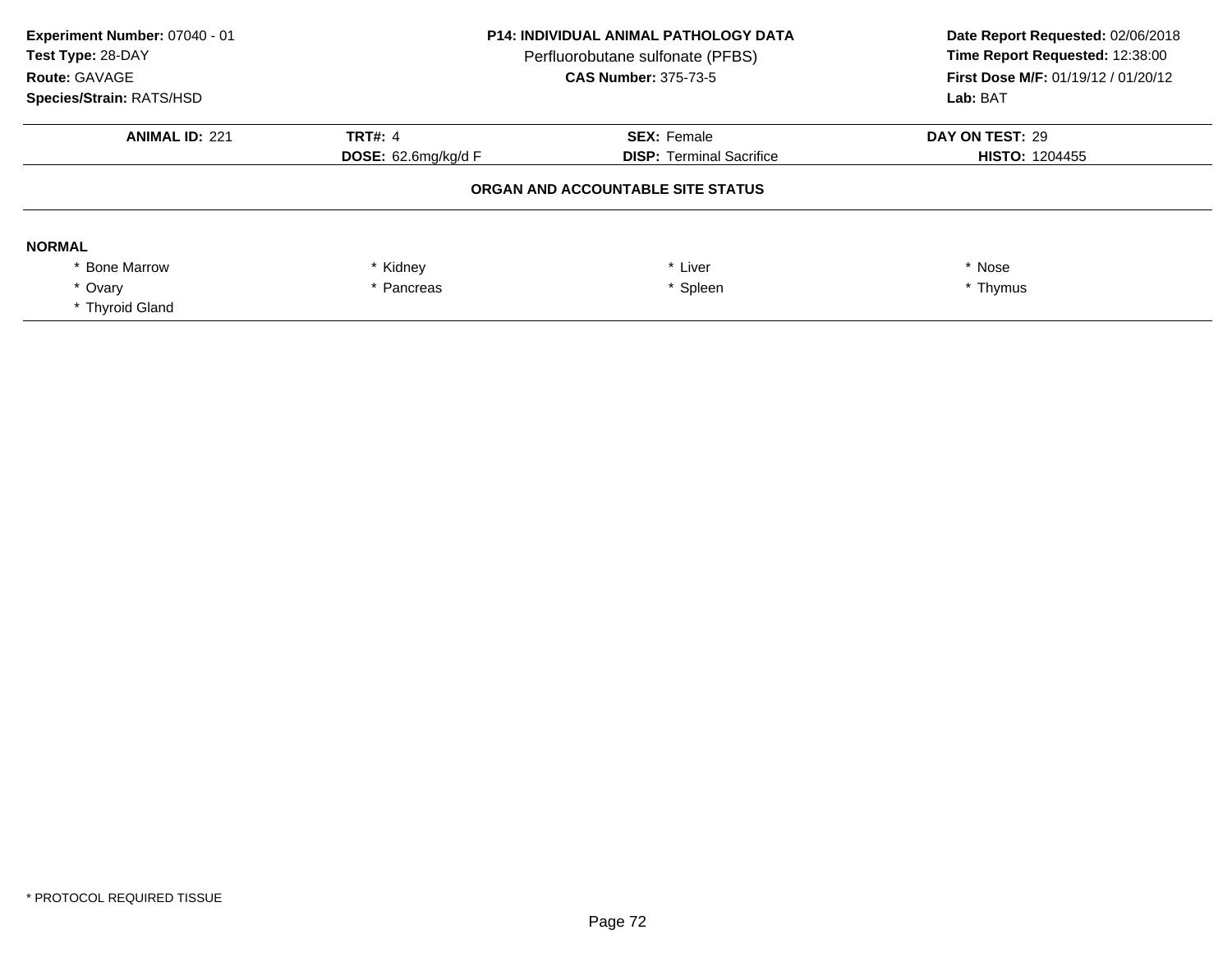| Experiment Number: 07040 - 01<br>Test Type: 28-DAY<br>Route: GAVAGE<br><b>Species/Strain: RATS/HSD</b> | <b>P14: INDIVIDUAL ANIMAL PATHOLOGY DATA</b><br>Perfluorobutane sulfonate (PFBS)<br><b>CAS Number: 375-73-5</b> |                                 | Date Report Requested: 02/06/2018<br>Time Report Requested: 12:38:00<br><b>First Dose M/F: 01/19/12 / 01/20/12</b><br>Lab: BAT |
|--------------------------------------------------------------------------------------------------------|-----------------------------------------------------------------------------------------------------------------|---------------------------------|--------------------------------------------------------------------------------------------------------------------------------|
| <b>ANIMAL ID: 222</b>                                                                                  | <b>TRT#: 4</b>                                                                                                  | <b>SEX: Female</b>              | DAY ON TEST: 29                                                                                                                |
|                                                                                                        | <b>DOSE:</b> 62.6mg/kg/d F                                                                                      | <b>DISP: Terminal Sacrifice</b> | <b>HISTO: 1204456</b>                                                                                                          |
|                                                                                                        | ORGAN AND ACCOUNTABLE SITE STATUS                                                                               |                                 |                                                                                                                                |
| <b>NORMAL</b>                                                                                          |                                                                                                                 |                                 |                                                                                                                                |
| <b>Bone Marrow</b>                                                                                     | * Kidney                                                                                                        | Liver                           | * Nose                                                                                                                         |
| * Ovarv                                                                                                | * Spleen<br>* Pancreas                                                                                          |                                 | * Thymus                                                                                                                       |
| * Thyroid Gland                                                                                        |                                                                                                                 |                                 |                                                                                                                                |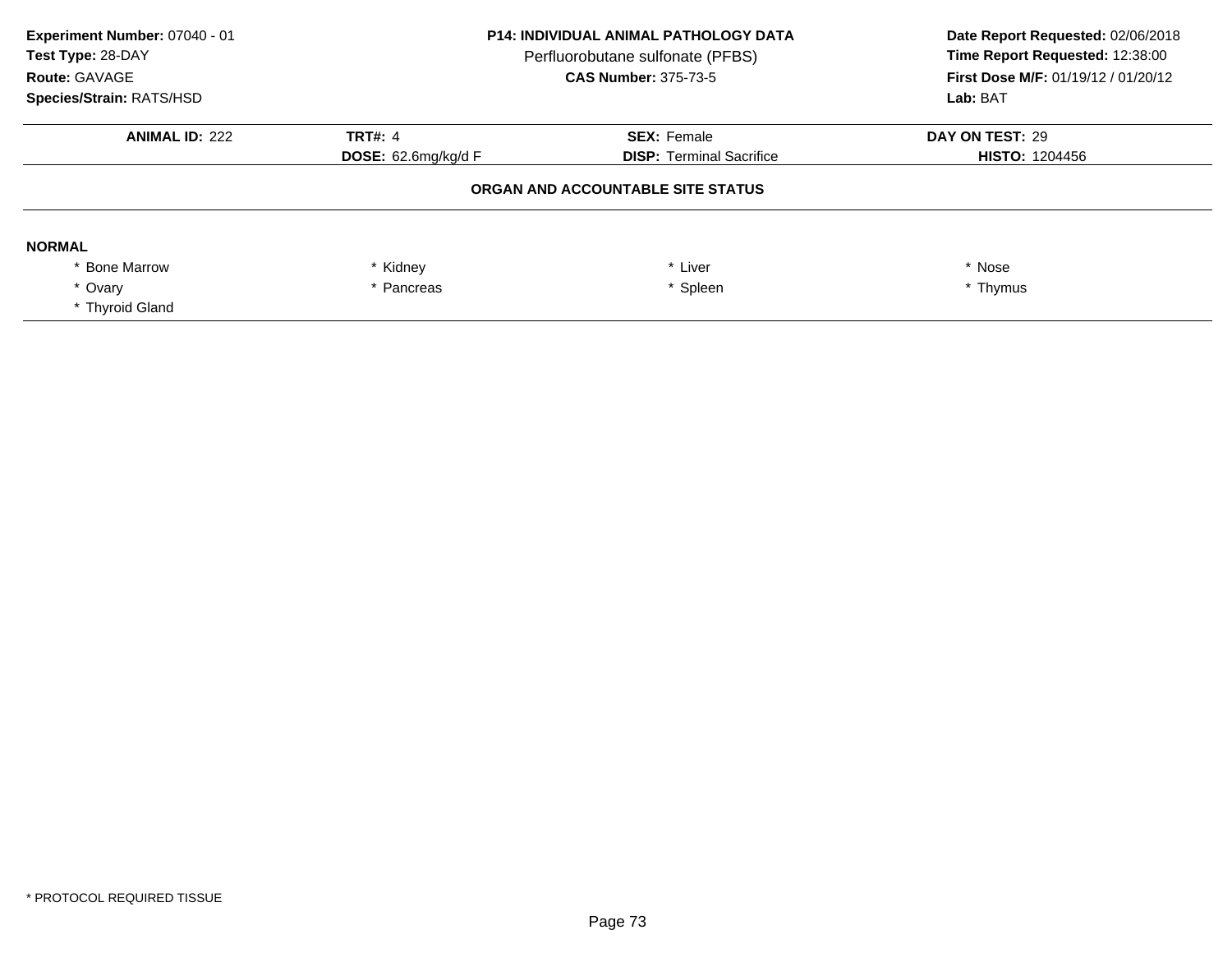| Experiment Number: 07040 - 01<br>Test Type: 28-DAY<br>Route: GAVAGE<br><b>Species/Strain: RATS/HSD</b> | <b>P14: INDIVIDUAL ANIMAL PATHOLOGY DATA</b><br>Perfluorobutane sulfonate (PFBS)<br><b>CAS Number: 375-73-5</b> |                                 | Date Report Requested: 02/06/2018<br>Time Report Requested: 12:38:00<br><b>First Dose M/F: 01/19/12 / 01/20/12</b><br>Lab: BAT |
|--------------------------------------------------------------------------------------------------------|-----------------------------------------------------------------------------------------------------------------|---------------------------------|--------------------------------------------------------------------------------------------------------------------------------|
| <b>ANIMAL ID: 223</b>                                                                                  | <b>TRT#: 4</b>                                                                                                  | <b>SEX: Female</b>              | DAY ON TEST: 29                                                                                                                |
|                                                                                                        | <b>DOSE:</b> 62.6mg/kg/d F                                                                                      | <b>DISP: Terminal Sacrifice</b> | <b>HISTO: 1204457</b>                                                                                                          |
|                                                                                                        | ORGAN AND ACCOUNTABLE SITE STATUS                                                                               |                                 |                                                                                                                                |
| <b>NORMAL</b>                                                                                          |                                                                                                                 |                                 |                                                                                                                                |
| <b>Bone Marrow</b>                                                                                     | * Kidney                                                                                                        | Liver                           | * Nose                                                                                                                         |
| * Ovarv                                                                                                | * Spleen<br>* Pancreas                                                                                          |                                 | * Thymus                                                                                                                       |
| * Thyroid Gland                                                                                        |                                                                                                                 |                                 |                                                                                                                                |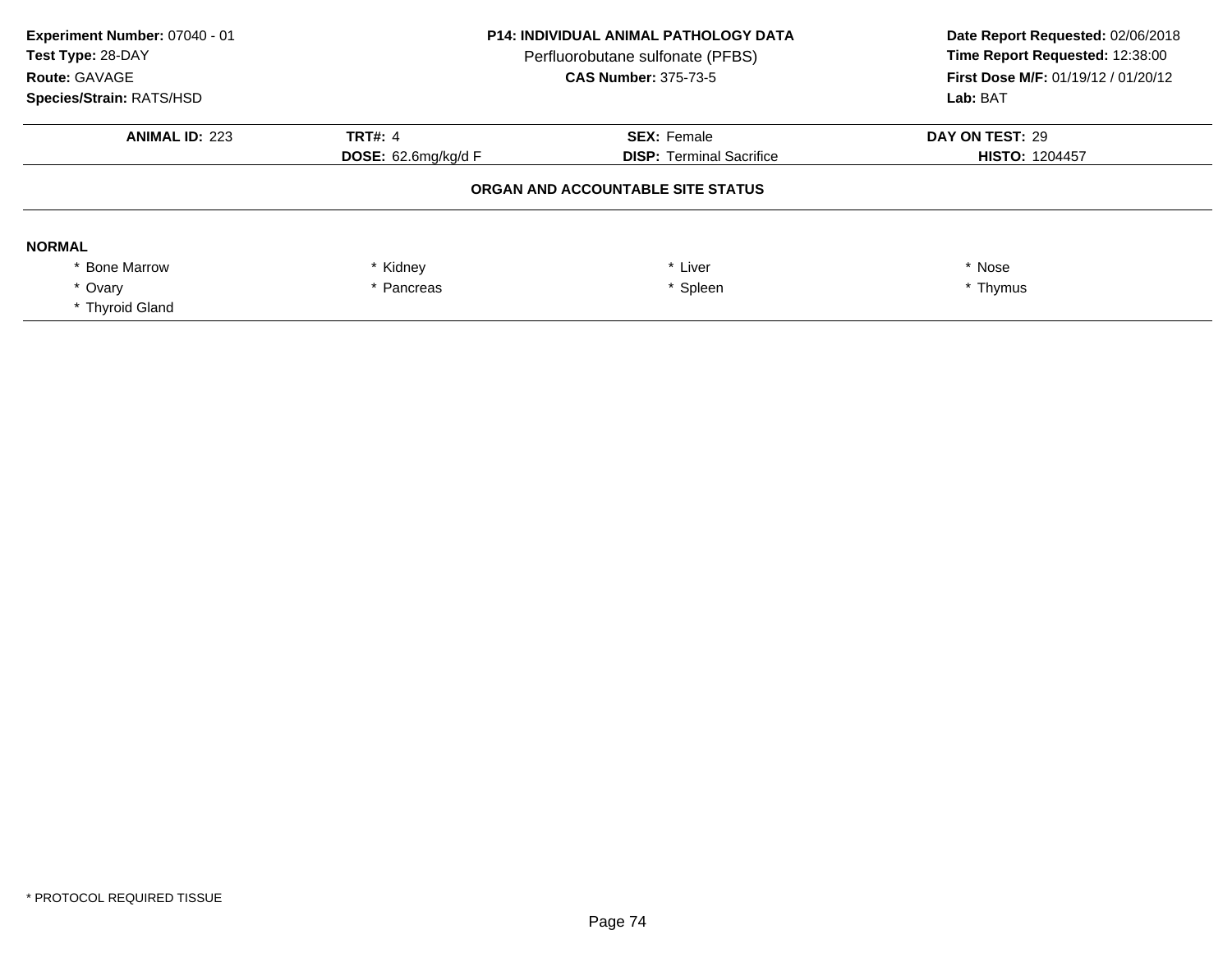| Experiment Number: 07040 - 01<br>Test Type: 28-DAY<br>Route: GAVAGE<br><b>Species/Strain: RATS/HSD</b> | <b>P14: INDIVIDUAL ANIMAL PATHOLOGY DATA</b><br>Perfluorobutane sulfonate (PFBS)<br><b>CAS Number: 375-73-5</b> |                                 | Date Report Requested: 02/06/2018<br>Time Report Requested: 12:38:00<br><b>First Dose M/F: 01/19/12 / 01/20/12</b><br>Lab: BAT |
|--------------------------------------------------------------------------------------------------------|-----------------------------------------------------------------------------------------------------------------|---------------------------------|--------------------------------------------------------------------------------------------------------------------------------|
| <b>ANIMAL ID: 224</b>                                                                                  | <b>TRT#: 4</b>                                                                                                  | <b>SEX: Female</b>              | DAY ON TEST: 29                                                                                                                |
|                                                                                                        | <b>DOSE:</b> 62.6mg/kg/d F                                                                                      | <b>DISP: Terminal Sacrifice</b> | <b>HISTO: 1204458</b>                                                                                                          |
|                                                                                                        | ORGAN AND ACCOUNTABLE SITE STATUS                                                                               |                                 |                                                                                                                                |
| <b>NORMAL</b>                                                                                          |                                                                                                                 |                                 |                                                                                                                                |
| <b>Bone Marrow</b>                                                                                     | * Kidney                                                                                                        | Liver                           | * Nose                                                                                                                         |
| * Ovarv                                                                                                | * Spleen<br>* Pancreas                                                                                          |                                 | * Thymus                                                                                                                       |
| * Thyroid Gland                                                                                        |                                                                                                                 |                                 |                                                                                                                                |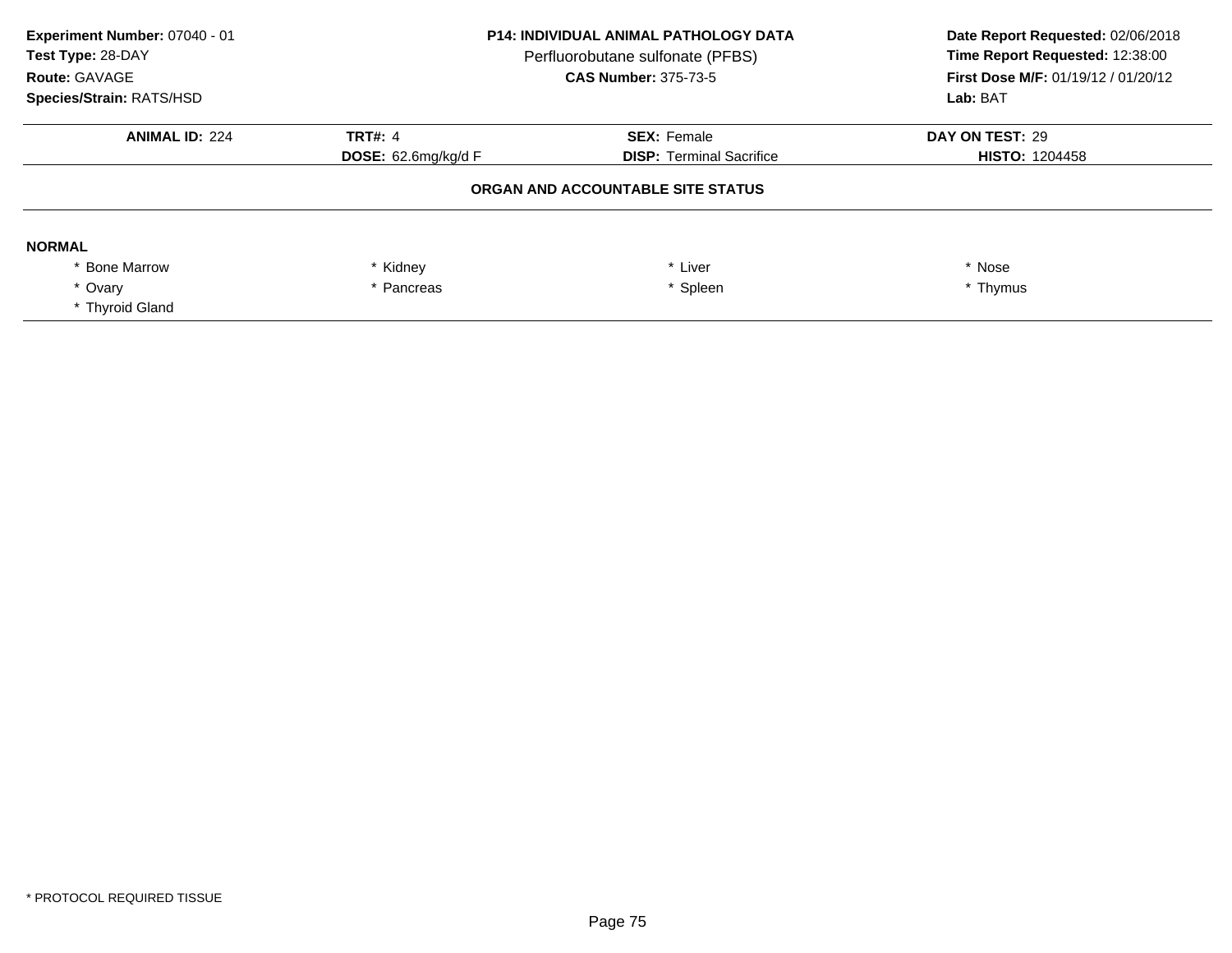| Experiment Number: 07040 - 01<br>Test Type: 28-DAY<br>Route: GAVAGE<br>Species/Strain: RATS/HSD | <b>P14: INDIVIDUAL ANIMAL PATHOLOGY DATA</b><br>Perfluorobutane sulfonate (PFBS)<br><b>CAS Number: 375-73-5</b> |                                   | Date Report Requested: 02/06/2018<br>Time Report Requested: 12:38:00<br>First Dose M/F: 01/19/12 / 01/20/12<br>Lab: BAT |
|-------------------------------------------------------------------------------------------------|-----------------------------------------------------------------------------------------------------------------|-----------------------------------|-------------------------------------------------------------------------------------------------------------------------|
| <b>ANIMAL ID: 225</b>                                                                           | <b>TRT#: 4</b>                                                                                                  | <b>SEX: Female</b>                | DAY ON TEST: 29                                                                                                         |
|                                                                                                 | <b>DOSE:</b> $62.6$ mg/kg/d F                                                                                   | <b>DISP:</b> Terminal Sacrifice   | <b>HISTO: 1204459</b>                                                                                                   |
|                                                                                                 |                                                                                                                 | ORGAN AND ACCOUNTABLE SITE STATUS |                                                                                                                         |
| <b>NORMAL</b>                                                                                   |                                                                                                                 |                                   |                                                                                                                         |
| * Bone Marrow                                                                                   | * Liver                                                                                                         | * Nose                            | * Ovary                                                                                                                 |
| * Pancreas                                                                                      | Spleen                                                                                                          | * Thymus                          | * Thyroid Gland                                                                                                         |
| <b>OBSERVATIONS</b>                                                                             |                                                                                                                 |                                   |                                                                                                                         |
| * Kidney                                                                                        |                                                                                                                 | Nephropathy                       | Chronicprogr, Minimal                                                                                                   |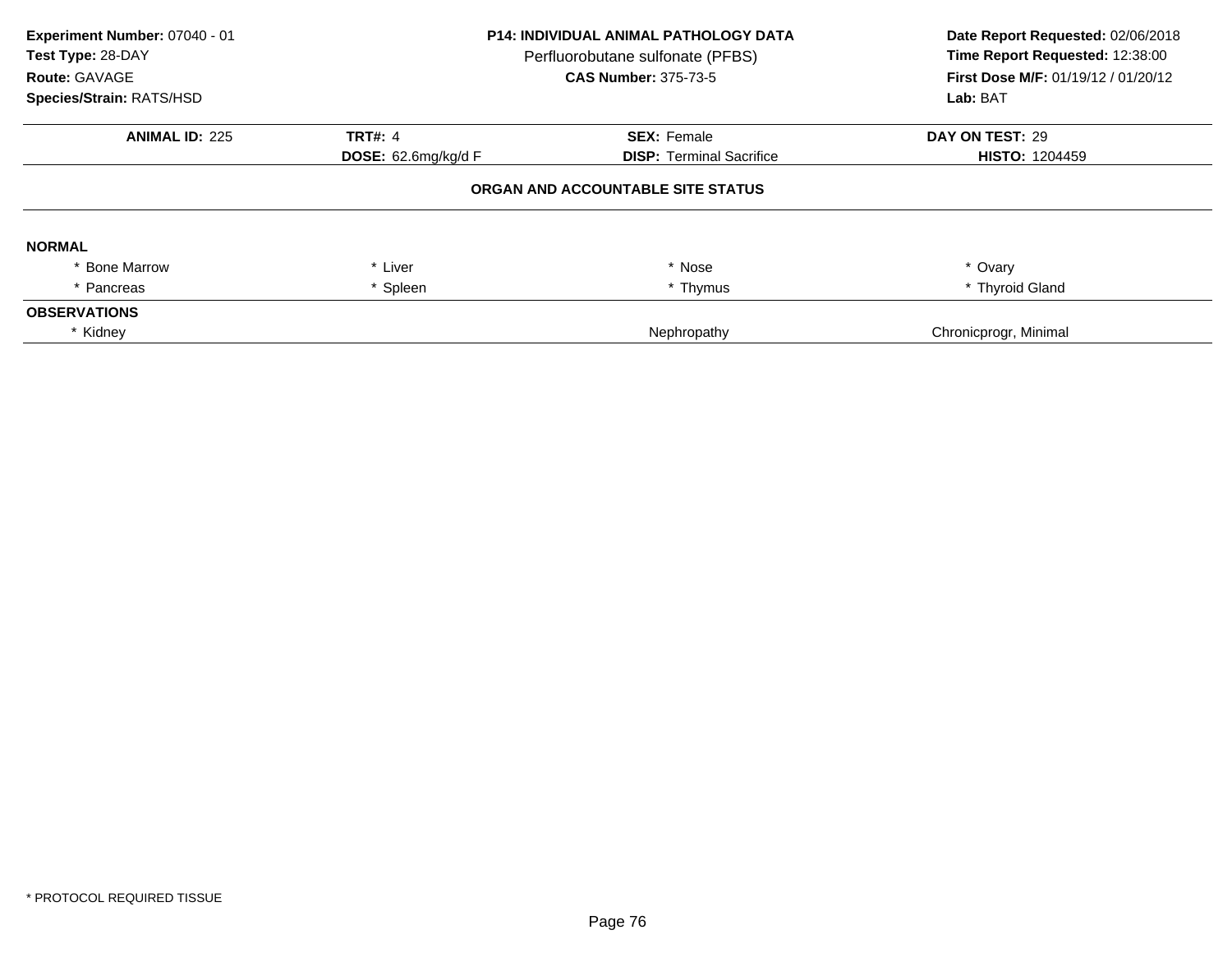| Experiment Number: 07040 - 01<br>Test Type: 28-DAY<br>Route: GAVAGE<br>Species/Strain: RATS/HSD | <b>P14: INDIVIDUAL ANIMAL PATHOLOGY DATA</b><br>Perfluorobutane sulfonate (PFBS)<br><b>CAS Number: 375-73-5</b> |                                   | Date Report Requested: 02/06/2018<br>Time Report Requested: 12:38:00<br>First Dose M/F: 01/19/12 / 01/20/12<br>Lab: BAT |
|-------------------------------------------------------------------------------------------------|-----------------------------------------------------------------------------------------------------------------|-----------------------------------|-------------------------------------------------------------------------------------------------------------------------|
| <b>ANIMAL ID: 226</b>                                                                           | <b>TRT#: 4</b>                                                                                                  | <b>SEX: Female</b>                | DAY ON TEST: 29                                                                                                         |
|                                                                                                 | <b>DOSE:</b> $62.6$ mg/kg/d F                                                                                   | <b>DISP:</b> Terminal Sacrifice   | <b>HISTO: 1204460</b>                                                                                                   |
|                                                                                                 |                                                                                                                 | ORGAN AND ACCOUNTABLE SITE STATUS |                                                                                                                         |
| <b>NORMAL</b>                                                                                   |                                                                                                                 |                                   |                                                                                                                         |
| * Bone Marrow                                                                                   | * Liver                                                                                                         | * Nose                            | * Ovary                                                                                                                 |
| * Pancreas                                                                                      | Spleen                                                                                                          | * Thymus                          | * Thyroid Gland                                                                                                         |
| <b>OBSERVATIONS</b>                                                                             |                                                                                                                 |                                   |                                                                                                                         |
| * Kidney                                                                                        |                                                                                                                 | Nephropathy                       | Chronicprogr, Minimal                                                                                                   |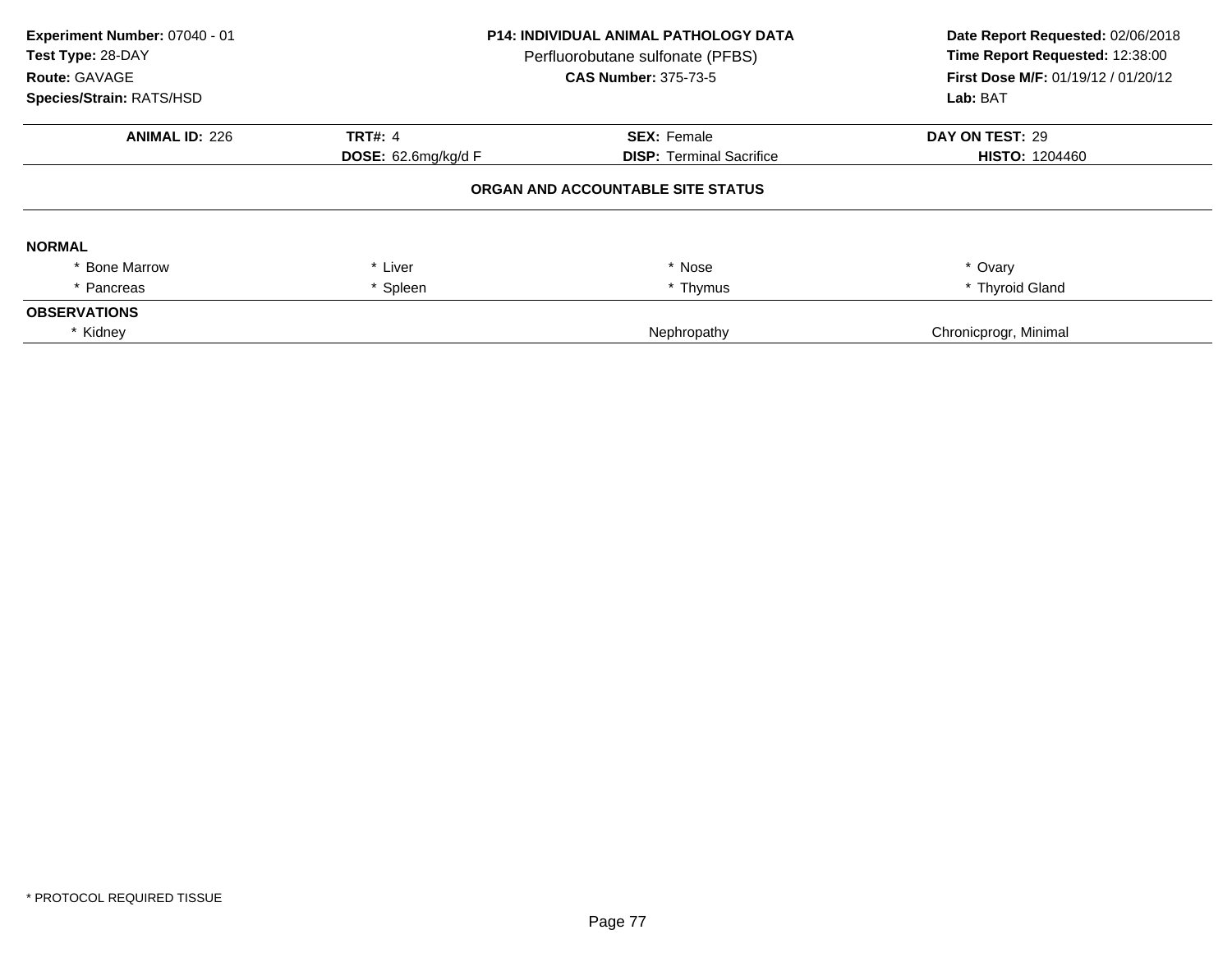| Experiment Number: 07040 - 01<br>Test Type: 28-DAY<br>Route: GAVAGE<br><b>Species/Strain: RATS/HSD</b> | <b>P14: INDIVIDUAL ANIMAL PATHOLOGY DATA</b><br>Perfluorobutane sulfonate (PFBS)<br><b>CAS Number: 375-73-5</b> |                                 | Date Report Requested: 02/06/2018<br>Time Report Requested: 12:38:00<br><b>First Dose M/F: 01/19/12 / 01/20/12</b><br>Lab: BAT |
|--------------------------------------------------------------------------------------------------------|-----------------------------------------------------------------------------------------------------------------|---------------------------------|--------------------------------------------------------------------------------------------------------------------------------|
| <b>ANIMAL ID: 227</b>                                                                                  | <b>TRT#: 4</b>                                                                                                  | <b>SEX: Female</b>              | DAY ON TEST: 29                                                                                                                |
|                                                                                                        | <b>DOSE:</b> $62.6$ mg/kg/d F                                                                                   | <b>DISP: Terminal Sacrifice</b> | <b>HISTO: 1204461</b>                                                                                                          |
|                                                                                                        | ORGAN AND ACCOUNTABLE SITE STATUS                                                                               |                                 |                                                                                                                                |
| <b>NORMAL</b>                                                                                          |                                                                                                                 |                                 |                                                                                                                                |
| <b>Bone Marrow</b>                                                                                     | * Kidney                                                                                                        | Liver                           | * Nose                                                                                                                         |
| * Ovarv                                                                                                | * Spleen<br>* Pancreas                                                                                          |                                 | * Thymus                                                                                                                       |
| * Thyroid Gland                                                                                        |                                                                                                                 |                                 |                                                                                                                                |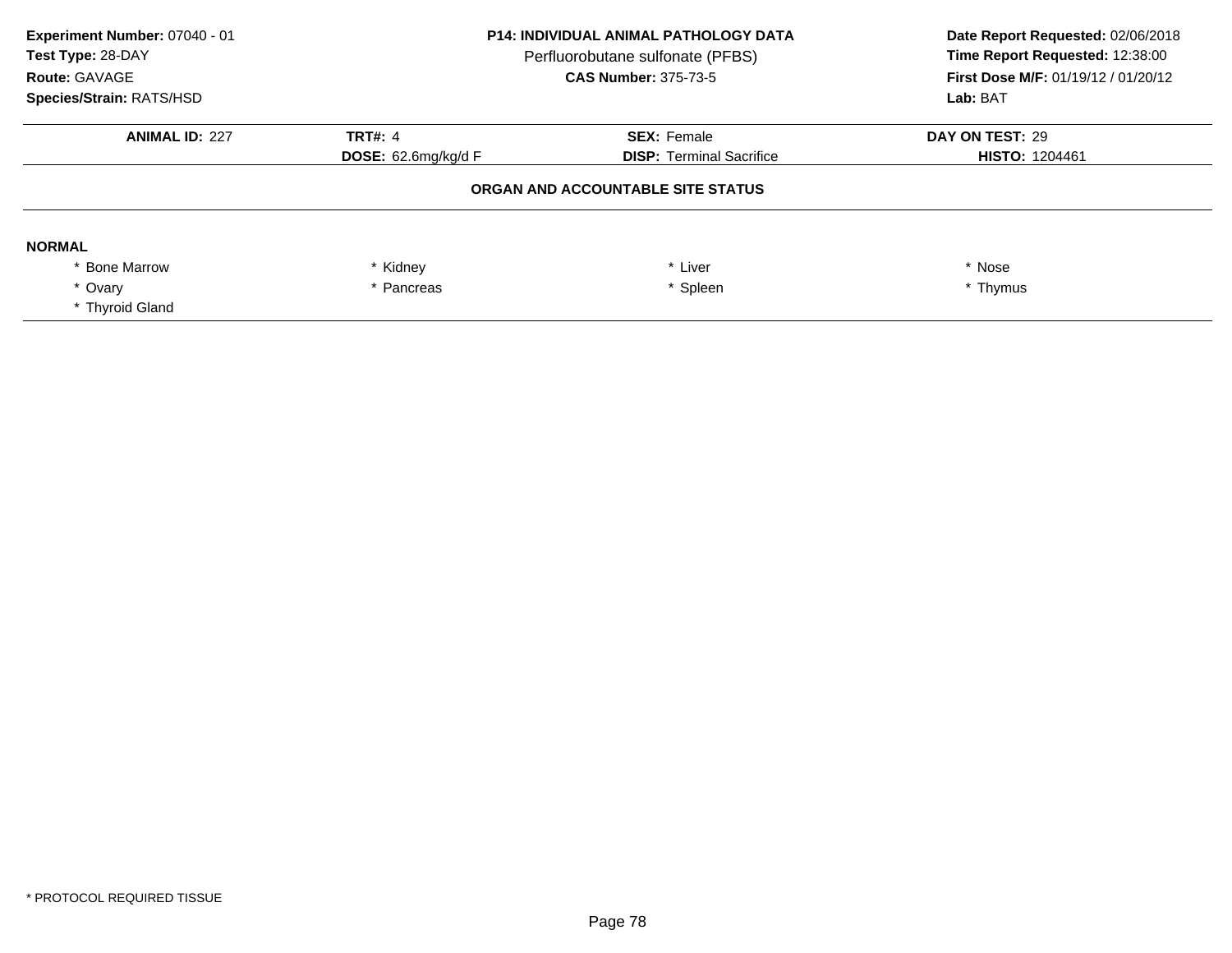| Experiment Number: 07040 - 01<br>Test Type: 28-DAY<br>Route: GAVAGE<br>Species/Strain: RATS/HSD | <b>P14: INDIVIDUAL ANIMAL PATHOLOGY DATA</b><br>Perfluorobutane sulfonate (PFBS)<br><b>CAS Number: 375-73-5</b> |                                   | Date Report Requested: 02/06/2018<br>Time Report Requested: 12:38:00<br>First Dose M/F: 01/19/12 / 01/20/12<br>Lab: BAT |
|-------------------------------------------------------------------------------------------------|-----------------------------------------------------------------------------------------------------------------|-----------------------------------|-------------------------------------------------------------------------------------------------------------------------|
| <b>ANIMAL ID: 228</b>                                                                           | <b>TRT#: 4</b>                                                                                                  | <b>SEX: Female</b>                | DAY ON TEST: 29                                                                                                         |
|                                                                                                 | DOSE: 62.6mg/kg/d F                                                                                             | <b>DISP:</b> Terminal Sacrifice   | <b>HISTO: 1204462</b>                                                                                                   |
|                                                                                                 |                                                                                                                 | ORGAN AND ACCOUNTABLE SITE STATUS |                                                                                                                         |
| <b>NORMAL</b>                                                                                   |                                                                                                                 |                                   |                                                                                                                         |
| <b>Bone Marrow</b>                                                                              | Liver                                                                                                           | * Nose                            | * Ovary                                                                                                                 |
| Pancreas                                                                                        | Spleen                                                                                                          | * Thymus                          | * Thyroid Gland                                                                                                         |
| <b>OBSERVATIONS</b>                                                                             |                                                                                                                 |                                   |                                                                                                                         |
| * Kidney                                                                                        |                                                                                                                 | Nephropathy                       | Chronicprogr, Minimal                                                                                                   |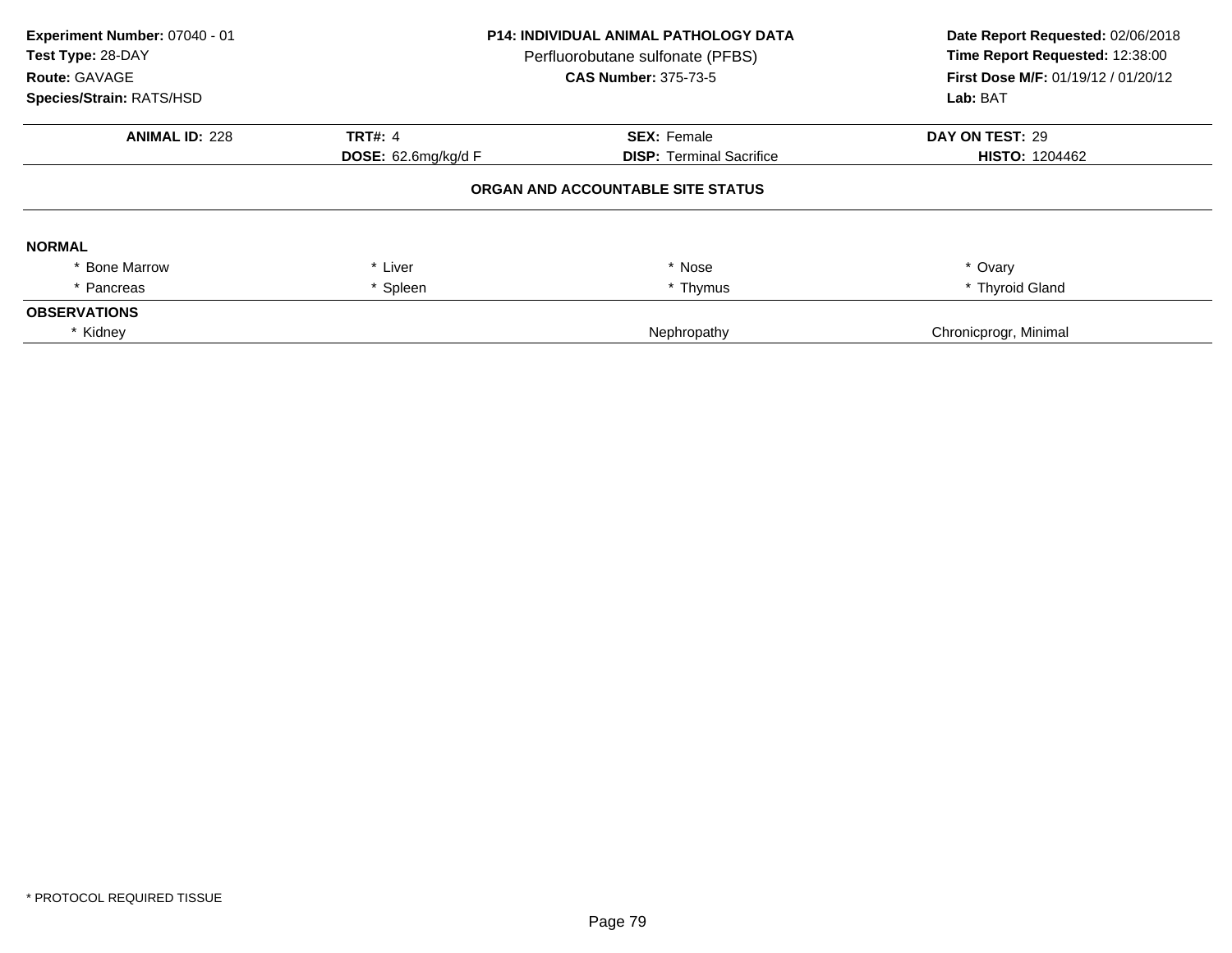| Experiment Number: 07040 - 01<br>Test Type: 28-DAY<br>Route: GAVAGE<br><b>Species/Strain: RATS/HSD</b> | <b>P14: INDIVIDUAL ANIMAL PATHOLOGY DATA</b><br>Perfluorobutane sulfonate (PFBS)<br><b>CAS Number: 375-73-5</b> |                                   | Date Report Requested: 02/06/2018<br>Time Report Requested: 12:38:00<br><b>First Dose M/F: 01/19/12 / 01/20/12</b><br>Lab: BAT |
|--------------------------------------------------------------------------------------------------------|-----------------------------------------------------------------------------------------------------------------|-----------------------------------|--------------------------------------------------------------------------------------------------------------------------------|
| <b>ANIMAL ID: 229</b>                                                                                  | <b>TRT#: 4</b>                                                                                                  | <b>SEX: Female</b>                | DAY ON TEST: 29                                                                                                                |
|                                                                                                        | <b>DOSE:</b> $62.6$ mg/kg/d F                                                                                   | <b>DISP: Terminal Sacrifice</b>   | <b>HISTO: 1204463</b>                                                                                                          |
|                                                                                                        |                                                                                                                 | ORGAN AND ACCOUNTABLE SITE STATUS |                                                                                                                                |
| <b>NORMAL</b>                                                                                          |                                                                                                                 |                                   |                                                                                                                                |
| <b>Bone Marrow</b>                                                                                     | * Kidney                                                                                                        | Liver                             | * Nose                                                                                                                         |
| * Ovarv                                                                                                | * Spleen<br>* Pancreas                                                                                          |                                   | * Thymus                                                                                                                       |
| * Thyroid Gland                                                                                        |                                                                                                                 |                                   |                                                                                                                                |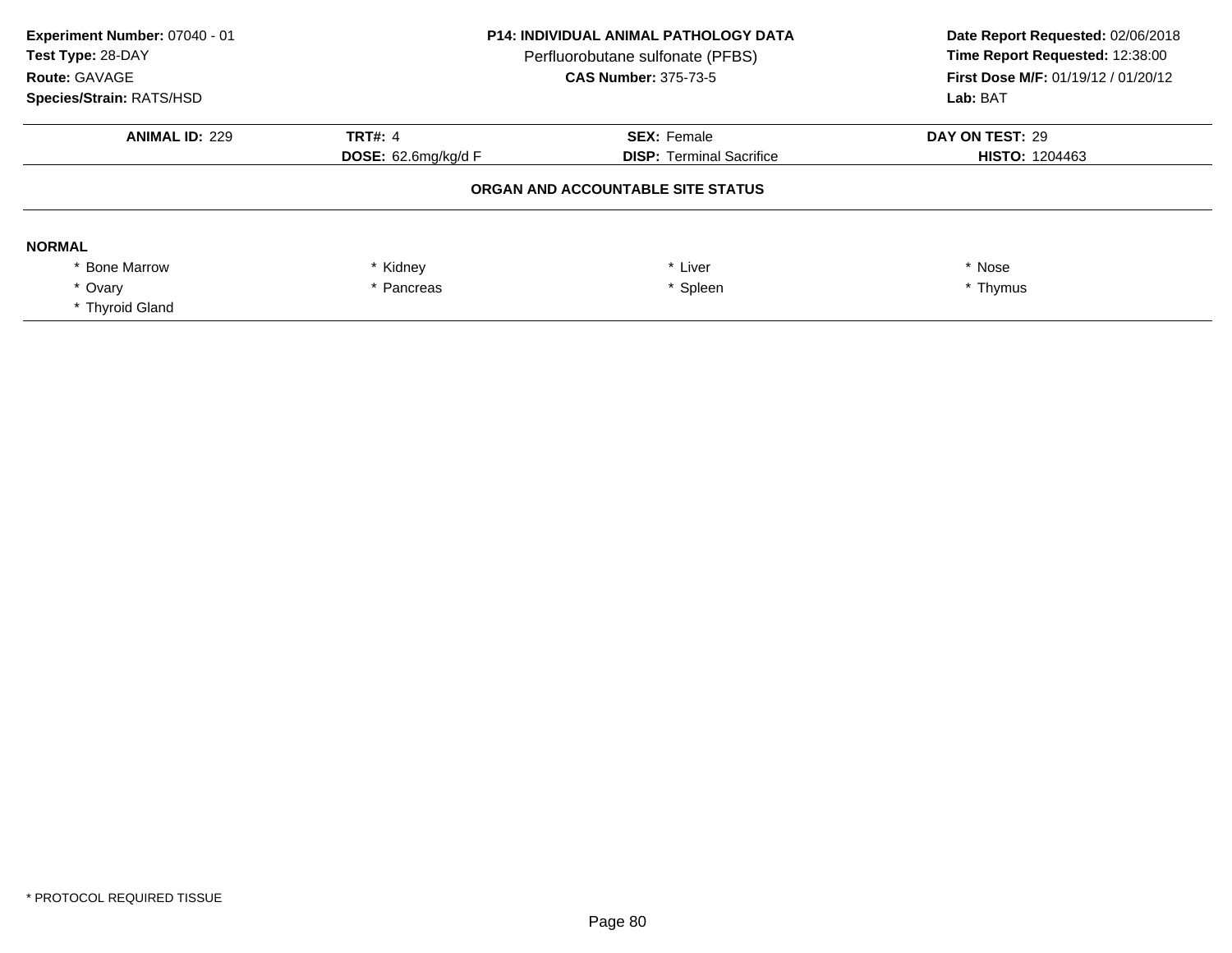| Experiment Number: 07040 - 01<br>Test Type: 28-DAY<br>Route: GAVAGE<br>Species/Strain: RATS/HSD | <b>P14: INDIVIDUAL ANIMAL PATHOLOGY DATA</b><br>Perfluorobutane sulfonate (PFBS)<br><b>CAS Number: 375-73-5</b> |                                   | Date Report Requested: 02/06/2018<br>Time Report Requested: 12:38:00<br>First Dose M/F: 01/19/12 / 01/20/12<br>Lab: BAT |
|-------------------------------------------------------------------------------------------------|-----------------------------------------------------------------------------------------------------------------|-----------------------------------|-------------------------------------------------------------------------------------------------------------------------|
| <b>ANIMAL ID: 230</b>                                                                           | <b>TRT#: 4</b>                                                                                                  | <b>SEX: Female</b>                | DAY ON TEST: 29                                                                                                         |
|                                                                                                 | <b>DOSE:</b> $62.6$ mg/kg/d F                                                                                   | <b>DISP:</b> Terminal Sacrifice   | <b>HISTO: 1204464</b>                                                                                                   |
|                                                                                                 |                                                                                                                 | ORGAN AND ACCOUNTABLE SITE STATUS |                                                                                                                         |
| <b>NORMAL</b>                                                                                   |                                                                                                                 |                                   |                                                                                                                         |
| * Bone Marrow                                                                                   | * Liver                                                                                                         | * Nose                            | * Ovary                                                                                                                 |
| * Pancreas                                                                                      | Spleen                                                                                                          | * Thymus                          | * Thyroid Gland                                                                                                         |
| <b>OBSERVATIONS</b>                                                                             |                                                                                                                 |                                   |                                                                                                                         |
| * Kidney                                                                                        |                                                                                                                 | Nephropathy                       | Chronicprogr, Minimal                                                                                                   |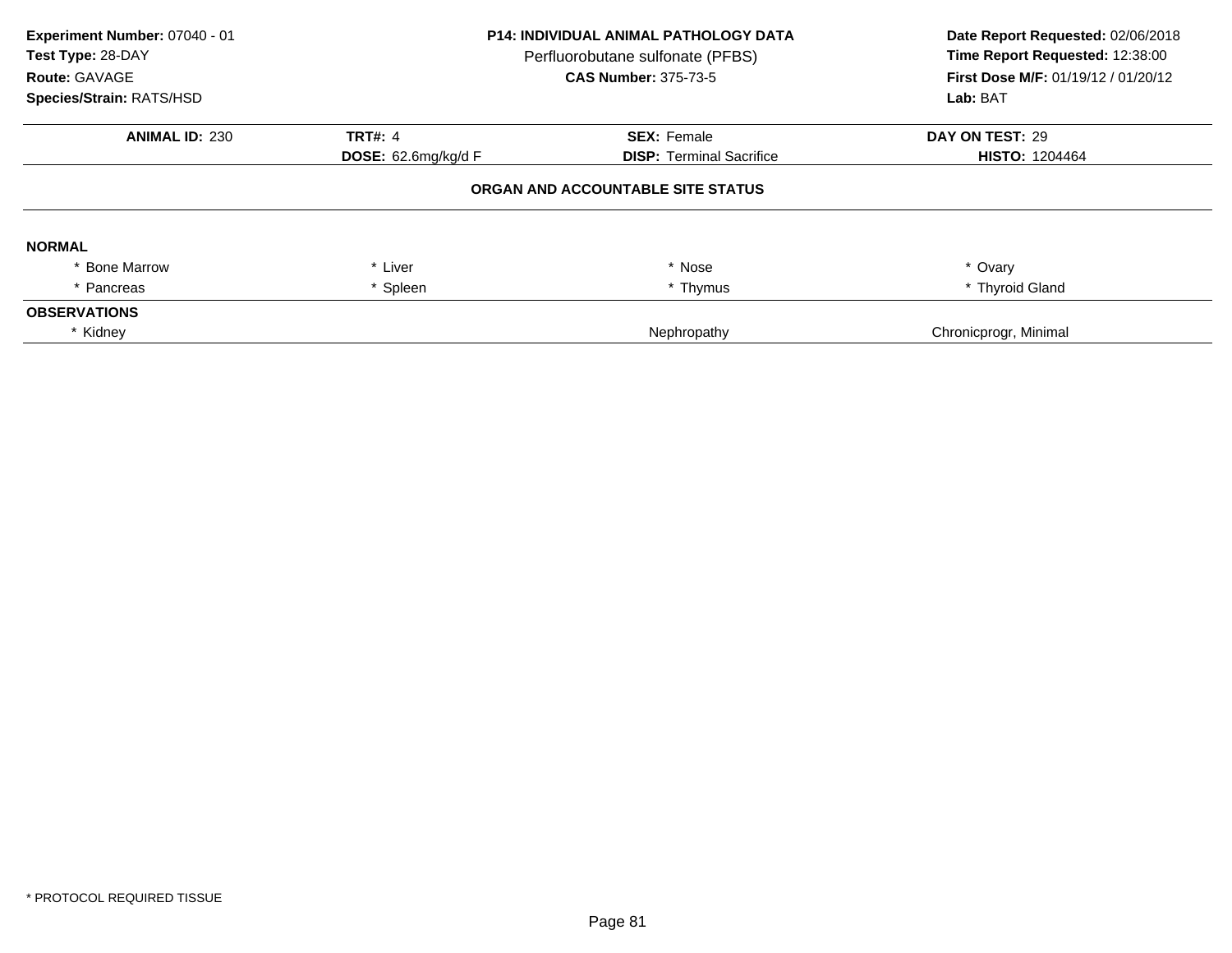| Experiment Number: 07040 - 01<br>Test Type: 28-DAY<br>Route: GAVAGE<br>Species/Strain: RATS/HSD | <b>P14: INDIVIDUAL ANIMAL PATHOLOGY DATA</b><br>Perfluorobutane sulfonate (PFBS)<br><b>CAS Number: 375-73-5</b> |                                   | Date Report Requested: 02/06/2018<br>Time Report Requested: 12:38:00<br>First Dose M/F: 01/19/12 / 01/20/12<br>Lab: BAT |
|-------------------------------------------------------------------------------------------------|-----------------------------------------------------------------------------------------------------------------|-----------------------------------|-------------------------------------------------------------------------------------------------------------------------|
| <b>ANIMAL ID: 231</b>                                                                           | <b>TRT#: 6</b>                                                                                                  | <b>SEX: Female</b>                | DAY ON TEST: 29                                                                                                         |
|                                                                                                 | <b>DISP: Terminal Sacrifice</b><br>DOSE: 125mg/kg/d F                                                           | <b>HISTO: 1204465</b>             |                                                                                                                         |
|                                                                                                 |                                                                                                                 | ORGAN AND ACCOUNTABLE SITE STATUS |                                                                                                                         |
| <b>NORMAL</b>                                                                                   |                                                                                                                 |                                   |                                                                                                                         |
| * Bone Marrow                                                                                   | * Kidney                                                                                                        | * Liver                           | * Nose                                                                                                                  |
| * Ovary                                                                                         | * Spleen<br>* Pancreas                                                                                          |                                   | * Thymus                                                                                                                |
| * Thyroid Gland                                                                                 |                                                                                                                 |                                   |                                                                                                                         |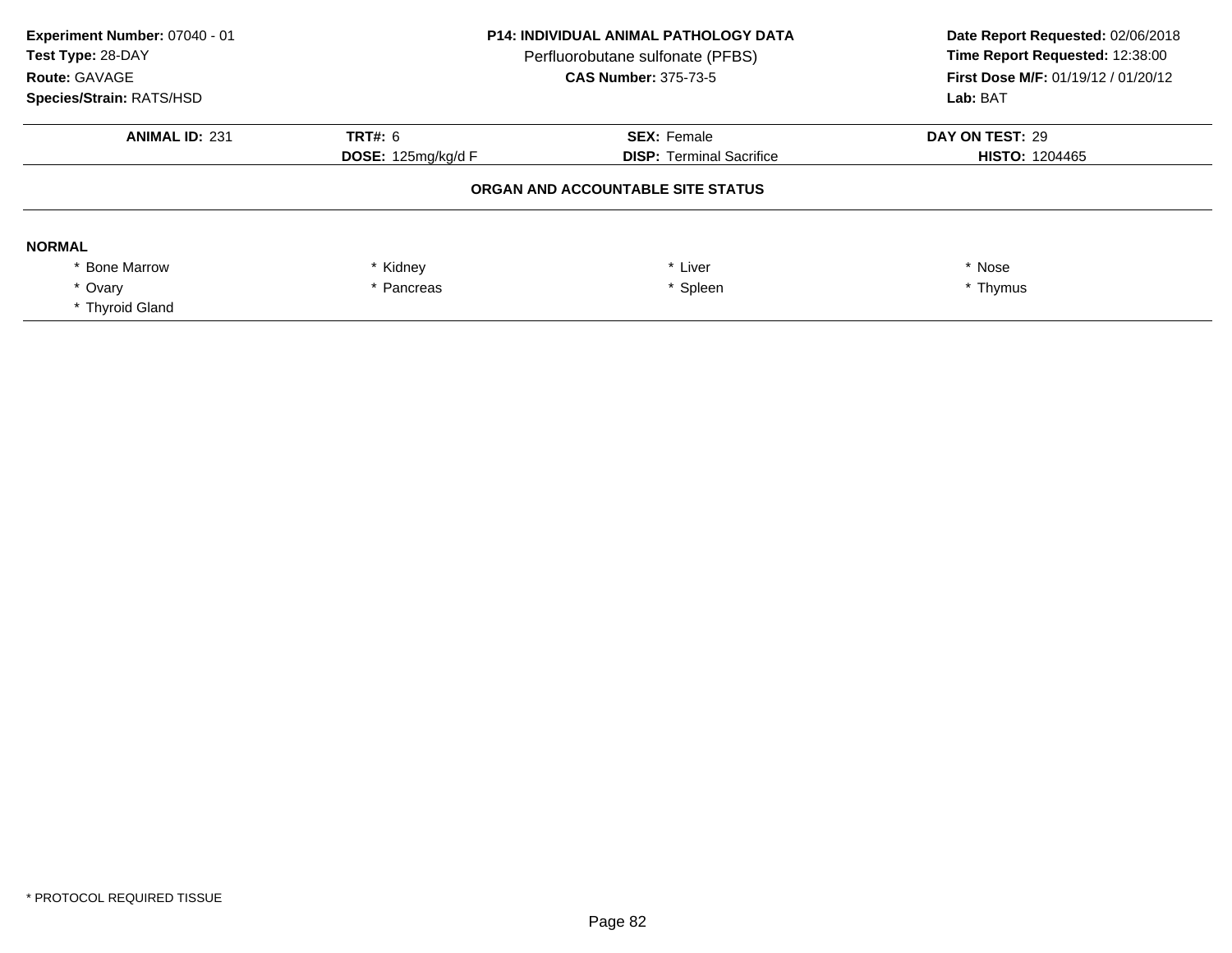| Experiment Number: 07040 - 01<br>Test Type: 28-DAY<br>Route: GAVAGE<br>Species/Strain: RATS/HSD | <b>P14: INDIVIDUAL ANIMAL PATHOLOGY DATA</b><br>Perfluorobutane sulfonate (PFBS)<br><b>CAS Number: 375-73-5</b> |                                   | Date Report Requested: 02/06/2018<br>Time Report Requested: 12:38:00<br>First Dose M/F: 01/19/12 / 01/20/12<br>Lab: BAT |
|-------------------------------------------------------------------------------------------------|-----------------------------------------------------------------------------------------------------------------|-----------------------------------|-------------------------------------------------------------------------------------------------------------------------|
| <b>ANIMAL ID: 232</b>                                                                           | <b>TRT#: 6</b>                                                                                                  | <b>SEX: Female</b>                | DAY ON TEST: 29                                                                                                         |
|                                                                                                 | <b>DISP: Terminal Sacrifice</b><br>DOSE: 125mg/kg/d F                                                           | <b>HISTO: 1204466</b>             |                                                                                                                         |
|                                                                                                 |                                                                                                                 | ORGAN AND ACCOUNTABLE SITE STATUS |                                                                                                                         |
| <b>NORMAL</b>                                                                                   |                                                                                                                 |                                   |                                                                                                                         |
| * Bone Marrow                                                                                   | * Kidney                                                                                                        | * Liver                           | * Nose                                                                                                                  |
| * Ovary                                                                                         | * Spleen<br>* Pancreas                                                                                          |                                   | * Thymus                                                                                                                |
| * Thyroid Gland                                                                                 |                                                                                                                 |                                   |                                                                                                                         |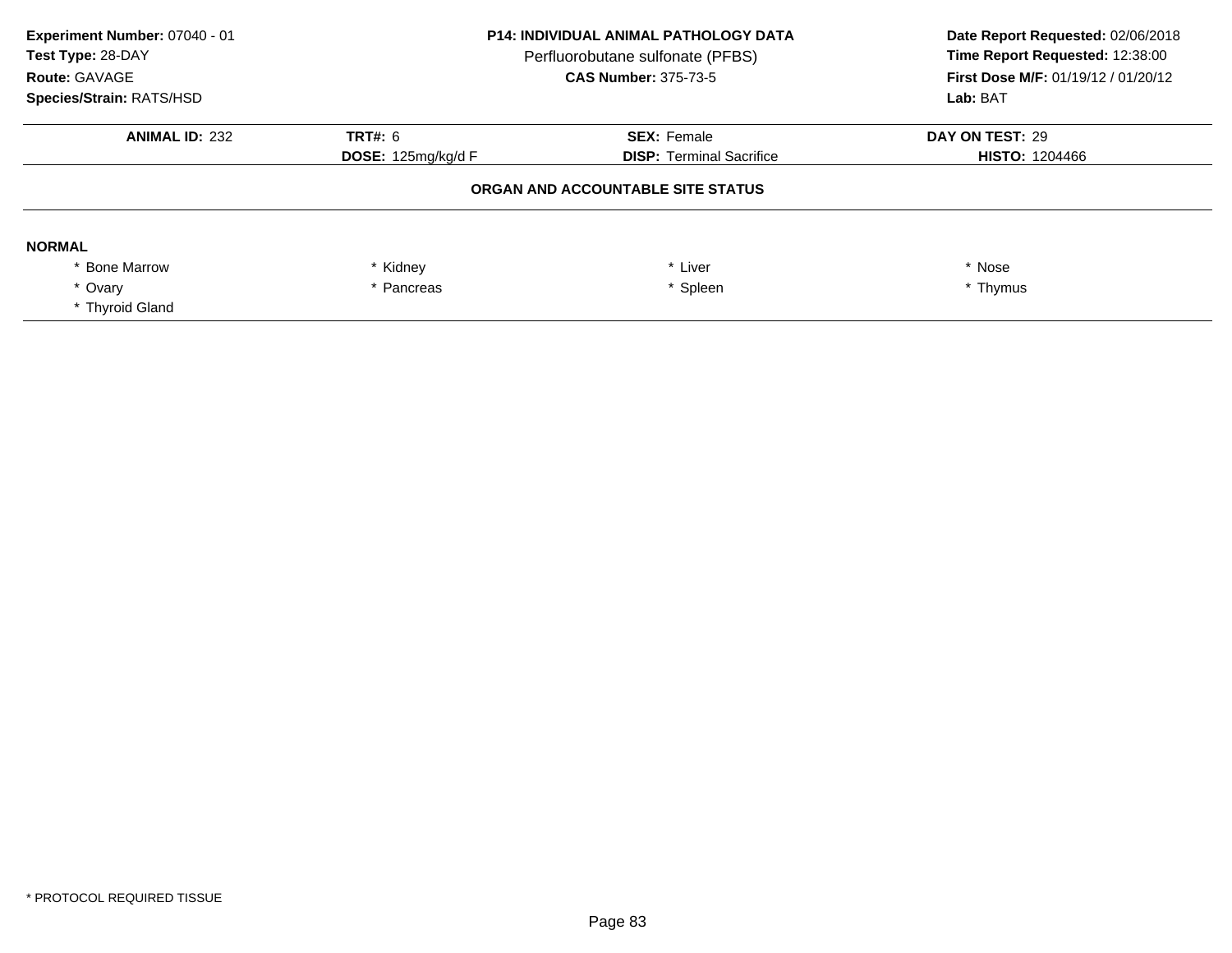| Experiment Number: 07040 - 01<br>Test Type: 28-DAY<br><b>Route: GAVAGE</b><br>Species/Strain: RATS/HSD | <b>P14: INDIVIDUAL ANIMAL PATHOLOGY DATA</b><br>Perfluorobutane sulfonate (PFBS)<br><b>CAS Number: 375-73-5</b> |                                   | Date Report Requested: 02/06/2018<br>Time Report Requested: 12:38:00<br>First Dose M/F: 01/19/12 / 01/20/12<br>Lab: BAT |
|--------------------------------------------------------------------------------------------------------|-----------------------------------------------------------------------------------------------------------------|-----------------------------------|-------------------------------------------------------------------------------------------------------------------------|
| <b>ANIMAL ID: 233</b>                                                                                  | <b>TRT#: 6</b>                                                                                                  | <b>SEX: Female</b>                | DAY ON TEST: 29                                                                                                         |
|                                                                                                        | DOSE: 125mg/kg/d F                                                                                              | <b>DISP:</b> Terminal Sacrifice   | <b>HISTO: 1204467</b>                                                                                                   |
|                                                                                                        |                                                                                                                 | ORGAN AND ACCOUNTABLE SITE STATUS |                                                                                                                         |
| <b>NORMAL</b>                                                                                          |                                                                                                                 |                                   |                                                                                                                         |
| <b>Bone Marrow</b>                                                                                     | Kidney                                                                                                          | * Liver                           | * Ovary                                                                                                                 |
| * Pancreas                                                                                             | Spleen                                                                                                          | * Thymus                          | * Thyroid Gland                                                                                                         |
| <b>OBSERVATIONS</b>                                                                                    |                                                                                                                 |                                   |                                                                                                                         |
| * Nose                                                                                                 | Olfactory Epi                                                                                                   | Degeneration                      | Minimal                                                                                                                 |
|                                                                                                        | Olfactory Epi                                                                                                   | Inflammation                      | Suppurative, Minimal                                                                                                    |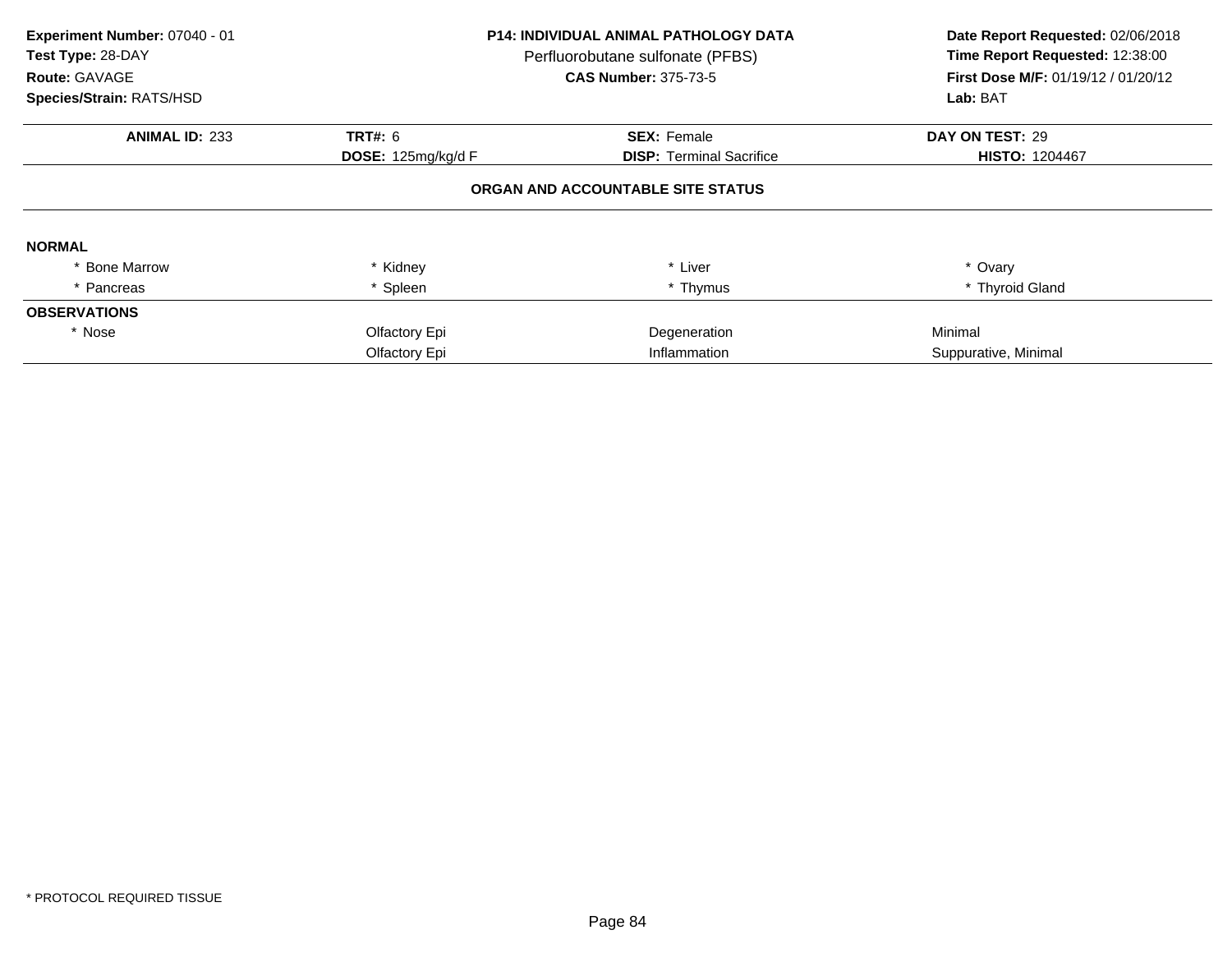| Experiment Number: 07040 - 01<br>Test Type: 28-DAY<br>Route: GAVAGE<br>Species/Strain: RATS/HSD | <b>P14: INDIVIDUAL ANIMAL PATHOLOGY DATA</b><br>Perfluorobutane sulfonate (PFBS)<br><b>CAS Number: 375-73-5</b> |                                   | Date Report Requested: 02/06/2018<br>Time Report Requested: 12:38:00<br>First Dose M/F: 01/19/12 / 01/20/12<br>Lab: BAT |
|-------------------------------------------------------------------------------------------------|-----------------------------------------------------------------------------------------------------------------|-----------------------------------|-------------------------------------------------------------------------------------------------------------------------|
| <b>ANIMAL ID: 234</b>                                                                           | <b>TRT#: 6</b>                                                                                                  | <b>SEX: Female</b>                | DAY ON TEST: 29                                                                                                         |
|                                                                                                 | DOSE: 125mg/kg/d F                                                                                              | <b>DISP: Terminal Sacrifice</b>   | <b>HISTO: 1204468</b>                                                                                                   |
|                                                                                                 |                                                                                                                 | ORGAN AND ACCOUNTABLE SITE STATUS |                                                                                                                         |
| <b>NORMAL</b>                                                                                   |                                                                                                                 |                                   |                                                                                                                         |
| <b>Bone Marrow</b>                                                                              | * Kidney                                                                                                        | * Liver                           | * Ovary                                                                                                                 |
| * Pancreas                                                                                      | Spleen                                                                                                          | * Thymus                          | * Thyroid Gland                                                                                                         |
| <b>OBSERVATIONS</b>                                                                             |                                                                                                                 |                                   |                                                                                                                         |
| * Nose                                                                                          | Olfactory Epi                                                                                                   | Degeneration                      | Minimal                                                                                                                 |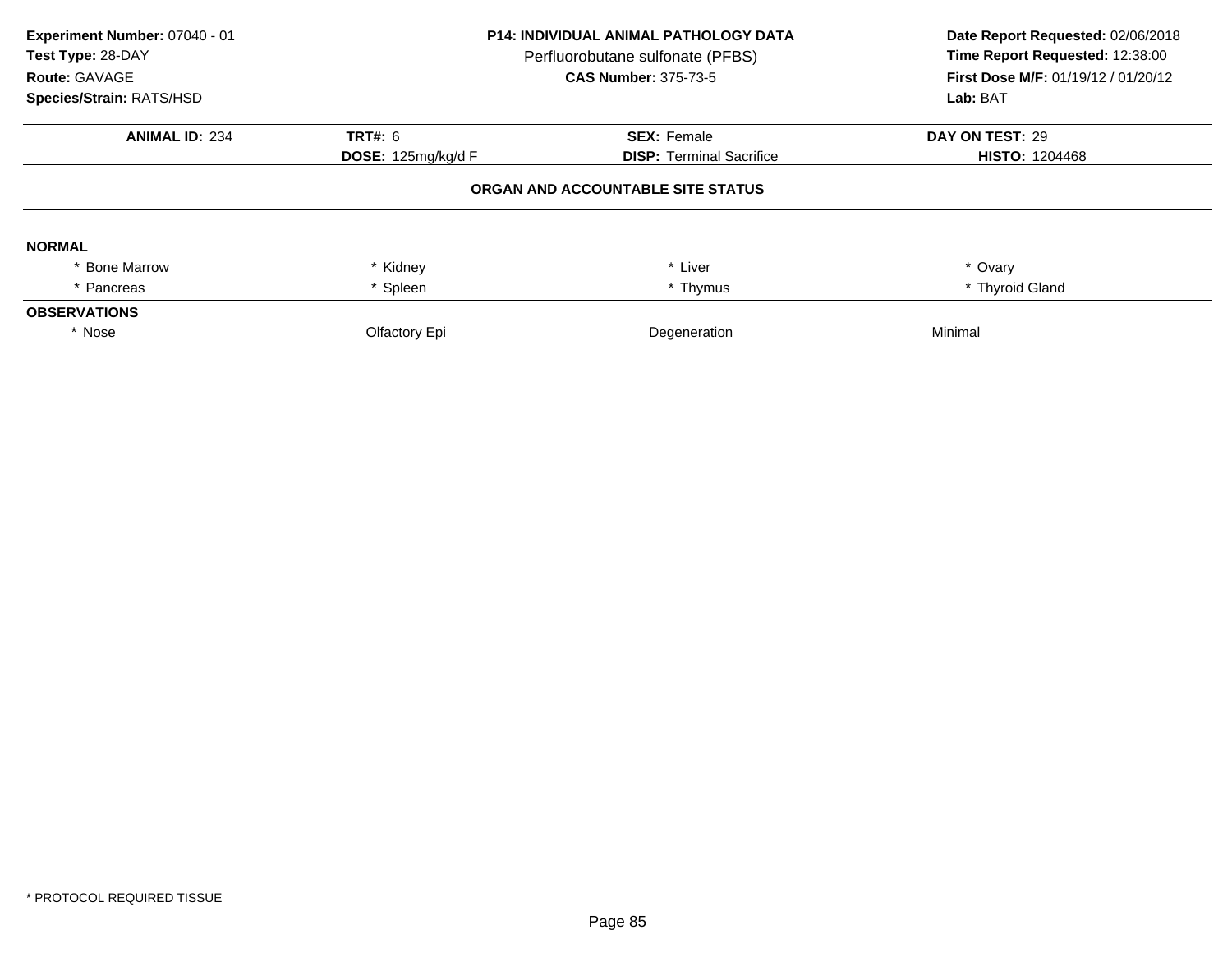| Experiment Number: 07040 - 01<br>Test Type: 28-DAY<br>Route: GAVAGE<br>Species/Strain: RATS/HSD | <b>P14: INDIVIDUAL ANIMAL PATHOLOGY DATA</b><br>Perfluorobutane sulfonate (PFBS)<br><b>CAS Number: 375-73-5</b> |                                   | Date Report Requested: 02/06/2018<br>Time Report Requested: 12:38:00<br>First Dose M/F: 01/19/12 / 01/20/12<br>Lab: BAT |
|-------------------------------------------------------------------------------------------------|-----------------------------------------------------------------------------------------------------------------|-----------------------------------|-------------------------------------------------------------------------------------------------------------------------|
| <b>ANIMAL ID: 235</b>                                                                           | <b>TRT#: 6</b>                                                                                                  | <b>SEX: Female</b>                | DAY ON TEST: 29                                                                                                         |
|                                                                                                 | <b>DISP: Terminal Sacrifice</b><br>DOSE: 125mg/kg/d F                                                           | <b>HISTO: 1204469</b>             |                                                                                                                         |
|                                                                                                 |                                                                                                                 | ORGAN AND ACCOUNTABLE SITE STATUS |                                                                                                                         |
| <b>NORMAL</b>                                                                                   |                                                                                                                 |                                   |                                                                                                                         |
| * Bone Marrow                                                                                   | * Kidney                                                                                                        | * Liver                           | * Nose                                                                                                                  |
| * Ovary                                                                                         | * Spleen<br>* Pancreas                                                                                          |                                   | * Thymus                                                                                                                |
| * Thyroid Gland                                                                                 |                                                                                                                 |                                   |                                                                                                                         |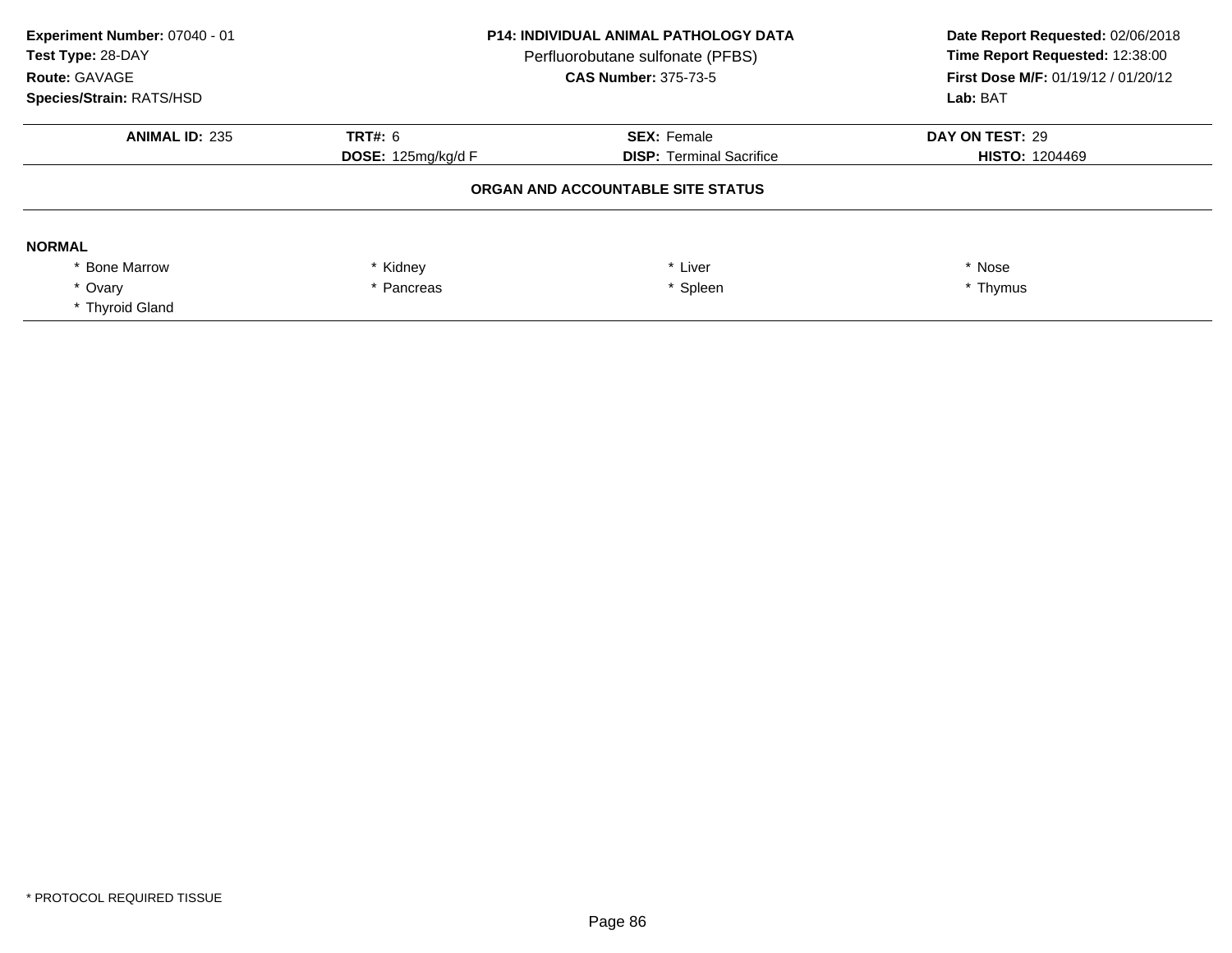| Experiment Number: 07040 - 01<br>Test Type: 28-DAY<br>Route: GAVAGE<br>Species/Strain: RATS/HSD | <b>P14: INDIVIDUAL ANIMAL PATHOLOGY DATA</b><br>Perfluorobutane sulfonate (PFBS)<br><b>CAS Number: 375-73-5</b> |                                   | Date Report Requested: 02/06/2018<br>Time Report Requested: 12:38:00<br>First Dose M/F: 01/19/12 / 01/20/12<br>Lab: BAT |
|-------------------------------------------------------------------------------------------------|-----------------------------------------------------------------------------------------------------------------|-----------------------------------|-------------------------------------------------------------------------------------------------------------------------|
| <b>ANIMAL ID: 236</b>                                                                           | <b>TRT#: 6</b>                                                                                                  | <b>SEX: Female</b>                | DAY ON TEST: 29                                                                                                         |
|                                                                                                 | <b>DISP: Terminal Sacrifice</b><br>DOSE: 125mg/kg/d F                                                           | <b>HISTO: 1204470</b>             |                                                                                                                         |
|                                                                                                 |                                                                                                                 | ORGAN AND ACCOUNTABLE SITE STATUS |                                                                                                                         |
| <b>NORMAL</b>                                                                                   |                                                                                                                 |                                   |                                                                                                                         |
| * Bone Marrow                                                                                   | * Kidney                                                                                                        | * Liver                           | * Nose                                                                                                                  |
| * Ovary                                                                                         | * Spleen<br>* Pancreas                                                                                          |                                   | * Thymus                                                                                                                |
| * Thyroid Gland                                                                                 |                                                                                                                 |                                   |                                                                                                                         |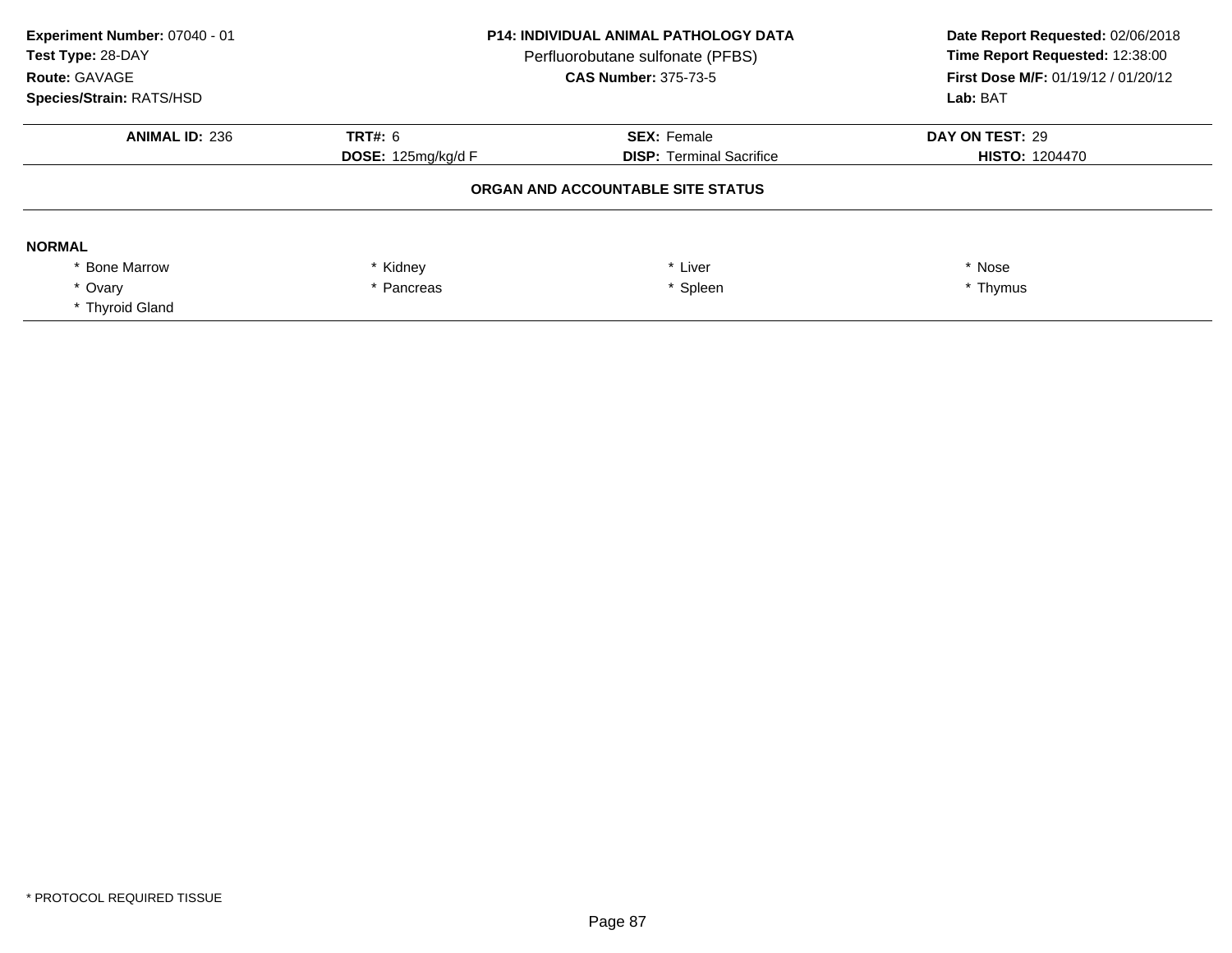| Experiment Number: 07040 - 01<br>Test Type: 28-DAY<br>Route: GAVAGE<br>Species/Strain: RATS/HSD | <b>P14: INDIVIDUAL ANIMAL PATHOLOGY DATA</b><br>Perfluorobutane sulfonate (PFBS)<br><b>CAS Number: 375-73-5</b> |                                                       | Date Report Requested: 02/06/2018<br>Time Report Requested: 12:38:00<br><b>First Dose M/F: 01/19/12 / 01/20/12</b><br>Lab: BAT |
|-------------------------------------------------------------------------------------------------|-----------------------------------------------------------------------------------------------------------------|-------------------------------------------------------|--------------------------------------------------------------------------------------------------------------------------------|
| <b>ANIMAL ID: 237</b>                                                                           | <b>TRT#: 6</b><br>DOSE: 125mg/kg/d F                                                                            | <b>SEX: Female</b><br><b>DISP:</b> Terminal Sacrifice | DAY ON TEST: 29<br><b>HISTO: 1204471</b>                                                                                       |
|                                                                                                 | ORGAN AND ACCOUNTABLE SITE STATUS                                                                               |                                                       |                                                                                                                                |
| <b>NORMAL</b>                                                                                   |                                                                                                                 |                                                       |                                                                                                                                |
| <b>Bone Marrow</b>                                                                              | * Kidney                                                                                                        | * Liver                                               | * Nose                                                                                                                         |
| * Ovarv<br>* Thyroid Gland                                                                      | * Pancreas                                                                                                      | * Spleen                                              | * Thymus                                                                                                                       |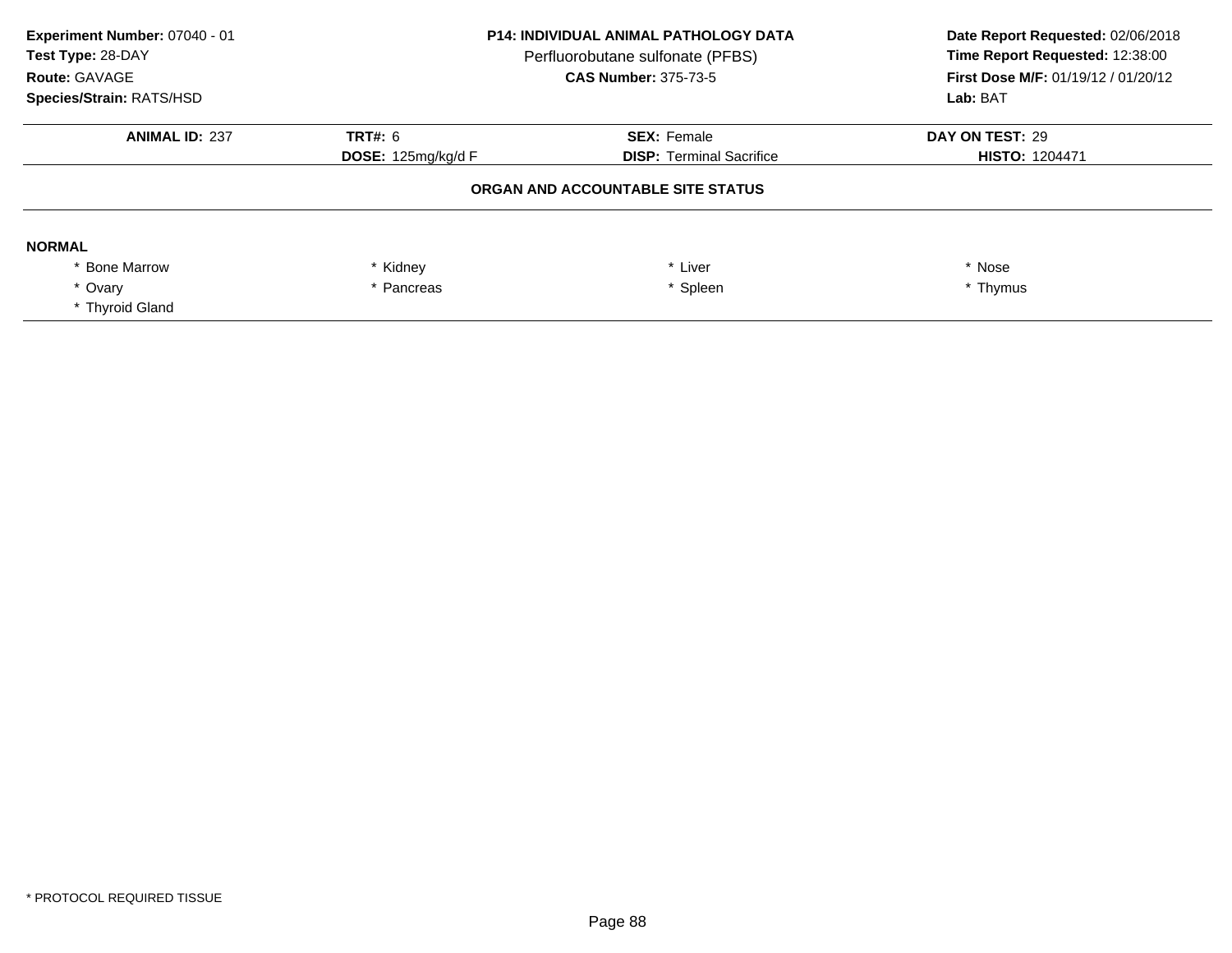| Experiment Number: 07040 - 01<br>Test Type: 28-DAY<br>Route: GAVAGE<br>Species/Strain: RATS/HSD | <b>P14: INDIVIDUAL ANIMAL PATHOLOGY DATA</b><br>Perfluorobutane sulfonate (PFBS)<br><b>CAS Number: 375-73-5</b> |                                                       | Date Report Requested: 02/06/2018<br>Time Report Requested: 12:38:00<br><b>First Dose M/F: 01/19/12 / 01/20/12</b><br>Lab: BAT |
|-------------------------------------------------------------------------------------------------|-----------------------------------------------------------------------------------------------------------------|-------------------------------------------------------|--------------------------------------------------------------------------------------------------------------------------------|
| <b>ANIMAL ID: 238</b>                                                                           | <b>TRT#: 6</b><br>DOSE: 125mg/kg/d F                                                                            | <b>SEX: Female</b><br><b>DISP:</b> Terminal Sacrifice | DAY ON TEST: 29<br><b>HISTO: 1204472</b>                                                                                       |
|                                                                                                 | ORGAN AND ACCOUNTABLE SITE STATUS                                                                               |                                                       |                                                                                                                                |
| <b>NORMAL</b>                                                                                   |                                                                                                                 |                                                       |                                                                                                                                |
| <b>Bone Marrow</b>                                                                              | * Kidney                                                                                                        | * Liver                                               | * Nose                                                                                                                         |
| * Ovarv<br>* Thyroid Gland                                                                      | * Pancreas                                                                                                      | * Spleen                                              | * Thymus                                                                                                                       |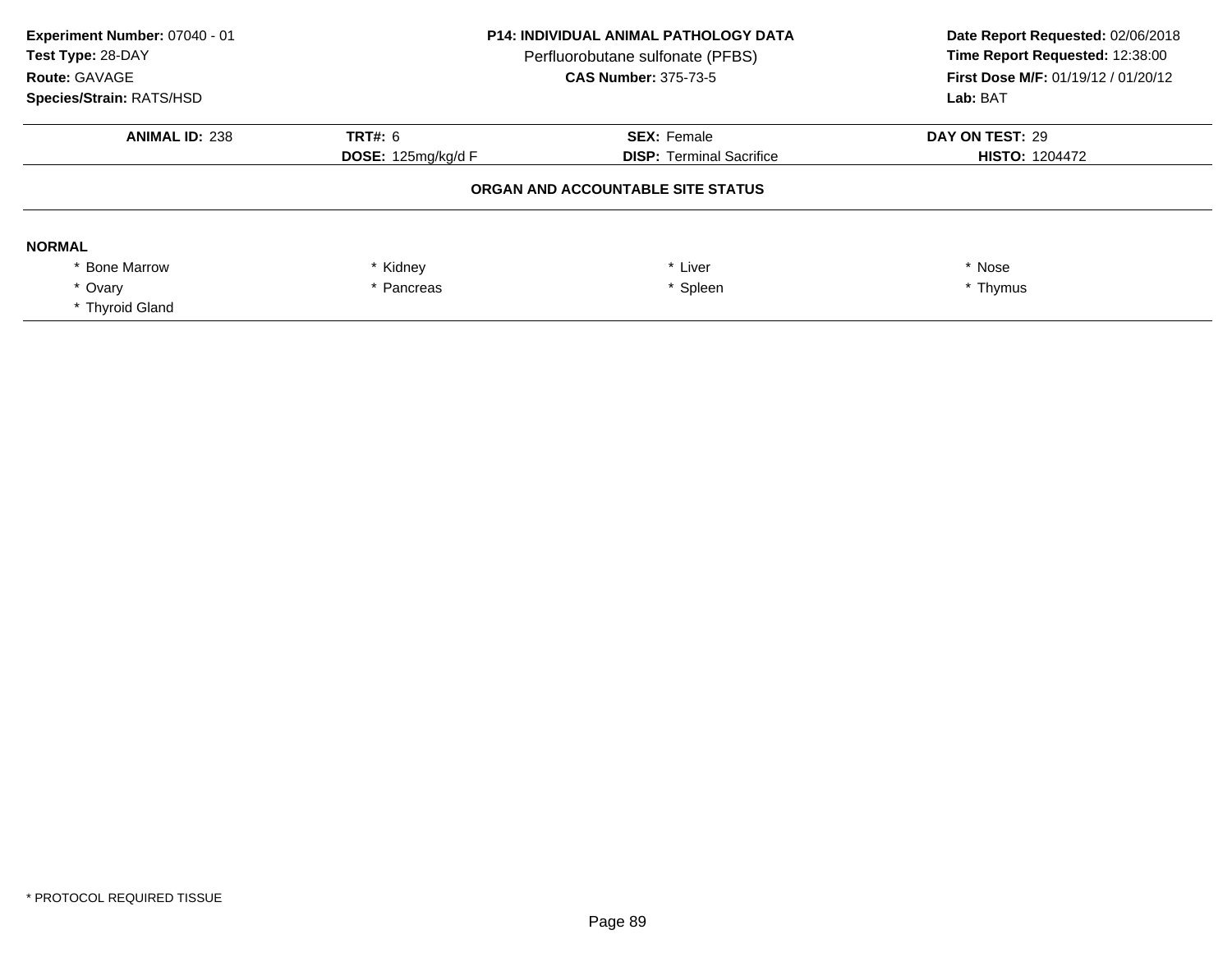| Experiment Number: 07040 - 01<br>Test Type: 28-DAY<br>Route: GAVAGE |                           | <b>P14: INDIVIDUAL ANIMAL PATHOLOGY DATA</b><br>Perfluorobutane sulfonate (PFBS)<br><b>CAS Number: 375-73-5</b> | Date Report Requested: 02/06/2018<br>Time Report Requested: 12:38:00<br>First Dose M/F: 01/19/12 / 01/20/12 |  |
|---------------------------------------------------------------------|---------------------------|-----------------------------------------------------------------------------------------------------------------|-------------------------------------------------------------------------------------------------------------|--|
| Species/Strain: RATS/HSD                                            |                           |                                                                                                                 | Lab: BAT                                                                                                    |  |
| <b>ANIMAL ID: 239</b>                                               | <b>TRT#: 6</b>            | <b>SEX: Female</b>                                                                                              | DAY ON TEST: 29                                                                                             |  |
|                                                                     | <b>DOSE:</b> 125mg/kg/d F | <b>DISP:</b> Terminal Sacrifice                                                                                 | <b>HISTO: 1204473</b>                                                                                       |  |
|                                                                     |                           | ORGAN AND ACCOUNTABLE SITE STATUS                                                                               |                                                                                                             |  |
| <b>NORMAL</b>                                                       |                           |                                                                                                                 |                                                                                                             |  |
| <b>Bone Marrow</b>                                                  | * Kidney                  | * Liver                                                                                                         | * Ovary                                                                                                     |  |
| * Pancreas                                                          | * Spleen                  | * Thymus                                                                                                        | * Thyroid Gland                                                                                             |  |
| <b>OBSERVATIONS</b>                                                 |                           |                                                                                                                 |                                                                                                             |  |
| * Nose                                                              | Olfactory Epi             | Degeneration                                                                                                    | Minimal                                                                                                     |  |
| * Uterus                                                            | <b>Bilateral</b>          | <b>Dilation</b>                                                                                                 | Mild                                                                                                        |  |
| [ Dilation<br>$TGLS = 1 - 14$                                       |                           |                                                                                                                 |                                                                                                             |  |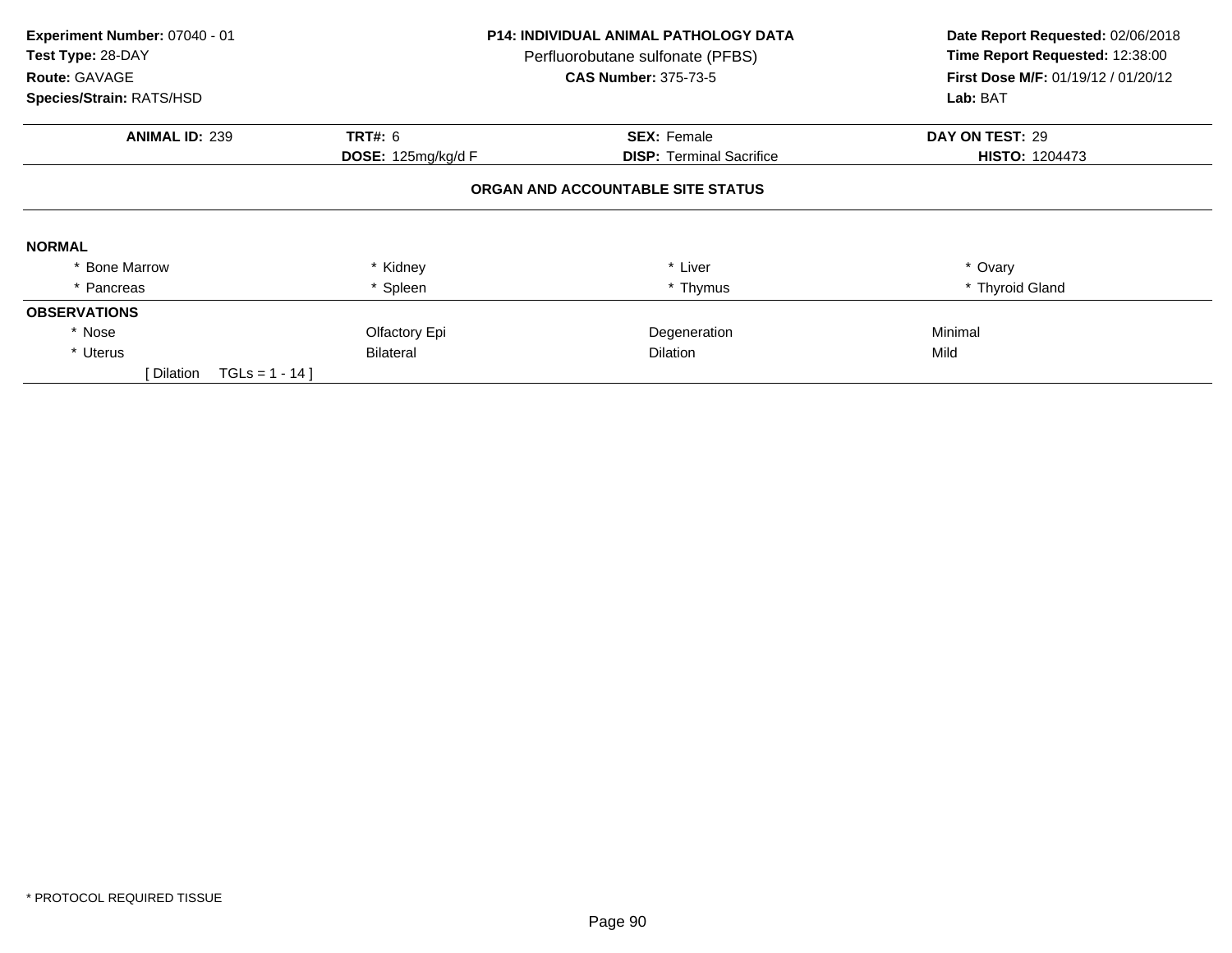| Experiment Number: 07040 - 01<br>Test Type: 28-DAY<br>Route: GAVAGE<br>Species/Strain: RATS/HSD | <b>P14: INDIVIDUAL ANIMAL PATHOLOGY DATA</b><br>Perfluorobutane sulfonate (PFBS)<br><b>CAS Number: 375-73-5</b> |                                   | Date Report Requested: 02/06/2018<br>Time Report Requested: 12:38:00<br>First Dose M/F: 01/19/12 / 01/20/12<br>Lab: BAT |
|-------------------------------------------------------------------------------------------------|-----------------------------------------------------------------------------------------------------------------|-----------------------------------|-------------------------------------------------------------------------------------------------------------------------|
| <b>ANIMAL ID: 240</b>                                                                           | <b>TRT#: 6</b>                                                                                                  | <b>SEX: Female</b>                | DAY ON TEST: 29                                                                                                         |
|                                                                                                 | DOSE: 125mg/kg/d F                                                                                              | <b>DISP:</b> Terminal Sacrifice   | <b>HISTO: 1204474</b>                                                                                                   |
|                                                                                                 |                                                                                                                 | ORGAN AND ACCOUNTABLE SITE STATUS |                                                                                                                         |
| <b>NORMAL</b>                                                                                   |                                                                                                                 |                                   |                                                                                                                         |
| <b>Bone Marrow</b>                                                                              | * Kidney                                                                                                        | * Liver                           | * Ovary                                                                                                                 |
| * Pancreas                                                                                      | * Spleen                                                                                                        | * Thymus                          | * Thyroid Gland                                                                                                         |
| <b>OBSERVATIONS</b>                                                                             |                                                                                                                 |                                   |                                                                                                                         |
| * Nose                                                                                          | Olfactory Epi                                                                                                   | Degeneration                      | Minimal                                                                                                                 |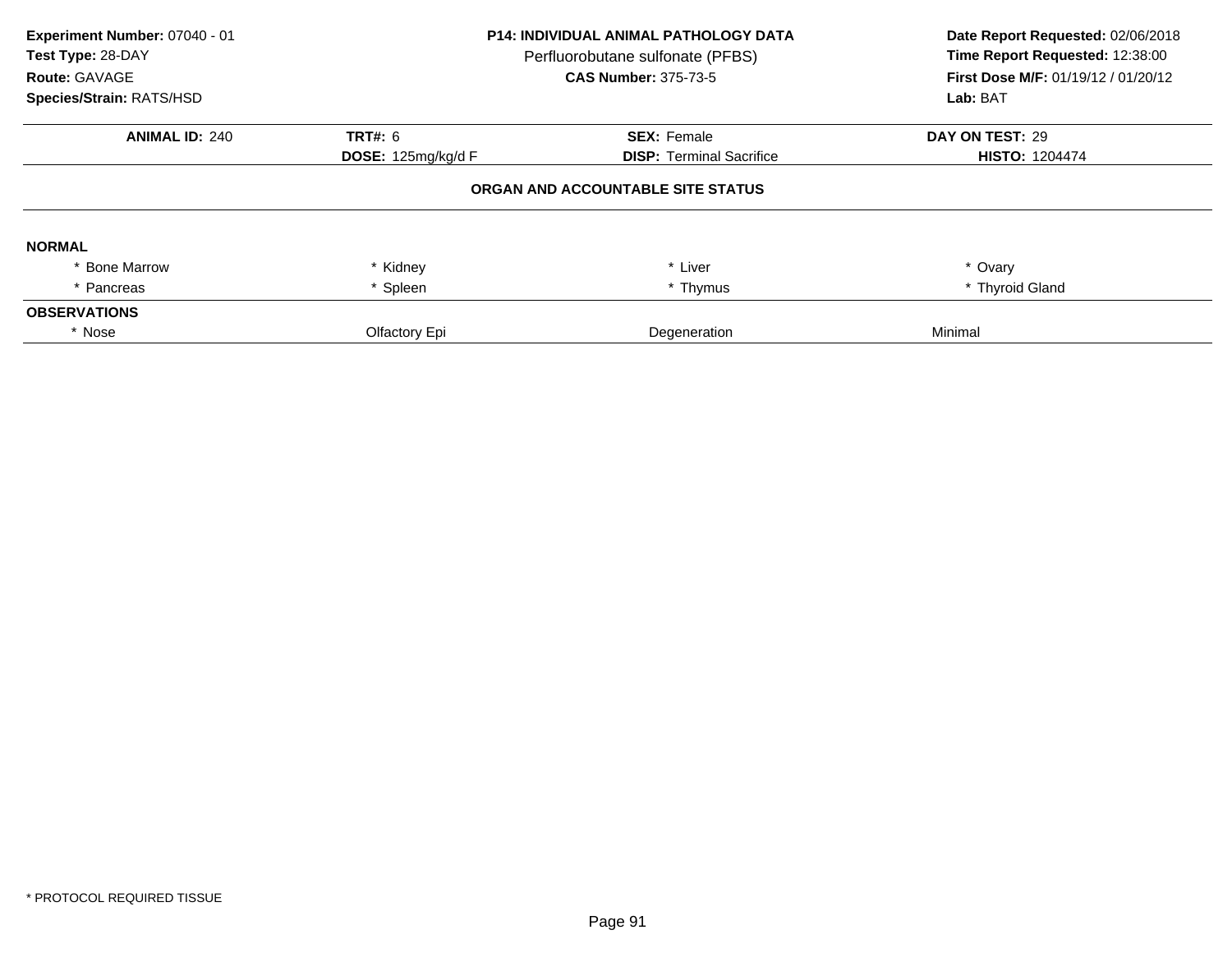| Experiment Number: 07040 - 01<br>Test Type: 28-DAY<br>Route: GAVAGE<br>Species/Strain: RATS/HSD |                    | P14: INDIVIDUAL ANIMAL PATHOLOGY DATA<br>Perfluorobutane sulfonate (PFBS)<br><b>CAS Number: 375-73-5</b> | Date Report Requested: 02/06/2018<br>Time Report Requested: 12:38:00<br>First Dose M/F: 01/19/12 / 01/20/12<br>Lab: BAT |
|-------------------------------------------------------------------------------------------------|--------------------|----------------------------------------------------------------------------------------------------------|-------------------------------------------------------------------------------------------------------------------------|
| <b>ANIMAL ID: 241</b>                                                                           | <b>TRT#: 8</b>     | <b>SEX: Female</b>                                                                                       | DAY ON TEST: 29                                                                                                         |
|                                                                                                 | DOSE: 250mg/kg/d F | <b>DISP:</b> Terminal Sacrifice                                                                          | <b>HISTO: 1204475</b>                                                                                                   |
|                                                                                                 |                    | ORGAN AND ACCOUNTABLE SITE STATUS                                                                        |                                                                                                                         |
| <b>NORMAL</b>                                                                                   |                    |                                                                                                          |                                                                                                                         |
| <b>Bone Marrow</b>                                                                              | Kidney             | * Liver                                                                                                  | * Ovary                                                                                                                 |
| * Pancreas                                                                                      | * Spleen           | Stomach, Forestomach                                                                                     | * Thymus                                                                                                                |
| * Thyroid Gland                                                                                 |                    |                                                                                                          |                                                                                                                         |
| <b>OBSERVATIONS</b>                                                                             |                    |                                                                                                          |                                                                                                                         |
| * Nose                                                                                          | Olfactory Epi      | Degeneration                                                                                             | Minimal                                                                                                                 |
|                                                                                                 | Olfactory Epi      | Hyperplasia                                                                                              | Minimal                                                                                                                 |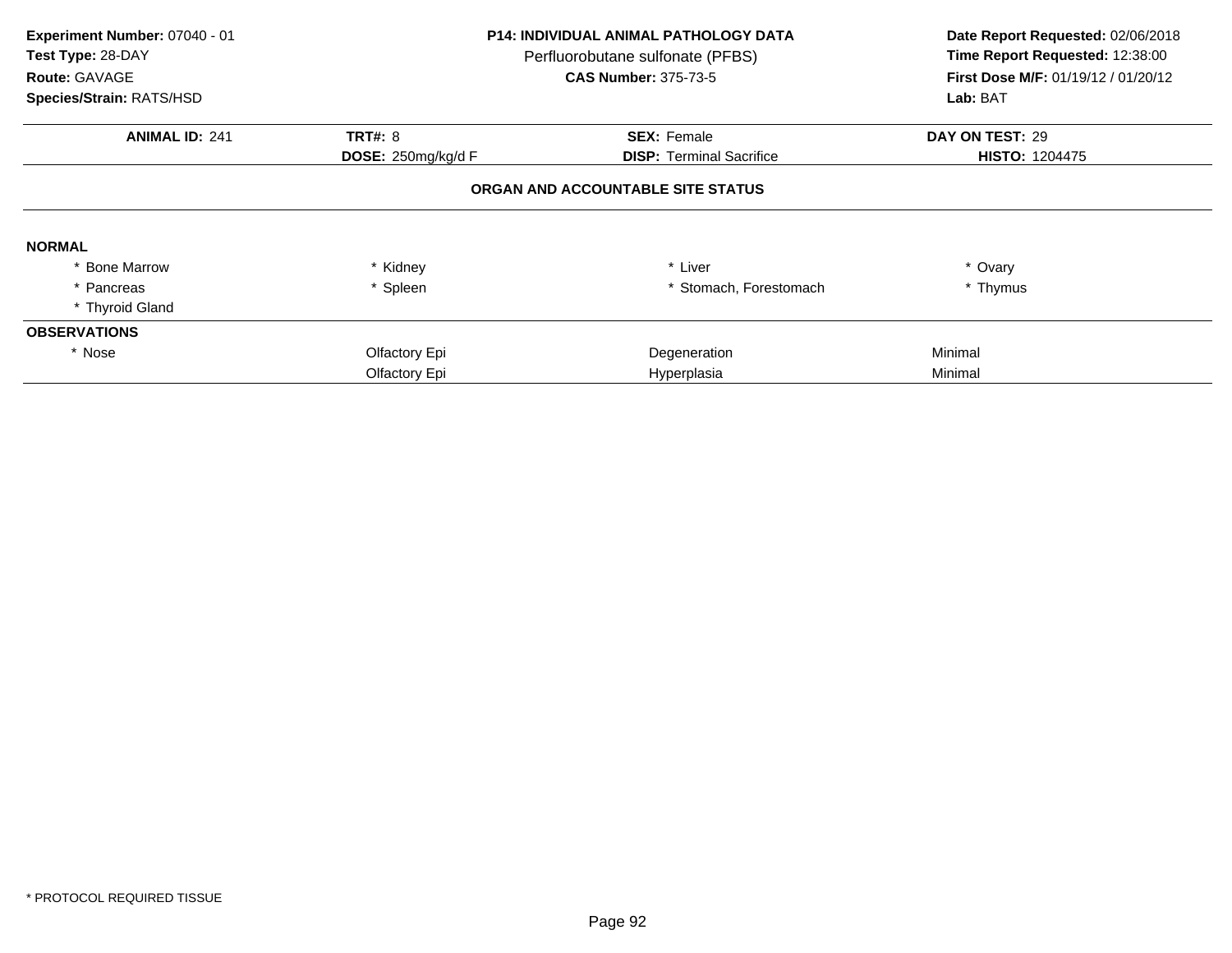| Experiment Number: 07040 - 01<br>Test Type: 28-DAY<br>Route: GAVAGE<br>Species/Strain: RATS/HSD |                    | <b>P14: INDIVIDUAL ANIMAL PATHOLOGY DATA</b><br>Perfluorobutane sulfonate (PFBS)<br><b>CAS Number: 375-73-5</b> | Date Report Requested: 02/06/2018<br>Time Report Requested: 12:38:00<br><b>First Dose M/F: 01/19/12 / 01/20/12</b><br>Lab: BAT |
|-------------------------------------------------------------------------------------------------|--------------------|-----------------------------------------------------------------------------------------------------------------|--------------------------------------------------------------------------------------------------------------------------------|
| <b>ANIMAL ID: 242</b>                                                                           | <b>TRT#: 8</b>     | <b>SEX: Female</b>                                                                                              | DAY ON TEST: 29                                                                                                                |
|                                                                                                 | DOSE: 250mg/kg/d F | <b>DISP:</b> Terminal Sacrifice                                                                                 | <b>HISTO: 1204476</b>                                                                                                          |
|                                                                                                 |                    | ORGAN AND ACCOUNTABLE SITE STATUS                                                                               |                                                                                                                                |
| <b>NORMAL</b>                                                                                   |                    |                                                                                                                 |                                                                                                                                |
| <b>Bone Marrow</b>                                                                              | Kidney             | * Liver                                                                                                         | * Ovary                                                                                                                        |
| * Pancreas                                                                                      | * Spleen           | Stomach, Forestomach                                                                                            | * Thymus                                                                                                                       |
| * Thyroid Gland                                                                                 |                    |                                                                                                                 |                                                                                                                                |
| <b>OBSERVATIONS</b>                                                                             |                    |                                                                                                                 |                                                                                                                                |
| * Nose                                                                                          | Olfactory Epi      | Degeneration                                                                                                    | Mild                                                                                                                           |
|                                                                                                 | Olfactory Epi      | Hyperplasia                                                                                                     | Minimal                                                                                                                        |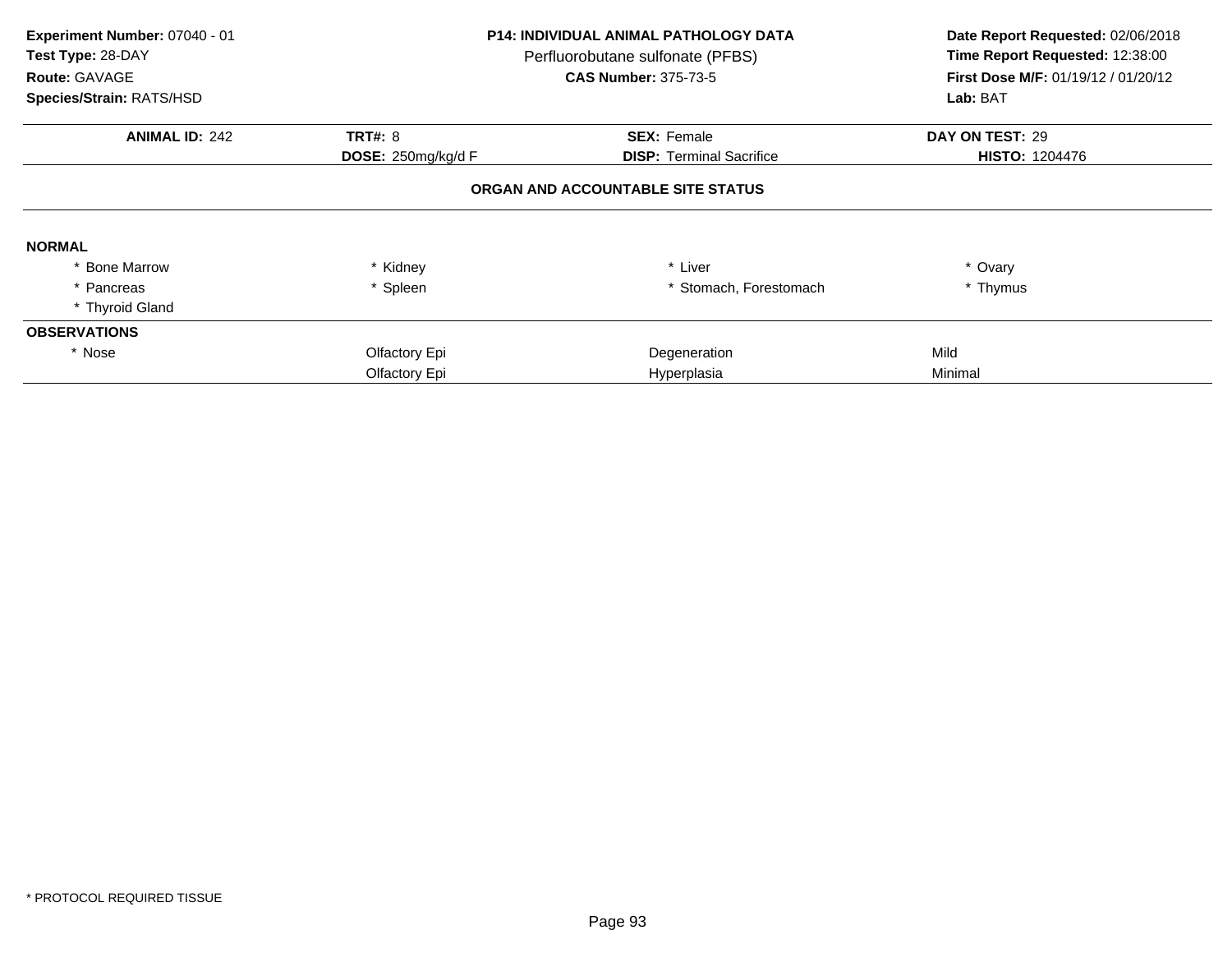| Experiment Number: 07040 - 01<br>Test Type: 28-DAY<br>Route: GAVAGE<br>Species/Strain: RATS/HSD |                        | <b>P14: INDIVIDUAL ANIMAL PATHOLOGY DATA</b><br>Perfluorobutane sulfonate (PFBS)<br><b>CAS Number: 375-73-5</b> | Date Report Requested: 02/06/2018<br>Time Report Requested: 12:38:00<br>First Dose M/F: 01/19/12 / 01/20/12<br>Lab: BAT |
|-------------------------------------------------------------------------------------------------|------------------------|-----------------------------------------------------------------------------------------------------------------|-------------------------------------------------------------------------------------------------------------------------|
| <b>ANIMAL ID: 243</b>                                                                           | <b>TRT#: 8</b>         | <b>SEX: Female</b>                                                                                              | DAY ON TEST: 29                                                                                                         |
|                                                                                                 | DOSE: 250mg/kg/d F     | <b>DISP: Terminal Sacrifice</b>                                                                                 | <b>HISTO: 1204477</b>                                                                                                   |
|                                                                                                 |                        | ORGAN AND ACCOUNTABLE SITE STATUS                                                                               |                                                                                                                         |
| <b>NORMAL</b>                                                                                   |                        |                                                                                                                 |                                                                                                                         |
| * Bone Marrow                                                                                   | * Kidney               | * Ovary                                                                                                         | Pancreas                                                                                                                |
| * Spleen                                                                                        | * Stomach, Forestomach | * Thymus                                                                                                        | * Thyroid Gland                                                                                                         |
| <b>OBSERVATIONS</b>                                                                             |                        |                                                                                                                 |                                                                                                                         |
| * Liver                                                                                         | <b>Bile Duct</b>       | Cyst                                                                                                            |                                                                                                                         |
| [ $Cyst$ TGLs = 1 - 16]                                                                         |                        |                                                                                                                 |                                                                                                                         |
| * Nose                                                                                          | Olfactory Epi          | Degeneration                                                                                                    | Mild                                                                                                                    |
|                                                                                                 | Olfactory Epi          | Hyperplasia                                                                                                     | Minimal                                                                                                                 |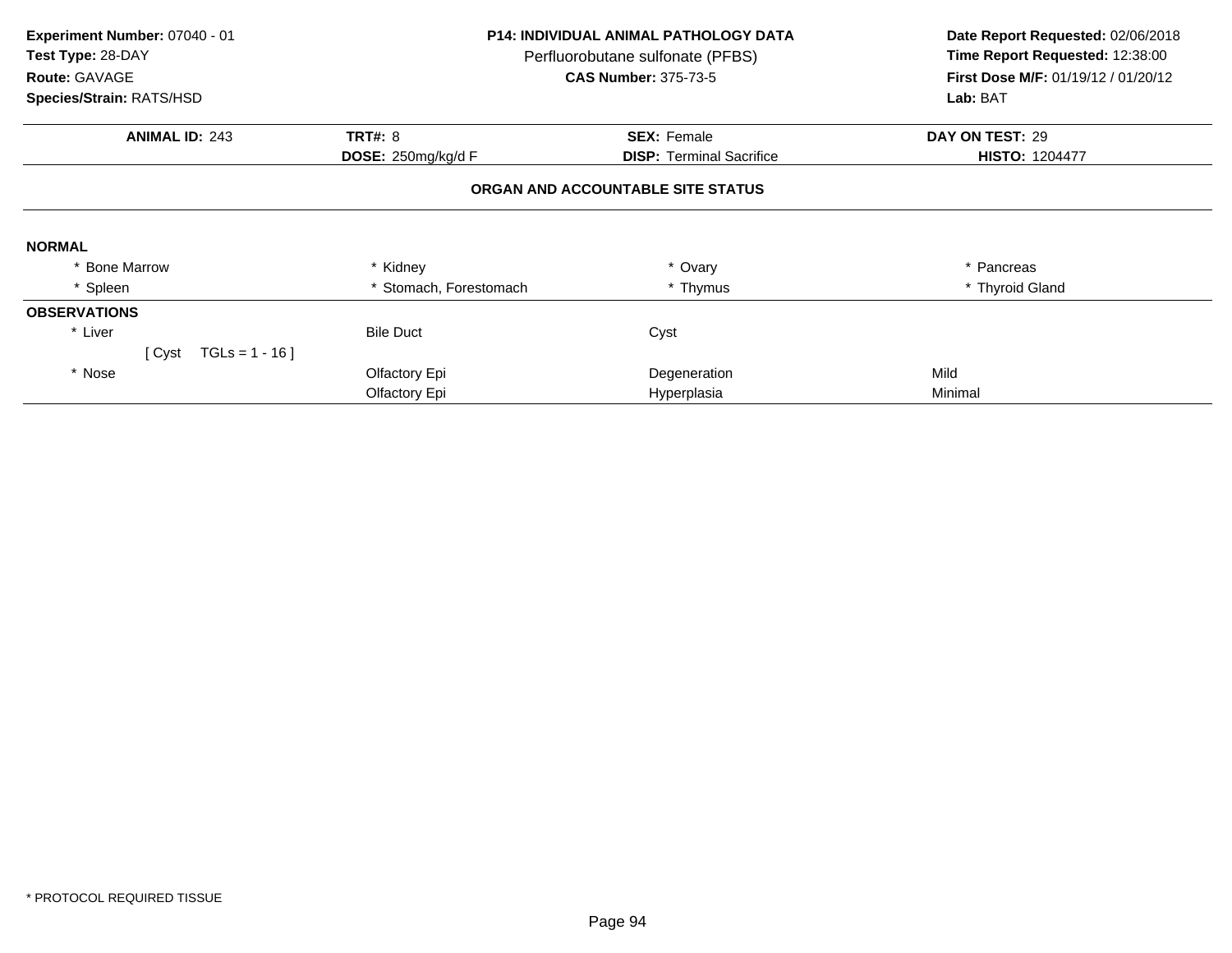| Experiment Number: 07040 - 01<br>Test Type: 28-DAY<br>Route: GAVAGE<br>Species/Strain: RATS/HSD |                    | <b>P14: INDIVIDUAL ANIMAL PATHOLOGY DATA</b><br>Perfluorobutane sulfonate (PFBS)<br><b>CAS Number: 375-73-5</b> | Date Report Requested: 02/06/2018<br>Time Report Requested: 12:38:00<br><b>First Dose M/F: 01/19/12 / 01/20/12</b><br>Lab: BAT |
|-------------------------------------------------------------------------------------------------|--------------------|-----------------------------------------------------------------------------------------------------------------|--------------------------------------------------------------------------------------------------------------------------------|
| <b>ANIMAL ID: 244</b>                                                                           | <b>TRT#: 8</b>     | <b>SEX: Female</b>                                                                                              | DAY ON TEST: 29                                                                                                                |
|                                                                                                 | DOSE: 250mg/kg/d F | <b>DISP:</b> Terminal Sacrifice                                                                                 | <b>HISTO: 1204478</b>                                                                                                          |
|                                                                                                 |                    | ORGAN AND ACCOUNTABLE SITE STATUS                                                                               |                                                                                                                                |
| <b>NORMAL</b>                                                                                   |                    |                                                                                                                 |                                                                                                                                |
| <b>Bone Marrow</b>                                                                              | Kidney             | * Liver                                                                                                         | * Ovary                                                                                                                        |
| * Pancreas                                                                                      | * Spleen           | Stomach, Forestomach                                                                                            | * Thymus                                                                                                                       |
| * Thyroid Gland                                                                                 |                    |                                                                                                                 |                                                                                                                                |
| <b>OBSERVATIONS</b>                                                                             |                    |                                                                                                                 |                                                                                                                                |
| * Nose                                                                                          | Olfactory Epi      | Degeneration                                                                                                    | Minimal                                                                                                                        |
|                                                                                                 | Olfactory Epi      | Hyperplasia                                                                                                     | Minimal                                                                                                                        |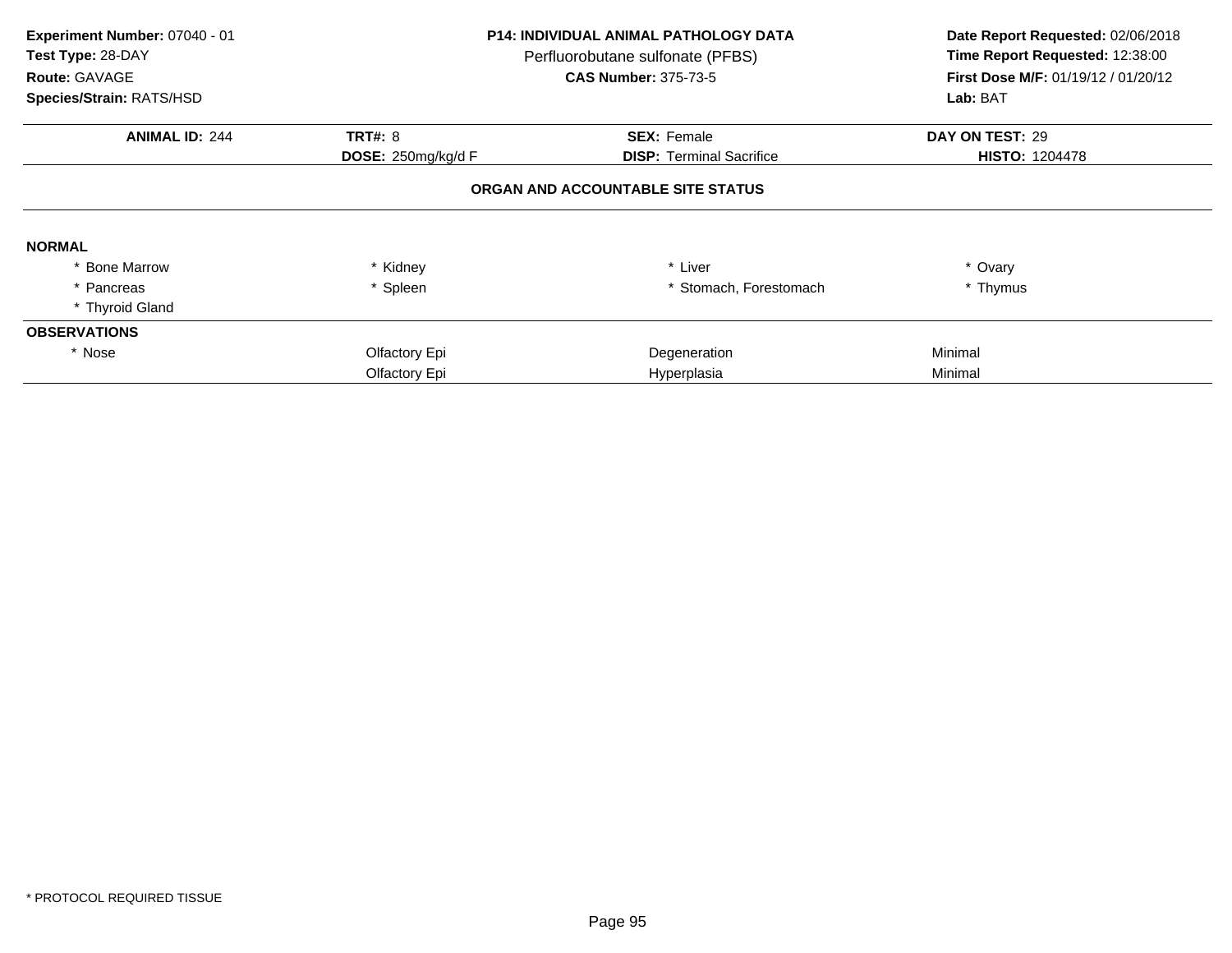| Experiment Number: 07040 - 01<br>Test Type: 28-DAY<br>Route: GAVAGE<br>Species/Strain: RATS/HSD | <b>P14: INDIVIDUAL ANIMAL PATHOLOGY DATA</b><br>Perfluorobutane sulfonate (PFBS)<br><b>CAS Number: 375-73-5</b> |                                   | Date Report Requested: 02/06/2018<br>Time Report Requested: 12:38:00<br>First Dose M/F: 01/19/12 / 01/20/12<br>Lab: BAT |
|-------------------------------------------------------------------------------------------------|-----------------------------------------------------------------------------------------------------------------|-----------------------------------|-------------------------------------------------------------------------------------------------------------------------|
| <b>ANIMAL ID: 245</b>                                                                           | <b>TRT#: 8</b>                                                                                                  | <b>SEX: Female</b>                | DAY ON TEST: 29                                                                                                         |
|                                                                                                 | DOSE: 250mg/kg/d F                                                                                              | <b>DISP:</b> Terminal Sacrifice   | <b>HISTO: 1204479</b>                                                                                                   |
|                                                                                                 |                                                                                                                 | ORGAN AND ACCOUNTABLE SITE STATUS |                                                                                                                         |
| <b>NORMAL</b>                                                                                   |                                                                                                                 |                                   |                                                                                                                         |
| <b>Bone Marrow</b>                                                                              | * Liver                                                                                                         | * Ovary                           | * Pancreas                                                                                                              |
| * Spleen                                                                                        | * Stomach, Forestomach                                                                                          | * Thymus                          | * Thyroid Gland                                                                                                         |
| <b>OBSERVATIONS</b>                                                                             |                                                                                                                 |                                   |                                                                                                                         |
| * Kidney                                                                                        |                                                                                                                 | Nephropathy                       | Chronicprogr, Minimal                                                                                                   |
| * Nose                                                                                          | Olfactory Epi                                                                                                   | Degeneration                      | Minimal                                                                                                                 |
|                                                                                                 | Olfactory Epi                                                                                                   | Hyperplasia                       | Minimal                                                                                                                 |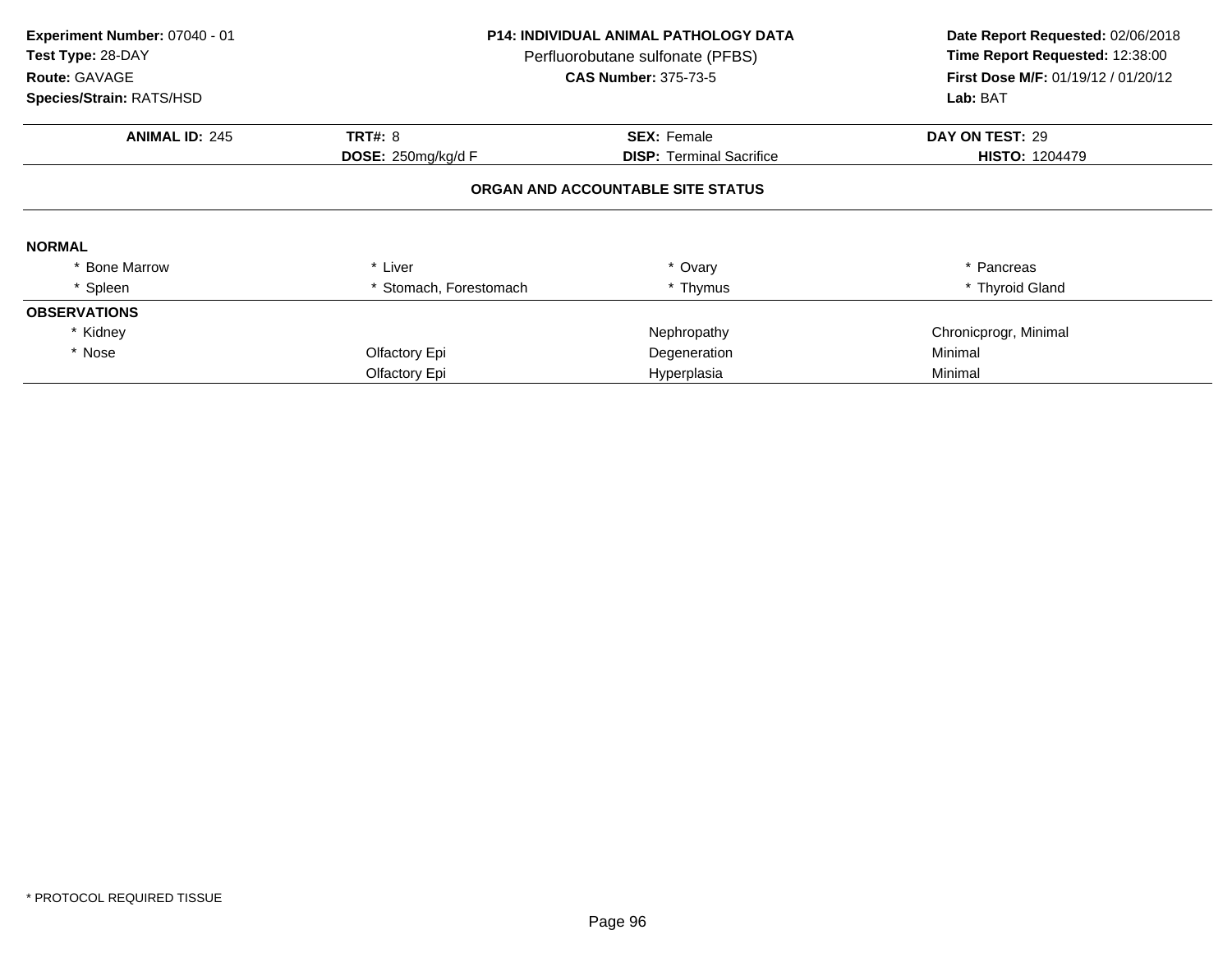| Experiment Number: 07040 - 01<br>Test Type: 28-DAY<br><b>Route: GAVAGE</b><br>Species/Strain: RATS/HSD | <b>P14: INDIVIDUAL ANIMAL PATHOLOGY DATA</b><br>Perfluorobutane sulfonate (PFBS)<br><b>CAS Number: 375-73-5</b> |                                   | Date Report Requested: 02/06/2018<br>Time Report Requested: 12:38:00<br><b>First Dose M/F: 01/19/12 / 01/20/12</b><br>Lab: BAT |
|--------------------------------------------------------------------------------------------------------|-----------------------------------------------------------------------------------------------------------------|-----------------------------------|--------------------------------------------------------------------------------------------------------------------------------|
| <b>ANIMAL ID: 246</b>                                                                                  | <b>TRT#: 8</b>                                                                                                  | <b>SEX: Female</b>                | DAY ON TEST: 29                                                                                                                |
|                                                                                                        | DOSE: 250mg/kg/d F                                                                                              | <b>DISP:</b> Terminal Sacrifice   | <b>HISTO: 1204480</b>                                                                                                          |
|                                                                                                        |                                                                                                                 | ORGAN AND ACCOUNTABLE SITE STATUS |                                                                                                                                |
| <b>NORMAL</b>                                                                                          |                                                                                                                 |                                   |                                                                                                                                |
| <b>Bone Marrow</b>                                                                                     | Kidney                                                                                                          | * Ovary                           | * Pancreas                                                                                                                     |
| * Spleen                                                                                               | Stomach, Forestomach                                                                                            | * Thymus                          | * Thyroid Gland                                                                                                                |
| <b>OBSERVATIONS</b>                                                                                    |                                                                                                                 |                                   |                                                                                                                                |
| * Liver                                                                                                |                                                                                                                 | Infiltration Cellular             | Mixed Cell, Minimal                                                                                                            |
| * Nose                                                                                                 | Olfactory Epi                                                                                                   | Degeneration                      | Mild                                                                                                                           |
|                                                                                                        | Olfactory Epi                                                                                                   | Hyperplasia                       | Mild                                                                                                                           |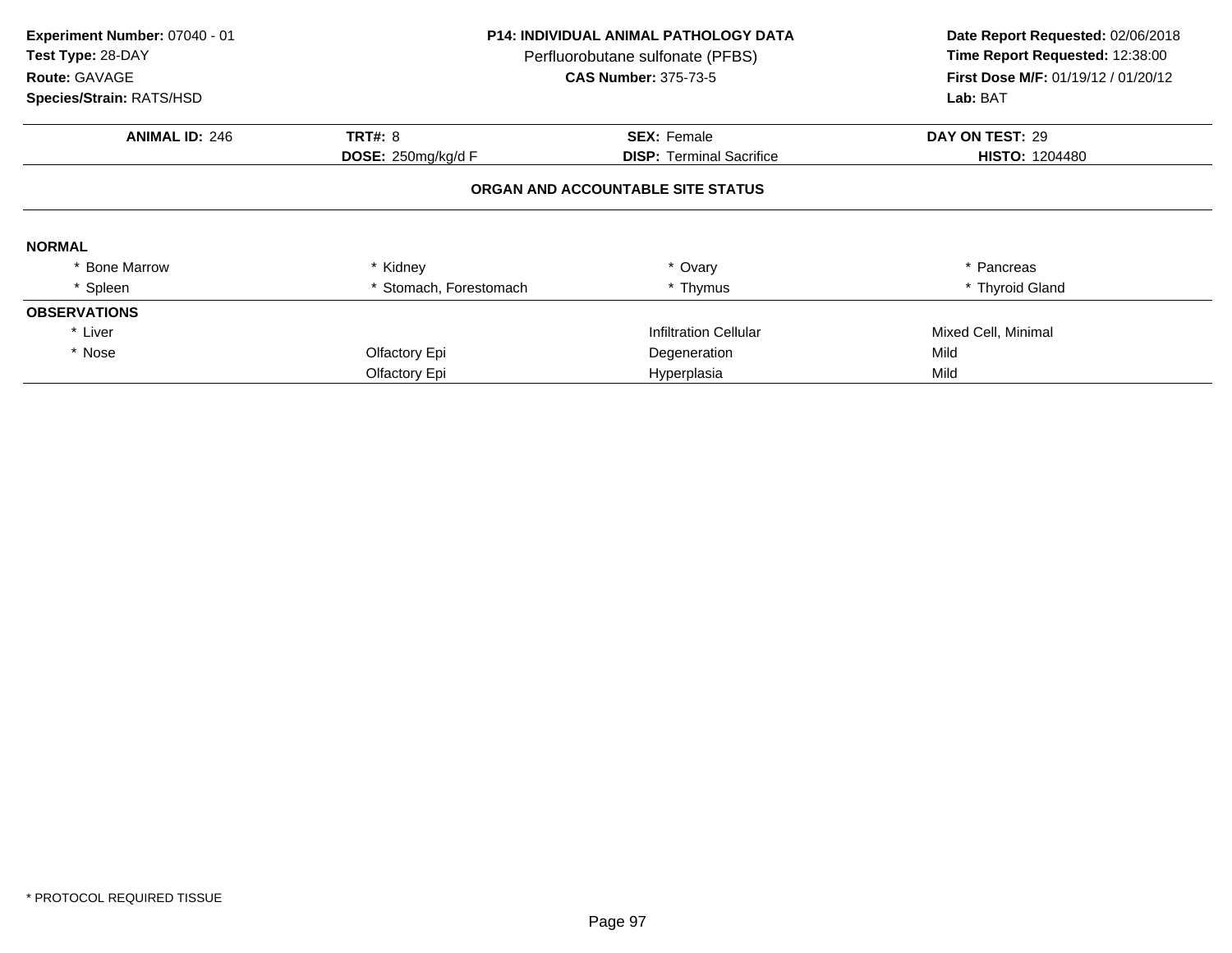| Experiment Number: 07040 - 01<br>Test Type: 28-DAY<br>Route: GAVAGE<br>Species/Strain: RATS/HSD | P14: INDIVIDUAL ANIMAL PATHOLOGY DATA<br>Perfluorobutane sulfonate (PFBS)<br><b>CAS Number: 375-73-5</b> |                                   | Date Report Requested: 02/06/2018<br>Time Report Requested: 12:38:00<br><b>First Dose M/F: 01/19/12 / 01/20/12</b><br>Lab: BAT |
|-------------------------------------------------------------------------------------------------|----------------------------------------------------------------------------------------------------------|-----------------------------------|--------------------------------------------------------------------------------------------------------------------------------|
| <b>ANIMAL ID: 247</b>                                                                           | <b>TRT#: 8</b>                                                                                           | <b>SEX: Female</b>                | DAY ON TEST: 29                                                                                                                |
|                                                                                                 | DOSE: 250mg/kg/d F                                                                                       | <b>DISP: Terminal Sacrifice</b>   | <b>HISTO: 1204481</b>                                                                                                          |
|                                                                                                 |                                                                                                          | ORGAN AND ACCOUNTABLE SITE STATUS |                                                                                                                                |
| <b>NORMAL</b>                                                                                   |                                                                                                          |                                   |                                                                                                                                |
| <b>Bone Marrow</b>                                                                              | * Liver                                                                                                  | * Ovary                           | * Pancreas                                                                                                                     |
| * Spleen                                                                                        | * Stomach, Forestomach                                                                                   | * Thymus                          | * Thyroid Gland                                                                                                                |
| <b>OBSERVATIONS</b>                                                                             |                                                                                                          |                                   |                                                                                                                                |
| * Kidney                                                                                        |                                                                                                          | Nephropathy                       | Chronicprogr, Minimal                                                                                                          |
| * Nose                                                                                          | Olfactory Epi                                                                                            | Degeneration                      | Minimal                                                                                                                        |
|                                                                                                 | Olfactory Epi                                                                                            | Hyperplasia                       | Minimal                                                                                                                        |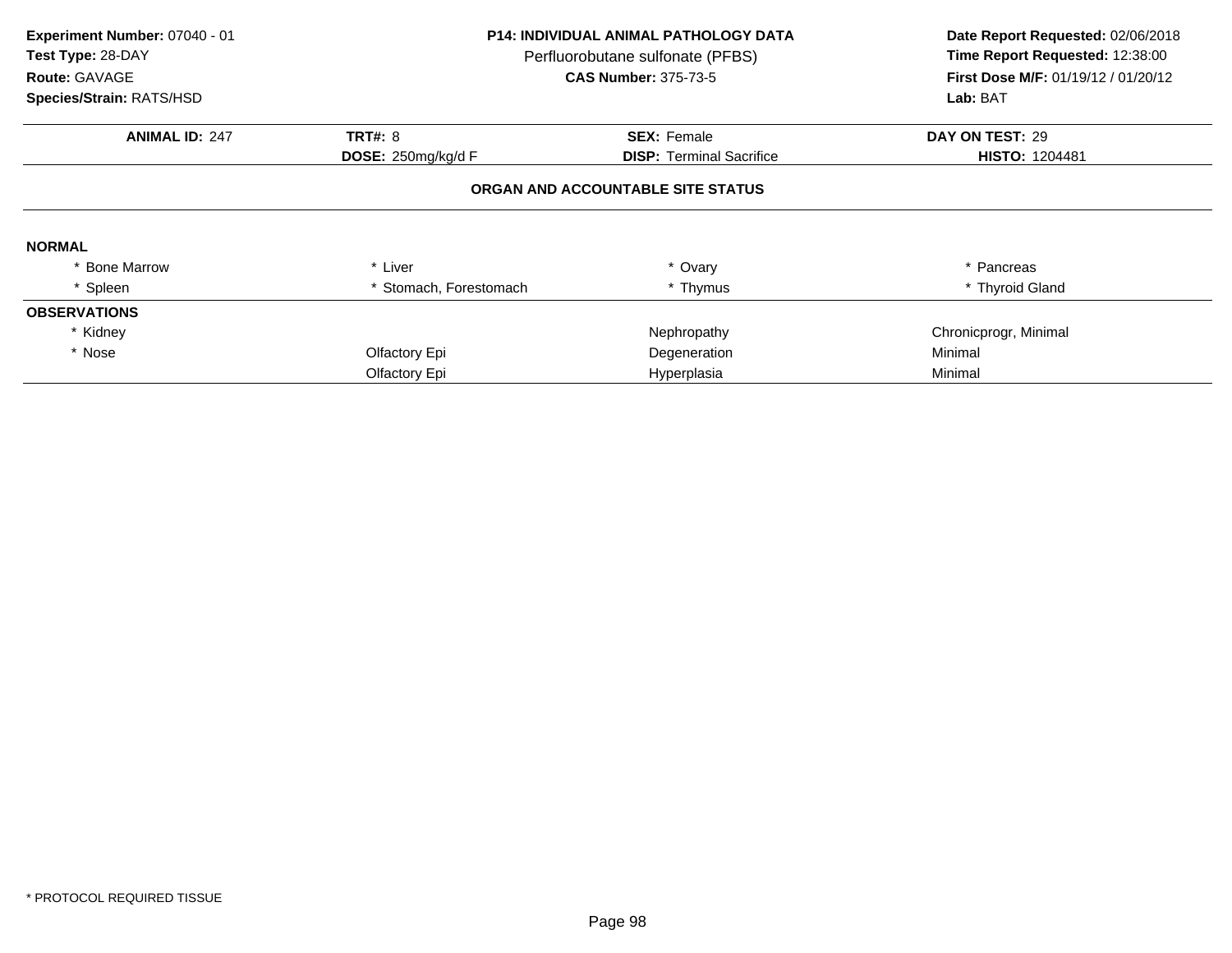| Experiment Number: 07040 - 01<br>Test Type: 28-DAY<br>Route: GAVAGE<br>Species/Strain: RATS/HSD | <b>P14: INDIVIDUAL ANIMAL PATHOLOGY DATA</b><br>Perfluorobutane sulfonate (PFBS)<br><b>CAS Number: 375-73-5</b> |                                   | Date Report Requested: 02/06/2018<br>Time Report Requested: 12:38:00<br>First Dose M/F: 01/19/12 / 01/20/12<br>Lab: BAT |
|-------------------------------------------------------------------------------------------------|-----------------------------------------------------------------------------------------------------------------|-----------------------------------|-------------------------------------------------------------------------------------------------------------------------|
| <b>ANIMAL ID: 248</b>                                                                           | TRT#: $8$                                                                                                       | <b>SEX: Female</b>                | DAY ON TEST: 29                                                                                                         |
|                                                                                                 | DOSE: $250$ mg/kg/d F                                                                                           | <b>DISP:</b> Terminal Sacrifice   | <b>HISTO: 1204482</b>                                                                                                   |
|                                                                                                 |                                                                                                                 | ORGAN AND ACCOUNTABLE SITE STATUS |                                                                                                                         |
| <b>NORMAL</b>                                                                                   |                                                                                                                 |                                   |                                                                                                                         |
| <b>Bone Marrow</b>                                                                              | * Kidney                                                                                                        | * Liver                           | * Nose                                                                                                                  |
| * Ovary                                                                                         | * Pancreas                                                                                                      | * Spleen                          | * Stomach, Forestomach                                                                                                  |
| * Thymus                                                                                        | * Thyroid Gland                                                                                                 |                                   |                                                                                                                         |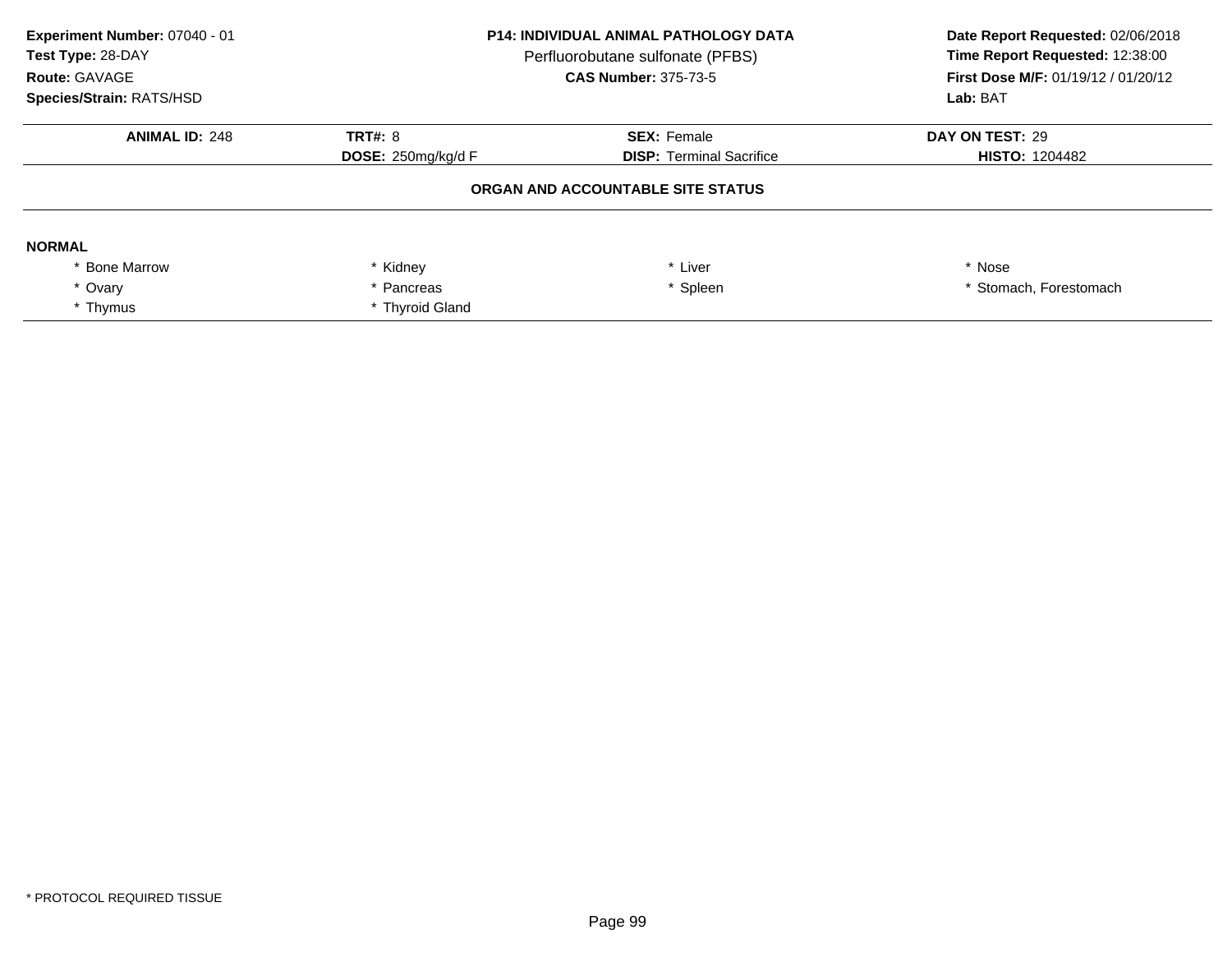**ANIMAL ID:** <sup>249</sup> **TRT#:** <sup>8</sup> **SEX:** Female **DAY ON TEST:** <sup>25</sup> **DOSE:** 250mg/kg/d F**DISP:** Natural Death **HISTO:** 1204483 **ORGAN AND ACCOUNTABLE SITE STATUSNORMAL** \* Adrenal Cortex \* Adrenal Medullaa the set of the set of the set of the set of the set of the set of the set of the set of the set of the set o<br>Set of the set of the set of the set of the set of the set of the set of the set of the set of the set of the s \* Bone Marrow \* Brain \* Clitoral Gland \* Esophagus \* Eyee the second of the second term in the second term in the second term in the second term in the second term in the second term in the second term in the second term in the second term in the second term in the second term \* Intestine Small, Ileum \* Intestine Large, Colon\* Intestine Large, Rectum<br>\* Islets, Pancreatic \* Intestine Small, Duodenum \* \* Intest<br>\* Liver \* \* Lung \* Intestine Small, Jejunumm \* Islets, Pancreatic \* Liver \* Lung \* Lymph Node, Mandibular \* Lymph Node, Mesenteric \* Mammary Gland\* Ovary<br>\* Spleen \* Pancreas \* Pituitary Gland\* Salivary Glands<br>
\* Thymus \* Thymus \* Thymus \* Thymus \* Thymus \* Thymus \* Thymus \* Thymus \* Thymus \* Thymus \* Thymus \* Thymus \* Thymus \* Thymus \* Thymus \* Thymus \* Thymus \* Thymus \* Thymus \* Thymus \* Thymus \* Thymus \* Thy \* Stomach, Forestomach\* Stomach, Glandular \* \* Thymus \* Thymus \* Thyroid \* Thyroid \* Thyroid \* Thyroid \* Thyroid \* Thyroid \* Uterus \* Thyroid \* Uterus \* Thyroid \* Vagina \* Tracheaa kasa karena yang dikenali di terus di terus di terus di terus di terus di terus di terus di terus di terus di<br>Persena di terus di terus di terus di terus di terus di terus di terus di terus di terus di terus di terus di **MISSING** \* Parathyroid Gland**OBSERVATIONS**\* Kidneyy the contract of the contract of the extent of the Nephropathy the chronic chronic program  $\mathsf{Chronic program}$  (Chronic progr, Minimal \* Nosee and the Colombia Colfactory Epi and the Colombia Degeneration and the Minimal Minimal Olfactory Epi Hyperplasiaa Minimal Olfactory Epi InflammationInflammation Suppurative, Minimal<br>
Hemorrhage Moderate Moderate \* Skinn and the morthage the morthage the morthage the morthage  $\sim$  Moderate  $\sim$  Moderate  $\sim$ [ Hemorrhage TGLs = 1-16 ]PRIMARY CAUSE OF DEATH - UNCERTAIN **Experiment Number:** 07040 - 01 **P14: INDIVIDUAL ANIMAL PATHOLOGY DATA Date Report Requested:** 02/06/2018 **Test Type:** 28-DAYPerfluorobutane sulfonate (PFBS)<br>**CAS Number:** 375-73-5 **Route:** GAVAGE**First Dose M/F:** 01/19/12 / 01/20/12<br>**Lab:** BAT **Species/Strain:** RATS/HSD**Lab:** BAT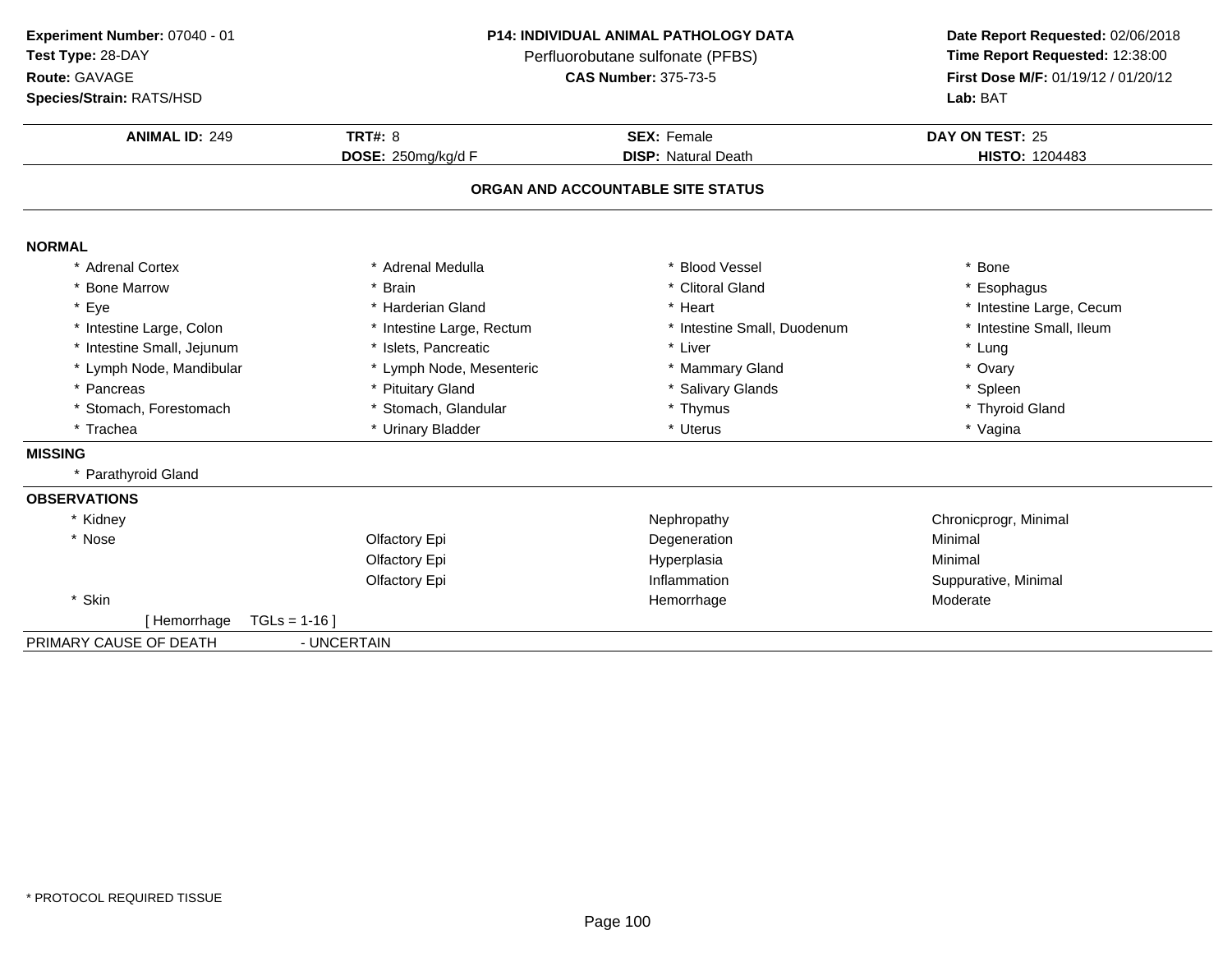| Experiment Number: 07040 - 01<br>Test Type: 28-DAY<br>Route: GAVAGE<br>Species/Strain: RATS/HSD |                                      | <b>P14: INDIVIDUAL ANIMAL PATHOLOGY DATA</b><br>Perfluorobutane sulfonate (PFBS)<br><b>CAS Number: 375-73-5</b> | Date Report Requested: 02/06/2018<br>Time Report Requested: 12:38:00<br>First Dose M/F: 01/19/12 / 01/20/12<br>Lab: BAT |  |  |  |
|-------------------------------------------------------------------------------------------------|--------------------------------------|-----------------------------------------------------------------------------------------------------------------|-------------------------------------------------------------------------------------------------------------------------|--|--|--|
| <b>ANIMAL ID: 250</b>                                                                           | <b>TRT#: 8</b><br>DOSE: 250mg/kg/d F | <b>SEX: Female</b><br><b>DISP:</b> Terminal Sacrifice                                                           | DAY ON TEST: 29<br><b>HISTO: 1204484</b>                                                                                |  |  |  |
| ORGAN AND ACCOUNTABLE SITE STATUS                                                               |                                      |                                                                                                                 |                                                                                                                         |  |  |  |
| <b>NORMAL</b>                                                                                   |                                      |                                                                                                                 |                                                                                                                         |  |  |  |
| * Bone Marrow                                                                                   | * Kidney                             | * Liver                                                                                                         | * Ovary                                                                                                                 |  |  |  |
| * Pancreas                                                                                      | * Spleen                             | * Stomach, Forestomach                                                                                          | * Thymus                                                                                                                |  |  |  |
| * Thyroid Gland                                                                                 |                                      |                                                                                                                 |                                                                                                                         |  |  |  |
| <b>OBSERVATIONS</b>                                                                             |                                      |                                                                                                                 |                                                                                                                         |  |  |  |
| * Nose                                                                                          | Olfactory Epi                        | Degeneration                                                                                                    | Minimal                                                                                                                 |  |  |  |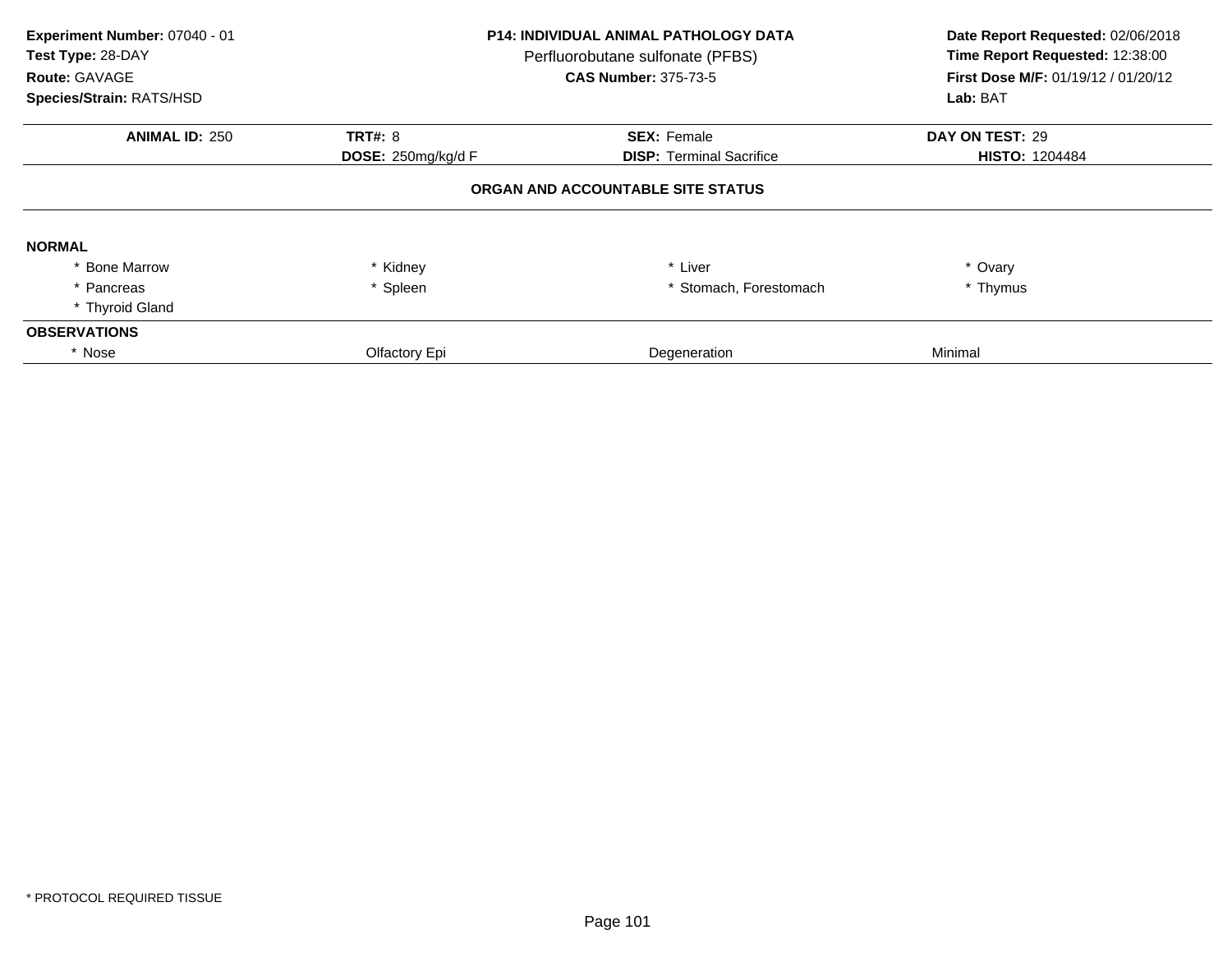### **Route:** GAVAGE

**Species/Strain:** RATS/HSD

### **P14: INDIVIDUAL ANIMAL PATHOLOGY DATA**

Perfluorobutane sulfonate (PFBS)<br>**CAS Number:** 375-73-5

| <b>Species/Strain: RATS/HSD</b> |                           | Lab: BAT                          |                          |  |
|---------------------------------|---------------------------|-----------------------------------|--------------------------|--|
| <b>ANIMAL ID: 251</b>           | <b>TRT#: 10</b>           | <b>SEX: Female</b>                | DAY ON TEST: 29          |  |
|                                 | DOSE: 500mg/kg/d F        | <b>DISP: Terminal Sacrifice</b>   | <b>HISTO: 1204485</b>    |  |
|                                 |                           | ORGAN AND ACCOUNTABLE SITE STATUS |                          |  |
| <b>NORMAL</b>                   |                           |                                   |                          |  |
| <b>Adrenal Cortex</b>           | Adrenal Medulla           | * Blood Vessel                    | * Bone                   |  |
| * Bone Marrow                   | Brain                     | * Clitoral Gland                  | * Esophagus              |  |
| * Eye                           | * Harderian Gland         | * Heart                           | * Intestine Large, Cecum |  |
| * Intestine Large, Colon        | * Intestine Large, Rectum | * Intestine Small, Duodenum       | * Intestine Small, Ileum |  |
| * Intestine Small, Jejunum      | * Islets, Pancreatic      | * Kidney                          | * Lymph Node, Mandibular |  |
| * Lymph Node, Mesenteric        | * Mammary Gland           | * Ovary                           | * Pancreas               |  |
| * Parathyroid Gland             | * Pituitary Gland         | * Salivary Glands                 | * Skin                   |  |
| * Spleen                        | * Stomach, Forestomach    | * Stomach, Glandular              | * Thymus                 |  |
| * Thyroid Gland                 | * Trachea                 | * Urinary Bladder                 | * Uterus                 |  |
| * Vagina                        |                           |                                   |                          |  |
| <b>OBSERVATIONS</b>             |                           |                                   |                          |  |
| * Liver                         | Hepatocyte                | <b>Cytoplasmic Alteration</b>     | Minimal                  |  |
|                                 | Hepatocyte                | Hypertrophy                       | Minimal                  |  |
| * Lung                          |                           | Inflammation                      | Chronic Active, Minimal  |  |
| * Nose                          | Olfactory Epi             | Degeneration                      | Minimal                  |  |
|                                 | Olfactory Epi             | Hyperplasia                       | Minimal                  |  |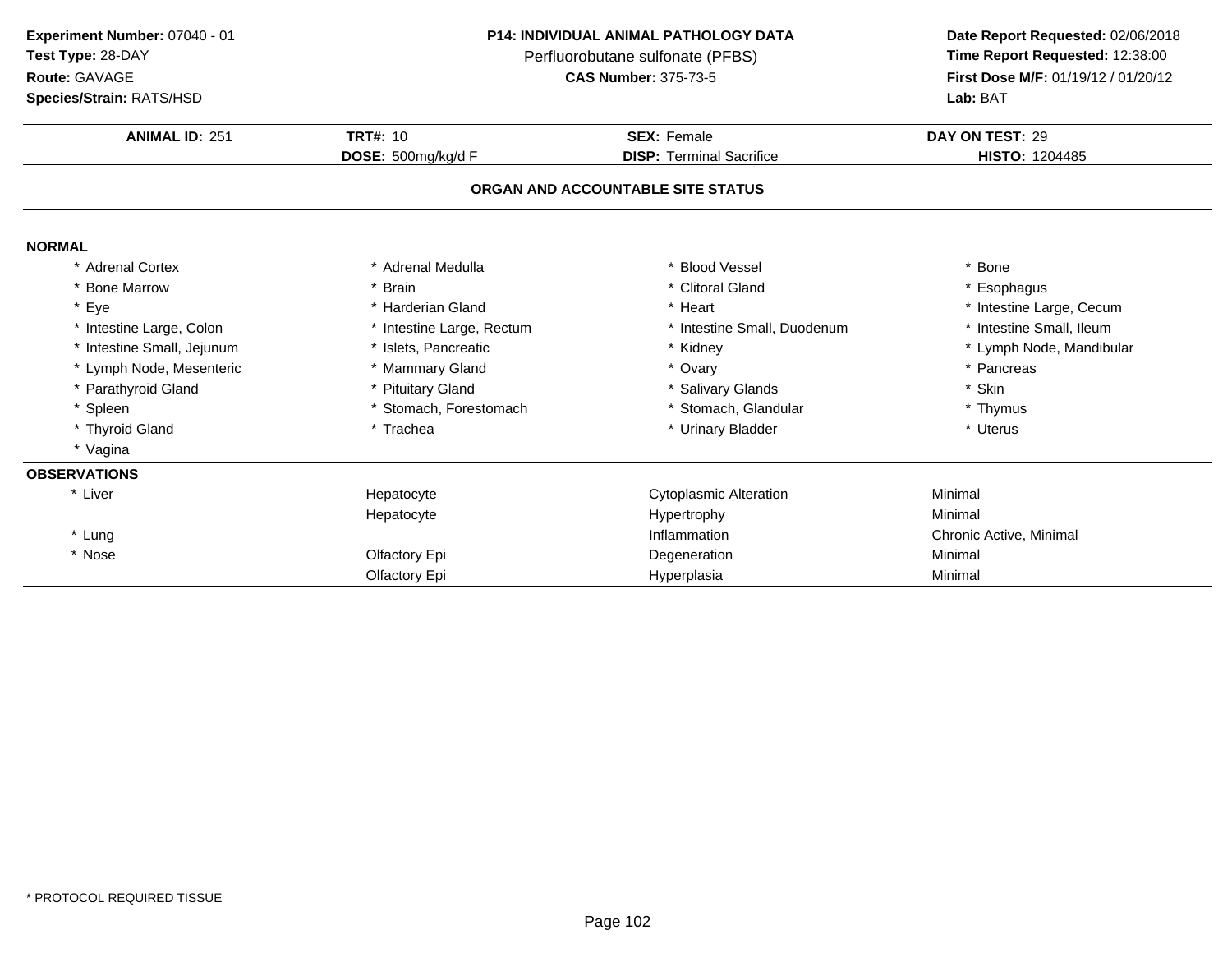**Route:** GAVAGE

**Species/Strain:** RATS/HSD

### **P14: INDIVIDUAL ANIMAL PATHOLOGY DATA**

Perfluorobutane sulfonate (PFBS)<br>**CAS Number:** 375-73-5

| <b>Species/Strain: RATS/HSD</b> |                           | <b>Lab: BAT</b>                   |                          |  |
|---------------------------------|---------------------------|-----------------------------------|--------------------------|--|
| <b>ANIMAL ID: 252</b>           | <b>TRT#: 10</b>           | <b>SEX: Female</b>                | DAY ON TEST: 29          |  |
|                                 | DOSE: 500mg/kg/d F        | <b>DISP: Terminal Sacrifice</b>   | <b>HISTO: 1204486</b>    |  |
|                                 |                           | ORGAN AND ACCOUNTABLE SITE STATUS |                          |  |
| <b>NORMAL</b>                   |                           |                                   |                          |  |
| * Adrenal Cortex                | * Adrenal Medulla         | * Blood Vessel                    | Bone                     |  |
| * Bone Marrow                   | * Brain                   | * Clitoral Gland                  | Esophagus                |  |
| * Eye                           | * Harderian Gland         | * Heart                           | * Intestine Large, Cecum |  |
| * Intestine Large, Colon        | * Intestine Large, Rectum | * Intestine Small, Duodenum       | * Intestine Small, Ileum |  |
| * Intestine Small, Jejunum      | * Islets, Pancreatic      | * Kidney                          | * Lung                   |  |
| * Lymph Node, Mandibular        | * Lymph Node, Mesenteric  | * Mammary Gland                   | * Ovary                  |  |
| * Pancreas                      | * Parathyroid Gland       | * Pituitary Gland                 | * Salivary Glands        |  |
| * Skin                          | * Spleen                  | * Stomach, Forestomach            | * Stomach, Glandular     |  |
| * Thymus                        | * Thyroid Gland           | * Trachea                         | * Urinary Bladder        |  |
| * Uterus                        | * Vagina                  |                                   |                          |  |
| <b>OBSERVATIONS</b>             |                           |                                   |                          |  |
| * Liver                         | Hepatocyte                | <b>Cytoplasmic Alteration</b>     | Minimal                  |  |
| * Nose                          | Olfactory Epi             | Degeneration                      | Minimal                  |  |
|                                 | Olfactory Epi             | Hyperplasia                       | Minimal                  |  |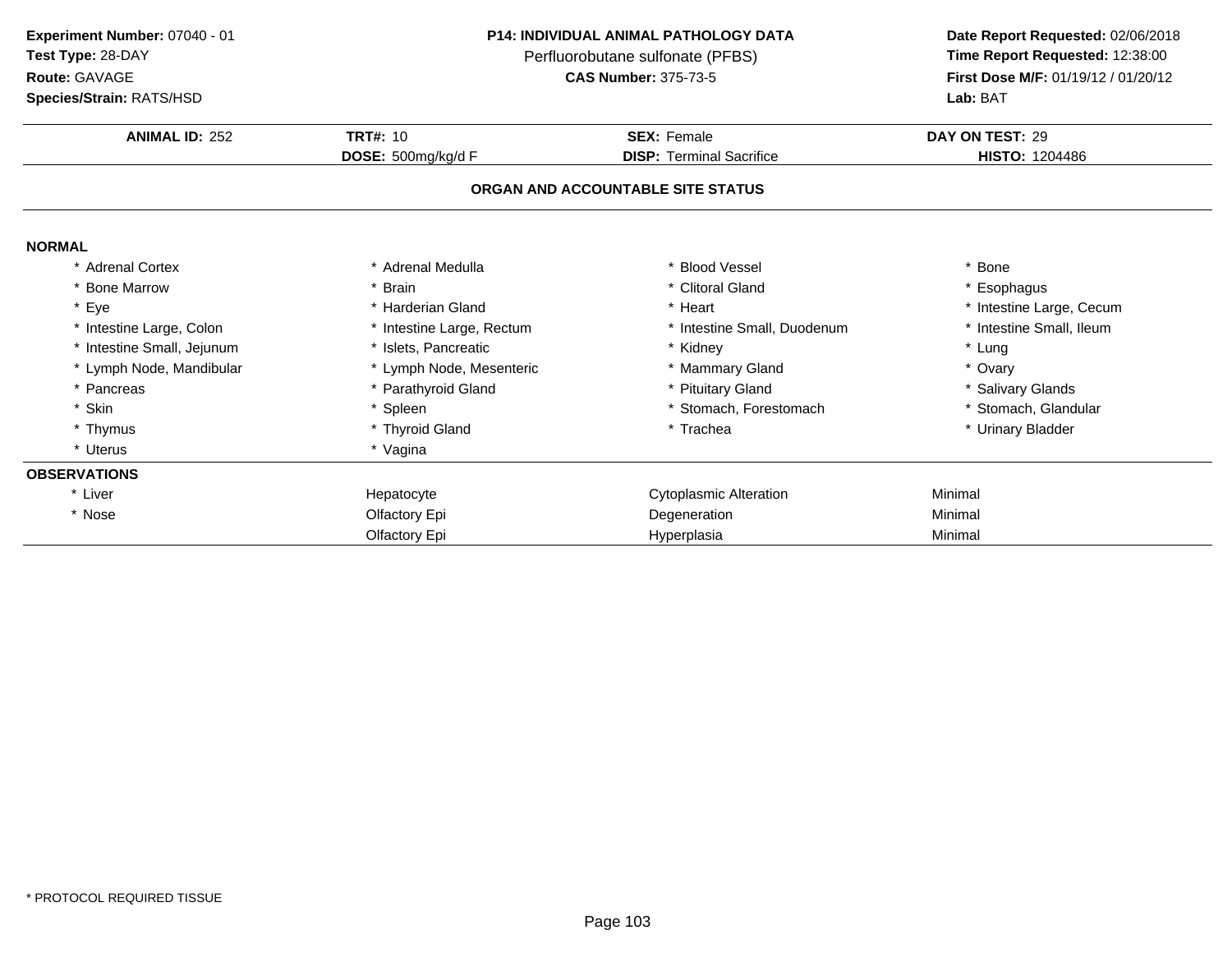**Route:** GAVAGE

**Species/Strain:** RATS/HSD

#### **P14: INDIVIDUAL ANIMAL PATHOLOGY DATA**

Perfluorobutane sulfonate (PFBS)<br>**CAS Number:** 375-73-5

| <b>Species/Strain: RATS/HSD</b> |                           | Lab: BAT                          |                          |  |
|---------------------------------|---------------------------|-----------------------------------|--------------------------|--|
| <b>ANIMAL ID: 253</b>           | <b>TRT#: 10</b>           | <b>SEX: Female</b>                | DAY ON TEST: 29          |  |
|                                 | DOSE: 500mg/kg/d F        | <b>DISP: Terminal Sacrifice</b>   | <b>HISTO: 1204487</b>    |  |
|                                 |                           | ORGAN AND ACCOUNTABLE SITE STATUS |                          |  |
| <b>NORMAL</b>                   |                           |                                   |                          |  |
| * Adrenal Cortex                | Adrenal Medulla           | * Blood Vessel                    | * Bone                   |  |
| * Bone Marrow                   | <b>Brain</b>              | * Clitoral Gland                  | * Esophagus              |  |
| * Eye                           | * Harderian Gland         | * Heart                           | * Intestine Large, Cecum |  |
| * Intestine Large, Colon        | * Intestine Large, Rectum | * Intestine Small, Duodenum       | * Intestine Small, Ileum |  |
| * Intestine Small, Jejunum      | * Islets, Pancreatic      | * Kidney                          | * Lung                   |  |
| * Lymph Node, Mandibular        | * Lymph Node, Mesenteric  | * Mammary Gland                   | * Ovary                  |  |
| * Pancreas                      | * Parathyroid Gland       | * Pituitary Gland                 | * Salivary Glands        |  |
| * Skin                          | * Spleen                  | * Stomach, Forestomach            | * Stomach, Glandular     |  |
| * Thymus                        | * Thyroid Gland           | * Trachea                         | * Urinary Bladder        |  |
| * Uterus                        | * Vagina                  |                                   |                          |  |
| <b>OBSERVATIONS</b>             |                           |                                   |                          |  |
| * Liver                         | Hepatocyte                | Cytoplasmic Alteration            | Minimal                  |  |
|                                 | Hepatocyte                | Hypertrophy                       | Minimal                  |  |
| * Nose                          | Olfactory Epi             | Degeneration                      | Minimal                  |  |
|                                 | Olfactory Epi             | Hyperplasia                       | Minimal                  |  |
|                                 | Olfactory Epi             | Inflammation                      | Suppurative, Minimal     |  |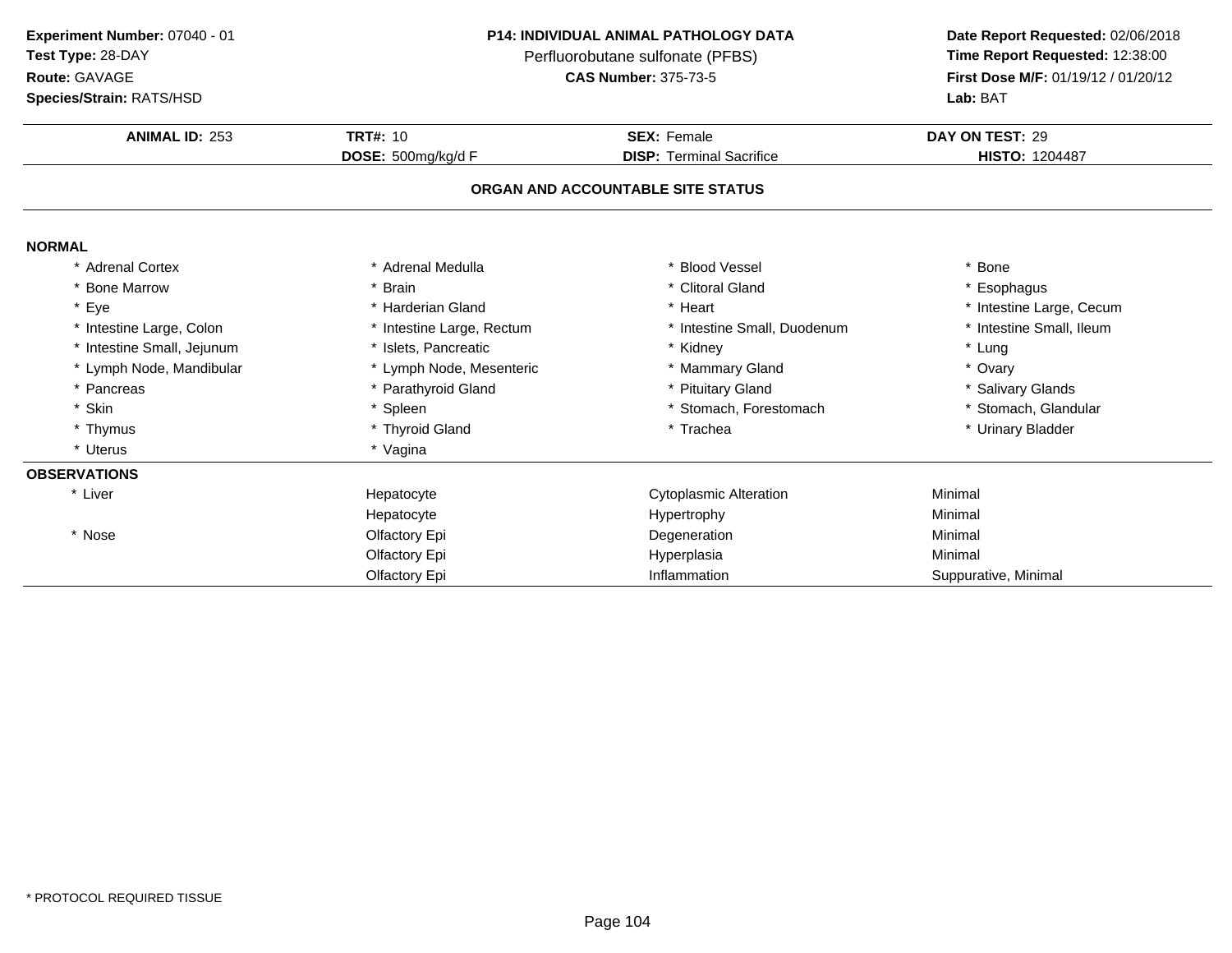**ANIMAL ID:** <sup>254</sup> **TRT#:** <sup>10</sup> **SEX:** Female **DAY ON TEST:** <sup>29</sup> **DOSE:** 500mg/kg/d F**DISP:** Terminal Sacrifice **HISTO:** 1204488 **ORGAN AND ACCOUNTABLE SITE STATUSNORMAL** \* Adrenal Cortex\* Adrenal Medulla<br>\* Brain a the set of the set of the set of the set of the set of the set of the set of the set of the set of the set o<br>Set of the set of the set of the set of the set of the set of the set of the set of the set of the set of the s \* Bone Marrow \* Brain \* Clitoral Gland \* Esophagus \* Eyee the second of the second term in the second term in the second term in the second term in the second term in the second term in the second term in the second term in the second term in the second term in the second term \* Intestine Small, Ileum \* Intestine Large, Colon\* Intestine Large, Rectum<br>\* Islets, Pancreatic \* Intestine Small, Duodenum \* \* Intest<br>\* Kidney \* \* Lung \* Intestine Small, Jejunumm \* Islets, Pancreatic \* Kidney \* Lung \* Lymph Node, Mesenteric \* \* Mammary Gland \* Nose **Experiment Number:** 07040 - 01 **P14: INDIVIDUAL ANIMAL PATHOLOGY DATA Date Report Requested:** 02/06/2018 **Test Type:** 28-DAYPerfluorobutane sulfonate (PFBS)<br>**CAS Number:** 375-73-5 **Route:** GAVAGE**First Dose M/F:** 01/19/12 / 01/20/12<br>**Lab:** BAT **Species/Strain:** RATS/HSD**Lab:** BAT

\* Pancreas \* Parathyroid Gland<br>
\* Skin \* Steen \* Steen \* Steen \* Steen \* Steen \* Steen \* Steen \* Steen \* Steen \* Steen \* Steen \* Steen \* Steen \* Steen \* Steen \* Steen \* Steen \* Steen \* Steen \* Steen \* Steen \* Steen \* Steen

\* Thymus \* Thyroid Gland<br>\* Uterus \* \* Yaqina

\* Skin \* \* Spleen \* Spleen \* \* Spleen \* \* Stomach, Forestomach \* \* Stomach, Forestomach \* Thyroid Gland

Cytoplasmic Alteration<br>
Hypertrophy Minimal<br>
Minimal

\* Vagina

Hypertrophy Minimal

\* Pituitary Gland

\* Trachea

\* Lymph Node, Mandibular \* Lymph Node, Mesenteric

Hepatocyte

Hepatocyte

s \* Skin

\* Stomach, Glandular **\*** Thymus

\* Urinary Bladder \* Uterus

\* Ovary

**OBSERVATIONS**\* Liver

\* Salivary Glands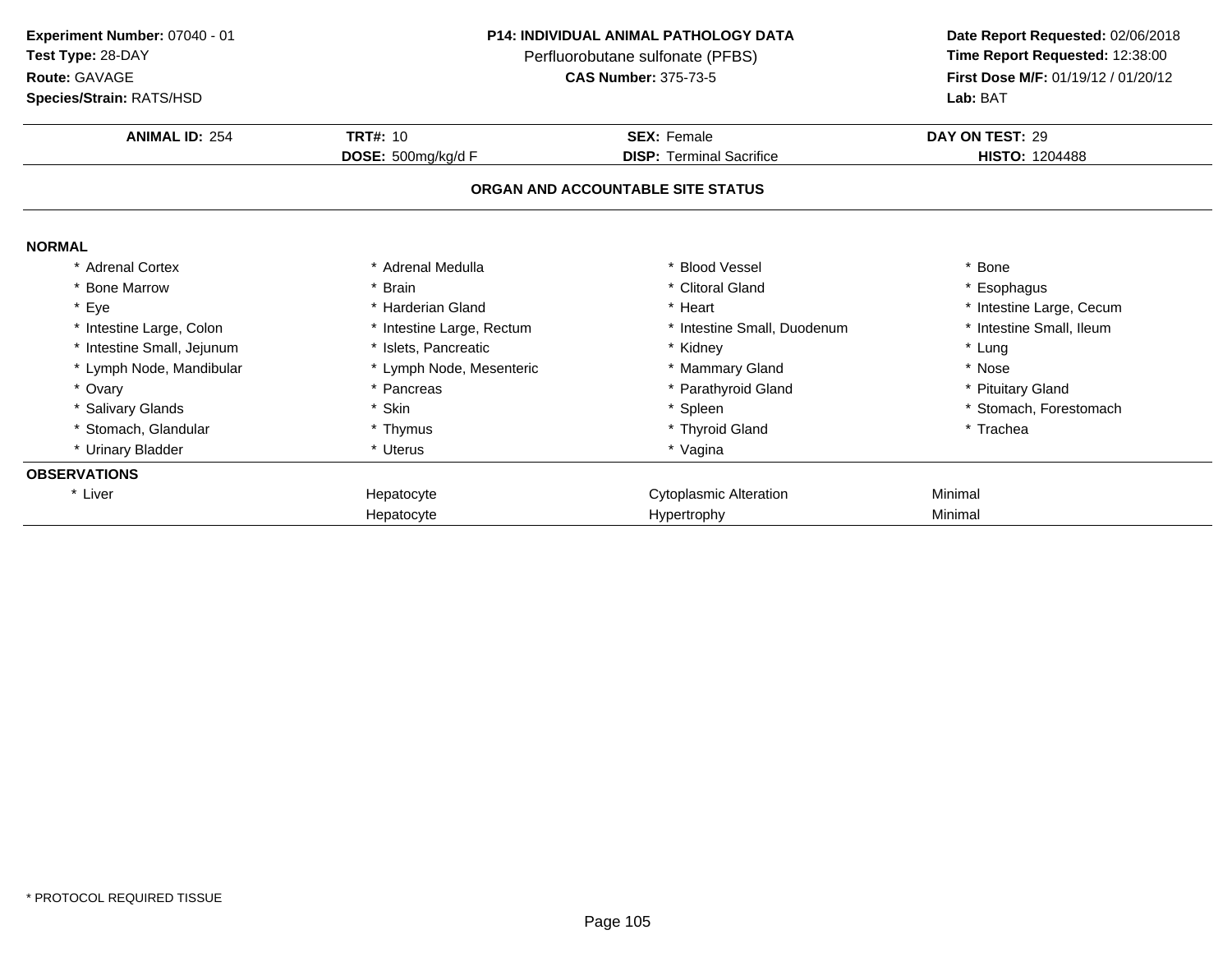| Experiment Number: 07040 - 01 |
|-------------------------------|
|                               |

**Test Type:** 28-DAY

**Route:** GAVAGE

**Species/Strain:** RATS/HSD

### **P14: INDIVIDUAL ANIMAL PATHOLOGY DATA**

Perfluorobutane sulfonate (PFBS)<br>**CAS Number:** 375-73-5

| <b>Species/Strain: RATS/HSD</b> |                           | Lab: BAT                          |                          |  |
|---------------------------------|---------------------------|-----------------------------------|--------------------------|--|
| <b>ANIMAL ID: 255</b>           | <b>TRT#: 10</b>           | <b>SEX: Female</b>                | DAY ON TEST: 21          |  |
|                                 | DOSE: 500mg/kg/d F        | <b>DISP: Natural Death</b>        | <b>HISTO: 1204489</b>    |  |
|                                 |                           | ORGAN AND ACCOUNTABLE SITE STATUS |                          |  |
| <b>NORMAL</b>                   |                           |                                   |                          |  |
| * Adrenal Cortex                | * Adrenal Medulla         | * Blood Vessel                    | * Bone                   |  |
| * Bone Marrow                   | * Brain                   | * Clitoral Gland                  | * Esophagus              |  |
| * Eye                           | * Harderian Gland         | * Heart                           | * Intestine Large, Cecum |  |
| * Intestine Large, Colon        | * Intestine Large, Rectum | * Intestine Small, Duodenum       | * Intestine Small, Ileum |  |
| * Intestine Small, Jejunum      | * Islets. Pancreatic      | * Kidney                          | * Liver                  |  |
| * Lymph Node, Mandibular        | * Lymph Node, Mesenteric  | * Mammary Gland                   | * Ovary                  |  |
| * Pancreas                      | * Parathyroid Gland       | * Pituitary Gland                 | * Salivary Glands        |  |
| * Skin                          | * Spleen                  | * Stomach, Forestomach            | * Stomach, Glandular     |  |
| * Thymus                        | * Thyroid Gland           | * Trachea                         | * Urinary Bladder        |  |
| * Uterus                        | * Vagina                  |                                   |                          |  |
| <b>OBSERVATIONS</b>             |                           |                                   |                          |  |
| * Lung                          |                           | Erythrophagocytosis               | Minimal                  |  |
|                                 |                           | Inflammation                      | Chronic Active, Minimal  |  |
| * Nose                          | Olfactory Epi             | Degeneration                      | Mild                     |  |
|                                 | Olfactory Epi             | Hyperplasia                       | Minimal                  |  |
|                                 | Olfactory Epi             | Inflammation                      | Suppurative, Mild        |  |
| PRIMARY CAUSE OF DEATH          | - UNCERTAIN               |                                   |                          |  |
|                                 |                           |                                   |                          |  |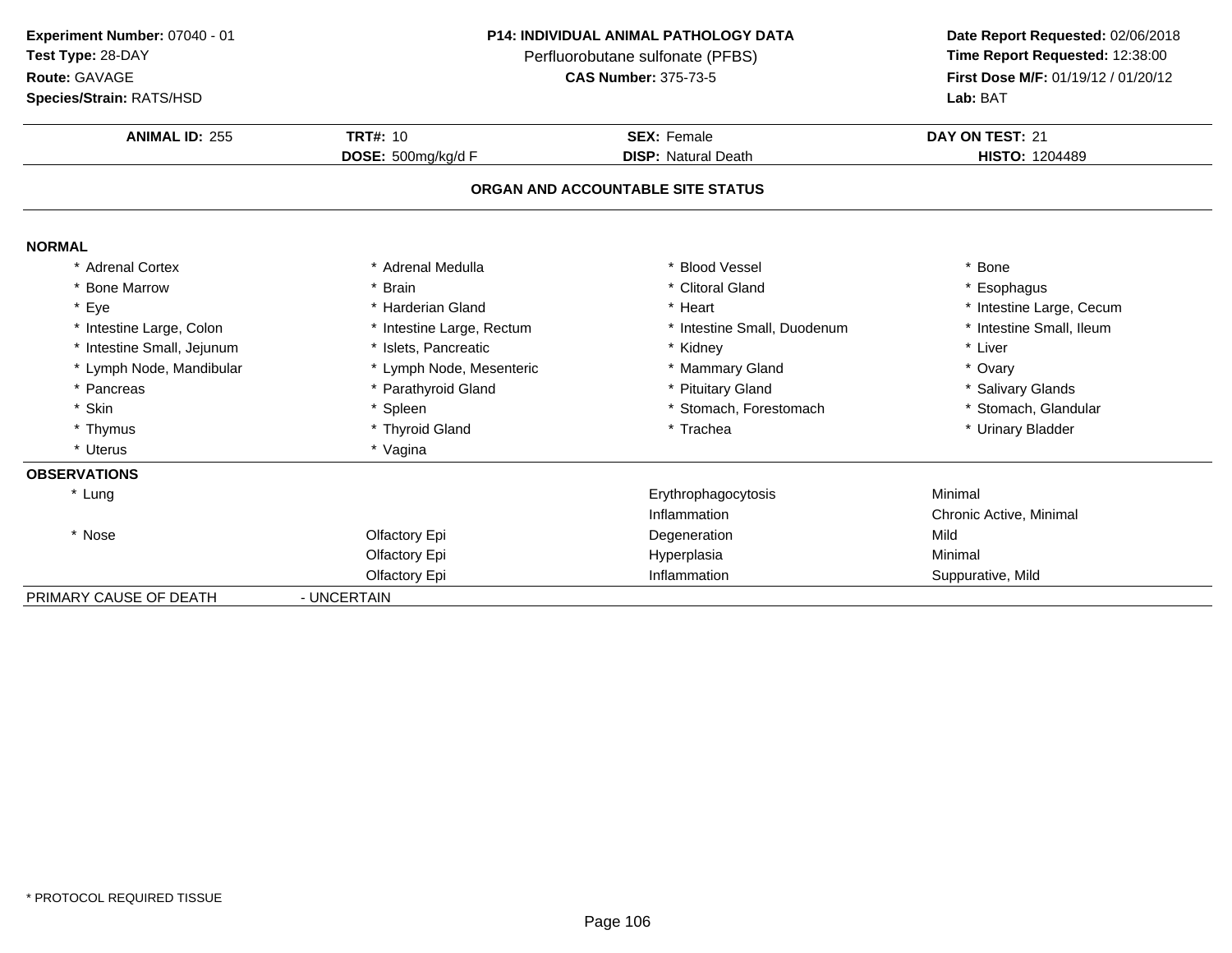### **Route:** GAVAGE

**Species/Strain:** RATS/HSD

### **P14: INDIVIDUAL ANIMAL PATHOLOGY DATA**

Perfluorobutane sulfonate (PFBS)<br>**CAS Number:** 375-73-5

| <b>ANIMAL ID: 256</b>      | <b>TRT#: 10</b>           | <b>SEX: Female</b>                | DAY ON TEST: 29          |
|----------------------------|---------------------------|-----------------------------------|--------------------------|
|                            | DOSE: 500mg/kg/d F        | <b>DISP: Terminal Sacrifice</b>   | <b>HISTO: 1204490</b>    |
|                            |                           | ORGAN AND ACCOUNTABLE SITE STATUS |                          |
| <b>NORMAL</b>              |                           |                                   |                          |
| <b>Adrenal Cortex</b>      | Adrenal Medulla           | <b>Blood Vessel</b>               | * Bone                   |
| * Bone Marrow              | * Brain                   | * Clitoral Gland                  | * Esophagus              |
| * Eye                      | * Harderian Gland         | * Heart                           | * Intestine Large, Cecum |
| * Intestine Large, Colon   | * Intestine Large, Rectum | * Intestine Small, Duodenum       | * Intestine Small, Ileum |
| * Intestine Small, Jejunum | * Islets, Pancreatic      | * Lung                            | * Lymph Node, Mandibular |
| * Lymph Node, Mesenteric   | * Mammary Gland           | * Ovary                           | * Pancreas               |
| * Pituitary Gland          | * Salivary Glands         | * Skin                            | * Spleen                 |
| * Stomach, Forestomach     | * Stomach, Glandular      | * Thymus                          | * Thyroid Gland          |
| * Trachea                  | * Urinary Bladder         | * Uterus                          | * Vagina                 |
| <b>MISSING</b>             |                           |                                   |                          |
| * Parathyroid Gland        |                           |                                   |                          |
| <b>OBSERVATIONS</b>        |                           |                                   |                          |
| * Kidney                   |                           | Nephropathy                       | Chronicprogr, Minimal    |
| * Liver                    | Hepatocyte                | <b>Cytoplasmic Alteration</b>     | Minimal                  |
|                            | Hepatocyte                | Hypertrophy                       | Minimal                  |
| * Nose                     | Olfactory Epi             | Degeneration                      | Moderate                 |
|                            | Olfactory Epi             | Hyperplasia                       | Mild                     |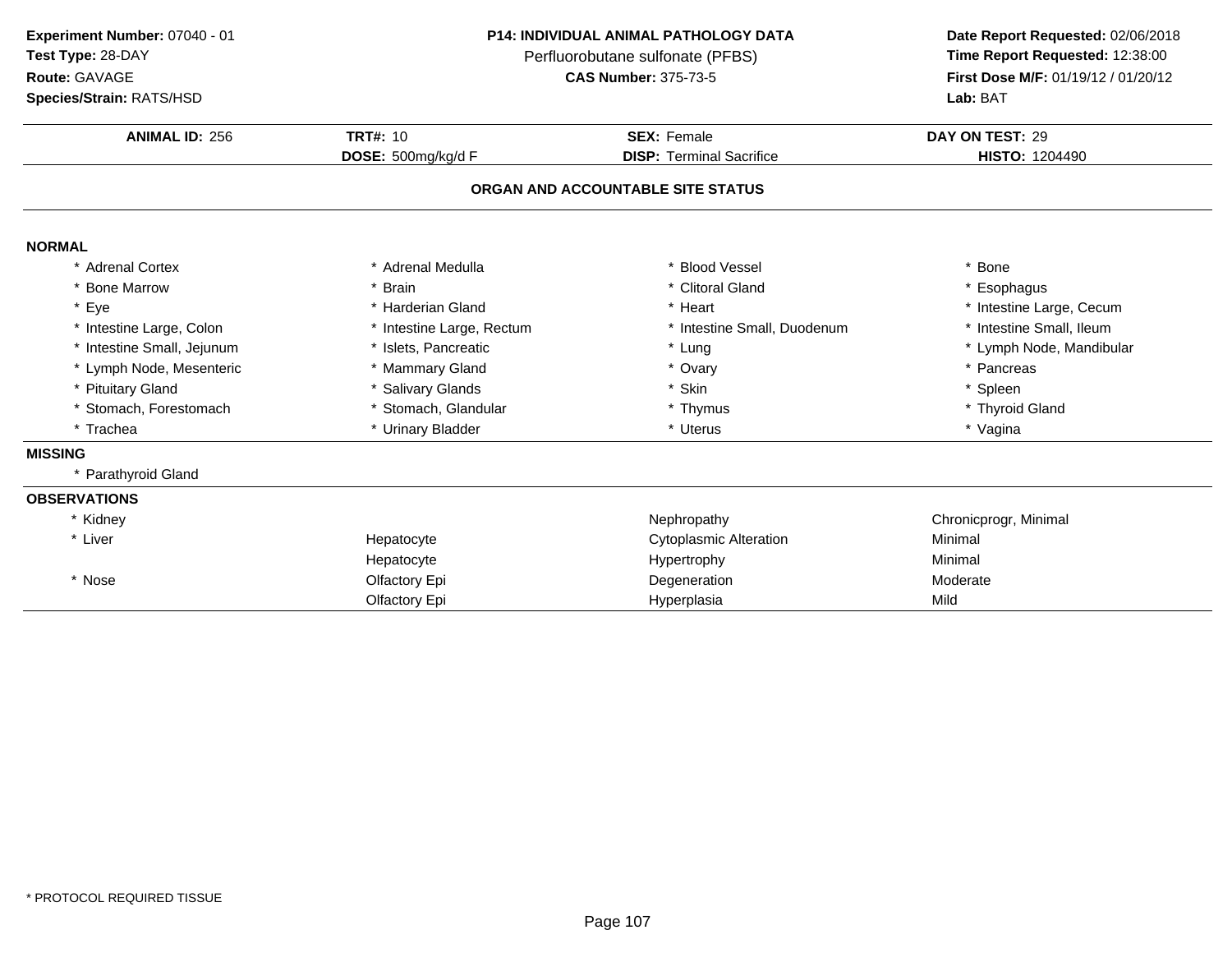**Route:** GAVAGE

**Species/Strain:** RATS/HSD

### **P14: INDIVIDUAL ANIMAL PATHOLOGY DATA**

Perfluorobutane sulfonate (PFBS)<br>**CAS Number:** 375-73-5

| <b>ANIMAL ID: 257</b>     | <b>TRT#: 10</b>             | <b>SEX: Female</b>                | DAY ON TEST: 29            |
|---------------------------|-----------------------------|-----------------------------------|----------------------------|
|                           | DOSE: 500mg/kg/d F          | <b>DISP: Terminal Sacrifice</b>   | HISTO: 1204491             |
|                           |                             | ORGAN AND ACCOUNTABLE SITE STATUS |                            |
| <b>NORMAL</b>             |                             |                                   |                            |
| * Adrenal Cortex          | * Adrenal Medulla           | <b>Blood Vessel</b>               | * Bone                     |
| <b>Bone Marrow</b>        | * Brain                     | * Clitoral Gland                  | * Eye                      |
| * Harderian Gland         | * Heart                     | * Intestine Large, Cecum          | * Intestine Large, Colon   |
| * Intestine Large, Rectum | * Intestine Small, Duodenum | * Intestine Small, Ileum          | * Intestine Small, Jejunum |
| * Islets, Pancreatic      | * Kidney                    | * Lung                            | * Lymph Node, Mandibular   |
| * Lymph Node, Mesenteric  | * Mammary Gland             | * Ovary                           | * Pancreas                 |
| * Parathyroid Gland       | * Pituitary Gland           | * Salivary Glands                 | * Skin                     |
| * Spleen                  | * Stomach, Glandular        | * Thymus                          | * Thyroid Gland            |
| * Trachea                 | * Urinary Bladder           | * Uterus                          | * Vagina                   |
| <b>OBSERVATIONS</b>       |                             |                                   |                            |
| * Esophagus               |                             | Inflammation                      | Chronic, Minimal           |
| * Liver                   | Hepatocyte                  | <b>Cytoplasmic Alteration</b>     | Minimal                    |
|                           | Hepatocyte                  | Hypertrophy                       | Minimal                    |
| * Nose                    | Olfactory Epi               | Degeneration                      | Moderate                   |
|                           | Olfactory Epi               | Hyperplasia                       | Mild                       |
| Stomach, Forestomach      |                             | Ulcer                             | Mild                       |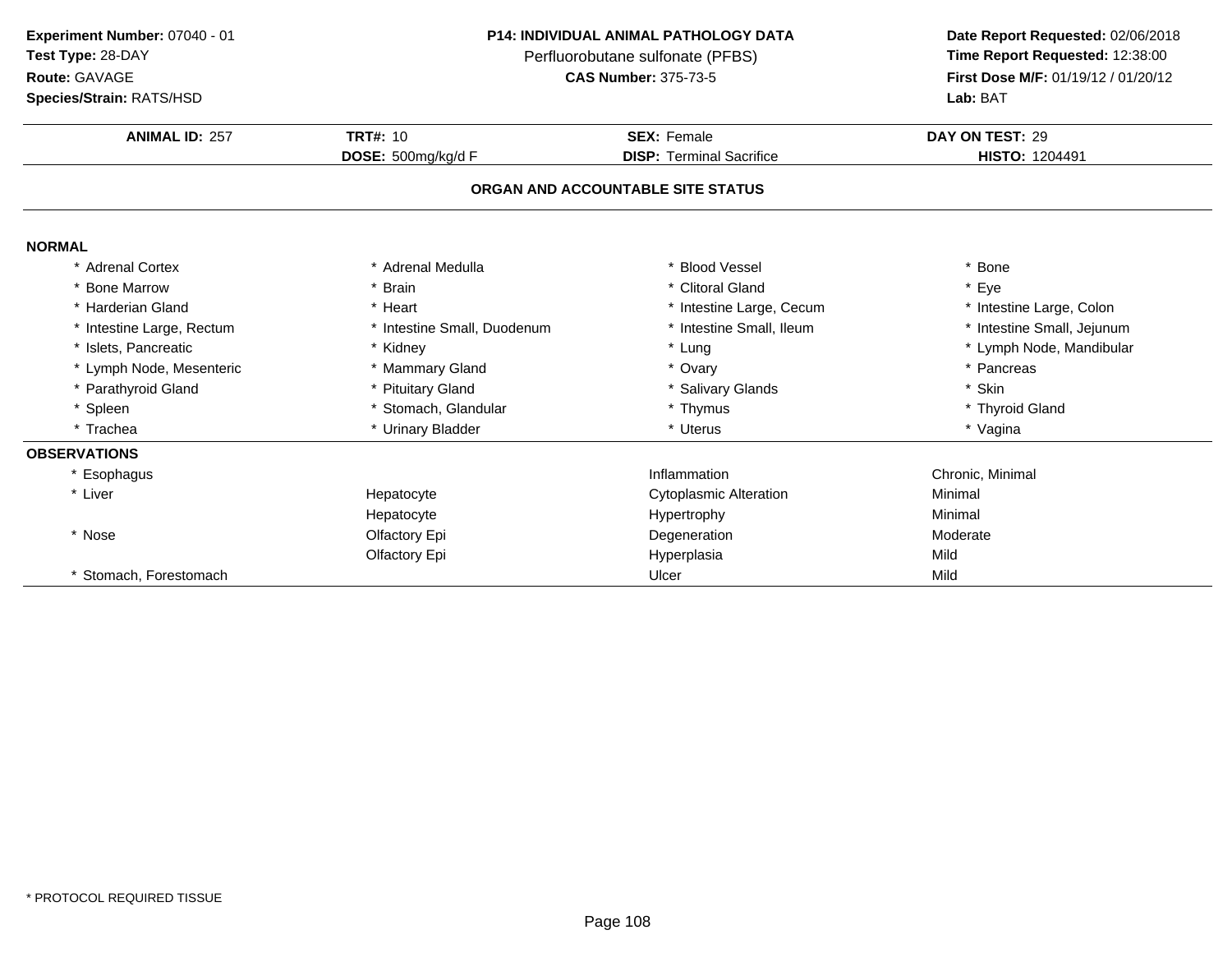**Route:** GAVAGE

**Species/Strain:** RATS/HSD

### **P14: INDIVIDUAL ANIMAL PATHOLOGY DATA**

Perfluorobutane sulfonate (PFBS)<br>**CAS Number:** 375-73-5

| <b>Species/Strain: RATS/HSD</b> |                           |                                   | Lab: BAT                 |
|---------------------------------|---------------------------|-----------------------------------|--------------------------|
| <b>ANIMAL ID: 258</b>           | <b>TRT#: 10</b>           | <b>SEX: Female</b>                | DAY ON TEST: 29          |
|                                 | DOSE: 500mg/kg/d F        | <b>DISP: Terminal Sacrifice</b>   | <b>HISTO: 1204492</b>    |
|                                 |                           | ORGAN AND ACCOUNTABLE SITE STATUS |                          |
| <b>NORMAL</b>                   |                           |                                   |                          |
| * Adrenal Cortex                | * Adrenal Medulla         | <b>Blood Vessel</b>               | * Bone                   |
| * Bone Marrow                   | * Brain                   | * Clitoral Gland                  | * Esophagus              |
| * Eye                           | * Harderian Gland         | * Heart                           | * Intestine Large, Cecum |
| * Intestine Large, Colon        | * Intestine Large, Rectum | * Intestine Small, Duodenum       | * Intestine Small, Ileum |
| * Intestine Small, Jejunum      | * Islets, Pancreatic      | * Kidney                          | * Lung                   |
| * Lymph Node, Mandibular        | * Lymph Node, Mesenteric  | * Mammary Gland                   | * Ovary                  |
| * Pancreas                      | * Parathyroid Gland       | * Pituitary Gland                 | * Salivary Glands        |
| * Skin                          | * Spleen                  | * Stomach, Forestomach            | * Stomach, Glandular     |
| * Thymus                        | * Thyroid Gland           | * Trachea                         | * Urinary Bladder        |
| * Uterus                        | * Vagina                  |                                   |                          |
| <b>OBSERVATIONS</b>             |                           |                                   |                          |
| * Liver                         | Hepatocyte                | Cytoplasmic Alteration            | Minimal                  |
|                                 | Hepatocyte                | Hypertrophy                       | Minimal                  |
| * Nose                          | Olfactory Epi             | Degeneration                      | Marked                   |
|                                 | Olfactory Epi             | Hyperplasia                       | Moderate                 |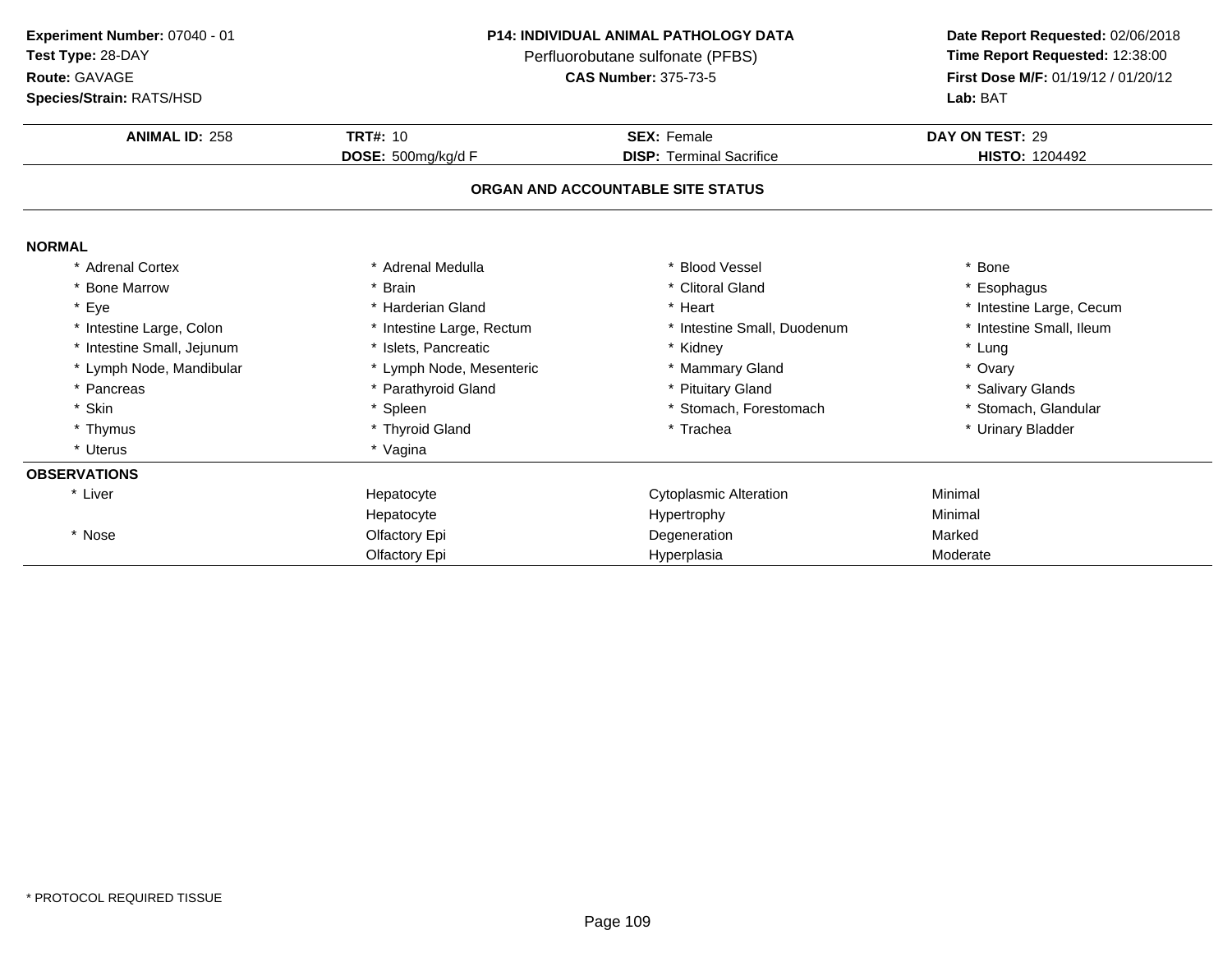**Route:** GAVAGE

**Species/Strain:** RATS/HSD

### **P14: INDIVIDUAL ANIMAL PATHOLOGY DATA**

Perfluorobutane sulfonate (PFBS)<br>**CAS Number:** 375-73-5

| <b>Species/Strain: RATS/HSD</b> |                           |                                   | Lab: BAT                 |
|---------------------------------|---------------------------|-----------------------------------|--------------------------|
| <b>ANIMAL ID: 259</b>           | <b>TRT#: 10</b>           | <b>SEX: Female</b>                | DAY ON TEST: 29          |
|                                 | DOSE: 500mg/kg/d F        | <b>DISP: Terminal Sacrifice</b>   | <b>HISTO: 1204493</b>    |
|                                 |                           | ORGAN AND ACCOUNTABLE SITE STATUS |                          |
| <b>NORMAL</b>                   |                           |                                   |                          |
| * Adrenal Cortex                | * Adrenal Medulla         | * Blood Vessel                    | * Bone                   |
| * Bone Marrow                   | <b>Brain</b>              | * Clitoral Gland                  | * Esophagus              |
| * Eye                           | * Harderian Gland         | * Heart                           | * Intestine Large, Cecum |
| * Intestine Large, Colon        | * Intestine Large, Rectum | * Intestine Small, Duodenum       | * Intestine Small, Ileum |
| * Intestine Small, Jejunum      | * Islets, Pancreatic      | * Kidney                          | * Lung                   |
| * Lymph Node, Mandibular        | * Lymph Node, Mesenteric  | * Mammary Gland                   | * Ovary                  |
| * Pancreas                      | * Parathyroid Gland       | * Pituitary Gland                 | * Salivary Glands        |
| * Skin                          | * Spleen                  | * Stomach, Forestomach            | * Stomach, Glandular     |
| * Thymus                        | * Thyroid Gland           | * Trachea                         | * Urinary Bladder        |
| * Uterus                        | * Vagina                  |                                   |                          |
| <b>OBSERVATIONS</b>             |                           |                                   |                          |
| * Liver                         | Hepatocyte                | <b>Cytoplasmic Alteration</b>     | Minimal                  |
|                                 | Hepatocyte                | Hypertrophy                       | Minimal                  |
| * Nose                          | Olfactory Epi             | Degeneration                      | Minimal                  |
|                                 | Olfactory Epi             | Hyperplasia                       | Minimal                  |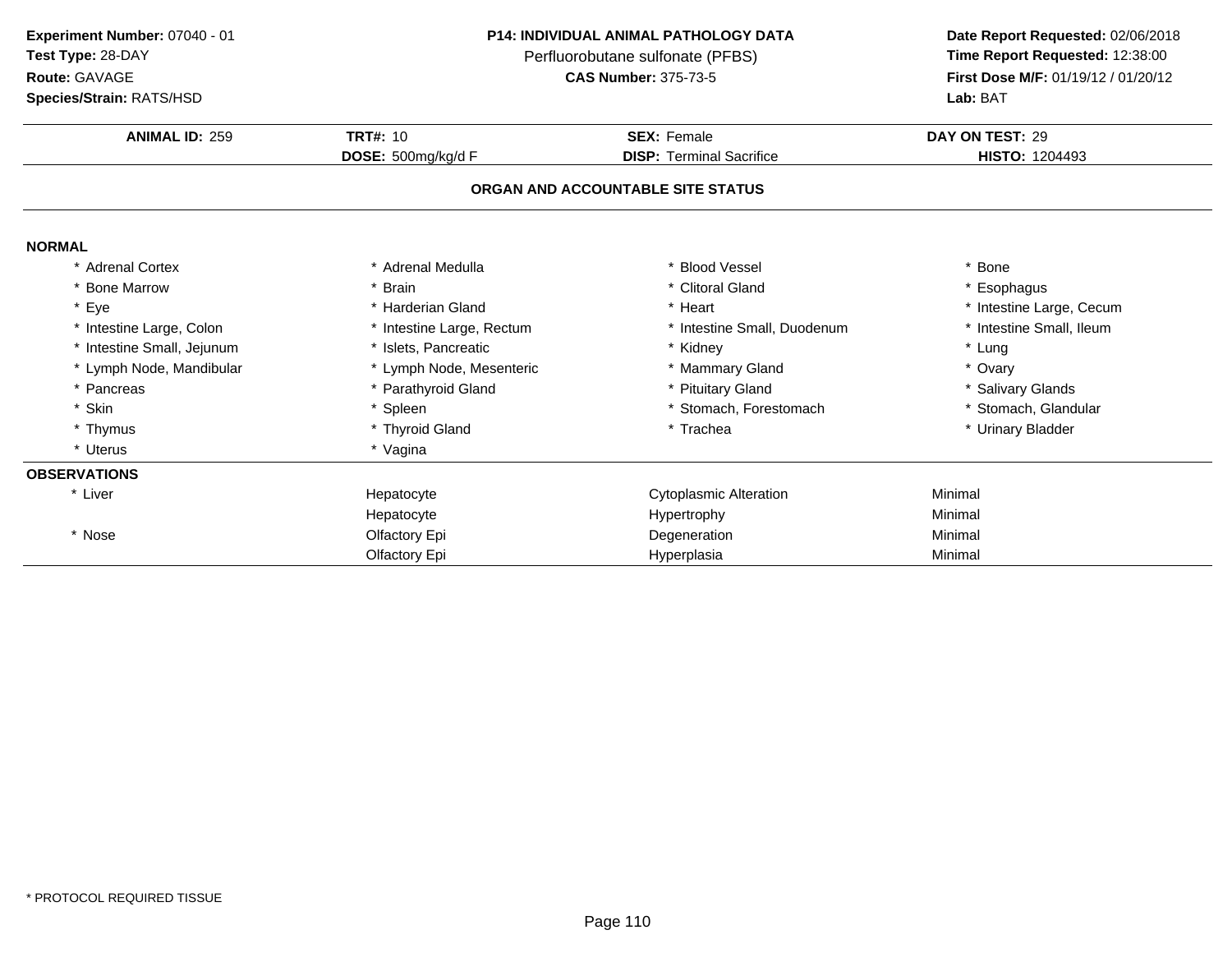**Experiment Number:** 07040 - 01

**Test Type:** 28-DAY

### **Route:** GAVAGE

**Species/Strain:** RATS/HSD

### **P14: INDIVIDUAL ANIMAL PATHOLOGY DATA**

Perfluorobutane sulfonate (PFBS)<br>**CAS Number:** 375-73-5

| <b>Species/Strain: RATS/HSD</b> |                           | <b>Lab: BAT</b>                   |                          |  |
|---------------------------------|---------------------------|-----------------------------------|--------------------------|--|
| <b>ANIMAL ID: 260</b>           | <b>TRT#: 10</b>           | <b>SEX: Female</b>                | DAY ON TEST: 29          |  |
|                                 | DOSE: 500mg/kg/d F        | <b>DISP: Terminal Sacrifice</b>   | <b>HISTO: 1204494</b>    |  |
|                                 |                           | ORGAN AND ACCOUNTABLE SITE STATUS |                          |  |
| <b>NORMAL</b>                   |                           |                                   |                          |  |
| * Adrenal Cortex                | * Adrenal Medulla         | * Blood Vessel                    | * Bone                   |  |
| * Bone Marrow                   | Brain                     | * Clitoral Gland                  | * Esophagus              |  |
| * Eye                           | * Harderian Gland         | * Heart                           | * Intestine Large, Cecum |  |
| * Intestine Large, Colon        | * Intestine Large, Rectum | * Intestine Small, Duodenum       | * Intestine Small, Ileum |  |
| * Intestine Small, Jejunum      | * Islets, Pancreatic      | * Kidney                          | * Lung                   |  |
| * Lymph Node, Mandibular        | * Lymph Node, Mesenteric  | * Mammary Gland                   | * Ovary                  |  |
| * Pancreas                      | * Parathyroid Gland       | * Pituitary Gland                 | * Salivary Glands        |  |
| * Skin                          | * Spleen                  | * Stomach, Forestomach            | * Stomach, Glandular     |  |
| * Thymus                        | * Thyroid Gland           | * Trachea                         | * Urinary Bladder        |  |
| * Uterus                        | * Vagina                  |                                   |                          |  |
| <b>OBSERVATIONS</b>             |                           |                                   |                          |  |
| * Liver                         | Hepatocyte                | <b>Cytoplasmic Alteration</b>     | Minimal                  |  |
|                                 | Hepatocyte                | Hypertrophy                       | Minimal                  |  |
| * Nose                          | Olfactory Epi             | Degeneration                      | Minimal                  |  |
|                                 | Olfactory Epi             | Hyperplasia                       | Minimal                  |  |
|                                 |                           |                                   |                          |  |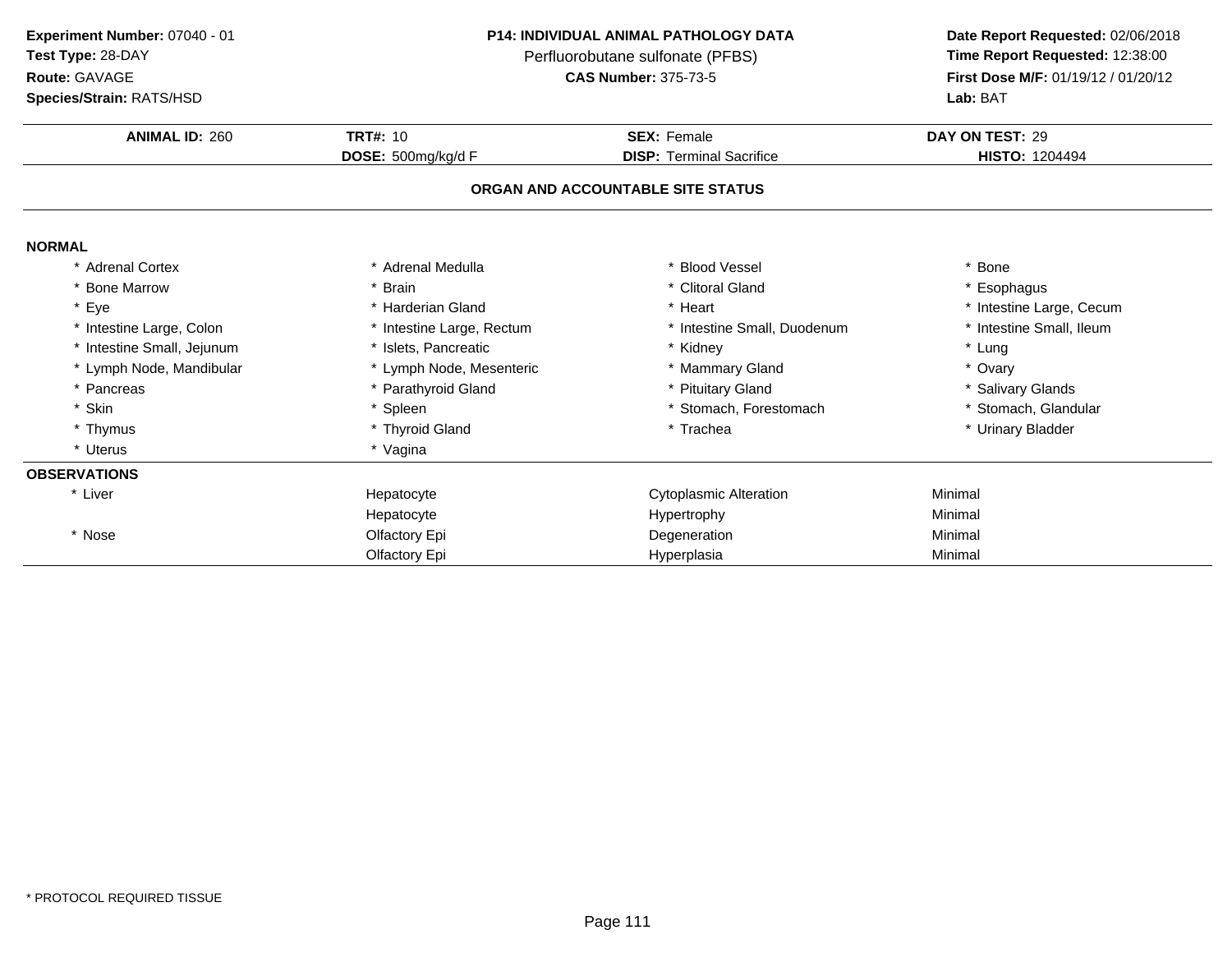**ANIMAL ID:** <sup>261</sup> **TRT#:** <sup>12</sup> **SEX:** Female **DAY ON TEST:** <sup>27</sup> **DOSE:** 1000mg/kg/d F**DISP:** Natural Death **HISTO:** 1204495 **ORGAN AND ACCOUNTABLE SITE STATUSNORMAL** \* Adrenal Cortex \* Adrenal Medullaa the set of the set of the set of the set of the set of the set of the set of the set of the set of the set o<br>Set of the set of the set of the set of the set of the set of the set of the set of the set of the set of the s \* Bone Marrow \* Brain \* Clitoral Gland \* Eye \* Harderian Gland\* Heart \* Heart \* Intestine Large, Cecum<br>\* Intestine Small, Duodenum \* \* Intestine Small, Ileum \* Intestine Large, Colon<br>\* Intestine Small, Jejunum \* Intestine Large, Rectum\* Intestine Small, Duodenum \* Intestine Small, Duodenum \* Intestine Small, Intesting Small, Internal Small, Internal Small, Internal Small, Internal Small, Internal Small, Internal Small, Internal Small, Internal Small, In \* Islets, Pancreaticc \* Kidney \* Cung \* Lung \* Lymph Node, Mandibular \* Lymph Node, Mesenteric \* Mammary Gland \* Nose \* Ovary \* Pancreas \* Parathyroid Gland\* Pituitary Gland<br>
\* Stomach, Forestomach<br>
\* Stomach, Glandular \* Skin\* Spleen \* Stomach, Forestomach \* Stomach, Forestomach \* Trachea \* Thymus \* Thyroid Gland\* Urinary Bladder \* Uterus \* Vagina**OBSERVATIONS** \* Esophaguss and the contract of the contract of the contract of the contract of the contract of the contract of the contract of the contract of the contract of the contract of the contract of the contract of the contract of the cont Inflammation Chronic, Mild<br>Cytoplasmic Alteration Mild Cytoplasmic Alteration \* Liver Hepatocyte Cytoplasmic Alteration<br>
Hypertrophy Mild HepatocyteHypertrophy PRIMARY CAUSE OF DEATH - UNCERTAIN **Experiment Number:** 07040 - 01 **P14: INDIVIDUAL ANIMAL PATHOLOGY DATA Date Report Requested:** 02/06/2018 **Test Type:** 28-DAYPerfluorobutane sulfonate (PFBS)<br>**CAS Number:** 375-73-5 **Route:** GAVAGE**First Dose M/F:** 01/19/12 / 01/20/12<br>**Lab:** BAT **Species/Strain:** RATS/HSD**Lab:** BAT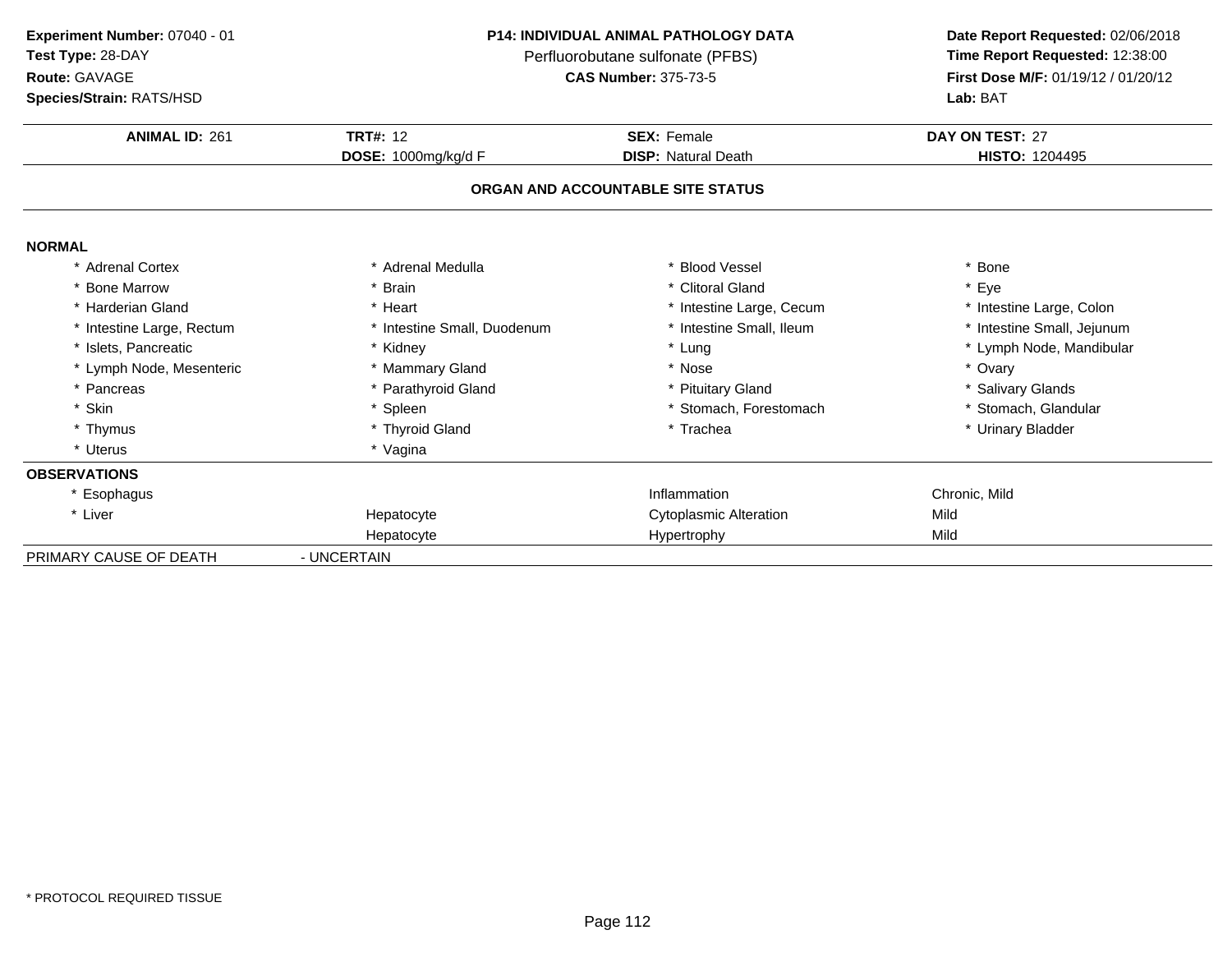### **Route:** GAVAGE

**Species/Strain:** RATS/HSD

## **P14: INDIVIDUAL ANIMAL PATHOLOGY DATA**Perfluorobutane sulfonate (PFBS)<br>**CAS Number:** 375-73-5

| <b>ANIMAL ID: 262</b>       | <b>TRT#: 12</b>          | <b>SEX: Female</b>                | DAY ON TEST: 22           |
|-----------------------------|--------------------------|-----------------------------------|---------------------------|
|                             | DOSE: 1000mg/kg/d F      | <b>DISP: Natural Death</b>        | <b>HISTO: 1204496</b>     |
|                             |                          | ORGAN AND ACCOUNTABLE SITE STATUS |                           |
| <b>NORMAL</b>               |                          |                                   |                           |
| * Adrenal Cortex            | * Adrenal Medulla        | <b>Blood Vessel</b>               | * Bone                    |
| * Brain                     | * Clitoral Gland         | * Eye                             | * Harderian Gland         |
| * Heart                     | * Intestine Large, Cecum | * Intestine Large, Colon          | * Intestine Large, Rectum |
| * Intestine Small, Duodenum | * Intestine Small, Ileum | * Intestine Small, Jejunum        | * Islets, Pancreatic      |
| * Kidney                    | * Lung                   | * Lymph Node, Mandibular          | * Lymph Node, Mesenteric  |
| * Mammary Gland             | * Ovary                  | * Pancreas                        | * Parathyroid Gland       |
| * Pituitary Gland           | * Salivary Glands        | * Skin                            | * Spleen                  |
| * Stomach, Forestomach      | * Stomach, Glandular     | * Thyroid Gland                   | * Trachea                 |
| * Urinary Bladder           | * Uterus                 | * Vagina                          |                           |
| <b>OBSERVATIONS</b>         |                          |                                   |                           |
| <b>Bone Marrow</b>          |                          | Hypocellularity                   | Mild                      |
| * Esophagus                 |                          | Inflammation                      | Chronic, Minimal          |
| * Liver                     | Hepatocyte               | <b>Cytoplasmic Alteration</b>     | Moderate                  |
|                             | Hepatocyte               | Hypertrophy                       | Moderate                  |
| * Nose                      | Olfactory Epi            | Degeneration                      | Mild                      |
|                             | Olfactory Epi            | Inflammation                      | Suppurative, Moderate     |
|                             | Olfactory Epi            | <b>Necrosis</b>                   | Mild                      |
| * Thymus                    |                          | Atrophy                           | Mild                      |
| PRIMARY CAUSE OF DEATH      | - UNCERTAIN              |                                   |                           |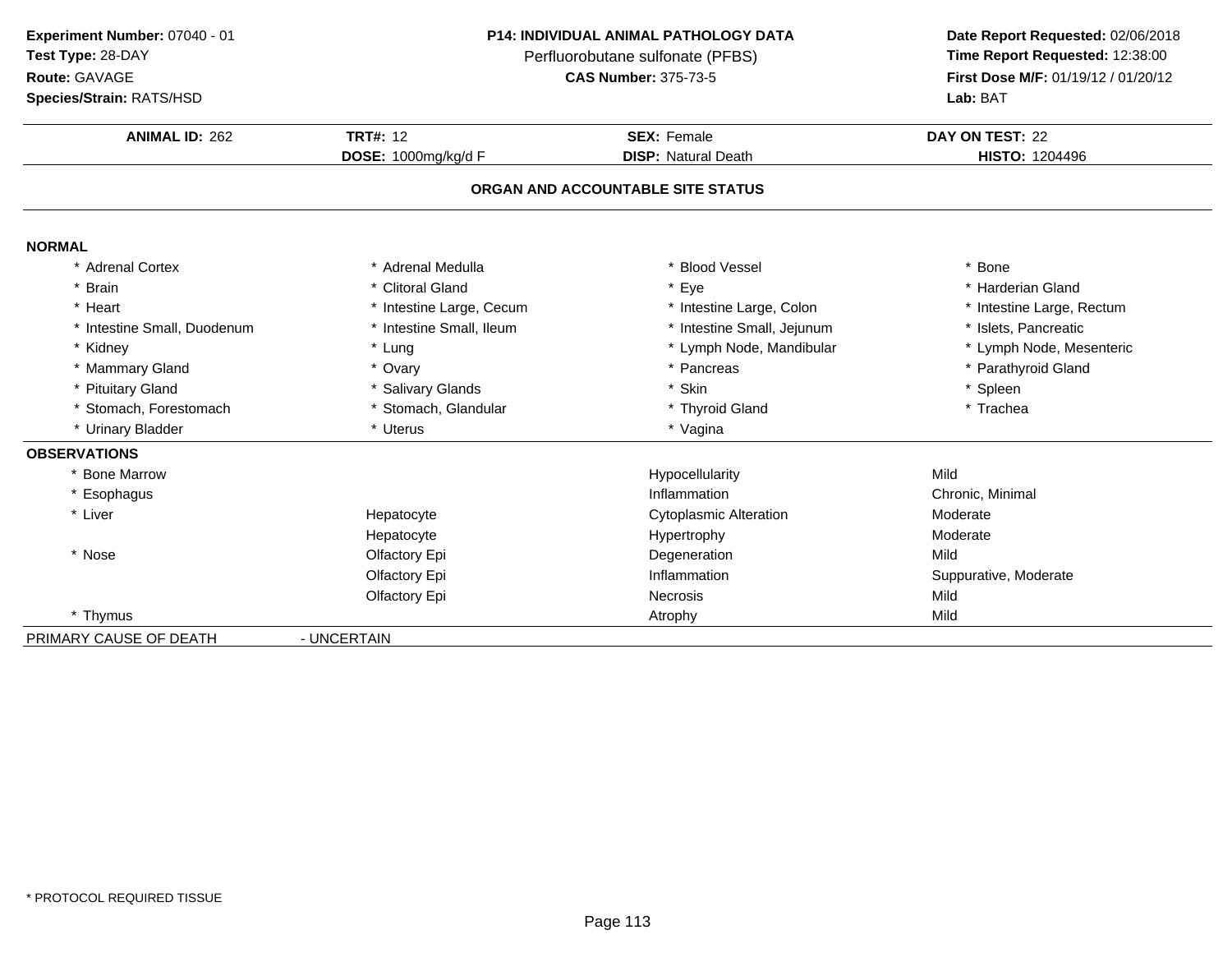| Experiment Number: 07040 - 01         |  |
|---------------------------------------|--|
| $\sim$<br>$\sim$ $\sim$ $\sim$ $\sim$ |  |

### **Test Type:** 28-DAY

### **Route:** GAVAGE

**Species/Strain:** RATS/HSD

### **P14: INDIVIDUAL ANIMAL PATHOLOGY DATA**

Perfluorobutane sulfonate (PFBS)<br>**CAS Number:** 375-73-5

| <b>ANIMAL ID: 263</b>     | <b>TRT#: 12</b>             | <b>SEX: Female</b>                | DAY ON TEST: 20            |
|---------------------------|-----------------------------|-----------------------------------|----------------------------|
|                           | DOSE: 1000mg/kg/d F         | <b>DISP: Natural Death</b>        | <b>HISTO: 1204497</b>      |
|                           |                             | ORGAN AND ACCOUNTABLE SITE STATUS |                            |
| <b>NORMAL</b>             |                             |                                   |                            |
| * Adrenal Cortex          | * Adrenal Medulla           | * Blood Vessel                    | Bone                       |
| * Brain                   | * Clitoral Gland            | * Esophagus                       | Eye                        |
| * Harderian Gland         | * Heart                     | * Intestine Large, Cecum          | * Intestine Large, Colon   |
| * Intestine Large, Rectum | * Intestine Small, Duodenum | * Intestine Small, Ileum          | * Intestine Small, Jejunum |
| * Islets, Pancreatic      | * Lung                      | * Lymph Node, Mandibular          | * Lymph Node, Mesenteric   |
| * Mammary Gland           | * Ovary                     | * Pancreas                        | * Parathyroid Gland        |
| * Pituitary Gland         | * Salivary Glands           | * Skin                            | * Spleen                   |
| * Stomach, Forestomach    | * Stomach, Glandular        | * Thyroid Gland                   | * Trachea                  |
| * Urinary Bladder         | * Uterus                    | * Vagina                          |                            |
| <b>OBSERVATIONS</b>       |                             |                                   |                            |
| * Bone Marrow             |                             | Hypocellularity                   | Moderate                   |
| * Kidney                  | Papilla                     | <b>Necrosis</b>                   | Mild                       |
|                           |                             | Nephropathy                       | Chronicprogr, Minimal      |
| * Liver                   | Hepatocyte                  | <b>Cytoplasmic Alteration</b>     | Minimal                    |
|                           | Hepatocyte                  | Hypertrophy                       | Minimal                    |
| * Nose                    | Olfactory Epi               | Degeneration                      | Mild                       |
|                           | Olfactory Epi               | Inflammation                      | Suppurative, Mild          |
|                           | Olfactory Epi               | <b>Necrosis</b>                   | Minimal                    |
| * Thymus                  |                             | Atrophy                           | Moderate                   |
| PRIMARY CAUSE OF DEATH    | - UNCERTAIN                 |                                   |                            |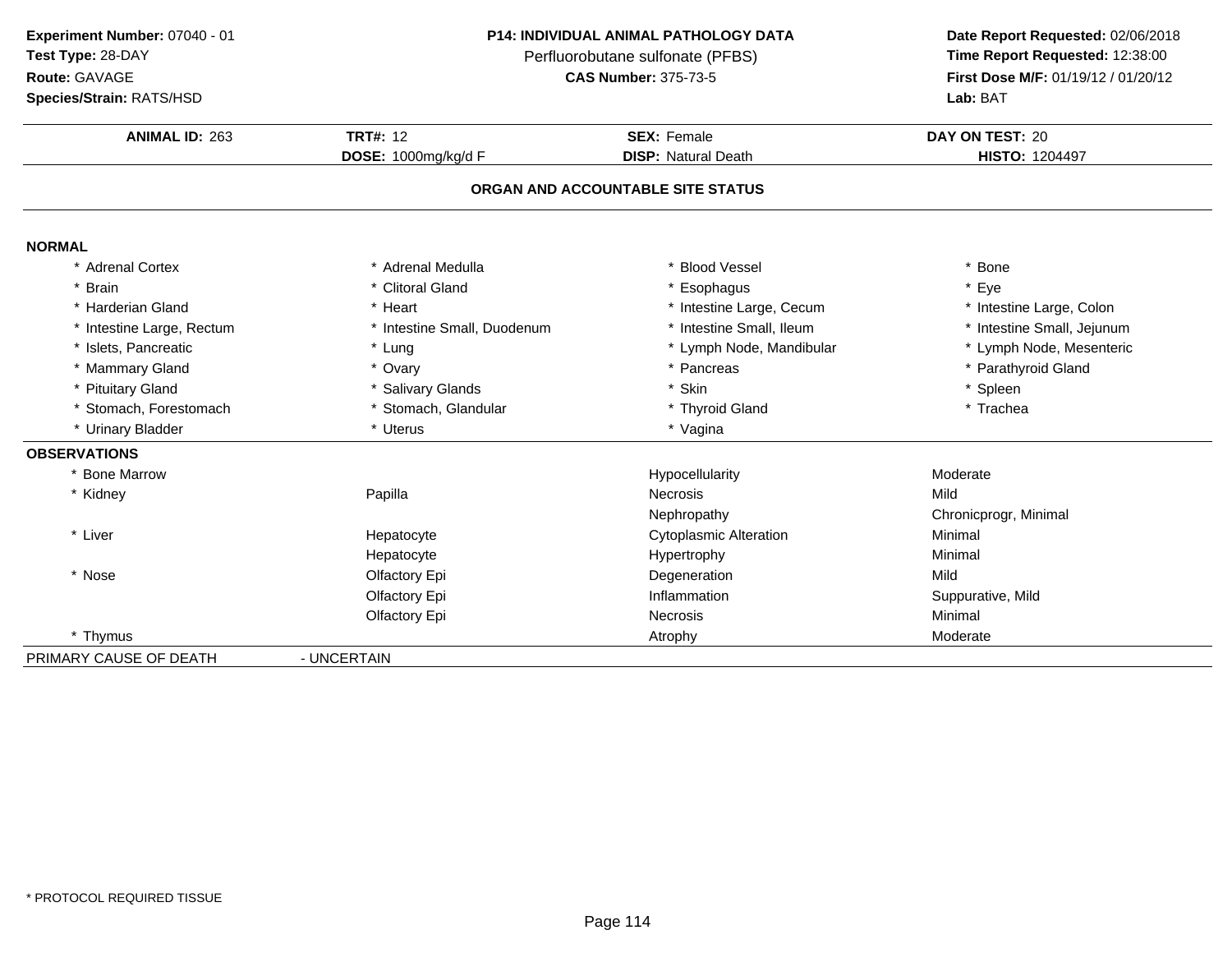| Experiment Number: 07040 - 01 |  |
|-------------------------------|--|
| Test Type: 28-DAY             |  |

**Route:** GAVAGE

**Species/Strain:** RATS/HSD

### **P14: INDIVIDUAL ANIMAL PATHOLOGY DATA**

Perfluorobutane sulfonate (PFBS)<br>**CAS Number:** 375-73-5

| <b>Species/Strain: RATS/HSD</b> |                             |                                   | Lab: BAT                   |
|---------------------------------|-----------------------------|-----------------------------------|----------------------------|
| <b>ANIMAL ID: 264</b>           | <b>TRT#: 12</b>             | <b>SEX: Female</b>                | DAY ON TEST: 29            |
|                                 | DOSE: 1000mg/kg/d F         | <b>DISP: Terminal Sacrifice</b>   | <b>HISTO: 1204498</b>      |
|                                 |                             | ORGAN AND ACCOUNTABLE SITE STATUS |                            |
| <b>NORMAL</b>                   |                             |                                   |                            |
| * Adrenal Cortex                | * Adrenal Medulla           | <b>Blood Vessel</b>               | * Bone                     |
| * Brain                         | * Clitoral Gland            | Esophagus                         | * Eye                      |
| * Harderian Gland               | * Heart                     | * Intestine Large, Cecum          | * Intestine Large, Colon   |
| * Intestine Large, Rectum       | * Intestine Small, Duodenum | * Intestine Small, Ileum          | * Intestine Small, Jejunum |
| * Islets, Pancreatic            | * Kidney                    | * Lung                            | * Lymph Node, Mandibular   |
| * Lymph Node, Mesenteric        | * Mammary Gland             | * Ovary                           | * Pancreas                 |
| * Parathyroid Gland             | * Pituitary Gland           | * Salivary Glands                 | * Skin                     |
| * Spleen                        | * Stomach, Forestomach      | * Stomach, Glandular              | * Thymus                   |
| * Thyroid Gland                 | * Trachea                   | * Urinary Bladder                 | * Uterus                   |
| * Vagina                        |                             |                                   |                            |
| <b>OBSERVATIONS</b>             |                             |                                   |                            |
| * Bone Marrow                   |                             | Hypocellularity                   | Mild                       |
| * Liver                         | Hepatocyte                  | <b>Cytoplasmic Alteration</b>     | Moderate                   |
|                                 | Hepatocyte                  | Hypertrophy                       | Moderate                   |
| * Nose                          | Olfactory Epi               | Degeneration                      | Minimal                    |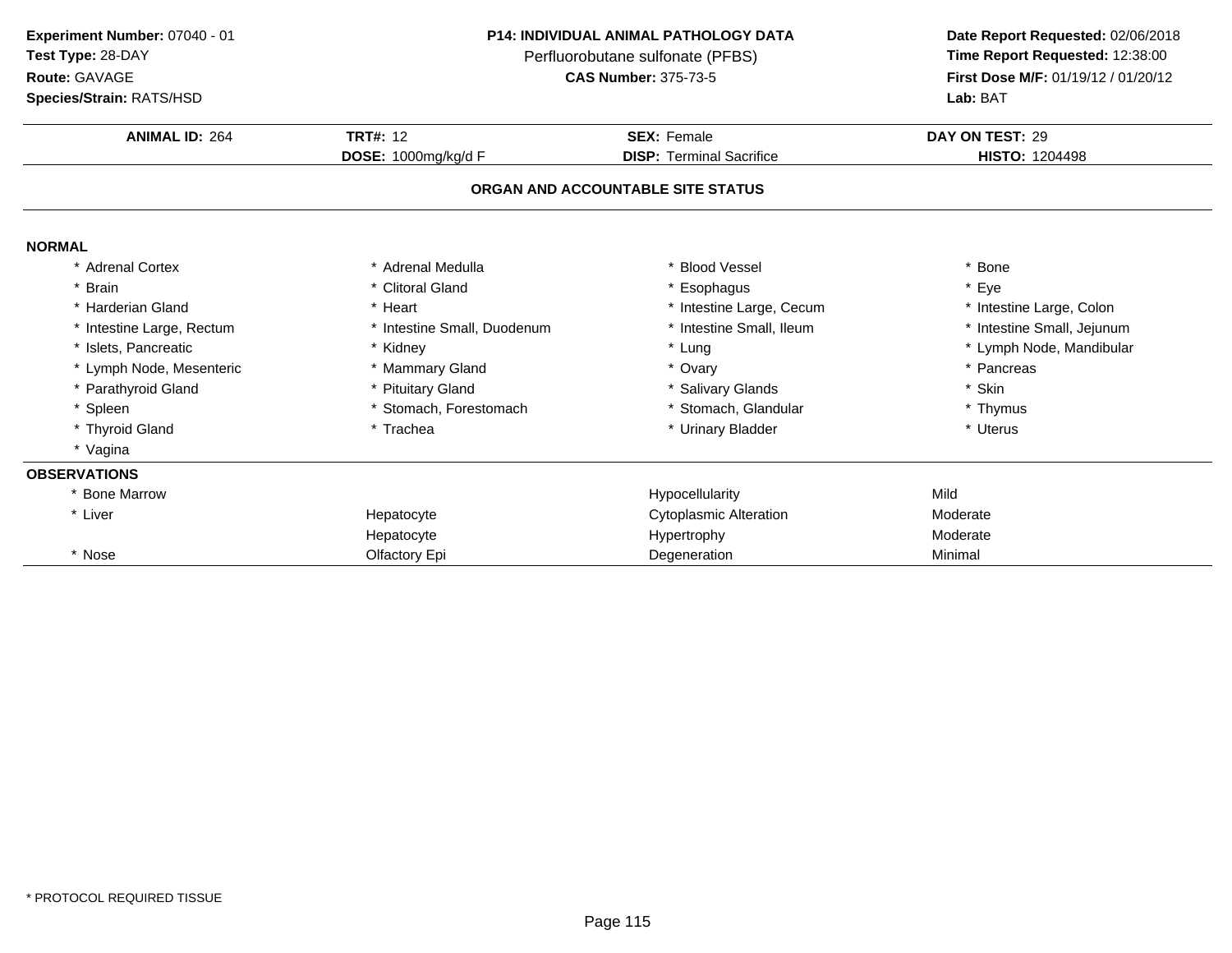**ANIMAL ID:** <sup>265</sup> **TRT#:** <sup>12</sup> **SEX:** Female **DAY ON TEST:** <sup>29</sup> **DOSE:** 1000mg/kg/d F**DISP:** Terminal Sacrifice **HISTO:** 1204499 **ORGAN AND ACCOUNTABLE SITE STATUSNORMAL** \* Adrenal Cortex\* Adrenal Medulla<br>\* Clitoral Gland a the set of the set of the set of the set of the set of the set of the set of the set of the set of the set o<br>Set of the set of the set of the set of the set of the set of the set of the set of the set of the set of the s \* Brainn and the set of the Section of the Section of the Section of the Section of the Section of the Section of the Section of the Section of the Section of the Section of the Section of the Section of the Section of the Sectio \* Intestine Large, Cecumm and the stime Large, Colon the state of the state of the state of the state of the small, Duodenum and the state of the state of the state of the state of the state of the state of the state of the state of the state of \* Intestine Small, Ileum\* Intestine Small, Jejunum \* \* 1991 \* 1991 \* Islets, Pancreatic \* The state of the state of the state of the state of the state of the state of the state of the state of the state of the state of the state of the state of \* Lymph Node, Mandibular \* Lymph Node, Mesenteric \* Mammary Gland\* Ovary<br>\* Salivary Glands \* Pancreas \* Parathyroid Gland\* Pituitary Gland<br>
\* Stomach. Forestomach<br>
\* Stomach. Glandular \* Skinn that is the spin of the spin of the spin of the stomach, Forestomach the stomach of the stomach, Glandular \* Thyroid Gland \* Trachea \* Urinary Bladder \* Uterus \* Vagina**OBSERVATIONS** \* Bone Marroww weblachularity when the matter of the Hypocellularity and the Moderate Moderate \* Esophaguss and the contract of the contract of the contract of the contract of the contract of the contract of the contract of the contract of the contract of the contract of the contract of the contract of the contract of the cont Inflammation **Chronic, Minimal**<br>
Inflammation **Chronic Active Minimal** \* Heart Epicardium Inflammation Chronic Active, Minimal<br>
Necrosis Minimal<br>
Necrosis Myocardium Necrosis Minimal \* Liver Hepatocyte Cytoplasmic Alteration **Moderate**<br>
Hypertrophy<br>
Moderate Hepatocytee and the Hypertrophy and the Moderate Moderate Necrosiss Minimal \* Lungg the contract of the contract of the contract of the contract of the contract of the contract of the contract of the contract of the contract of the contract of the contract of the contract of the contract of the contract Fibrosis Minimal InflammationInflammation **Exercise 2 Chronic Active, Mild**<br>
Degeneration **Chronic Active**, Mild \* Nosee and the Colfactory Epi and the Degeneration Colfactory Epi and the Degeneration of the Mild Olfactory Epi Hyperplasiaa Mild Olfactory Epi Inflammation Suppurative, Minimal Olfactory Epi**Necrosis** s Minimal \* Thymuss and the contract of the contract of the contract of the contract of the contract of the Moderate Lymphoid, Mild**Necrosis Experiment Number:** 07040 - 01 **P14: INDIVIDUAL ANIMAL PATHOLOGY DATA Date Report Requested:** 02/06/2018 **Test Type:** 28-DAYPerfluorobutane sulfonate (PFBS)<br>**CAS Number:** 375-73-5 **Route:** GAVAGE**First Dose M/F:** 01/19/12 / 01/20/12<br>**Lab:** BAT **Species/Strain:** RATS/HSD**Lab:** BAT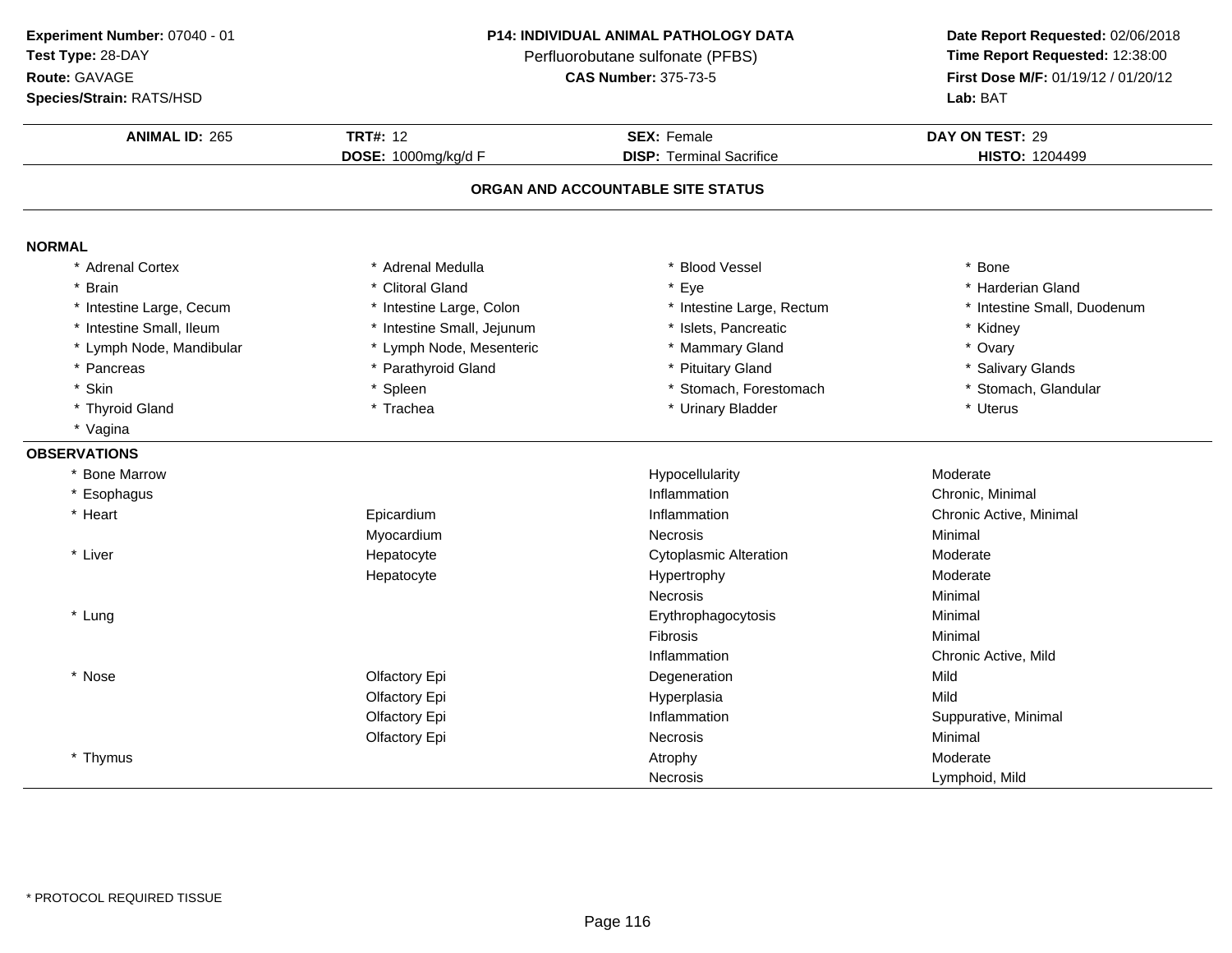**Route:** GAVAGE

### **P14: INDIVIDUAL ANIMAL PATHOLOGY DATA**

Perfluorobutane sulfonate (PFBS)<br>**CAS Number:** 375-73-5

| Species/Strain: RATS/HSD    |                          |                                   | Lab: BAT                  |
|-----------------------------|--------------------------|-----------------------------------|---------------------------|
| <b>ANIMAL ID: 266</b>       | <b>TRT#: 12</b>          | <b>SEX: Female</b>                | DAY ON TEST: 22           |
|                             | DOSE: 1000mg/kg/d F      | <b>DISP: Natural Death</b>        | <b>HISTO: 1204500</b>     |
|                             |                          | ORGAN AND ACCOUNTABLE SITE STATUS |                           |
| <b>NORMAL</b>               |                          |                                   |                           |
| * Adrenal Cortex            | * Adrenal Medulla        | * Blood Vessel                    | * Bone                    |
| * Brain                     | * Clitoral Gland         | * Esophagus                       | * Eye                     |
| * Harderian Gland           | * Intestine Large, Cecum | * Intestine Large, Colon          | * Intestine Large, Rectum |
| * Intestine Small, Duodenum | * Intestine Small, Ileum | * Intestine Small, Jejunum        | * Islets. Pancreatic      |
| * Kidney                    | * Lung                   | * Lymph Node, Mandibular          | * Lymph Node, Mesenteric  |
| * Mammary Gland             | * Ovary                  | * Pancreas                        | * Parathyroid Gland       |
| * Pituitary Gland           | * Salivary Glands        | * Skin                            | * Spleen                  |
| * Stomach, Forestomach      | * Stomach, Glandular     | * Thymus                          | * Thyroid Gland           |
| * Trachea                   | * Urinary Bladder        | * Uterus                          | * Vagina                  |
| <b>OBSERVATIONS</b>         |                          |                                   |                           |
| * Bone Marrow               |                          | Hypocellularity                   | Moderate                  |
| * Heart                     |                          | Cardiomyopathy                    | Minimal                   |
| * Liver                     | Hepatocyte               | <b>Cytoplasmic Alteration</b>     | Mild                      |
|                             | Hepatocyte               | Hypertrophy                       | Mild                      |
| * Nose                      | Olfactory Epi            | Degeneration                      | Marked                    |
|                             | Olfactory Epi            | Inflammation                      | Suppurative, Moderate     |
| PRIMARY CAUSE OF DEATH      | - UNCERTAIN              |                                   |                           |
|                             |                          |                                   |                           |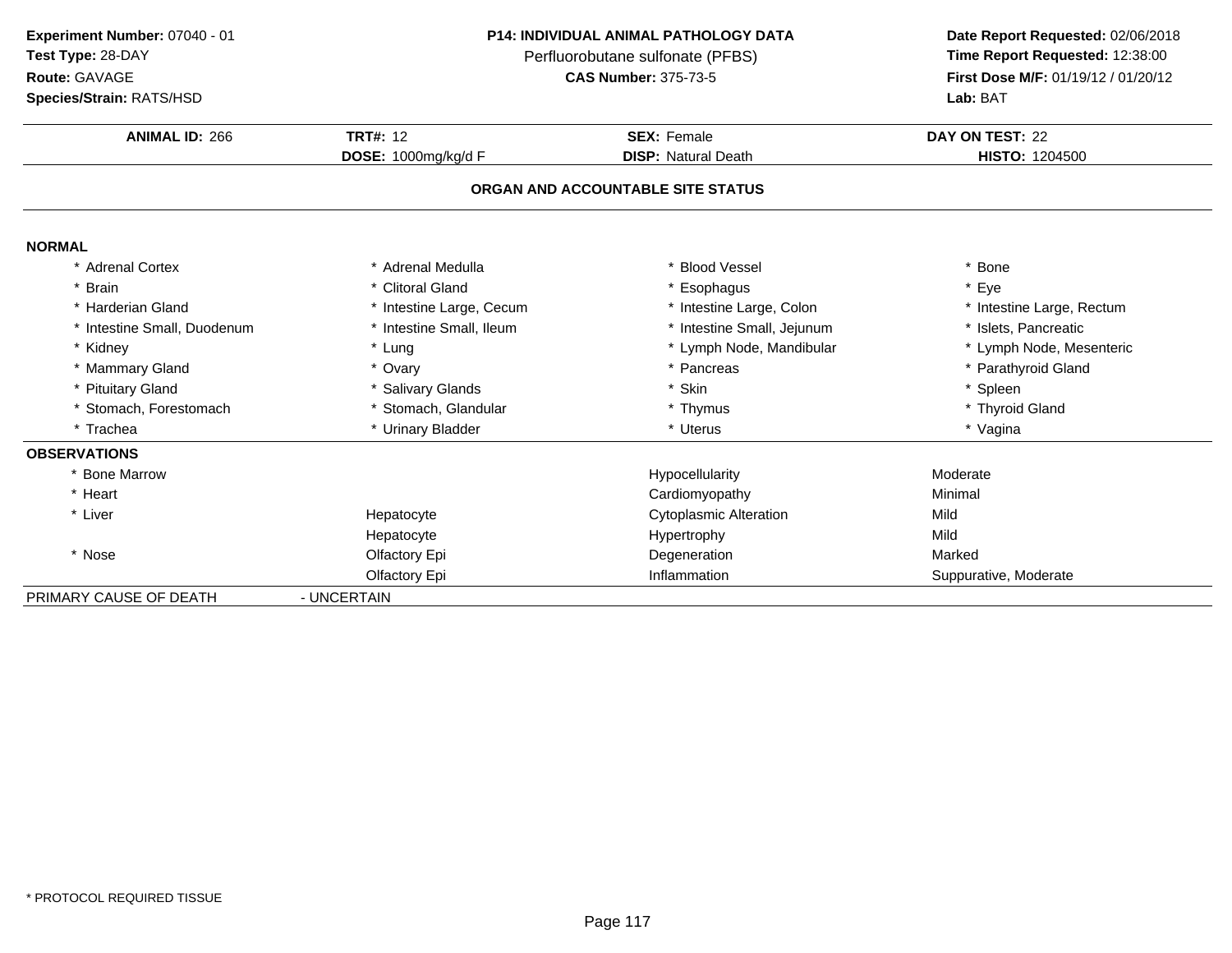**Route:** GAVAGE

**Species/Strain:** RATS/HSD

### **P14: INDIVIDUAL ANIMAL PATHOLOGY DATA**

Perfluorobutane sulfonate (PFBS)<br>**CAS Number:** 375-73-5

| <b>ANIMAL ID: 267</b>       | <b>TRT#: 12</b>             | <b>SEX: Female</b>                | DAY ON TEST: 16           |
|-----------------------------|-----------------------------|-----------------------------------|---------------------------|
|                             | DOSE: 1000mg/kg/d F         | <b>DISP: Natural Death</b>        | HISTO: 1204501            |
|                             |                             | ORGAN AND ACCOUNTABLE SITE STATUS |                           |
| <b>NORMAL</b>               |                             |                                   |                           |
| * Adrenal Cortex            | * Adrenal Medulla           | * Blood Vessel                    | * Bone                    |
| * Brain                     | * Esophagus                 | * Eye                             | * Harderian Gland         |
| * Heart                     | * Intestine Small, Duodenum | * Islets, Pancreatic              | * Lung                    |
| * Lymph Node, Mandibular    | * Mammary Gland             | * Pancreas                        | * Parathyroid Gland       |
| * Pituitary Gland           | * Salivary Glands           | * Skin                            | * Spleen                  |
| * Stomach, Forestomach      | * Stomach, Glandular        | * Thyroid Gland                   | * Trachea                 |
| <b>MISSING</b>              |                             |                                   |                           |
| * Clitoral Gland            | * Intestine Large, Cecum    | * Intestine Large, Colon          | * Intestine Large, Rectum |
| * Intestine Small, Ileum    | * Intestine Small, Jejunum  | * Lymph Node, Mesenteric          | * Ovary                   |
| * Urinary Bladder           | * Uterus                    | * Vagina                          |                           |
| <b>OBSERVATIONS</b>         |                             |                                   |                           |
| * Bone Marrow               |                             | Hypocellularity                   | Marked                    |
| * Kidney                    | Papilla                     | <b>Necrosis</b>                   | Mild                      |
|                             |                             | Nephropathy                       | Chronicprogr, Minimal     |
| * Liver                     | Hepatocyte                  | <b>Cytoplasmic Alteration</b>     | Minimal                   |
|                             | Hepatocyte                  | Hypertrophy                       | Minimal                   |
| * Nose                      | Olfactory Epi               | Inflammation                      | Suppurative, Moderate     |
|                             | Olfactory Epi               | <b>Necrosis</b>                   | Moderate                  |
| * Thymus                    |                             | Atrophy                           | Marked                    |
| $TGLs = 1 - 6$<br>[ Atrophy |                             |                                   |                           |
| PRIMARY CAUSE OF DEATH      | - UNCERTAIN                 |                                   |                           |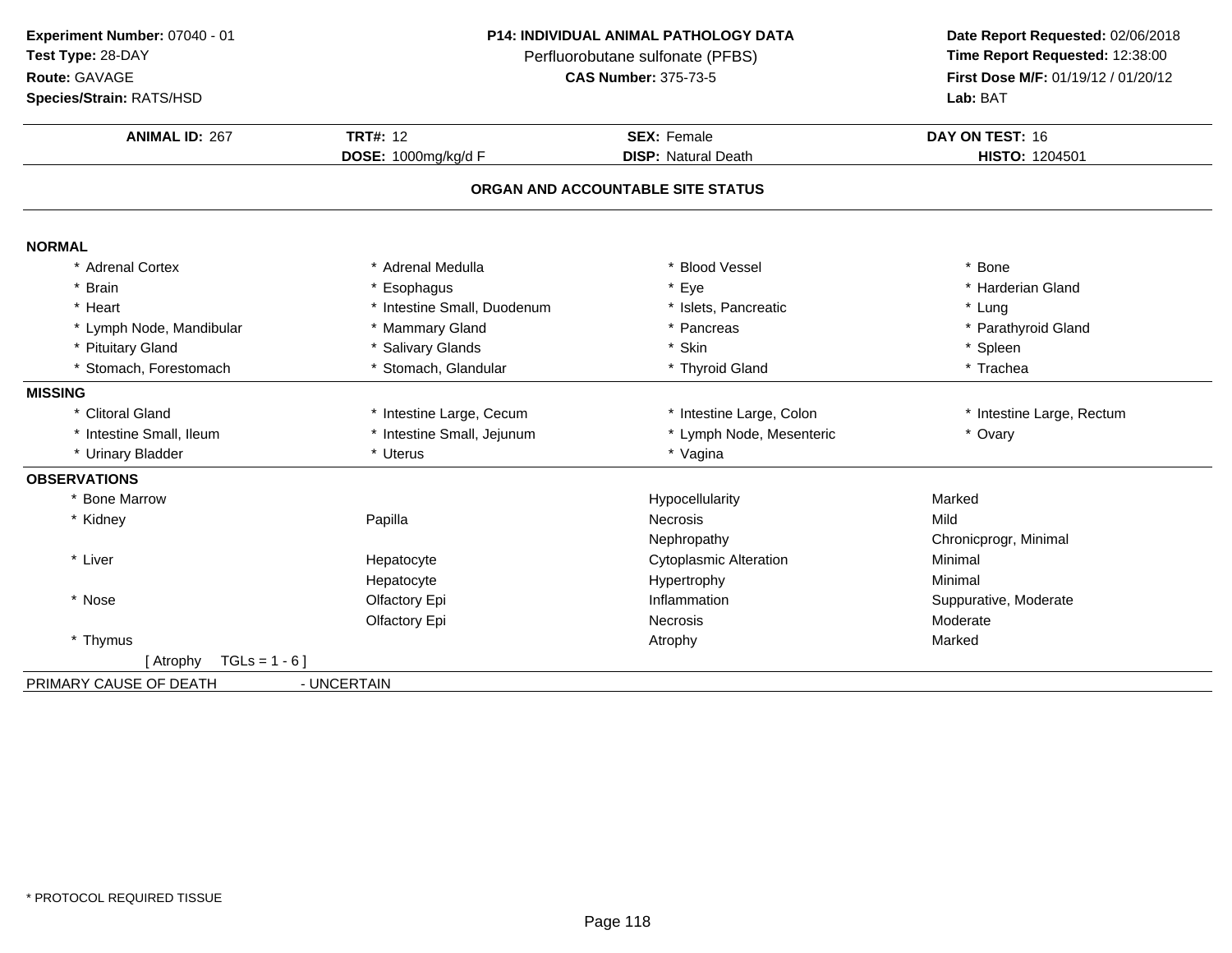| Experiment Number: 07040 - 01 |
|-------------------------------|
|                               |

**Test Type:** 28-DAY

**Route:** GAVAGE

**Species/Strain:** RATS/HSD

#### **P14: INDIVIDUAL ANIMAL PATHOLOGY DATA**

Perfluorobutane sulfonate (PFBS)<br>**CAS Number:** 375-73-5

| <b>ANIMAL ID: 268</b>     | <b>TRT#: 12</b>             | <b>SEX: Female</b>                | DAY ON TEST: 23            |
|---------------------------|-----------------------------|-----------------------------------|----------------------------|
|                           | DOSE: 1000mg/kg/d F         | <b>DISP: Natural Death</b>        | <b>HISTO: 1204502</b>      |
|                           |                             | ORGAN AND ACCOUNTABLE SITE STATUS |                            |
| <b>NORMAL</b>             |                             |                                   |                            |
| * Adrenal Cortex          | * Adrenal Medulla           | * Blood Vessel                    | * Bone                     |
| * Brain                   | * Clitoral Gland            | * Esophagus                       | * Eye                      |
| * Harderian Gland         | * Heart                     | * Intestine Large, Cecum          | * Intestine Large, Colon   |
| * Intestine Large, Rectum | * Intestine Small, Duodenum | * Intestine Small, Ileum          | * Intestine Small, Jejunum |
| * Islets, Pancreatic      | * Lung                      | * Lymph Node, Mandibular          | * Lymph Node, Mesenteric   |
| * Mammary Gland           | * Ovary                     | * Pancreas                        | * Parathyroid Gland        |
| <b>Pituitary Gland</b>    | * Salivary Glands           | * Skin                            | * Spleen                   |
| * Stomach, Forestomach    | * Stomach, Glandular        | * Thyroid Gland                   | * Trachea                  |
| * Urinary Bladder         | * Uterus                    | * Vagina                          |                            |
| <b>OBSERVATIONS</b>       |                             |                                   |                            |
| * Bone Marrow             |                             | Hypocellularity                   | Moderate                   |
| * Kidney                  | Papilla                     | <b>Necrosis</b>                   | Minimal                    |
|                           |                             | Nephropathy                       | Chronicprogr, Minimal      |
| * Liver                   | Hepatocyte                  | <b>Cytoplasmic Alteration</b>     | Mild                       |
|                           | Hepatocyte                  | Hypertrophy                       | Minimal                    |
|                           |                             | Necrosis                          | Minimal                    |
| * Nose                    | Olfactory Epi               | Degeneration                      | Mild                       |
|                           | Olfactory Epi               | Hyperplasia                       | Minimal                    |
|                           | Olfactory Epi               | Inflammation                      | Suppurative, Moderate      |
|                           | Olfactory Epi               | <b>Necrosis</b>                   | Minimal                    |
| * Thymus                  |                             | Atrophy                           | Moderate                   |
| PRIMARY CAUSE OF DEATH    | - UNCERTAIN                 |                                   |                            |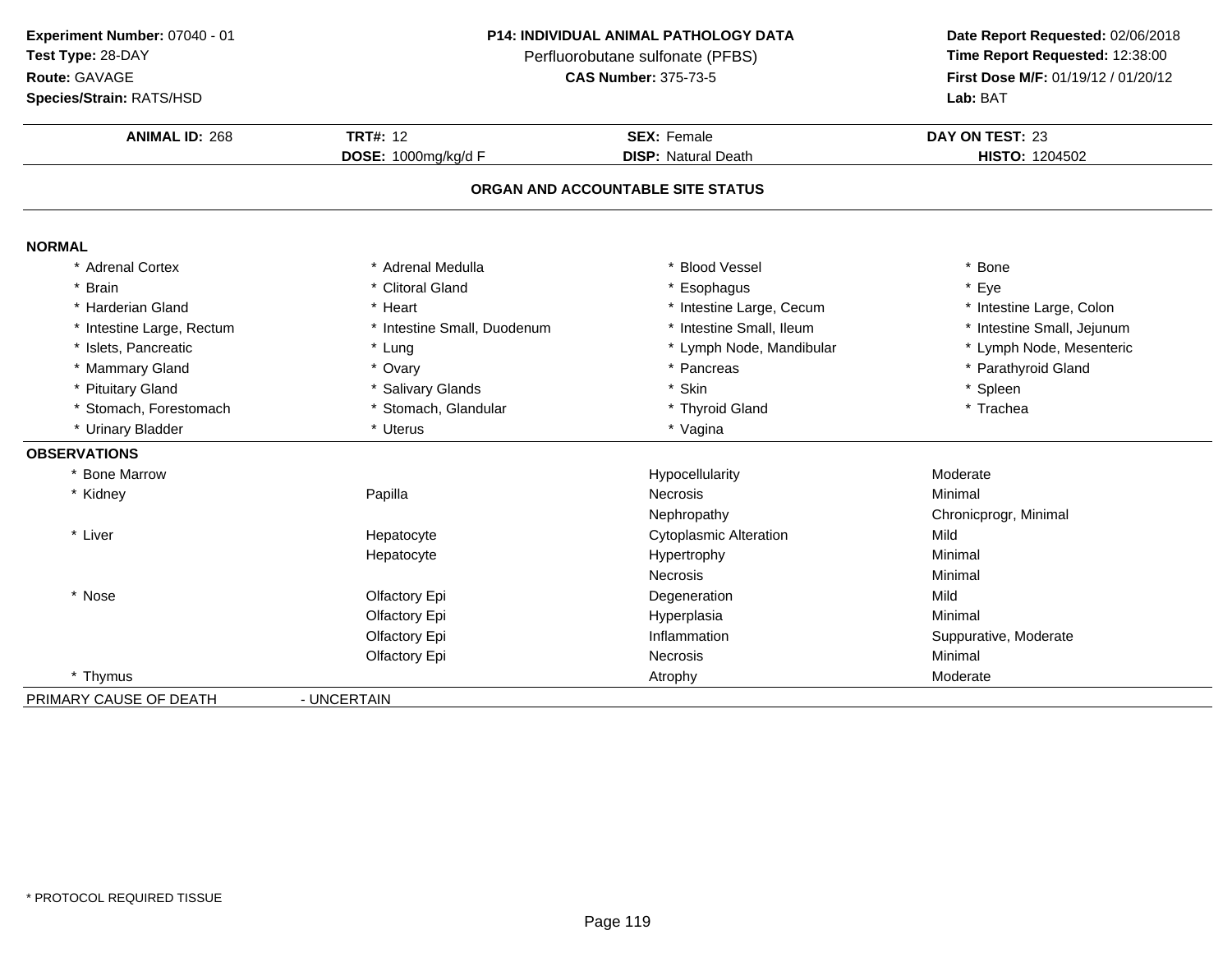|  | Experiment Number: 07040 - 01 |
|--|-------------------------------|
|  | ------                        |

**Test Type:** 28-DAY

### **Route:** GAVAGE

**Species/Strain:** RATS/HSD

### **P14: INDIVIDUAL ANIMAL PATHOLOGY DATA**

Perfluorobutane sulfonate (PFBS)<br>**CAS Number:** 375-73-5

| <b>ANIMAL ID: 269</b>             | <b>TRT#: 12</b>             | <b>SEX: Female</b>            | DAY ON TEST: 21<br>HISTO: 1204503 |  |  |  |  |  |
|-----------------------------------|-----------------------------|-------------------------------|-----------------------------------|--|--|--|--|--|
|                                   | DOSE: 1000mg/kg/d F         | <b>DISP: Natural Death</b>    |                                   |  |  |  |  |  |
| ORGAN AND ACCOUNTABLE SITE STATUS |                             |                               |                                   |  |  |  |  |  |
|                                   |                             |                               |                                   |  |  |  |  |  |
| <b>NORMAL</b>                     |                             |                               |                                   |  |  |  |  |  |
| * Adrenal Cortex                  | * Adrenal Medulla           | * Blood Vessel                | * Bone                            |  |  |  |  |  |
| * Brain                           | * Clitoral Gland            | Esophagus                     | * Eye                             |  |  |  |  |  |
| * Harderian Gland                 | * Heart                     | * Intestine Large, Cecum      | * Intestine Large, Colon          |  |  |  |  |  |
| * Intestine Large, Rectum         | * Intestine Small, Duodenum | * Intestine Small, Ileum      | * Intestine Small, Jejunum        |  |  |  |  |  |
| * Islets, Pancreatic              | * Lung                      | * Lymph Node, Mesenteric      | * Mammary Gland                   |  |  |  |  |  |
| * Ovary                           | * Pancreas                  | * Parathyroid Gland           | * Pituitary Gland                 |  |  |  |  |  |
| * Salivary Glands                 | * Skin                      | * Spleen                      | * Stomach, Forestomach            |  |  |  |  |  |
| * Stomach, Glandular              | * Thymus                    | * Thyroid Gland               | * Trachea                         |  |  |  |  |  |
| * Urinary Bladder                 | * Uterus                    | * Vagina                      |                                   |  |  |  |  |  |
| <b>OBSERVATIONS</b>               |                             |                               |                                   |  |  |  |  |  |
| * Bone Marrow                     |                             | Hypocellularity               | Mild                              |  |  |  |  |  |
| * Kidney                          | Papilla                     | <b>Necrosis</b>               | Minimal                           |  |  |  |  |  |
| * Liver                           | Hepatocyte                  | <b>Cytoplasmic Alteration</b> | Minimal                           |  |  |  |  |  |
|                                   | Hepatocyte                  | Hypertrophy                   | Minimal                           |  |  |  |  |  |
| * Lymph Node, Mandibular          |                             | Necrosis                      | Lymphoid, Minimal                 |  |  |  |  |  |
| * Nose                            | Olfactory Epi               | Hyperplasia                   | Mild                              |  |  |  |  |  |
|                                   | Olfactory Epi               | Inflammation                  | Suppurative, Moderate             |  |  |  |  |  |
|                                   | Olfactory Epi               | Necrosis                      | Moderate                          |  |  |  |  |  |
| PRIMARY CAUSE OF DEATH            | - UNCERTAIN                 |                               |                                   |  |  |  |  |  |